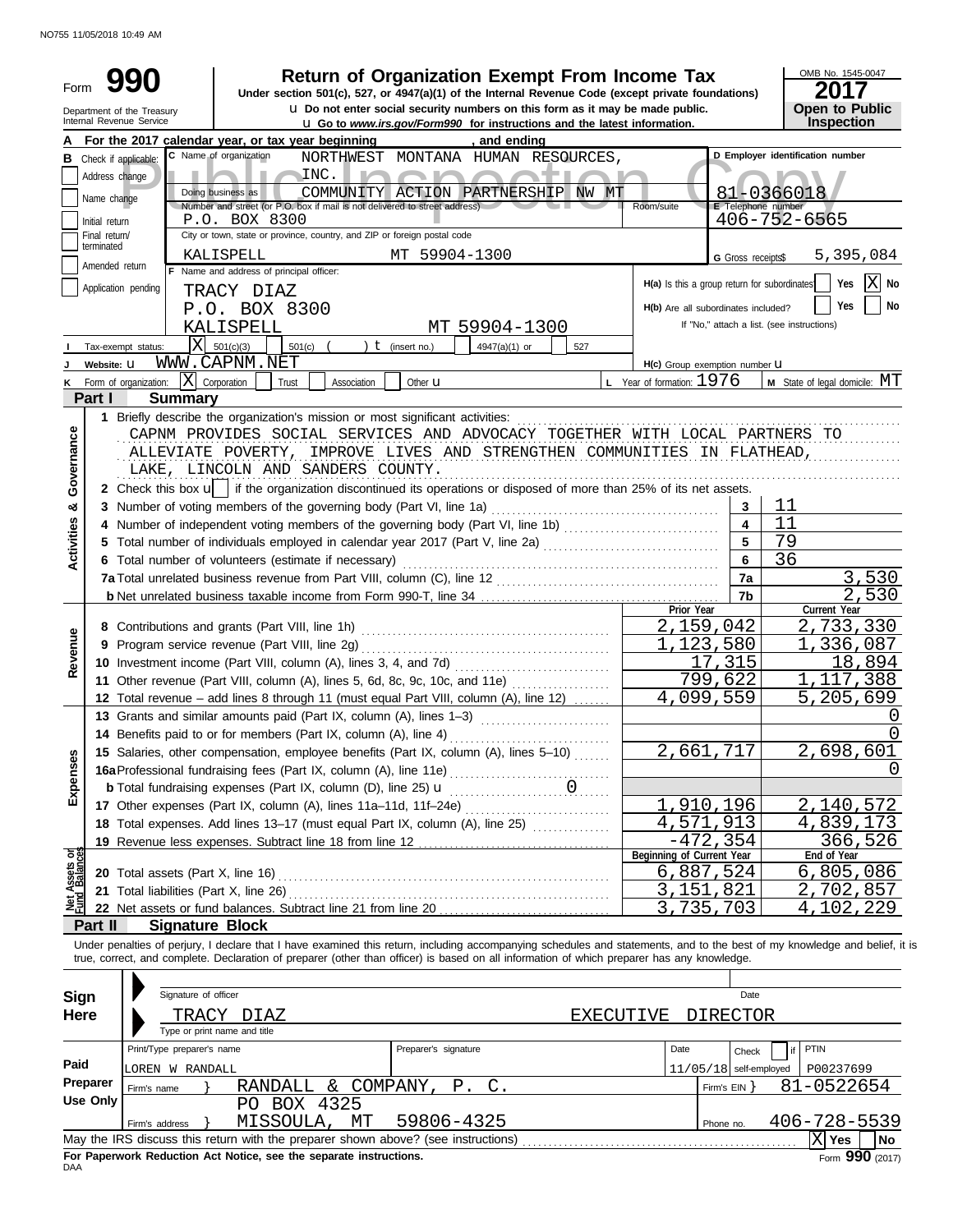| Form 990 (2017) NORTHWEST MONTANA HUMAN RESOURCES, 81-0366018                                                                                                                                                                                                                                                                                                                                                                                                                                                                                                                                                                                                                                                                                                                                                                                                                                                                                                                                                                              | Page 2                  |
|--------------------------------------------------------------------------------------------------------------------------------------------------------------------------------------------------------------------------------------------------------------------------------------------------------------------------------------------------------------------------------------------------------------------------------------------------------------------------------------------------------------------------------------------------------------------------------------------------------------------------------------------------------------------------------------------------------------------------------------------------------------------------------------------------------------------------------------------------------------------------------------------------------------------------------------------------------------------------------------------------------------------------------------------|-------------------------|
| <b>Statement of Program Service Accomplishments</b><br>Part III                                                                                                                                                                                                                                                                                                                                                                                                                                                                                                                                                                                                                                                                                                                                                                                                                                                                                                                                                                            | $\overline{\mathrm{x}}$ |
| 1 Briefly describe the organization's mission:                                                                                                                                                                                                                                                                                                                                                                                                                                                                                                                                                                                                                                                                                                                                                                                                                                                                                                                                                                                             |                         |
| CAPNM PROVIDES SOCIAL SERVICES AND ADVOCACY TOGETHER WITH LOCAL PARTNERS<br>ALLEVIATE POVERTY, IMPROVE LIVES AND STRENGTHEN COMMUNITIES IN FLATHEAD,<br>LAKE, LINCOLN AND SANDERS COUNTY JE LA LA LA LA LA LA LA LA LA LA LA LA                                                                                                                                                                                                                                                                                                                                                                                                                                                                                                                                                                                                                                                                                                                                                                                                            | TО                      |
| 2 Did the organization undertake any significant program services during the year which were not listed on the<br>prior Form 990 or 990-EZ?<br>If "Yes," describe these new services on Schedule O.                                                                                                                                                                                                                                                                                                                                                                                                                                                                                                                                                                                                                                                                                                                                                                                                                                        | Yes $X$ No              |
| Did the organization cease conducting, or make significant changes in how it conducts, any program<br>3<br>services?                                                                                                                                                                                                                                                                                                                                                                                                                                                                                                                                                                                                                                                                                                                                                                                                                                                                                                                       | Yes $ X $ No            |
| If "Yes," describe these changes on Schedule O.                                                                                                                                                                                                                                                                                                                                                                                                                                                                                                                                                                                                                                                                                                                                                                                                                                                                                                                                                                                            |                         |
| Describe the organization's program service accomplishments for each of its three largest program services, as measured by                                                                                                                                                                                                                                                                                                                                                                                                                                                                                                                                                                                                                                                                                                                                                                                                                                                                                                                 |                         |
| expenses. Section 501(c)(3) and 501(c)(4) organizations are required to report the amount of grants and allocations to others,<br>the total expenses, and revenue, if any, for each program service reported.                                                                                                                                                                                                                                                                                                                                                                                                                                                                                                                                                                                                                                                                                                                                                                                                                              |                         |
| ) (Revenue \$ 687, 305)<br>4a (Code:<br>ENERGY DEPARTMENT: LIEAP (LOW INCOME ENERGY ASSISTANCE PROGRAM) PROVIDED<br>ENERGY ASSISTANCE TO 4,260 HOUSEHOLDS IN FLATHEAD, LAKE, LINCOLN AND<br>SANDERS COUNTIES, PAYING PART OF THEIR WINTER HEATING BILLS. ENERGY SHARE<br>OF MONTANA IS A PARTNERSHIP WITH LOCAL UTILITY COMPANIES COMMITTED TO<br>HELPING MONTANA HOUSEHOLDS OVERCOME AN ENERGY EMERGENCY AND MOVE<br>ENERGY SHARE HELPS WITH EMERGENCY HEATING NEEDS CAUSED BY<br>SELF-RELIANCE.<br>SITUATIONS BEYOND THE HOUSEHOLDS CONTROL AND IS USED AS A LAST RESORT FOR<br>THOSE INELIGIBLE FOR OTHER PROGRAMS OR STILL IN NEED AFTER OTHER RESOURCES<br>ARE EXHAUSTED. THE PROGRAM IS FUNDED BY UTILITY COMPANIES, UNIVERSAL<br>SYSTEMS BENEFITS CHARGES AND DONATIONS FROM CONCERNED CONSUMERS.<br>***CONTINUED ON SCHEDULE 0***                                                                                                                                                                                                  | TOWARD                  |
| ) (Expenses $\frac{1}{2}$ , $\frac{797}{756}$ including grants of $\frac{1}{2}$ , $\frac{1}{2}$ , $\frac{1}{2}$ , $\frac{1}{2}$<br>) (Revenue $\frac{1}{2}$ , $\ldots$ , $\ldots$<br>4b $(Code:$<br>COMMUNITY SERVICE PROGRAMS: FINANCIAL SKILL BUILDING WORKSHOP IS TO PROVIDE<br>SUPPORT TO HELP STRENGTHEN AND IMPROVE<br>INDIVIDUALS AND HOUSEHOLDS<br>AN<br>FINANCIAL KNOWLEDGE<br>AND DECISION-MAKING<br>SKILLS TO ACHIEVE<br>FINANCIAL<br>THIS IS A GREAT PROGRAM FOR ANYONE LOOKING TO BECOME MORE EDUCATED<br>FREEDOM.<br>ABOUT PERSONAL FINANCIAL MANAGEMENT. HOMEBUYER EDUCATION CLASS ALLOWS<br>INDIVIDUALS TO LEARN ALL ASPECTS OF THE HOME BUYING PROCESS INCLUDING<br>CREDIT REPORT AND SCORE, SHOPPING FOR MORTGAGE LOAN, BUDGETING TO PURCHASE,<br>FINDING THE RIGHT HOME AND INSPECTION PROCESS, LOAN PROCESS AND BEING A<br>248 INDIVIDUALS WERE ENROLLED IN THESE PROGRAMS.<br>HOMEOWNER.<br>WISE WORKSHOP IS TO HELP RENTERS GET INTO AND MAINTAIN DECENT AND<br>***CONTINUED ON SCHEDULE 0***<br>AFFORDABLE HOUSING. | 34,970)<br>THE RENTING  |
| ) (Revenue \$ 611, 747)<br>HOUSING: EMERGENCY SOLUTIONS GRANT (ESG), OFFERS EMERGENCY ASSISTANCE<br>THROUGH RAPID RE-HOUSING AND HOMELESS PREVENTION SERVICES TO HELP THOSE<br>FACING HOUSING INSTABILITY. THE COC RAPID RE-HOUSING PROGRAM HELPS HOMELESS<br>HOUSEHOLDS MOVE AS QUICKLY AS POSSIBLE INTO PERMANENT HOUSING WITH LONG-<br>TERM STABILITY AS THE GOAL.<br>HOMELESS PREVENTION SERVICES ARE AVAILABLE TO<br>INDIVIDUALS AT RISK OF HOMELESSNESS.<br>PERMANENT SUPPORTIVE HOUSING PROGRAM<br>ASSISTS PEOPLE WHO HAVE A DISABILITY AND ARE CHRONICALLY HOMELESS<br>CONSECUTIVE MONTHS OR 4 EPISODES TOTALING 12 MONTHS IN THE PAST THREE<br>YEARS). IT IS MODELED MUCH LIKE SECTION 8, IN WHICH THE PROGRAM PARTICIPANT<br>PAYS 1/3 OF THEIR MONTHLY INCOME FOR RENT ON A QUALIFYING UNIT AND THE<br>PROGRAM COVERS THE REMAINING BALANCE. *** CONTINUED ON SCHEDULE                                                                                                                                                           | $(12+)$<br>$0***$       |
| 4d Other program services (Describe in Schedule O.)                                                                                                                                                                                                                                                                                                                                                                                                                                                                                                                                                                                                                                                                                                                                                                                                                                                                                                                                                                                        |                         |

|            | (Expenses                                         | including grants of\$ | (Revenue) | י<br>▃             |
|------------|---------------------------------------------------|-----------------------|-----------|--------------------|
|            | <b>4e</b> Total program service expenses <b>u</b> |                       |           |                    |
| <b>DAA</b> |                                                   |                       |           | Form 990<br>(2017) |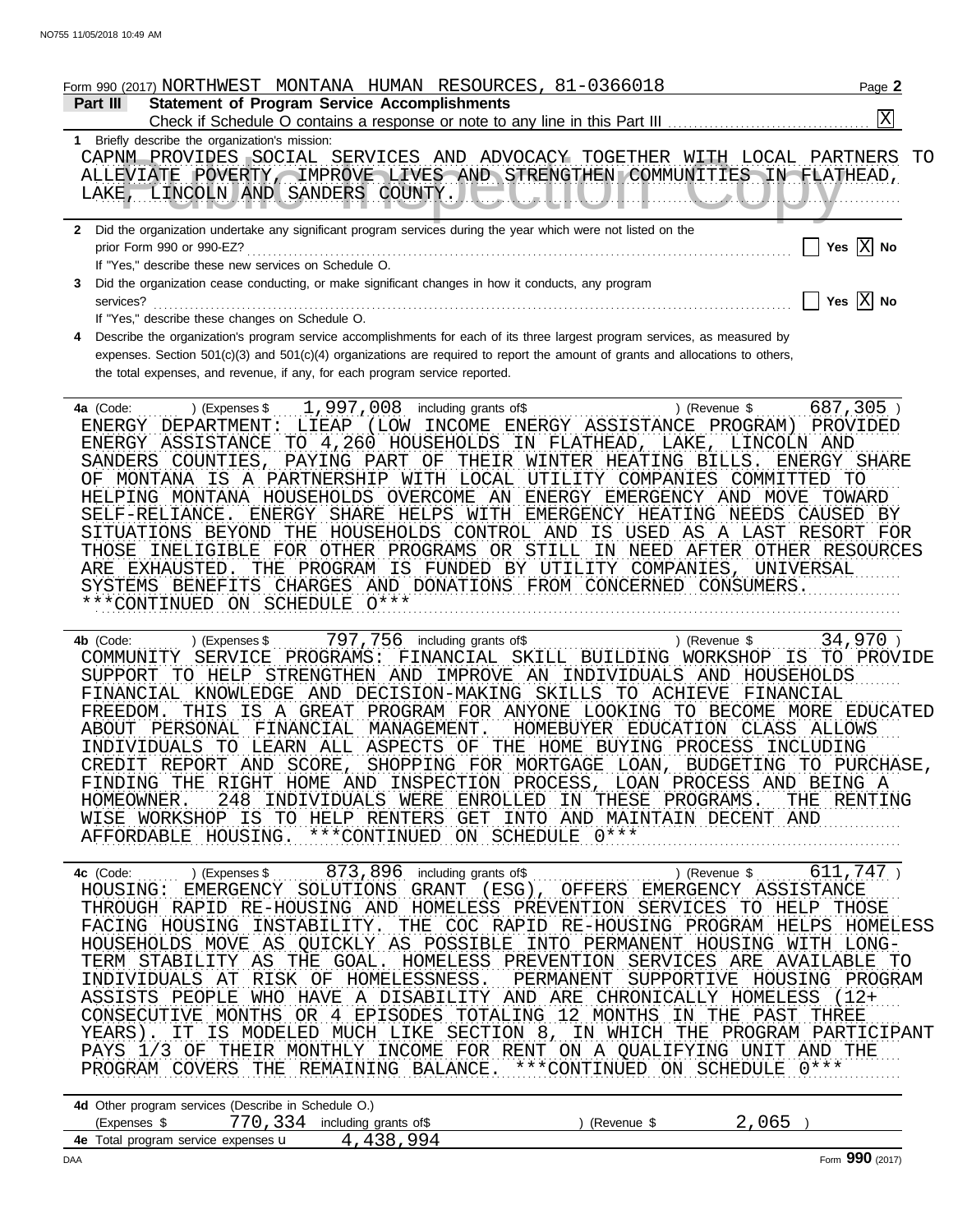| <b>Part IV</b> Checklist of Required Schedules                |  |  |        |
|---------------------------------------------------------------|--|--|--------|
| Form 990 (2017) NORTHWEST MONTANA HUMAN RESOURCES, 81-0366018 |  |  | Page 3 |

|     |                                                                                                                         |                         | Yes | No           |
|-----|-------------------------------------------------------------------------------------------------------------------------|-------------------------|-----|--------------|
| 1   | Is the organization described in section $501(c)(3)$ or $4947(a)(1)$ (other than a private foundation)? If "Yes,"       |                         |     |              |
|     |                                                                                                                         | 1                       | Χ   |              |
| 2   | Is the organization required to complete Schedule B, Schedule of Contributors (see instructions)?                       | $\overline{\mathbf{2}}$ | 7X  |              |
| 3   | Did the organization engage in direct or indirect political campaign activities on behalf of or in opposition to        |                         |     |              |
|     | candidates for public office? If "Yes," complete Schedule C, Part I                                                     | $\mathbf{3}$            |     | <u>X</u>     |
| 4   | Section 501(c)(3) organizations. Did the organization engage in lobbying activities, or have a section 501(h)           |                         |     |              |
|     |                                                                                                                         | 4                       |     | X            |
| 5   | Is the organization a section $501(c)(4)$ , $501(c)(5)$ , or $501(c)(6)$ organization that receives membership dues,    |                         |     |              |
|     | assessments, or similar amounts as defined in Revenue Procedure 98-19? If "Yes," complete Schedule C,                   |                         |     |              |
|     | Part III                                                                                                                | 5                       |     | $X_{-}$      |
| 6   | Did the organization maintain any donor advised funds or any similar funds or accounts for which donors                 |                         |     |              |
|     | have the right to provide advice on the distribution or investment of amounts in such funds or accounts? If             |                         |     |              |
|     |                                                                                                                         | 6                       |     | X            |
| 7   | Did the organization receive or hold a conservation easement, including easements to preserve open space,               |                         |     |              |
|     | the environment, historic land areas, or historic structures? If "Yes," complete Schedule D, Part II                    | 7                       |     | Χ            |
| 8   | Did the organization maintain collections of works of art, historical treasures, or other similar assets? If "Yes,"     |                         |     |              |
|     | complete Schedule D, Part III                                                                                           | 8                       |     | X            |
| 9   | Did the organization report an amount in Part X, line 21, for escrow or custodial account liability, serve as a         |                         |     |              |
|     | custodian for amounts not listed in Part X; or provide credit counseling, debt management, credit repair, or            |                         |     |              |
|     |                                                                                                                         | 9                       | X   |              |
| 10  | Did the organization, directly or through a related organization, hold assets in temporarily restricted                 |                         |     |              |
|     | endowments, permanent endowments, or quasi-endowments? If "Yes," complete Schedule D, Part V                            | 10                      |     | Χ            |
| 11  | If the organization's answer to any of the following questions is "Yes," then complete Schedule D, Parts VI,            |                         |     |              |
|     | VII, VIII, IX, or X as applicable.                                                                                      |                         |     |              |
|     | a Did the organization report an amount for land, buildings, and equipment in Part X, line 10? If "Yes,"                |                         |     |              |
|     | complete Schedule D, Part VI                                                                                            | 11a                     | Χ   |              |
|     | <b>b</b> Did the organization report an amount for investments—other securities in Part X, line 12 that is 5% or more   |                         |     |              |
|     |                                                                                                                         | 11b                     |     | Χ            |
|     | c Did the organization report an amount for investments—program related in Part X, line 13 that is 5% or more           |                         |     |              |
|     |                                                                                                                         | 11c                     |     | Χ            |
| d   | Did the organization report an amount for other assets in Part X, line 15 that is 5% or more of its total assets        |                         |     |              |
|     |                                                                                                                         | 11d                     | Χ   |              |
|     | e Did the organization report an amount for other liabilities in Part X, line 25? If "Yes," complete Schedule D, Part X | <b>11e</b>              | Χ   |              |
| f   | Did the organization's separate or consolidated financial statements for the tax year include a footnote that addresses |                         |     |              |
|     | the organization's liability for uncertain tax positions under FIN 48 (ASC 740)? If "Yes," complete Schedule D, Part X  | 11f                     | Χ   |              |
|     | 12a Did the organization obtain separate, independent audited financial statements for the tax year? If "Yes," complete |                         |     |              |
|     |                                                                                                                         | 12a                     |     | <u>X</u>     |
|     | <b>b</b> Was the organization included in consolidated, independent audited financial statements for the tax year? If   |                         |     |              |
|     | "Yes," and if the organization answered "No" to line 12a, then completing Schedule D, Parts XI and XII is optional      | 12 <sub>b</sub>         | Χ   |              |
| 13  |                                                                                                                         | 13                      |     | Χ            |
| 14a |                                                                                                                         | 14a                     |     | Χ            |
| b   | Did the organization have aggregate revenues or expenses of more than \$10,000 from grantmaking,                        |                         |     |              |
|     | fundraising, business, investment, and program service activities outside the United States, or aggregate               |                         |     |              |
|     |                                                                                                                         | 14b                     |     | Χ            |
| 15  | Did the organization report on Part IX, column (A), line 3, more than \$5,000 of grants or other assistance to or       |                         |     |              |
|     |                                                                                                                         | 15                      |     | <u>X</u>     |
| 16  | Did the organization report on Part IX, column (A), line 3, more than \$5,000 of aggregate grants or other              |                         |     |              |
|     |                                                                                                                         | 16                      |     | <u>X</u>     |
| 17  | Did the organization report a total of more than \$15,000 of expenses for professional fundraising services on          |                         |     |              |
|     |                                                                                                                         | 17                      |     | <u>X</u>     |
| 18  | Did the organization report more than \$15,000 total of fundraising event gross income and contributions on             |                         |     |              |
|     |                                                                                                                         | 18                      |     | Χ            |
| 19  | Did the organization report more than \$15,000 of gross income from gaming activities on Part VIII, line 9a?            |                         |     |              |
|     | If "Yes," complete Schedule G, Part III                                                                                 | 19                      |     | $\mathbf{X}$ |

Form **990** (2017)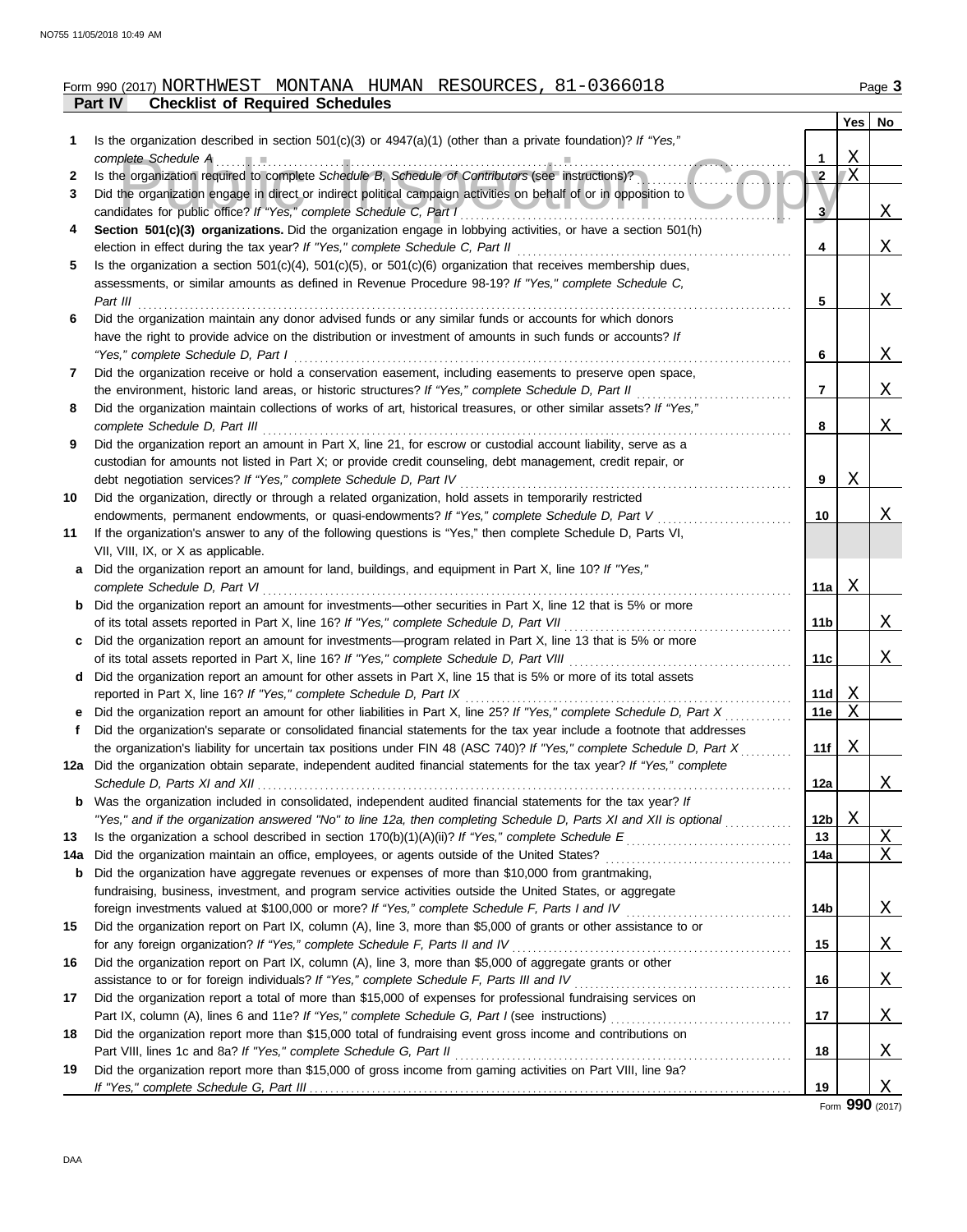|     | <b>Checklist of Required Schedules (continued)</b><br>Part IV                                                    |                 |             |          |
|-----|------------------------------------------------------------------------------------------------------------------|-----------------|-------------|----------|
|     |                                                                                                                  |                 | Yes         | No       |
| 20a | Did the organization operate one or more hospital facilities? If "Yes," complete Schedule H                      | 20a             |             | Χ        |
| b   | If "Yes" to line 20a, did the organization attach a copy of its audited financial statements to this return?     | 20 <sub>b</sub> |             |          |
| 21  | Did the organization report more than \$5,000 of grants or other assistance to any domestic organization or      |                 |             |          |
|     | domestic government on Part IX, column (A), line 1? If "Yes," complete Schedule I, Parts I and II                | 21              |             | Χ        |
| 22  | Did the organization report more than \$5,000 of grants or other assistance to or for domestic individuals on    |                 |             |          |
|     | Part IX, column (A), line 2? If "Yes," complete Schedule I, Parts I and III                                      | 22              |             | Χ        |
| 23  | Did the organization answer "Yes" to Part VII, Section A, line 3, 4, or 5 about compensation of the              |                 |             |          |
|     | organization's current and former officers, directors, trustees, key employees, and highest compensated          |                 |             |          |
|     | employees? If "Yes," complete Schedule J                                                                         | 23              |             | X        |
| 24a | Did the organization have a tax-exempt bond issue with an outstanding principal amount of more than              |                 |             |          |
|     | \$100,000 as of the last day of the year, that was issued after December 31, 2002? If "Yes," answer lines 24b    |                 |             |          |
|     | through 24d and complete Schedule K. If "No," go to line 25a                                                     | 24a             |             | Χ        |
| b   | Did the organization invest any proceeds of tax-exempt bonds beyond a temporary period exception?                | 24b             |             |          |
| с   | Did the organization maintain an escrow account other than a refunding escrow at any time during the year        |                 |             |          |
|     | to defease any tax-exempt bonds?                                                                                 | 24c             |             |          |
| d   | Did the organization act as an "on behalf of" issuer for bonds outstanding at any time during the year?          | 24d             |             |          |
| 25a | Section 501(c)(3), 501(c)(4), and 501(c)(29) organizations. Did the organization engage in an excess benefit     |                 |             |          |
|     | transaction with a disqualified person during the year? If "Yes," complete Schedule L, Part I                    | 25a             |             | X        |
| b   | Is the organization aware that it engaged in an excess benefit transaction with a disqualified person in a prior |                 |             |          |
|     | year, and that the transaction has not been reported on any of the organization's prior Forms 990 or 990-EZ?     |                 |             |          |
|     | If "Yes," complete Schedule L, Part I                                                                            | 25b             |             | X        |
| 26  | Did the organization report any amount on Part X, line 5, 6, or 22 for receivables from or payables to any       |                 |             |          |
|     | current or former officers, directors, trustees, key employees, highest compensated employees, or                |                 |             |          |
|     | disqualified persons? If "Yes," complete Schedule L, Part II                                                     | 26              |             | X        |
| 27  | Did the organization provide a grant or other assistance to an officer, director, trustee, key employee,         |                 |             |          |
|     | substantial contributor or employee thereof, a grant selection committee member, or to a 35% controlled          |                 |             |          |
|     | entity or family member of any of these persons? If "Yes," complete Schedule L, Part III                         | 27              |             | Χ        |
| 28  | Was the organization a party to a business transaction with one of the following parties (see Schedule L,        |                 |             |          |
|     | Part IV instructions for applicable filing thresholds, conditions, and exceptions):                              |                 |             |          |
| а   | A current or former officer, director, trustee, or key employee? If "Yes," complete Schedule L, Part IV          | 28a             |             | <u>X</u> |
| b   | A family member of a current or former officer, director, trustee, or key employee? If "Yes," complete           |                 |             |          |
|     | Schedule L, Part IV                                                                                              | 28b             |             | Χ        |
| c   | An entity of which a current or former officer, director, trustee, or key employee (or a family member thereof)  |                 |             |          |
|     | was an officer, director, trustee, or direct or indirect owner? If "Yes," complete Schedule L, Part IV           | 28c             |             | <u>X</u> |
| 29  | Did the organization receive more than \$25,000 in non-cash contributions? If "Yes," complete Schedule M         | 29              |             | X        |
|     | Did the organization receive contributions of art, historical treasures, or other similar assets, or qualified   |                 |             |          |
|     | conservation contributions? If "Yes," complete Schedule M                                                        | 30              |             | <u>X</u> |
| 31  | Did the organization liquidate, terminate, or dissolve and cease operations? If "Yes," complete Schedule N,      |                 |             |          |
|     | Part I                                                                                                           | 31              |             | Χ        |
| 32  | Did the organization sell, exchange, dispose of, or transfer more than 25% of its net assets? If "Yes,"          |                 |             |          |
|     | complete Schedule N, Part II                                                                                     | 32              |             | Χ        |
| 33  | Did the organization own 100% of an entity disregarded as separate from the organization under Regulations       |                 |             |          |
|     | sections 301.7701-2 and 301.7701-3? If "Yes," complete Schedule R, Part I                                        | 33              | Χ           |          |
| 34  | Was the organization related to any tax-exempt or taxable entity? If "Yes," complete Schedule R, Part II, III,   |                 |             |          |
|     | or IV, and Part V, line 1                                                                                        | 34              | $\mathbf X$ |          |
| 35a |                                                                                                                  | 35a             | X           |          |
| b   | If "Yes" to line 35a, did the organization receive any payment from or engage in any transaction with a          |                 |             |          |
|     |                                                                                                                  | 35 <sub>b</sub> | Χ           |          |
| 36  | Section 501(c)(3) organizations. Did the organization make any transfers to an exempt non-charitable             |                 |             |          |
|     | related organization? If "Yes," complete Schedule R, Part V, line 2                                              | 36              |             | X        |
| 37  | Did the organization conduct more than 5% of its activities through an entity that is not a related organization |                 |             |          |
|     | and that is treated as a partnership for federal income tax purposes? If "Yes," complete Schedule R,             |                 |             |          |
|     | Part VI                                                                                                          | 37              |             | Χ        |
| 38  | Did the organization complete Schedule O and provide explanations in Schedule O for Part VI, lines 11b and       |                 |             |          |
|     | 19? Note. All Form 990 filers are required to complete Schedule O.                                               | 38              | Χ           |          |

 $\overline{a}$ 

Form **990** (2017)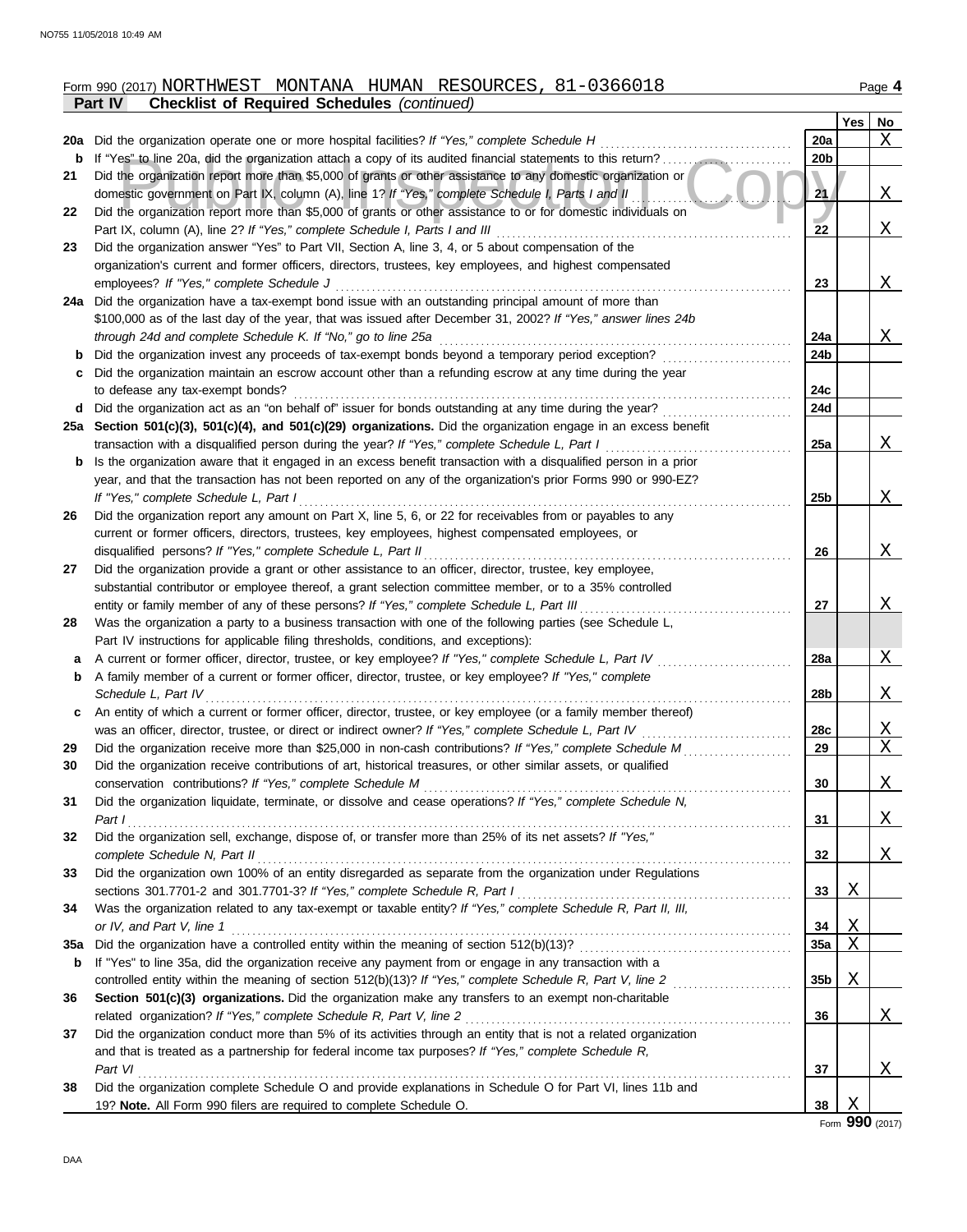|     | Form 990 (2017) NORTHWEST MONTANA HUMAN RESOURCES, 81-0366018                                                                                                                                                          |                |     | Page 5 |
|-----|------------------------------------------------------------------------------------------------------------------------------------------------------------------------------------------------------------------------|----------------|-----|--------|
|     | Statements Regarding Other IRS Filings and Tax Compliance<br><b>Part V</b>                                                                                                                                             |                |     |        |
|     | Check if Schedule O contains a response or note to any line in this Part V                                                                                                                                             |                |     |        |
|     |                                                                                                                                                                                                                        |                | Yes | No     |
| 1a  | 68<br>Enter the number reported in Box 3 of Form 1096. Enter -0- if not applicable<br>1a                                                                                                                               |                |     |        |
| b   | 0<br>Enter the number of Forms W-2G included in line 1a. Enter -0- if not applicable<br>1 <sub>b</sub>                                                                                                                 |                |     |        |
| c   | Did the organization comply with backup withholding rules for reportable payments to vendors and                                                                                                                       |                |     |        |
|     | reportable gaming (gambling) winnings to prize winners?                                                                                                                                                                | 1c/            |     |        |
| 2a  | Enter the number of employees reported on Form W-3, Transmittal of Wage and Tax                                                                                                                                        |                |     |        |
|     | 79<br>Statements, filed for the calendar year ending with or within the year covered by this return<br>2a                                                                                                              |                |     |        |
| b   | If at least one is reported on line 2a, did the organization file all required federal employment tax returns?                                                                                                         | 2 <sub>b</sub> | Χ   |        |
|     | Note. If the sum of lines 1a and 2a is greater than 250, you may be required to e-file (see instructions)                                                                                                              |                |     |        |
| За  | Did the organization have unrelated business gross income of \$1,000 or more during the year?                                                                                                                          | 3a             | X   |        |
| b   | If "Yes," has it filed a Form 990-T for this year? If "No" to line 3b, provide an explanation in Schedule O                                                                                                            | 3 <sub>b</sub> | X   |        |
| 4a  | At any time during the calendar year, did the organization have an interest in, or a signature or other authority                                                                                                      |                |     |        |
|     | over, a financial account in a foreign country (such as a bank account, securities account, or other financial                                                                                                         |                |     |        |
|     | account)?                                                                                                                                                                                                              | 4a             |     | Χ      |
| b   | If "Yes," enter the name of the foreign country: u                                                                                                                                                                     |                |     |        |
|     | See instructions for filing requirements for FinCEN Form 114, Report of Foreign Bank and Financial Accounts                                                                                                            |                |     |        |
|     | (FBAR).                                                                                                                                                                                                                |                |     |        |
| 5а  | Was the organization a party to a prohibited tax shelter transaction at any time during the tax year?                                                                                                                  | 5a             |     | Χ      |
| b   | Did any taxable party notify the organization that it was or is a party to a prohibited tax shelter transaction?                                                                                                       | 5 <sub>b</sub> |     | X      |
| c   | If "Yes" to line 5a or 5b, did the organization file Form 8886-T?                                                                                                                                                      | 5c             |     |        |
| 6a  | Does the organization have annual gross receipts that are normally greater than \$100,000, and did the                                                                                                                 |                |     |        |
|     | organization solicit any contributions that were not tax deductible as charitable contributions?                                                                                                                       | 6a             |     | Χ      |
| b   | If "Yes," did the organization include with every solicitation an express statement that such contributions or                                                                                                         |                |     |        |
|     | gifts were not tax deductible?                                                                                                                                                                                         | 6b             |     |        |
|     | Organizations that may receive deductible contributions under section 170(c).                                                                                                                                          |                |     |        |
| 7   | Did the organization receive a payment in excess of \$75 made partly as a contribution and partly for goods                                                                                                            |                |     |        |
| a   | and services provided to the payor?                                                                                                                                                                                    | 7a             |     | Χ      |
| b   |                                                                                                                                                                                                                        | 7b             |     |        |
| c   | Did the organization sell, exchange, or otherwise dispose of tangible personal property for which it was                                                                                                               |                |     |        |
|     | required to file Form 8282?                                                                                                                                                                                            | 7c             |     | X      |
| d   | If "Yes," indicate the number of Forms 8282 filed during the year<br>7d                                                                                                                                                |                |     |        |
| е   | Did the organization receive any funds, directly or indirectly, to pay premiums on a personal benefit contract?                                                                                                        | 7е             |     | Χ      |
|     | Did the organization, during the year, pay premiums, directly or indirectly, on a personal benefit contract?                                                                                                           | 7f             |     | X      |
|     | If the organization received a contribution of qualified intellectual property, did the organization file Form 8899 as required?                                                                                       | 7g             |     |        |
|     | If the organization received a contribution of cars, boats, airplanes, or other vehicles, did the organization file a Form 1098-C?                                                                                     | 7h             |     |        |
| 8   | Sponsoring organizations maintaining donor advised funds. Did a donor advised fund maintained by the                                                                                                                   |                |     |        |
|     | sponsoring organization have excess business holdings at any time during the year?                                                                                                                                     | 8              |     |        |
| 9   | Sponsoring organizations maintaining donor advised funds.                                                                                                                                                              |                |     |        |
| a   | Did the sponsoring organization make any taxable distributions under section 4966?                                                                                                                                     | 9а             |     |        |
| b   | Did the sponsoring organization make a distribution to a donor, donor advisor, or related person?                                                                                                                      | 9b             |     |        |
| 10  | Section 501(c)(7) organizations. Enter:                                                                                                                                                                                |                |     |        |
| a   | 10a                                                                                                                                                                                                                    |                |     |        |
| b   | Gross receipts, included on Form 990, Part VIII, line 12, for public use of club facilities<br>10 <sub>b</sub>                                                                                                         |                |     |        |
| 11  | Section 501(c)(12) organizations. Enter:                                                                                                                                                                               |                |     |        |
| a   | 11a<br>Gross income from members or shareholders                                                                                                                                                                       |                |     |        |
| b   | Gross income from other sources (Do not net amounts due or paid to other sources                                                                                                                                       |                |     |        |
|     | against amounts due or received from them.)<br>11 <sub>b</sub>                                                                                                                                                         |                |     |        |
|     |                                                                                                                                                                                                                        |                |     |        |
| 12a | Section 4947(a)(1) non-exempt charitable trusts. Is the organization filing Form 990 in lieu of Form 1041?<br>12 <sub>b</sub><br>If "Yes," enter the amount of tax-exempt interest received or accrued during the year | 12a            |     |        |
| b   |                                                                                                                                                                                                                        |                |     |        |
| 13  | Section 501(c)(29) qualified nonprofit health insurance issuers.                                                                                                                                                       |                |     |        |
| a   | Is the organization licensed to issue qualified health plans in more than one state?                                                                                                                                   | 13а            |     |        |
|     | Note. See the instructions for additional information the organization must report on Schedule O.                                                                                                                      |                |     |        |
| b   | Enter the amount of reserves the organization is required to maintain by the states in which                                                                                                                           |                |     |        |
|     | 13 <sub>b</sub>                                                                                                                                                                                                        |                |     |        |
| c   | 13c<br>Enter the amount of reserves on hand                                                                                                                                                                            |                |     |        |
| 14a | Did the organization receive any payments for indoor tanning services during the tax year?                                                                                                                             | 14a            |     | Χ      |
|     | <b>b</b> If "Yes," has it filed a Form 720 to report these payments? If "No," provide an explanation in Schedule O                                                                                                     | 14b            |     |        |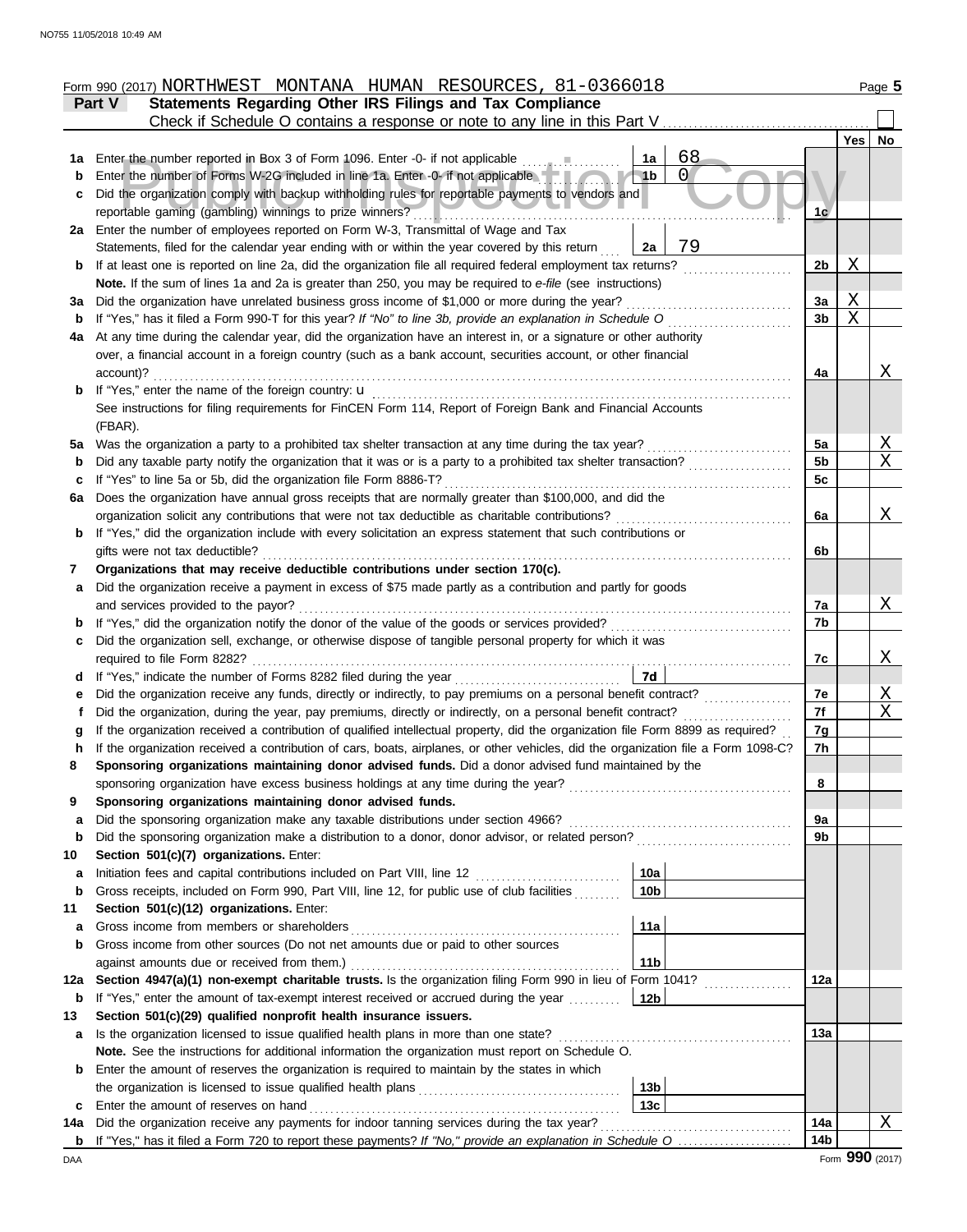## Form 990 (2017) NORTHWEST MONTANA HUMAN RESOURCES, 81-0366018

**Part VI Governance, Management, and Disclosure** *For each "Yes" response to lines 2 through 7b below, and for a "No" response to line 8a, 8b, or 10b below, describe the circumstances, processes, or changes in Schedule O. See instructions.* Check if Schedule O contains a response or note to any line in this Part VI . . . . . . . . . . . . . . . . . . . . . . . . . . . . . . . . . . . . . . . . . . . . . . . . . X

|     | Section A. Governing Body and Management                                                                                                                                                                                |                 |                         |                       |
|-----|-------------------------------------------------------------------------------------------------------------------------------------------------------------------------------------------------------------------------|-----------------|-------------------------|-----------------------|
|     |                                                                                                                                                                                                                         |                 | Yes                     | No.                   |
| 1a  | $\blacksquare$ 1<br>1a<br>Enter the number of voting members of the governing body at the end of the tax year                                                                                                           |                 |                         |                       |
|     | If there are material differences in voting rights among members of the governing body, or                                                                                                                              |                 |                         |                       |
|     | if the governing body delegated broad authority to an executive committee or similar                                                                                                                                    |                 |                         |                       |
|     | committee, explain in Schedule O.                                                                                                                                                                                       |                 |                         |                       |
|     | 11<br>Enter the number of voting members included in line 1a, above, who are independent<br>1b                                                                                                                          |                 |                         |                       |
| 2   | Did any officer, director, trustee, or key employee have a family relationship or a business relationship with                                                                                                          |                 |                         |                       |
|     | any other officer, director, trustee, or key employee?                                                                                                                                                                  | $\mathbf{2}$    |                         | Χ                     |
| 3   | Did the organization delegate control over management duties customarily performed by or under the direct                                                                                                               |                 |                         |                       |
|     | supervision of officers, directors, or trustees, or key employees to a management company or other person?                                                                                                              | 3               |                         | X                     |
| 4   | Did the organization make any significant changes to its governing documents since the prior Form 990 was filed?                                                                                                        | 4               |                         | $\overline{\text{X}}$ |
| 5   | Did the organization become aware during the year of a significant diversion of the organization's assets?                                                                                                              | 5               |                         | $\mathbf X$           |
| 6   | Did the organization have members or stockholders?                                                                                                                                                                      | 6               |                         | $\mathbf X$           |
| 7a  | Did the organization have members, stockholders, or other persons who had the power to elect or appoint                                                                                                                 |                 |                         |                       |
|     | one or more members of the governing body?                                                                                                                                                                              | 7a              |                         | Χ                     |
| b   | Are any governance decisions of the organization reserved to (or subject to approval by) members,                                                                                                                       |                 |                         |                       |
|     | stockholders, or persons other than the governing body?                                                                                                                                                                 | 7b              |                         | Χ                     |
| 8   | Did the organization contemporaneously document the meetings held or written actions undertaken during the year by the following:                                                                                       |                 |                         |                       |
| а   | The governing body?                                                                                                                                                                                                     | 8a              | <u>х</u>                |                       |
| b   | Each committee with authority to act on behalf of the governing body?                                                                                                                                                   | 8b              | X                       |                       |
| 9   | Is there any officer, director, trustee, or key employee listed in Part VII, Section A, who cannot be reached at                                                                                                        |                 |                         |                       |
|     |                                                                                                                                                                                                                         | 9               |                         | Χ                     |
|     | Section B. Policies (This Section B requests information about policies not required by the Internal Revenue Code.)                                                                                                     |                 |                         |                       |
|     |                                                                                                                                                                                                                         |                 | <b>Yes</b>              | No                    |
| 10a | Did the organization have local chapters, branches, or affiliates?                                                                                                                                                      | 10a             |                         | Χ                     |
| b   | If "Yes," did the organization have written policies and procedures governing the activities of such chapters,                                                                                                          |                 |                         |                       |
|     | affiliates, and branches to ensure their operations are consistent with the organization's exempt purposes?                                                                                                             | 10b             |                         |                       |
| 11a | Has the organization provided a complete copy of this Form 990 to all members of its governing body before filing the form?                                                                                             | 11a             | X                       |                       |
| b   | Describe in Schedule O the process, if any, used by the organization to review this Form 990.                                                                                                                           |                 |                         |                       |
| 12a | Did the organization have a written conflict of interest policy? If "No," go to line 13                                                                                                                                 | 12a             | $\overline{\mathrm{X}}$ |                       |
| b   | Were officers, directors, or trustees, and key employees required to disclose annually interests that could give rise to conflicts?                                                                                     | 12 <sub>b</sub> | X                       |                       |
| c   | Did the organization regularly and consistently monitor and enforce compliance with the policy? If "Yes,"                                                                                                               |                 |                         |                       |
|     | describe in Schedule O how this was done                                                                                                                                                                                | 12c             | Χ                       |                       |
| 13  | Did the organization have a written whistleblower policy?                                                                                                                                                               | 13              | X<br>X                  |                       |
| 14  | Did the organization have a written document retention and destruction policy?                                                                                                                                          | 14              |                         |                       |
| 15  | Did the process for determining compensation of the following persons include a review and approval by<br>independent persons, comparability data, and contemporaneous substantiation of the deliberation and decision? |                 |                         |                       |
|     | The organization's CEO, Executive Director, or top management official                                                                                                                                                  | 15a             | Χ                       |                       |
| b   | Other officers or key employees of the organization                                                                                                                                                                     | 15b             |                         | <u>X</u>              |
|     | If "Yes" to line 15a or 15b, describe the process in Schedule O (see instructions).                                                                                                                                     |                 |                         |                       |
| 16а | Did the organization invest in, contribute assets to, or participate in a joint venture or similar arrangement                                                                                                          |                 |                         |                       |
|     | with a taxable entity during the year?                                                                                                                                                                                  | 16a             |                         | <u>X</u>              |
| b   | If "Yes," did the organization follow a written policy or procedure requiring the organization to evaluate its                                                                                                          |                 |                         |                       |
|     | participation in joint venture arrangements under applicable federal tax law, and take steps to safeguard the                                                                                                           |                 |                         |                       |
|     |                                                                                                                                                                                                                         | 16b             |                         |                       |
|     | <b>Section C. Disclosure</b>                                                                                                                                                                                            |                 |                         |                       |
| 17  | List the states with which a copy of this Form 990 is required to be filed $\mathbf u$ NONE                                                                                                                             |                 |                         |                       |
| 18  | Section 6104 requires an organization to make its Forms 1023 (or 1024 if applicable), 990, and 990-T (Section 501(c)(3)s only)                                                                                          |                 |                         |                       |
|     | available for public inspection. Indicate how you made these available. Check all that apply.                                                                                                                           |                 |                         |                       |
|     | Another's website $ X $ Upon request<br>Own website<br>Other (explain in Schedule O)                                                                                                                                    |                 |                         |                       |
| 19  | Describe in Schedule O whether (and if so, how) the organization made its governing documents, conflict of interest policy, and                                                                                         |                 |                         |                       |

| financial statements available to the public during the tax year. |
|-------------------------------------------------------------------|
|-------------------------------------------------------------------|

| 20 State the name, address, and telephone number of the person who possesses the organization's books and records: u |  |  |  |  |  |  |  |
|----------------------------------------------------------------------------------------------------------------------|--|--|--|--|--|--|--|
|                                                                                                                      |  |  |  |  |  |  |  |

| CARRIE GABLE |  | P.O. BOX 8300 |  |
|--------------|--|---------------|--|
|              |  |               |  |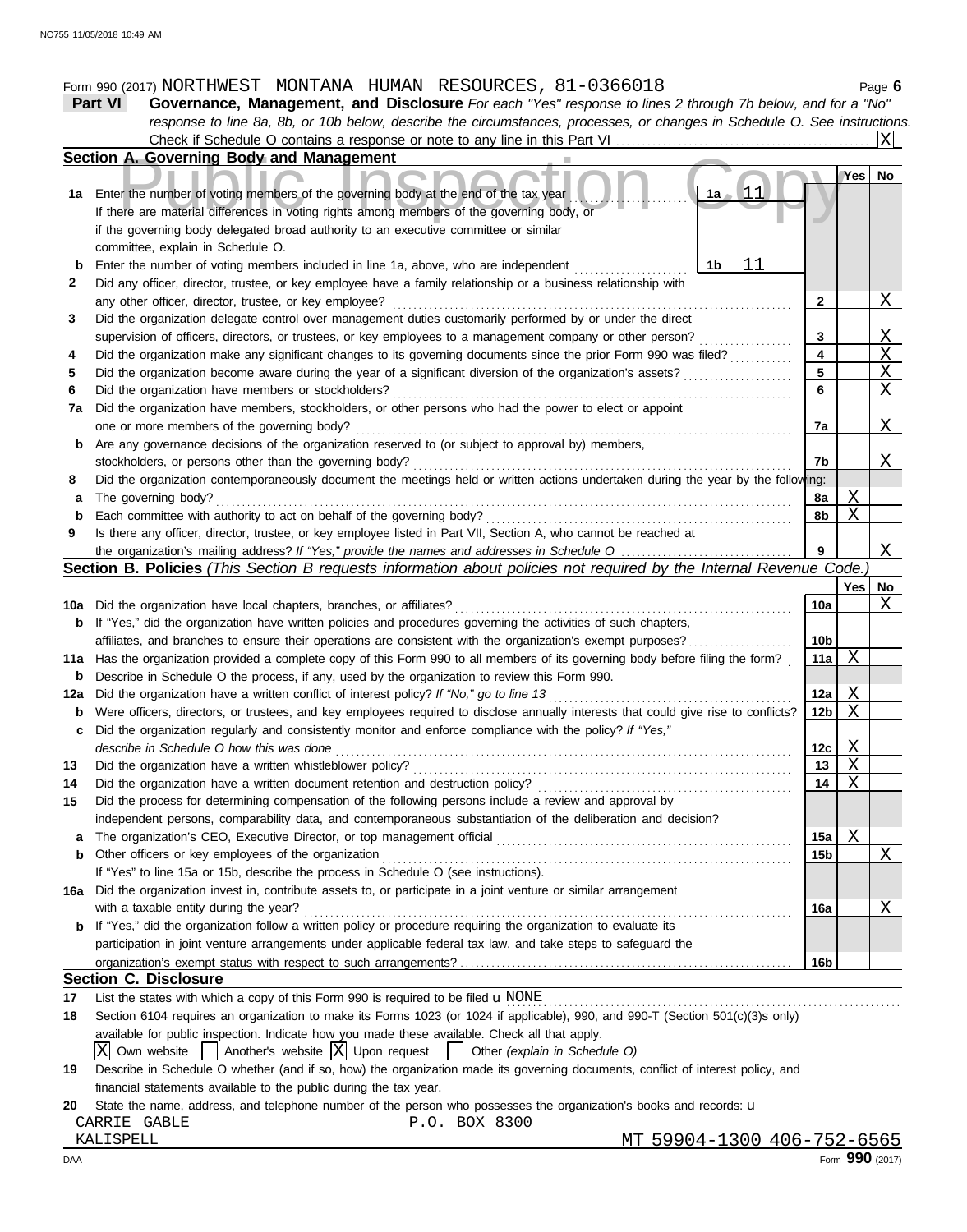## NORTHWEST MONTANA HUMAN RESOURCES, 81-0366018

| Form 990 (2017) NORTHWEST MONTANA HUMAN RESOURCES, 81-0366018                                                                                                                                                                                                                                              |                          |                           |              |         |          |                                                                  |        |                                                                                                  |                                 | Page 7                      |  |
|------------------------------------------------------------------------------------------------------------------------------------------------------------------------------------------------------------------------------------------------------------------------------------------------------------|--------------------------|---------------------------|--------------|---------|----------|------------------------------------------------------------------|--------|--------------------------------------------------------------------------------------------------|---------------------------------|-----------------------------|--|
| Part VII                                                                                                                                                                                                                                                                                                   |                          |                           |              |         |          |                                                                  |        | Compensation of Officers, Directors, Trustees, Key Employees, Highest Compensated Employees, and |                                 |                             |  |
| <b>Independent Contractors</b>                                                                                                                                                                                                                                                                             |                          |                           |              |         |          |                                                                  |        |                                                                                                  |                                 |                             |  |
|                                                                                                                                                                                                                                                                                                            |                          |                           |              |         |          |                                                                  |        | Check if Schedule O contains a response or note to any line in this Part VII                     |                                 |                             |  |
| Section A.                                                                                                                                                                                                                                                                                                 |                          |                           |              |         |          |                                                                  |        | Officers, Directors, Trustees, Key Employees, and Highest Compensated Employees                  |                                 |                             |  |
| 1a Complete this table for all persons required to be listed. Report compensation for the calendar year ending with or within the<br>organization's tax year.                                                                                                                                              |                          |                           |              |         |          |                                                                  |        |                                                                                                  |                                 |                             |  |
| • List all of the organization's current officers, directors, trustees (whether individuals or organizations), regardless of amount of<br>compensation. Enter -0- in columns (D), (E), and (F) if no compensation was paid.                                                                                |                          |                           |              |         |          |                                                                  |        |                                                                                                  |                                 |                             |  |
| • List all of the organization's current key employees, if any. See instructions for definition of "key employee."                                                                                                                                                                                         |                          |                           |              |         |          |                                                                  |        |                                                                                                  |                                 |                             |  |
| • List the organization's five current highest compensated employees (other than an officer, director, trustee, or key employee)<br>who received reportable compensation (Box 5 of Form W-2 and/or Box 7 of Form 1099-MISC) of more than \$100,000 from the<br>organization and any related organizations. |                          |                           |              |         |          |                                                                  |        |                                                                                                  |                                 |                             |  |
| • List all of the organization's former officers, key employees, and highest compensated employees who received more than<br>\$100,000 of reportable compensation from the organization and any related organizations.                                                                                     |                          |                           |              |         |          |                                                                  |        |                                                                                                  |                                 |                             |  |
| • List all of the organization's former directors or trustees that received, in the capacity as a former director or trustee of the<br>organization, more than \$10,000 of reportable compensation from the organization and any related organizations.                                                    |                          |                           |              |         |          |                                                                  |        |                                                                                                  |                                 |                             |  |
| List persons in the following order: individual trustees or directors; institutional trustees; officers; key employees; highest<br>compensated employees; and former such persons.                                                                                                                         |                          |                           |              |         |          |                                                                  |        |                                                                                                  |                                 |                             |  |
| Check this box if neither the organization nor any related organization compensated any current officer, director, or trustee.                                                                                                                                                                             |                          |                           |              |         |          |                                                                  |        |                                                                                                  |                                 |                             |  |
| (A)                                                                                                                                                                                                                                                                                                        | (B)                      |                           |              |         | (C)      |                                                                  |        | (D)                                                                                              | (E)                             | (F)                         |  |
| Name and Title                                                                                                                                                                                                                                                                                             | Average<br>hours per     |                           |              |         | Position | (do not check more than one                                      |        | Reportable<br>compensation                                                                       | Reportable<br>compensation from | Estimated<br>amount of      |  |
|                                                                                                                                                                                                                                                                                                            | week<br>(list any        |                           |              |         |          | box, unless person is both an<br>officer and a director/trustee) |        | from<br>the                                                                                      | related<br>organizations        | other<br>compensation       |  |
|                                                                                                                                                                                                                                                                                                            | hours for                |                           |              |         |          |                                                                  |        | organization                                                                                     | (W-2/1099-MISC)                 | from the                    |  |
|                                                                                                                                                                                                                                                                                                            | related<br>organizations | Individual<br>or director | nstitutional | Officer | Key      |                                                                  | Former | (W-2/1099-MISC)                                                                                  |                                 | organization<br>and related |  |
|                                                                                                                                                                                                                                                                                                            | below dotted             |                           |              |         | employee |                                                                  |        |                                                                                                  |                                 | organizations               |  |
|                                                                                                                                                                                                                                                                                                            | line)                    | trustee                   |              |         |          |                                                                  |        |                                                                                                  |                                 |                             |  |
|                                                                                                                                                                                                                                                                                                            |                          |                           | trustee      |         |          | Highest compensated<br>employee                                  |        |                                                                                                  |                                 |                             |  |
| $(1)$ ROBIN<br>HAIDLE                                                                                                                                                                                                                                                                                      |                          |                           |              |         |          |                                                                  |        |                                                                                                  |                                 |                             |  |
|                                                                                                                                                                                                                                                                                                            | 0.00                     |                           |              |         |          |                                                                  |        |                                                                                                  |                                 |                             |  |
| PRESIDENT                                                                                                                                                                                                                                                                                                  | 0.00                     | X                         |              | X       |          |                                                                  |        | 0                                                                                                | 0                               | 0                           |  |
| (2) CHANCE<br>BARRETT                                                                                                                                                                                                                                                                                      |                          |                           |              |         |          |                                                                  |        |                                                                                                  |                                 |                             |  |
|                                                                                                                                                                                                                                                                                                            | 0.00                     |                           |              |         |          |                                                                  |        |                                                                                                  |                                 |                             |  |
| VICE PRESIDENT                                                                                                                                                                                                                                                                                             | 0.00                     | X                         |              | X       |          |                                                                  |        | 0                                                                                                | $\overline{0}$                  | 0                           |  |
| $(3)$ LAURA<br>BURROWES                                                                                                                                                                                                                                                                                    |                          |                           |              |         |          |                                                                  |        |                                                                                                  |                                 |                             |  |
|                                                                                                                                                                                                                                                                                                            | 0.00                     |                           |              |         |          |                                                                  |        |                                                                                                  |                                 |                             |  |
| SECRETARY/TREASURER                                                                                                                                                                                                                                                                                        | 0.00                     | X                         |              | X       |          |                                                                  |        | 0                                                                                                | 0                               | 0                           |  |
| $(4)$ VINCE<br>RUBINO                                                                                                                                                                                                                                                                                      |                          |                           |              |         |          |                                                                  |        |                                                                                                  |                                 |                             |  |
| DIRECTOR                                                                                                                                                                                                                                                                                                   | 0.00<br>0.00             | X                         |              |         |          |                                                                  |        | 0                                                                                                | 0                               | 0                           |  |
| (5) WENDY NISSEN                                                                                                                                                                                                                                                                                           |                          |                           |              |         |          |                                                                  |        |                                                                                                  |                                 |                             |  |
|                                                                                                                                                                                                                                                                                                            | 0.00                     |                           |              |         |          |                                                                  |        |                                                                                                  |                                 |                             |  |
| <b>DIRECTOR</b>                                                                                                                                                                                                                                                                                            | 0.00                     | $\mathsf{X}$              |              |         |          |                                                                  |        | 0                                                                                                | $\Omega$                        | 0                           |  |

|                      | 0.00 |   |          |   |                 |
|----------------------|------|---|----------|---|-----------------|
| <b>DIRECTOR</b>      | 0.00 | Χ | 0        | 0 | 0               |
| (6) GLEN MAGERA      |      |   |          |   |                 |
|                      | 0.00 |   |          |   |                 |
| DIRECTOR             | 0.00 | Χ | 0        | 0 | 0               |
| (7) ALAN MCCURRY     |      |   |          |   |                 |
|                      | 0.00 |   |          |   |                 |
| <b>DIRECTOR</b>      | 0.00 | X | 0        | 0 | 0               |
| (8) HOLLY WAGERN     |      |   |          |   |                 |
|                      | 0.00 |   |          |   |                 |
| DIRECTOR/PAST PRES   | 0.00 | X | $\Omega$ | 0 | 0               |
| (9) DAVE STIPE       |      |   |          |   |                 |
|                      | 0.00 |   |          |   |                 |
| <b>DIRECTOR</b>      | 0.00 | X | O        | 0 | 0               |
| (10) DEBBIE PHILLIPS |      |   |          |   |                 |
|                      | 0.00 |   |          |   |                 |
| <b>DIRECTOR</b>      | 0.00 | Χ |          | U | 0               |
| (11) KAREN<br>DISNEY |      |   |          |   |                 |
|                      | 0.00 |   |          |   |                 |
| <b>DIRECTOR</b>      | 0.00 | Χ |          | 0 | 0               |
| <b>DAA</b>           |      |   |          |   | Form 990 (2017) |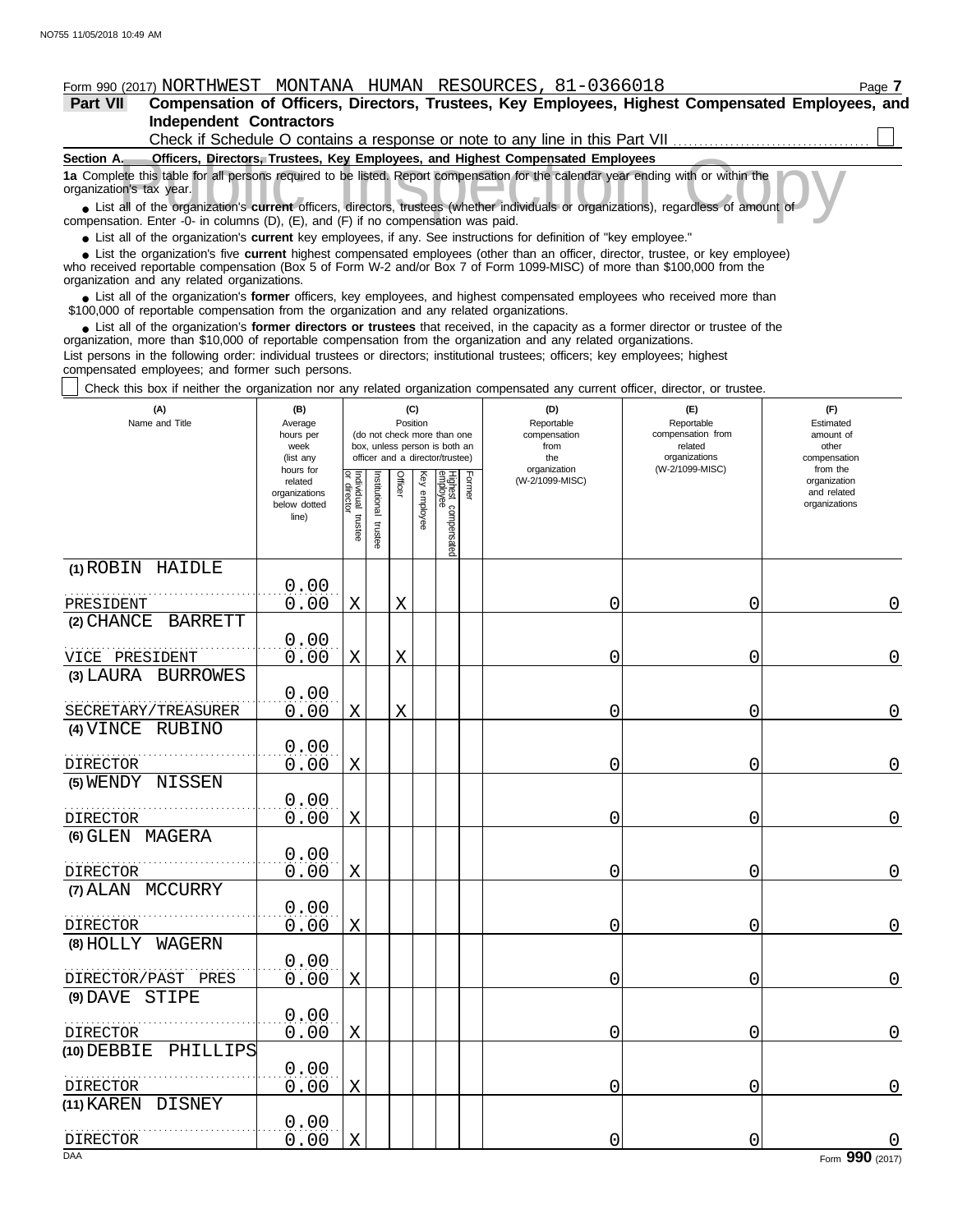|              | Form 990 (2017) NORTHWEST MONTANA HUMAN RESOURCES, 81-0366018                                                                                                                                                                                          |                                                                |                                   |                       |                 |              |                                                                                                 |        |                                                  |                                                                                                        | Page 8                                                   |
|--------------|--------------------------------------------------------------------------------------------------------------------------------------------------------------------------------------------------------------------------------------------------------|----------------------------------------------------------------|-----------------------------------|-----------------------|-----------------|--------------|-------------------------------------------------------------------------------------------------|--------|--------------------------------------------------|--------------------------------------------------------------------------------------------------------|----------------------------------------------------------|
|              | Part VII                                                                                                                                                                                                                                               |                                                                |                                   |                       |                 |              |                                                                                                 |        |                                                  | Section A. Officers, Directors, Trustees, Key Employees, and Highest Compensated Employees (continued) |                                                          |
|              | (A)<br>Name and title                                                                                                                                                                                                                                  | (B)<br>Average<br>hours per<br>week<br>(list any               |                                   |                       | (C)<br>Position |              | (do not check more than one<br>box, unless person is both an<br>officer and a director/trustee) |        | (D)<br>Reportable<br>compensation<br>from<br>the | (E)<br>Reportable<br>compensation from<br>related<br>organizations                                     | (F)<br>Estimated<br>amount of<br>other<br>compensation   |
|              | Puh                                                                                                                                                                                                                                                    | hours for<br>related<br>organizations<br>below dotted<br>line) | Individual trustee<br>or director | Institutional trustee | Officer         | Key employee | Highest compensatec<br>employee                                                                 | Former | organization<br>(W-2/1099-MISC)                  | (W-2/1099-MISC)                                                                                        | from the<br>organization<br>and related<br>organizations |
| (12)         | TRACY DIAZ                                                                                                                                                                                                                                             |                                                                |                                   |                       |                 |              |                                                                                                 |        |                                                  |                                                                                                        |                                                          |
|              |                                                                                                                                                                                                                                                        | 40.00                                                          |                                   |                       |                 |              |                                                                                                 |        |                                                  |                                                                                                        |                                                          |
| (13)         | EXECUTIVE DIRECTOR<br>CARRIE GABLE                                                                                                                                                                                                                     | 0.00                                                           |                                   |                       | X               |              |                                                                                                 |        | 93,236                                           | 0                                                                                                      | 13,997                                                   |
|              |                                                                                                                                                                                                                                                        | 40.00                                                          |                                   |                       |                 |              |                                                                                                 |        |                                                  |                                                                                                        |                                                          |
| CFO          |                                                                                                                                                                                                                                                        | 0.00                                                           |                                   |                       | X               |              |                                                                                                 |        | 65,521                                           | 0                                                                                                      | 7,514                                                    |
| (14)         | PATRICK<br>MALONE                                                                                                                                                                                                                                      |                                                                |                                   |                       |                 |              |                                                                                                 |        |                                                  |                                                                                                        |                                                          |
|              | DEPUTY DIRECTOR                                                                                                                                                                                                                                        | 30.00<br>0.00                                                  |                                   |                       | X               |              |                                                                                                 |        | 38,583                                           | 0                                                                                                      | 8,883                                                    |
|              |                                                                                                                                                                                                                                                        |                                                                |                                   |                       |                 |              |                                                                                                 |        |                                                  |                                                                                                        |                                                          |
|              |                                                                                                                                                                                                                                                        |                                                                |                                   |                       |                 |              |                                                                                                 |        |                                                  |                                                                                                        |                                                          |
|              |                                                                                                                                                                                                                                                        |                                                                |                                   |                       |                 |              |                                                                                                 |        |                                                  |                                                                                                        |                                                          |
|              |                                                                                                                                                                                                                                                        |                                                                |                                   |                       |                 |              |                                                                                                 |        |                                                  |                                                                                                        |                                                          |
|              |                                                                                                                                                                                                                                                        |                                                                |                                   |                       |                 |              |                                                                                                 |        |                                                  |                                                                                                        |                                                          |
|              |                                                                                                                                                                                                                                                        |                                                                |                                   |                       |                 |              |                                                                                                 |        |                                                  |                                                                                                        |                                                          |
|              |                                                                                                                                                                                                                                                        |                                                                |                                   |                       |                 |              |                                                                                                 |        |                                                  |                                                                                                        |                                                          |
|              |                                                                                                                                                                                                                                                        |                                                                |                                   |                       |                 |              |                                                                                                 | u      | 197,340                                          |                                                                                                        | 30,394                                                   |
|              | c Total from continuation sheets to Part VII, Section A.                                                                                                                                                                                               |                                                                |                                   |                       |                 |              |                                                                                                 | u      |                                                  |                                                                                                        |                                                          |
|              |                                                                                                                                                                                                                                                        |                                                                |                                   |                       |                 |              |                                                                                                 |        | 197,340                                          |                                                                                                        | 30, 394                                                  |
| $\mathbf{2}$ | Total number of individuals (including but not limited to those listed above) who received more than \$100,000 of<br>reportable compensation from the organization $\mathbf{u}$                                                                        |                                                                |                                   |                       |                 |              |                                                                                                 |        |                                                  |                                                                                                        |                                                          |
|              |                                                                                                                                                                                                                                                        |                                                                |                                   |                       |                 |              |                                                                                                 |        |                                                  |                                                                                                        | Yes<br>No                                                |
| 3            | Did the organization list any former officer, director, or trustee, key employee, or highest compensated                                                                                                                                               |                                                                |                                   |                       |                 |              |                                                                                                 |        |                                                  |                                                                                                        | Χ<br>3                                                   |
| 4            | For any individual listed on line 1a, is the sum of reportable compensation and other compensation from the<br>organization and related organizations greater than \$150,000? If "Yes," complete Schedule J for such                                   |                                                                |                                   |                       |                 |              |                                                                                                 |        |                                                  |                                                                                                        |                                                          |
| 5            | Did any person listed on line 1a receive or accrue compensation from any unrelated organization or individual                                                                                                                                          |                                                                |                                   |                       |                 |              |                                                                                                 |        |                                                  |                                                                                                        | X<br>4<br>X<br>5                                         |
|              | Section B. Independent Contractors                                                                                                                                                                                                                     |                                                                |                                   |                       |                 |              |                                                                                                 |        |                                                  |                                                                                                        |                                                          |
| 1            | Complete this table for your five highest compensated independent contractors that received more than \$100,000 of<br>compensation from the organization. Report compensation for the calendar year ending with or within the organization's tax year. |                                                                |                                   |                       |                 |              |                                                                                                 |        |                                                  |                                                                                                        |                                                          |
|              |                                                                                                                                                                                                                                                        | (A)<br>Name and business address                               |                                   |                       |                 |              |                                                                                                 |        |                                                  | (B)<br>Description of services                                                                         | (C)<br>Compensation                                      |
|              |                                                                                                                                                                                                                                                        |                                                                |                                   |                       |                 |              |                                                                                                 |        |                                                  |                                                                                                        |                                                          |
|              |                                                                                                                                                                                                                                                        |                                                                |                                   |                       |                 |              |                                                                                                 |        |                                                  |                                                                                                        |                                                          |
|              |                                                                                                                                                                                                                                                        |                                                                |                                   |                       |                 |              |                                                                                                 |        |                                                  |                                                                                                        |                                                          |
|              |                                                                                                                                                                                                                                                        |                                                                |                                   |                       |                 |              |                                                                                                 |        |                                                  |                                                                                                        |                                                          |
| $\mathbf{2}$ | Total number of independent contractors (including but not limited to those listed above) who                                                                                                                                                          |                                                                |                                   |                       |                 |              |                                                                                                 |        |                                                  |                                                                                                        |                                                          |

DAA Form 990 (2017) received more than \$100,000 of compensation from the organization u

0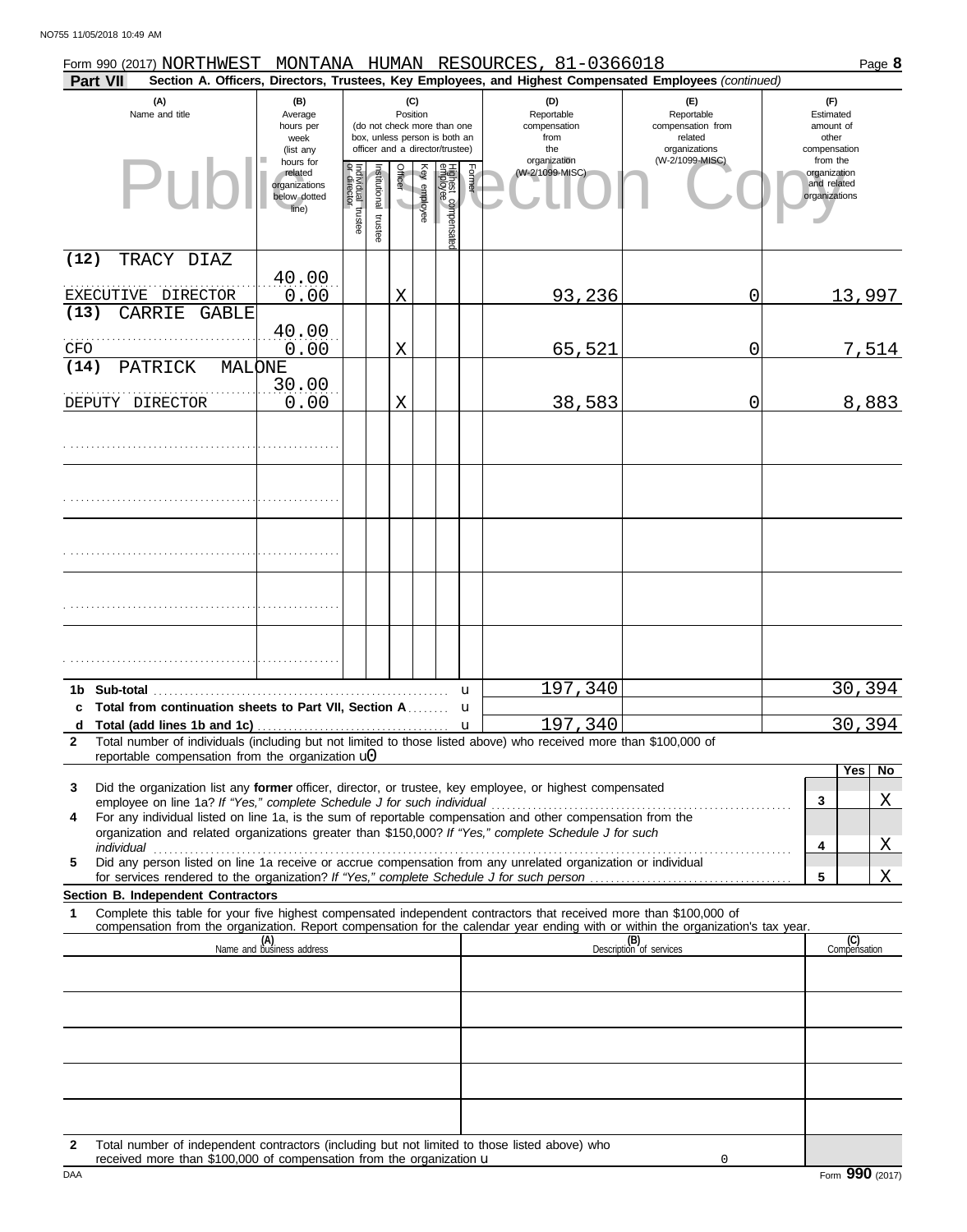|                                                             |                                                         |                                                     |                             |                |  |                   |                      | Form 990 (2017) NORTHWEST MONTANA HUMAN RESOURCES, 81-0366018                 |                  | Page 9                              |
|-------------------------------------------------------------|---------------------------------------------------------|-----------------------------------------------------|-----------------------------|----------------|--|-------------------|----------------------|-------------------------------------------------------------------------------|------------------|-------------------------------------|
|                                                             | <b>Part VIII</b>                                        |                                                     | <b>Statement of Revenue</b> |                |  |                   |                      |                                                                               |                  |                                     |
|                                                             |                                                         |                                                     |                             |                |  |                   |                      | Check if Schedule O contains a response or note to any line in this Part VIII |                  | $\overline{\mathbf{x}}$             |
|                                                             |                                                         |                                                     |                             |                |  |                   | (A)<br>Total revenue | (B)<br>Related or                                                             | (C)<br>Unrelated | (D)<br>Revenue                      |
|                                                             |                                                         |                                                     |                             |                |  |                   |                      | exempt<br>function                                                            | business         | excluded from tax<br>under sections |
|                                                             |                                                         |                                                     |                             |                |  |                   |                      | revenue                                                                       | revenue          | 512-514                             |
|                                                             |                                                         | 1a Federated campaigns                              |                             | 1a             |  |                   |                      |                                                                               |                  |                                     |
|                                                             |                                                         | <b>b</b> Membership dues                            |                             | 1 <sub>b</sub> |  |                   |                      |                                                                               |                  |                                     |
|                                                             |                                                         | c Fundraising events                                |                             | 1 <sub>c</sub> |  |                   |                      |                                                                               |                  |                                     |
|                                                             |                                                         | d Related organizations                             |                             | 1 <sub>d</sub> |  |                   |                      |                                                                               |                  |                                     |
|                                                             |                                                         | e Government grants (contributions)                 |                             | 1e             |  | 2,713,943         |                      |                                                                               |                  |                                     |
|                                                             |                                                         | f All other contributions, gifts, grants,           |                             |                |  |                   |                      |                                                                               |                  |                                     |
|                                                             |                                                         | and similar amounts not included above              |                             | 1f             |  | 19,387            |                      |                                                                               |                  |                                     |
|                                                             |                                                         | g Noncash contributions included in lines 1a-1f: \$ |                             |                |  |                   |                      |                                                                               |                  |                                     |
|                                                             |                                                         |                                                     |                             |                |  |                   | 2,733,330            |                                                                               |                  |                                     |
|                                                             |                                                         |                                                     |                             |                |  | <b>Busn. Code</b> |                      |                                                                               |                  |                                     |
|                                                             | 2a                                                      |                                                     | ENERGY PROGRAMS - LIEAP     |                |  | 624200            | 687,305              | 687,305                                                                       |                  |                                     |
|                                                             | b                                                       |                                                     |                             |                |  | 624200            | 610,219              | 610,219                                                                       |                  |                                     |
|                                                             |                                                         | HOUSING PROGRAMS                                    |                             |                |  | 624100            | 34,970               | 34,970                                                                        |                  |                                     |
|                                                             | c                                                       |                                                     | COMMUNITY SERVICES          |                |  |                   |                      |                                                                               |                  |                                     |
|                                                             | d                                                       | JOB TRAINING                                        |                             | .              |  | 624100            | 2,065                | 2,065                                                                         |                  |                                     |
| Program Service Revenue <b>Contributions, Gifts, Grants</b> | е                                                       | OTHER INCOME                                        |                             |                |  | 900099            | 1,528                | 1,528                                                                         |                  |                                     |
|                                                             |                                                         | f All other program service revenue                 |                             |                |  |                   |                      |                                                                               |                  |                                     |
|                                                             |                                                         |                                                     |                             |                |  |                   | 1,336,087            |                                                                               |                  |                                     |
|                                                             | 3                                                       | Investment income (including dividends, interest,   |                             |                |  |                   |                      |                                                                               |                  |                                     |
|                                                             |                                                         | and other similar amounts)                          |                             |                |  | $\mathbf{u}$      | 18,894               |                                                                               |                  | 18,894                              |
|                                                             | Income from investment of tax-exempt bond proceeds<br>4 |                                                     |                             |                |  |                   |                      |                                                                               |                  |                                     |
|                                                             | 5                                                       |                                                     |                             |                |  |                   |                      |                                                                               |                  |                                     |
|                                                             |                                                         |                                                     | (i) Real                    |                |  | (ii) Personal     |                      |                                                                               |                  |                                     |
|                                                             |                                                         | 6a Gross rents                                      |                             | 17,773         |  |                   |                      |                                                                               |                  |                                     |
|                                                             |                                                         | <b>b</b> Less: rental exps.                         |                             | 14,243         |  |                   |                      |                                                                               |                  |                                     |
|                                                             |                                                         | <b>c</b> Rental inc. or (loss)                      |                             | 3,530          |  |                   |                      |                                                                               |                  |                                     |
|                                                             |                                                         |                                                     |                             |                |  | u                 | 3,530                |                                                                               | 3,530            |                                     |
|                                                             |                                                         | <b>7a</b> Gross amount from<br>sales of assets      | (i) Securities              |                |  | (ii) Other        |                      |                                                                               |                  |                                     |
|                                                             |                                                         | other than inventor                                 |                             |                |  |                   |                      |                                                                               |                  |                                     |
|                                                             |                                                         | <b>b</b> Less: cost or other                        |                             |                |  |                   |                      |                                                                               |                  |                                     |
|                                                             |                                                         | basis & sales exps                                  |                             |                |  |                   |                      |                                                                               |                  |                                     |
|                                                             |                                                         | c Gain or (loss)                                    |                             |                |  |                   |                      |                                                                               |                  |                                     |
|                                                             |                                                         | d Net gain or (loss)                                |                             |                |  |                   |                      |                                                                               |                  |                                     |
|                                                             |                                                         | 8a Gross income from fundraising events             |                             |                |  |                   |                      |                                                                               |                  |                                     |
|                                                             |                                                         | (not including \$                                   | <u>.</u>                    |                |  |                   |                      |                                                                               |                  |                                     |
|                                                             |                                                         | of contributions reported on line 1c).              |                             |                |  |                   |                      |                                                                               |                  |                                     |
| Other Revenue                                               |                                                         | See Part IV, line $18$                              |                             | a              |  |                   |                      |                                                                               |                  |                                     |
|                                                             |                                                         | <b>b</b> Less: direct expenses                      |                             |                |  |                   |                      |                                                                               |                  |                                     |
|                                                             |                                                         | c Net income or (loss) from fundraising events  u   |                             |                |  |                   |                      |                                                                               |                  |                                     |
|                                                             |                                                         | 9a Gross income from gaming activities.             |                             |                |  |                   |                      |                                                                               |                  |                                     |
|                                                             |                                                         | See Part IV, line 19                                |                             | a              |  |                   |                      |                                                                               |                  |                                     |
|                                                             |                                                         | <b>b</b> Less: direct expenses                      |                             |                |  |                   |                      |                                                                               |                  |                                     |
|                                                             |                                                         | c Net income or (loss) from gaming activities  u    |                             |                |  |                   |                      |                                                                               |                  |                                     |
|                                                             |                                                         | 10a Gross sales of inventory, less                  |                             |                |  |                   |                      |                                                                               |                  |                                     |
|                                                             |                                                         | returns and allowances  a                           |                             |                |  | 1,289,000         |                      |                                                                               |                  |                                     |
|                                                             |                                                         | <b>b</b> Less: cost of goods sold                   |                             | $\mathbf{b}$   |  | 175,142           |                      |                                                                               |                  |                                     |
|                                                             |                                                         | c Net income or (loss) from sales of inventory  u   |                             |                |  |                   | 1,113,858            | 1,113,858                                                                     |                  |                                     |
|                                                             |                                                         |                                                     | Miscellaneous Revenue       |                |  | <b>Busn. Code</b> |                      |                                                                               |                  |                                     |
|                                                             | 11a                                                     |                                                     |                             |                |  |                   |                      |                                                                               |                  |                                     |
|                                                             | b                                                       |                                                     |                             |                |  |                   |                      |                                                                               |                  |                                     |
|                                                             | c                                                       |                                                     |                             |                |  |                   |                      |                                                                               |                  |                                     |
|                                                             |                                                         |                                                     |                             |                |  |                   |                      |                                                                               |                  |                                     |
|                                                             |                                                         | e Total. Add lines 11a-11d                          |                             |                |  | $\mathbf{u}$      |                      |                                                                               |                  |                                     |
|                                                             |                                                         |                                                     |                             |                |  | $\mathbf{u}$      | 5,205,699            | 2,449,945                                                                     | 3,530            | 18,894                              |
|                                                             |                                                         |                                                     |                             |                |  |                   |                      |                                                                               |                  |                                     |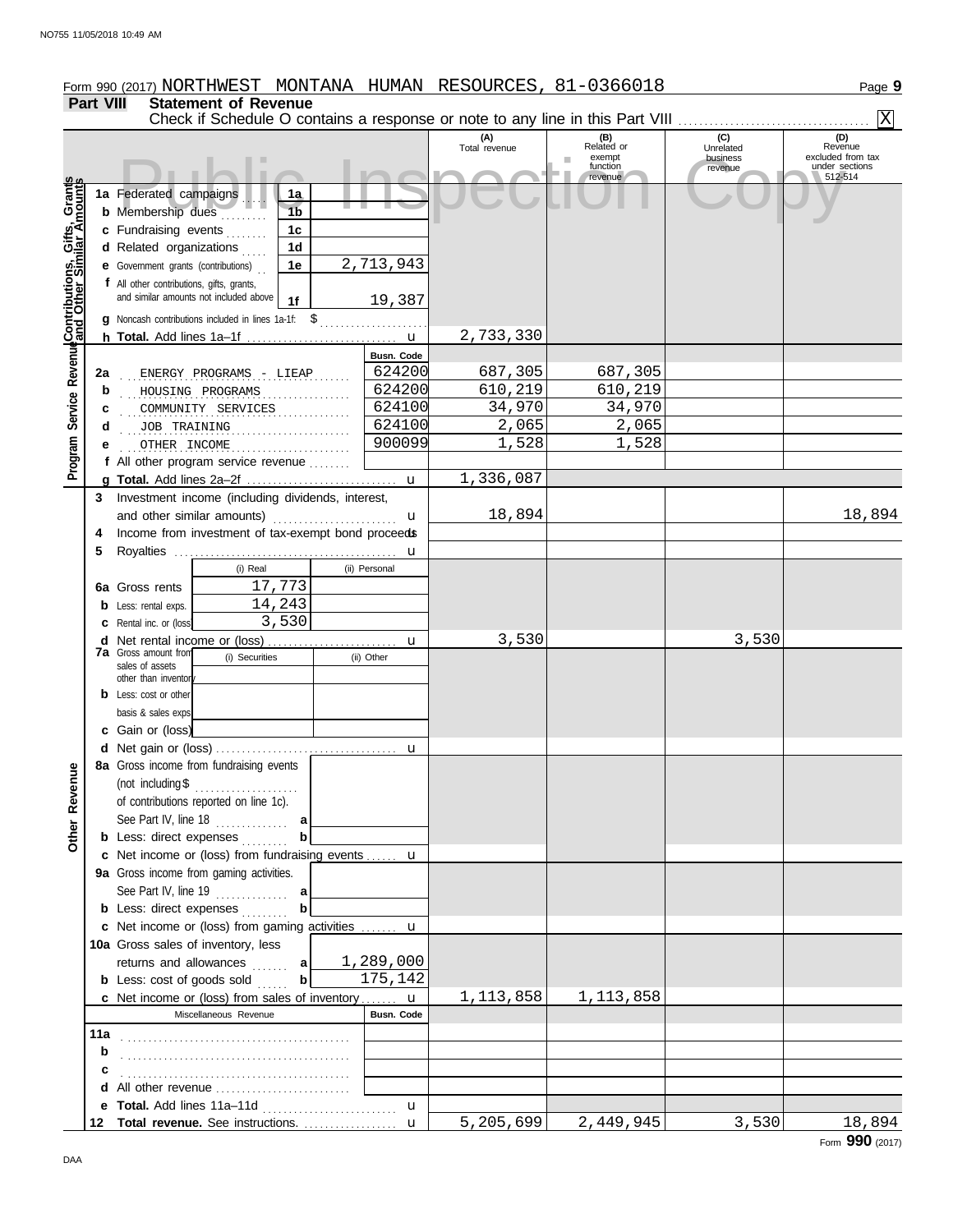## Form 990 (2017) NORTHWEST MONTANA HUMAN RESOURCES, 81-0366018

### **Part IX Statement of Functional Expenses**

Collection and the amounts reported on lines 6b, Total expenses<br>
Program service Management and Total expenses<br>
and other assistance to domestic organizations<br>
Sand other assistance to domestic organizations<br>
Sand other as *Section 501(c)(3) and 501(c)(4) organizations must complete all columns. All other organizations must complete column (A). Do not include amounts reported on lines 6b, 7b, 8b, 9b, and 10b of Part VIII.* **1 2 3 4 5 6** Compensation not included above, to disqualified **7 8 9 10 11 a** Management .............................. **b** Legal **c** Accounting . . . . . . . . . . . . . . . . . . . . . . . . . . . . . . . . **d e f g 12** Advertising and promotion ............... **13 14 15 16 17 18 19 20** Interest . . . . . . . . . . . . . . . . . . . . . . . . . . . . . . . . . . . . **21 22** Depreciation, depletion, and amortization . **23** Insurance . . . . . . . . . . . . . . . . . . . . . . . . . . . . . . . . . . **24** Other expenses. Itemize expenses not covered **a** . DIRECT SERVICES . . . . . . . . . . . 1,407,599 1,407,561 . . . . . . . . 38 **b c d** . . . . . . . . . . . . . . . . . . . . . . . . . . . . . . . . . . . . . . . . . . . . . PROGRAM COSTS 38,924 38,037 887 **e** All other expenses . . . . . . . . . . . . . . . . . . . . . . . . **25 Total functional expenses.** Add lines 1 through 24e . . . **26** Grants and other assistance to domestic organizations and domestic governments. See Part IV, line 21 . . . . . . . . Grants and other assistance to domestic individuals. See Part IV, line 22 Grants and other assistance to foreign organizations, foreign governments, and foreign individuals. See Part IV, lines 15 and 16 Benefits paid to or for members . . . . . . . . . Compensation of current officers, directors, trustees, and key employees .............. persons (as defined under section 4958(f)(1)) and persons described in section 4958(c)(3)(B) . . . . . Other salaries and wages ............ Pension plan accruals and contributions (include section 401(k) and 403(b) employer contributions) Other employee benefits ................... Payroll taxes ................................ Fees for services (non-employees): . . . . . . . . . . . . . . . . . . . . . . . . . . . . . . . . . . . . . . Lobbying . . . . . . . . . . . . . . . . . . . . . . . . . . . . . . . . . . . Professional fundraising services. See Part IV, line 17 Investment management fees Other. (If line 11g amount exceeds 10% of line 25, column Office expenses ............................. Information technology . . . . . . . . . . . . . . . . . . . . Royalties . . . . . . . . . . . . . . . . . . . . . . . . . . . . . . . . . . Occupancy . . . . . . . . . . . . . . . . . . . . . . . . . . . . . . . . Travel . . . . . . . . . . . . . . . . . . . . . . . . . . . . . . . . . . . . . . Payments of travel or entertainment expenses for any federal, state, or local public officials Conferences, conventions, and meetings . Payments to affiliates ....................... above (List miscellaneous expenses in line 24e. If line 24e amount exceeds 10% of line 25, column (A) amount, list line 24e expenses on Schedule O.) fundraising solicitation. Check here  $\mathbf{u}$  | if organization reported in column (B) joint costs from a combined educational campaign and following SOP 98-2 (ASC 958-720) **(A) (B) (C) (D)** Total expenses Program service Management and expenses general expenses Fundraising expenses <u>. SUPPLIES, SVCS, REPAIRS 160,490 119,049 41,441</u> . TELEPHONE AND INTERNET | 56,866 | 52,463 | 4,403 Check if Schedule O contains a response or note to any line in this Part IX . . . . . . . . . . . . . . . . . . . . . . . . . . . . . . . . . . . . . . . . . . . . . . . . . . . . . . . . . . . **Joint costs.** Complete this line only if the (A) amount, list line 11g expenses on Schedule O.) . . . . . . 226,034 226,034 1,897,524 1,836,210 61,314 57,391 57,391 245,298 15,729<br>240.449 16.176 256,625 17,880 17,321 559<br>26,926 26,926 26,926 73,446 64,067 9,379 86,131 81,445 4,686<br>86,786 84,522 2,264 84,522 35,836 35,836 80,398 76,851 3,547<br>68,034 54,312 13,722  $68,034$  $\frac{1,256}{4,839,173}$   $\frac{1,256}{4,438,994}$ 4,839,173 4,438,994 400,179 0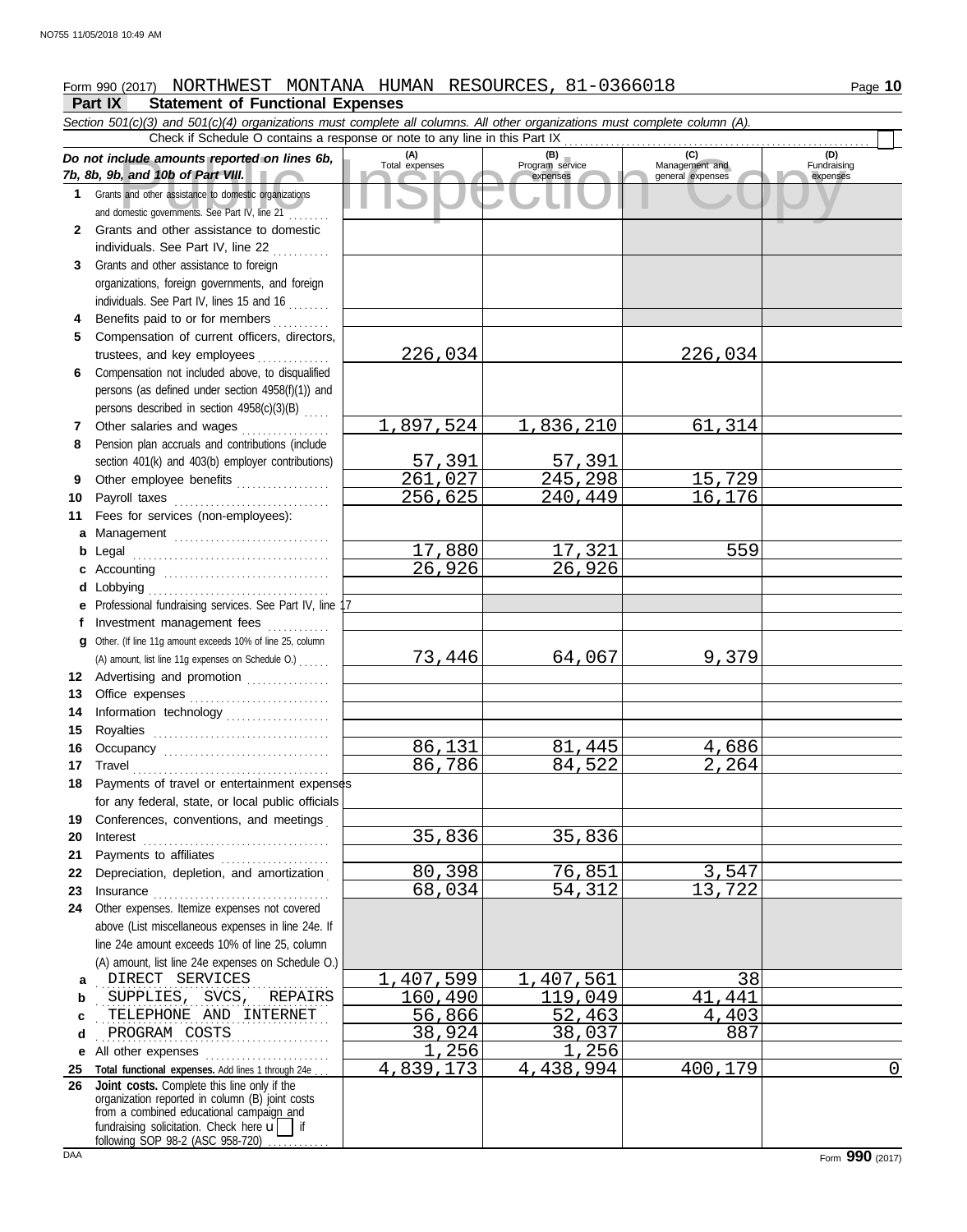#### Form 990 (2017) NORTHWEST MONTANA HUMAN RESOURCES,81-0366018 Page 11 NORTHWEST MONTANA HUMAN RESOURCES, 81-0366018

|                      | Part X   | <b>Balance Sheet</b>                                                                    |                 |           |                   |        |            |                        |
|----------------------|----------|-----------------------------------------------------------------------------------------|-----------------|-----------|-------------------|--------|------------|------------------------|
|                      |          | Check if Schedule O contains a response or note to any line in this Part X              |                 |           |                   |        |            |                        |
|                      |          |                                                                                         |                 |           | (A)               |        |            | (B)                    |
|                      |          |                                                                                         |                 |           | Beginning of year |        |            | End of year            |
|                      | 1        | 5 100000<br>Cash-non-interest bearing                                                   |                 |           | 101               | ,502   | $\sqrt{ }$ | $\overline{345}$ , 236 |
|                      | 2        |                                                                                         |                 |           | 2,528,585         |        | $\vert$ 2  | 2,498,202              |
|                      | 3        |                                                                                         |                 |           | 574,490           |        | 3          | 623,192                |
|                      | 4        |                                                                                         | 71,248          | 4         | 105,344           |        |            |                        |
|                      | 5        | Loans and other receivables from current and former officers, directors,                |                 |           |                   |        |            |                        |
|                      |          | trustees, key employees, and highest compensated employees.                             |                 |           |                   |        |            |                        |
|                      |          | Complete Part II of Schedule L                                                          |                 |           |                   |        | 5          |                        |
|                      | 6        | Loans and other receivables from other disqualified persons (as defined under section   |                 |           |                   |        |            |                        |
|                      |          | 4958(f)(1)), persons described in section 4958(c)(3)(B), and contributing employers and |                 |           |                   |        |            |                        |
|                      |          | sponsoring organizations of section 501(c)(9) voluntary employees' beneficiary          |                 |           |                   |        |            |                        |
|                      |          | organizations (see instructions). Complete Part II of Schedule L                        | 6               |           |                   |        |            |                        |
| Assets               | 7        |                                                                                         | $\overline{7}$  | 1,099,842 |                   |        |            |                        |
|                      | 8        | Inventories for sale or use                                                             |                 |           |                   | 66,972 | 8          | 1,305                  |
|                      | 9        |                                                                                         |                 |           | 125,632           |        | 9          | 125,883                |
|                      |          | 10a Land, buildings, and equipment: cost or                                             |                 |           |                   |        |            |                        |
|                      |          | other basis. Complete Part VI of Schedule D    10a   3, 035, 531                        |                 |           |                   |        |            |                        |
|                      | b        | Less: accumulated depreciation                                                          | 10 <sub>b</sub> | 1,982,807 | 1,100,364         |        | 10c        | 1,052,724              |
|                      | 11       | Investments--publicly traded securities                                                 |                 | 11        |                   |        |            |                        |
|                      | 12       |                                                                                         |                 |           |                   | 12     |            |                        |
|                      | 13       |                                                                                         |                 |           | 13                |        |            |                        |
|                      | 14       | Intangible assets                                                                       |                 |           |                   |        | 14         |                        |
|                      | 15       | Other assets. See Part IV, line 11                                                      |                 |           | 1,203,795         |        | 15         | 953,358                |
|                      | 16       | <b>Total assets.</b> Add lines 1 through 15 (must equal line 34)                        |                 |           | 6,887,524         |        | 16         | 6,805,086              |
|                      | 17       |                                                                                         |                 |           | 118,685           |        | 17         | 79,755                 |
|                      | 18       |                                                                                         |                 |           | 18                |        |            |                        |
|                      | 19       |                                                                                         |                 |           |                   | 2,616  | 19         | 3,165                  |
|                      | 20       |                                                                                         |                 |           |                   |        | 20         |                        |
|                      | 21       | Escrow or custodial account liability. Complete Part IV of Schedule D                   |                 |           | 859,631           |        | 21         | 855,945                |
|                      | 22       | Loans and other payables to current and former officers, directors,                     |                 |           |                   |        |            |                        |
|                      |          | trustees, key employees, highest compensated employees, and                             |                 |           |                   |        |            |                        |
| Liabilities          |          | disqualified persons. Complete Part II of Schedule L                                    |                 |           |                   |        | 22         |                        |
|                      | 23       | Secured mortgages and notes payable to unrelated third parties                          |                 |           | 1,887,047         |        | 23         | 1,398,871              |
|                      | 24       | Unsecured notes and loans payable to unrelated third parties                            |                 |           |                   |        | 24         |                        |
|                      | 25       | Other liabilities (including federal income tax, payables to related third              |                 |           |                   |        |            |                        |
|                      |          | parties, and other liabilities not included on lines 17-24). Complete Part X            |                 |           |                   |        |            |                        |
|                      |          | of Schedule D                                                                           |                 |           | 283,842           |        | 25         | <u>365,121</u>         |
|                      | 26       |                                                                                         |                 |           | 3, 151, 821       |        | 26         | 2,702,857              |
|                      |          | Organizations that follow SFAS 117 (ASC 958), check here $\mathbf{u}[\overline{X}]$ and |                 |           |                   |        |            |                        |
|                      |          | complete lines 27 through 29, and lines 33 and 34.                                      |                 |           |                   |        |            |                        |
|                      | 27       | Unrestricted net assets                                                                 |                 |           | 3,400,907         |        | 27         | 3,587,159              |
| <b>Fund Balances</b> | 28       | Temporarily restricted net assets                                                       |                 |           | 334,796           |        | 28         | 515,070                |
|                      | 29       | Permanently restricted net assets                                                       |                 |           |                   |        | 29         |                        |
| ð                    |          | Organizations that do not follow SFAS 117 (ASC 958), check here u                       |                 | and       |                   |        |            |                        |
|                      |          | complete lines 30 through 34.                                                           |                 |           |                   |        |            |                        |
| <b>Net Assets</b>    | 30       | Capital stock or trust principal, or current funds                                      |                 |           |                   |        | 30<br>31   |                        |
|                      | 31       | Retained earnings, endowment, accumulated income, or other funds                        |                 |           |                   |        | 32         |                        |
|                      | 32<br>33 | Total net assets or fund balances                                                       |                 |           | 3,735,703         |        | 33         | 4,102,229              |
|                      | 34       |                                                                                         |                 |           | <u>6,887,524 </u> |        | 34         | <u>6,805,086</u>       |
|                      |          |                                                                                         |                 |           |                   |        |            |                        |

Form **990** (2017)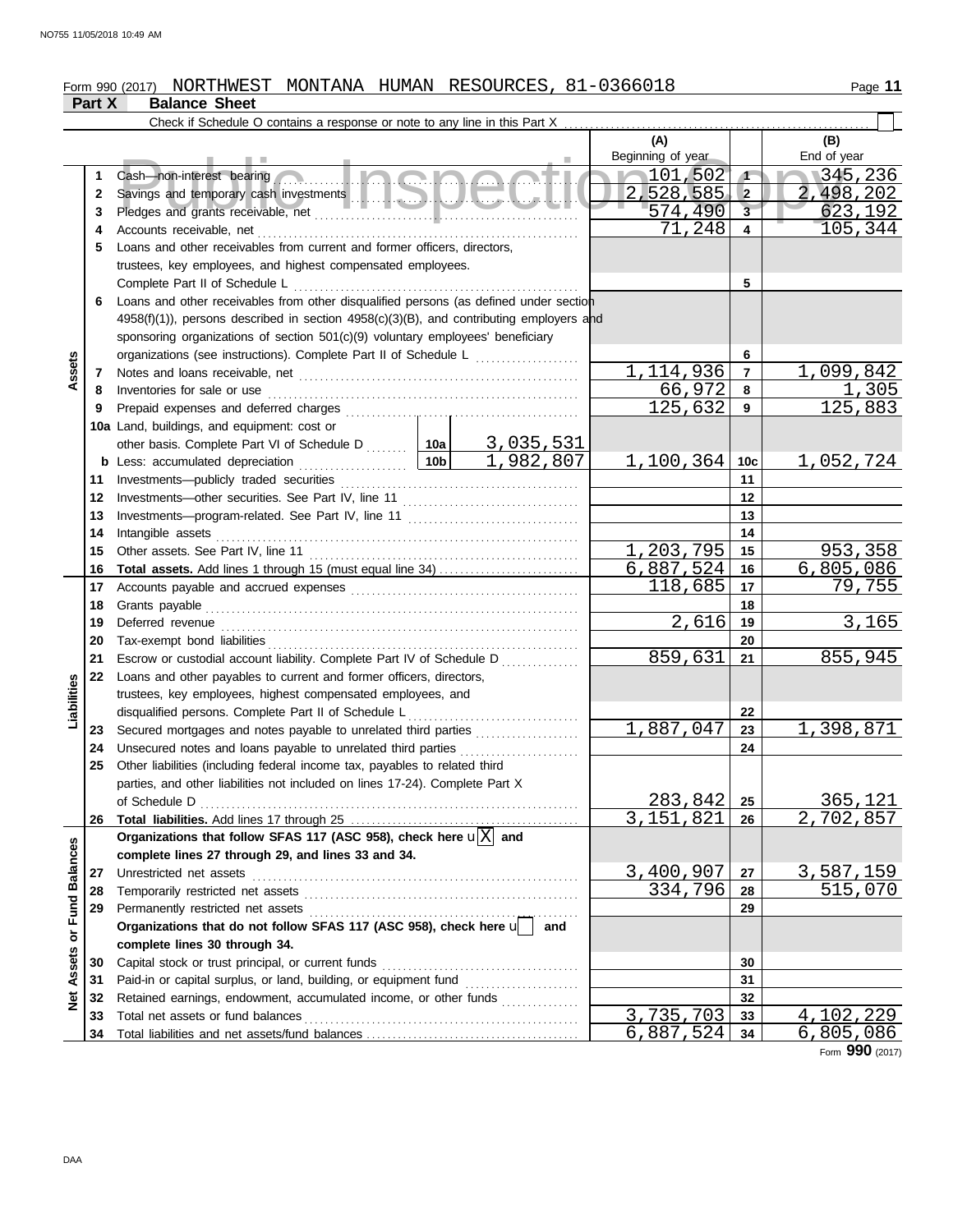|    | Form 990 (2017) NORTHWEST MONTANA HUMAN RESOURCES, 81-0366018                                                                                                                                                                      |           |         | Page 12         |
|----|------------------------------------------------------------------------------------------------------------------------------------------------------------------------------------------------------------------------------------|-----------|---------|-----------------|
|    | <b>Reconciliation of Net Assets</b><br><b>Part XI</b>                                                                                                                                                                              |           |         |                 |
|    | Check if Schedule O contains a response or note to any line in this Part XI                                                                                                                                                        |           |         |                 |
| 1  | $\mathbf{1}$                                                                                                                                                                                                                       | 5,205,699 |         |                 |
| 2  | $\mathbf{2}$                                                                                                                                                                                                                       | 4,839,173 |         |                 |
| 3  | 3                                                                                                                                                                                                                                  |           | 366,526 |                 |
| 4  | 4                                                                                                                                                                                                                                  | 3,735,703 |         |                 |
| 5  | Net unrealized gains (losses) on investments entertainments and the material contract of the material contract of                                                                                                                  |           |         |                 |
| 6  | 6                                                                                                                                                                                                                                  |           |         |                 |
| 7  | $\overline{7}$                                                                                                                                                                                                                     |           |         |                 |
| 8  | Prior period adjustments [11, 12] materials and a series and adjustments are response to the contract of the series of the series and adjustments are response to the series of the series of the series of the series of the<br>8 |           |         |                 |
| 9  | 9                                                                                                                                                                                                                                  |           |         |                 |
| 10 | Net assets or fund balances at end of year. Combine lines 3 through 9 (must equal Part X, line                                                                                                                                     |           |         |                 |
|    | 33, column (B))<br>10                                                                                                                                                                                                              | 4,102,229 |         |                 |
|    | <b>Financial Statements and Reporting</b><br>Part XII                                                                                                                                                                              |           |         |                 |
|    |                                                                                                                                                                                                                                    |           |         |                 |
|    |                                                                                                                                                                                                                                    |           | Yes     | No              |
| 1. | Accounting method used to prepare the Form 990:     Cash<br>$ X $ Accrual<br>Other                                                                                                                                                 |           |         |                 |
|    | If the organization changed its method of accounting from a prior year or checked "Other," explain in                                                                                                                              |           |         |                 |
|    | Schedule O.                                                                                                                                                                                                                        |           |         |                 |
|    | 2a Were the organization's financial statements compiled or reviewed by an independent accountant?                                                                                                                                 | 2a        |         | Χ               |
|    | If "Yes," check a box below to indicate whether the financial statements for the year were compiled or                                                                                                                             |           |         |                 |
|    | reviewed on a separate basis, consolidated basis, or both:                                                                                                                                                                         |           |         |                 |
|    | Consolidated basis<br>Separate basis<br>Both consolidated and separate basis<br>$\mathbf{I}$                                                                                                                                       |           |         |                 |
|    | <b>b</b> Were the organization's financial statements audited by an independent accountant?                                                                                                                                        | 2b        | Χ       |                 |
|    | If "Yes," check a box below to indicate whether the financial statements for the year were audited on a                                                                                                                            |           |         |                 |
|    | separate basis, consolidated basis, or both:                                                                                                                                                                                       |           |         |                 |
|    | $ X $ Consolidated basis<br>Both consolidated and separate basis<br>Separate basis                                                                                                                                                 |           |         |                 |
|    | c If "Yes" to line 2a or 2b, does the organization have a committee that assumes responsibility for oversight                                                                                                                      |           |         |                 |
|    | of the audit, review, or compilation of its financial statements and selection of an independent accountant?                                                                                                                       | 2с        | Χ       |                 |
|    | If the organization changed either its oversight process or selection process during the tax year, explain in                                                                                                                      |           |         |                 |
|    | Schedule O.                                                                                                                                                                                                                        |           |         |                 |
|    | 3a As a result of a federal award, was the organization required to undergo an audit or audits as set forth in                                                                                                                     |           |         |                 |
|    | the Single Audit Act and OMB Circular A-133?                                                                                                                                                                                       | Зa        | Χ       |                 |
|    | b If "Yes," did the organization undergo the required audit or audits? If the organization did not undergo the                                                                                                                     |           |         |                 |
|    | required audit or audits, explain why in Schedule O and describe any steps taken to undergo such audits.                                                                                                                           | 3b        | X       |                 |
|    |                                                                                                                                                                                                                                    |           |         | Form 990 (2017) |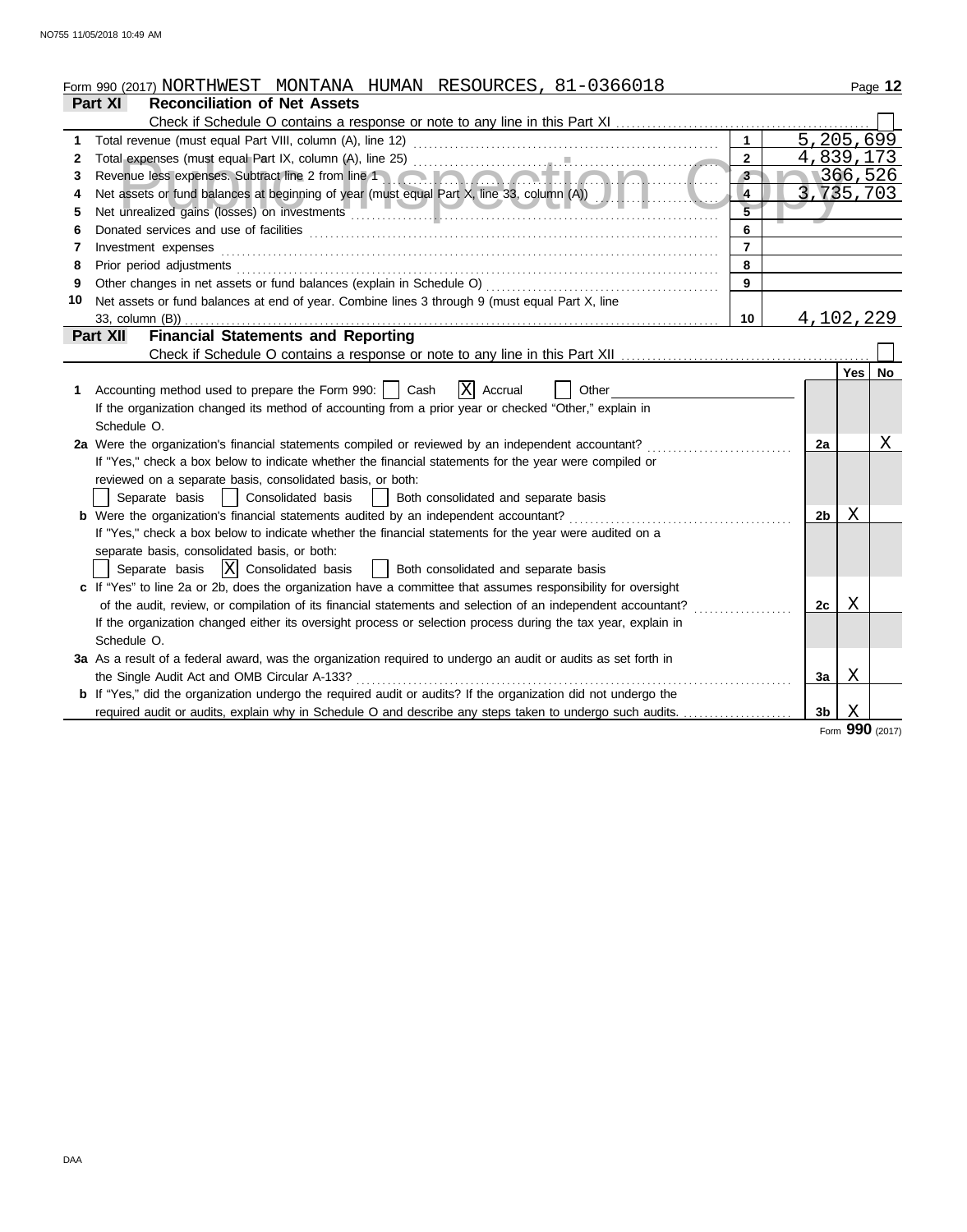| <b>SCHEDULE A</b>                                                                                                                                                                                                                                                                                                                                                                                                                                                                                                                                                                                                                                                                                                                                                                                                                                                                                                                                                                                                                                                                                                                                                                                                                                                                                                                                                                                                                                                                                                                                                                                                                                                                                                                                                                                                                                                                                                                                                                                                                                                                                                                                                                                                                                                                                                                                                                                                                                                                                                                                                                                                                                                                                                                                                                                                                                                                                                                                                                                                                                                                                                                                                                                                                                                                                                                                                                                                          |                                             | <b>Public Charity Status and Public Support</b>                                                                      |                                                                   |    |                                                                                                                         | OMB No. 1545-0047                                     |
|----------------------------------------------------------------------------------------------------------------------------------------------------------------------------------------------------------------------------------------------------------------------------------------------------------------------------------------------------------------------------------------------------------------------------------------------------------------------------------------------------------------------------------------------------------------------------------------------------------------------------------------------------------------------------------------------------------------------------------------------------------------------------------------------------------------------------------------------------------------------------------------------------------------------------------------------------------------------------------------------------------------------------------------------------------------------------------------------------------------------------------------------------------------------------------------------------------------------------------------------------------------------------------------------------------------------------------------------------------------------------------------------------------------------------------------------------------------------------------------------------------------------------------------------------------------------------------------------------------------------------------------------------------------------------------------------------------------------------------------------------------------------------------------------------------------------------------------------------------------------------------------------------------------------------------------------------------------------------------------------------------------------------------------------------------------------------------------------------------------------------------------------------------------------------------------------------------------------------------------------------------------------------------------------------------------------------------------------------------------------------------------------------------------------------------------------------------------------------------------------------------------------------------------------------------------------------------------------------------------------------------------------------------------------------------------------------------------------------------------------------------------------------------------------------------------------------------------------------------------------------------------------------------------------------------------------------------------------------------------------------------------------------------------------------------------------------------------------------------------------------------------------------------------------------------------------------------------------------------------------------------------------------------------------------------------------------------------------------------------------------------------------------------------------------|---------------------------------------------|----------------------------------------------------------------------------------------------------------------------|-------------------------------------------------------------------|----|-------------------------------------------------------------------------------------------------------------------------|-------------------------------------------------------|
| (Form 990 or 990-EZ)                                                                                                                                                                                                                                                                                                                                                                                                                                                                                                                                                                                                                                                                                                                                                                                                                                                                                                                                                                                                                                                                                                                                                                                                                                                                                                                                                                                                                                                                                                                                                                                                                                                                                                                                                                                                                                                                                                                                                                                                                                                                                                                                                                                                                                                                                                                                                                                                                                                                                                                                                                                                                                                                                                                                                                                                                                                                                                                                                                                                                                                                                                                                                                                                                                                                                                                                                                                                       |                                             | Complete if the organization is a section 501(c)(3) organization or a section 4947(a)(1) nonexempt charitable trust. |                                                                   |    |                                                                                                                         | 2017                                                  |
| Department of the Treasury                                                                                                                                                                                                                                                                                                                                                                                                                                                                                                                                                                                                                                                                                                                                                                                                                                                                                                                                                                                                                                                                                                                                                                                                                                                                                                                                                                                                                                                                                                                                                                                                                                                                                                                                                                                                                                                                                                                                                                                                                                                                                                                                                                                                                                                                                                                                                                                                                                                                                                                                                                                                                                                                                                                                                                                                                                                                                                                                                                                                                                                                                                                                                                                                                                                                                                                                                                                                 |                                             | La Attach to Form 990 or Form 990-EZ.                                                                                |                                                                   |    |                                                                                                                         | Open to Public                                        |
| Internal Revenue Service                                                                                                                                                                                                                                                                                                                                                                                                                                                                                                                                                                                                                                                                                                                                                                                                                                                                                                                                                                                                                                                                                                                                                                                                                                                                                                                                                                                                                                                                                                                                                                                                                                                                                                                                                                                                                                                                                                                                                                                                                                                                                                                                                                                                                                                                                                                                                                                                                                                                                                                                                                                                                                                                                                                                                                                                                                                                                                                                                                                                                                                                                                                                                                                                                                                                                                                                                                                                   |                                             | u Go to www.irs.gov/Form990 for instructions and the latest information.                                             |                                                                   |    |                                                                                                                         | Inspection                                            |
| Name of the organization                                                                                                                                                                                                                                                                                                                                                                                                                                                                                                                                                                                                                                                                                                                                                                                                                                                                                                                                                                                                                                                                                                                                                                                                                                                                                                                                                                                                                                                                                                                                                                                                                                                                                                                                                                                                                                                                                                                                                                                                                                                                                                                                                                                                                                                                                                                                                                                                                                                                                                                                                                                                                                                                                                                                                                                                                                                                                                                                                                                                                                                                                                                                                                                                                                                                                                                                                                                                   | INC.                                        | NORTHWEST MONTANA HUMAN RESOURCES,                                                                                   |                                                                   |    | Employer identification number<br>81-0366018                                                                            |                                                       |
| Part I                                                                                                                                                                                                                                                                                                                                                                                                                                                                                                                                                                                                                                                                                                                                                                                                                                                                                                                                                                                                                                                                                                                                                                                                                                                                                                                                                                                                                                                                                                                                                                                                                                                                                                                                                                                                                                                                                                                                                                                                                                                                                                                                                                                                                                                                                                                                                                                                                                                                                                                                                                                                                                                                                                                                                                                                                                                                                                                                                                                                                                                                                                                                                                                                                                                                                                                                                                                                                     |                                             |                                                                                                                      |                                                                   |    | Reason for Public Charity Status (All organizations must complete this part.) See instructions.                         |                                                       |
| The organization is not a private foundation because it is: (For lines 1 through 12, check only one box.)<br>A church, convention of churches, or association of churches described in section 170(b)(1)(A)(i).<br>1<br>2<br>A school described in <b>section 170(b)(1)(A)(ii).</b> (Attach Schedule E (Form 990 or 990-EZ).)<br>3<br>A hospital or a cooperative hospital service organization described in section 170(b)(1)(A)(iii).<br>A medical research organization operated in conjunction with a hospital described in section 170(b)(1)(A)(iii). Enter the hospital's name,<br>4<br>city, and state:<br>5<br>An organization operated for the benefit of a college or university owned or operated by a governmental unit described in<br>section 170(b)(1)(A)(iv). (Complete Part II.)<br>A federal, state, or local government or governmental unit described in section 170(b)(1)(A)(v).<br>6<br> X<br>An organization that normally receives a substantial part of its support from a governmental unit or from the general public<br>7<br>described in section 170(b)(1)(A)(vi). (Complete Part II.)<br>A community trust described in section 170(b)(1)(A)(vi). (Complete Part II.)<br>8<br>9<br>An agricultural research organization described in section 170(b)(1)(A)(ix) operated in conjunction with a land-grant college<br>or university or a non-land grant college of agriculture (see instructions). Enter the name, city, and state of the college or<br>university:<br>An organization that normally receives: (1) more than 33 1/3% of its support from contributions, membership fees, and gross<br>10<br>receipts from activities related to its exempt functions—subject to certain exceptions, and (2) no more than 33 1/3% of its<br>support from gross investment income and unrelated business taxable income (less section 511 tax) from businesses<br>acquired by the organization after June 30, 1975. See section 509(a)(2). (Complete Part III.)<br>11<br>An organization organized and operated exclusively to test for public safety. See section 509(a)(4).<br>An organization organized and operated exclusively for the benefit of, to perform the functions of, or to carry out the purposes<br>12<br>of one or more publicly supported organizations described in section 509(a)(1) or section 509(a)(2). See section 509(a)(3).<br>Check the box in lines 12a through 12d that describes the type of supporting organization and complete lines 12e, 12f, and 12g.<br>Type I. A supporting organization operated, supervised, or controlled by its supported organization(s), typically by giving<br>а<br>the supported organization(s) the power to regularly appoint or elect a majority of the directors or trustees of the<br>supporting organization. You must complete Part IV, Sections A and B.<br>Type II. A supporting organization supervised or controlled in connection with its supported organization(s), by having<br>b<br>control or management of the supporting organization vested in the same persons that control or manage the supported<br>organization(s). You must complete Part IV, Sections A and C.<br>Type III functionally integrated. A supporting organization operated in connection with, and functionally integrated with,<br>c<br>its supported organization(s) (see instructions). You must complete Part IV, Sections A, D, and E. |                                             |                                                                                                                      |                                                                   |    |                                                                                                                         |                                                       |
| е                                                                                                                                                                                                                                                                                                                                                                                                                                                                                                                                                                                                                                                                                                                                                                                                                                                                                                                                                                                                                                                                                                                                                                                                                                                                                                                                                                                                                                                                                                                                                                                                                                                                                                                                                                                                                                                                                                                                                                                                                                                                                                                                                                                                                                                                                                                                                                                                                                                                                                                                                                                                                                                                                                                                                                                                                                                                                                                                                                                                                                                                                                                                                                                                                                                                                                                                                                                                                          |                                             | requirement (see instructions). You must complete Part IV, Sections A and D, and Part V.                             |                                                                   |    | Check this box if the organization received a written determination from the IRS that it is a Type I, Type II, Type III |                                                       |
|                                                                                                                                                                                                                                                                                                                                                                                                                                                                                                                                                                                                                                                                                                                                                                                                                                                                                                                                                                                                                                                                                                                                                                                                                                                                                                                                                                                                                                                                                                                                                                                                                                                                                                                                                                                                                                                                                                                                                                                                                                                                                                                                                                                                                                                                                                                                                                                                                                                                                                                                                                                                                                                                                                                                                                                                                                                                                                                                                                                                                                                                                                                                                                                                                                                                                                                                                                                                                            |                                             | functionally integrated, or Type III non-functionally integrated supporting organization.                            |                                                                   |    |                                                                                                                         |                                                       |
| f<br>g                                                                                                                                                                                                                                                                                                                                                                                                                                                                                                                                                                                                                                                                                                                                                                                                                                                                                                                                                                                                                                                                                                                                                                                                                                                                                                                                                                                                                                                                                                                                                                                                                                                                                                                                                                                                                                                                                                                                                                                                                                                                                                                                                                                                                                                                                                                                                                                                                                                                                                                                                                                                                                                                                                                                                                                                                                                                                                                                                                                                                                                                                                                                                                                                                                                                                                                                                                                                                     | Enter the number of supported organizations | Provide the following information about the supported organization(s).                                               |                                                                   |    |                                                                                                                         |                                                       |
| (i) Name of supported<br>organization                                                                                                                                                                                                                                                                                                                                                                                                                                                                                                                                                                                                                                                                                                                                                                                                                                                                                                                                                                                                                                                                                                                                                                                                                                                                                                                                                                                                                                                                                                                                                                                                                                                                                                                                                                                                                                                                                                                                                                                                                                                                                                                                                                                                                                                                                                                                                                                                                                                                                                                                                                                                                                                                                                                                                                                                                                                                                                                                                                                                                                                                                                                                                                                                                                                                                                                                                                                      | (ii) EIN                                    | (iii) Type of organization<br>(described on lines 1-10<br>above (see instructions))                                  | (iv) Is the organization<br>listed in your governing<br>document? |    | (v) Amount of monetary<br>support (see<br>instructions)                                                                 | (vi) Amount of<br>other support (see<br>instructions) |
| (A)                                                                                                                                                                                                                                                                                                                                                                                                                                                                                                                                                                                                                                                                                                                                                                                                                                                                                                                                                                                                                                                                                                                                                                                                                                                                                                                                                                                                                                                                                                                                                                                                                                                                                                                                                                                                                                                                                                                                                                                                                                                                                                                                                                                                                                                                                                                                                                                                                                                                                                                                                                                                                                                                                                                                                                                                                                                                                                                                                                                                                                                                                                                                                                                                                                                                                                                                                                                                                        |                                             |                                                                                                                      | Yes                                                               | No |                                                                                                                         |                                                       |
|                                                                                                                                                                                                                                                                                                                                                                                                                                                                                                                                                                                                                                                                                                                                                                                                                                                                                                                                                                                                                                                                                                                                                                                                                                                                                                                                                                                                                                                                                                                                                                                                                                                                                                                                                                                                                                                                                                                                                                                                                                                                                                                                                                                                                                                                                                                                                                                                                                                                                                                                                                                                                                                                                                                                                                                                                                                                                                                                                                                                                                                                                                                                                                                                                                                                                                                                                                                                                            |                                             |                                                                                                                      |                                                                   |    |                                                                                                                         |                                                       |
| (B)                                                                                                                                                                                                                                                                                                                                                                                                                                                                                                                                                                                                                                                                                                                                                                                                                                                                                                                                                                                                                                                                                                                                                                                                                                                                                                                                                                                                                                                                                                                                                                                                                                                                                                                                                                                                                                                                                                                                                                                                                                                                                                                                                                                                                                                                                                                                                                                                                                                                                                                                                                                                                                                                                                                                                                                                                                                                                                                                                                                                                                                                                                                                                                                                                                                                                                                                                                                                                        |                                             |                                                                                                                      |                                                                   |    |                                                                                                                         |                                                       |
| (C)                                                                                                                                                                                                                                                                                                                                                                                                                                                                                                                                                                                                                                                                                                                                                                                                                                                                                                                                                                                                                                                                                                                                                                                                                                                                                                                                                                                                                                                                                                                                                                                                                                                                                                                                                                                                                                                                                                                                                                                                                                                                                                                                                                                                                                                                                                                                                                                                                                                                                                                                                                                                                                                                                                                                                                                                                                                                                                                                                                                                                                                                                                                                                                                                                                                                                                                                                                                                                        |                                             |                                                                                                                      |                                                                   |    |                                                                                                                         |                                                       |
| (D)                                                                                                                                                                                                                                                                                                                                                                                                                                                                                                                                                                                                                                                                                                                                                                                                                                                                                                                                                                                                                                                                                                                                                                                                                                                                                                                                                                                                                                                                                                                                                                                                                                                                                                                                                                                                                                                                                                                                                                                                                                                                                                                                                                                                                                                                                                                                                                                                                                                                                                                                                                                                                                                                                                                                                                                                                                                                                                                                                                                                                                                                                                                                                                                                                                                                                                                                                                                                                        |                                             |                                                                                                                      |                                                                   |    |                                                                                                                         |                                                       |
| (E)                                                                                                                                                                                                                                                                                                                                                                                                                                                                                                                                                                                                                                                                                                                                                                                                                                                                                                                                                                                                                                                                                                                                                                                                                                                                                                                                                                                                                                                                                                                                                                                                                                                                                                                                                                                                                                                                                                                                                                                                                                                                                                                                                                                                                                                                                                                                                                                                                                                                                                                                                                                                                                                                                                                                                                                                                                                                                                                                                                                                                                                                                                                                                                                                                                                                                                                                                                                                                        |                                             |                                                                                                                      |                                                                   |    |                                                                                                                         |                                                       |
| Total                                                                                                                                                                                                                                                                                                                                                                                                                                                                                                                                                                                                                                                                                                                                                                                                                                                                                                                                                                                                                                                                                                                                                                                                                                                                                                                                                                                                                                                                                                                                                                                                                                                                                                                                                                                                                                                                                                                                                                                                                                                                                                                                                                                                                                                                                                                                                                                                                                                                                                                                                                                                                                                                                                                                                                                                                                                                                                                                                                                                                                                                                                                                                                                                                                                                                                                                                                                                                      |                                             | For Paperwork Reduction Act Notice, see the Instructions for Form 990 or 990-EZ.                                     |                                                                   |    |                                                                                                                         | Schedule A (Form 990 or 990-EZ) 2017                  |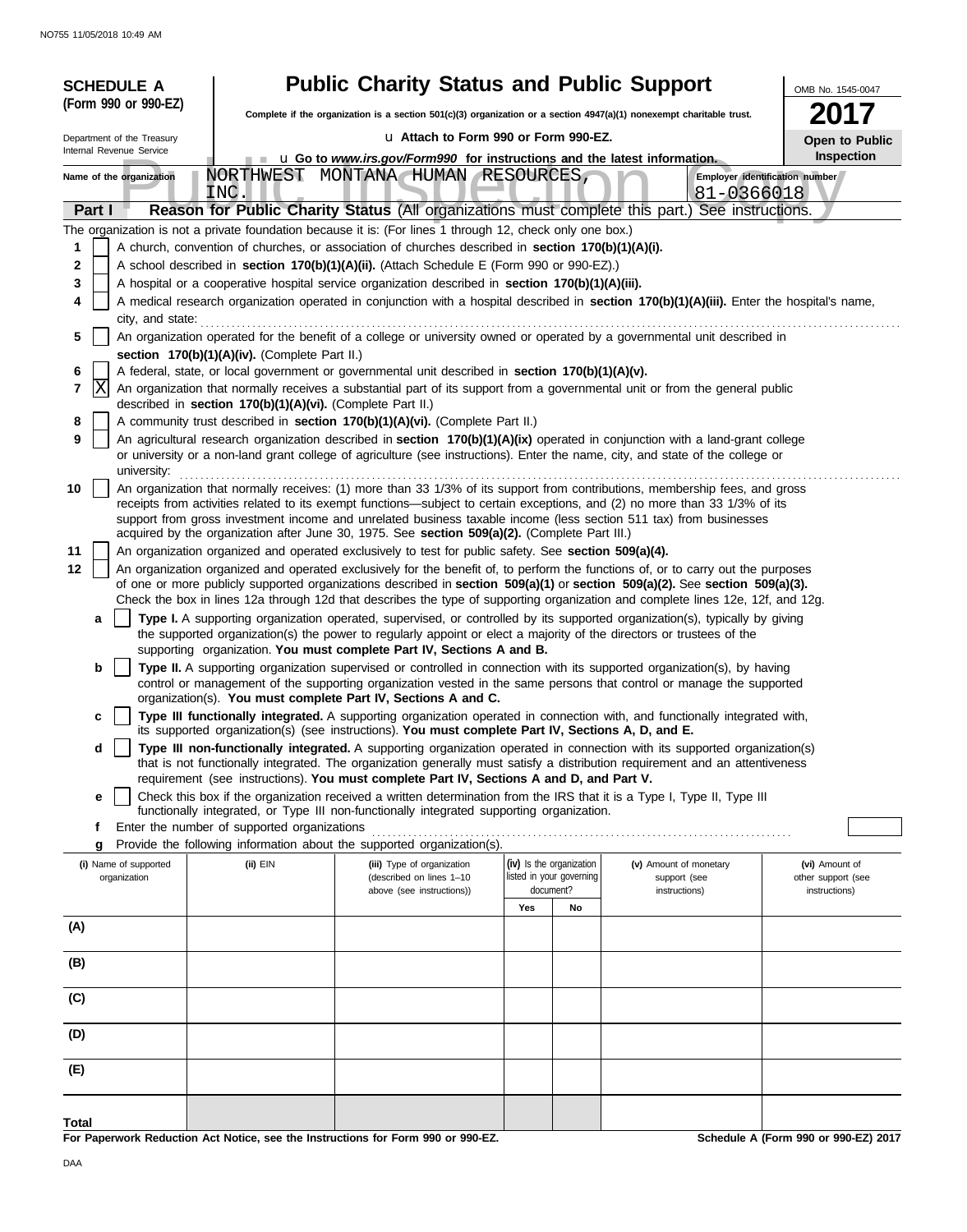**A. Public Support**<br>
year (or fiscal year beginning in) **u** (a) 2013<br>
S, grants, contributions, and therefore received. (Do not (Explain in Part VI.) . . . . . . . . . . . . . . . . . . . governmental unit or publicly **Section A. Public Support Total support.** Add lines 7 through 10 loss from the sale of capital assets Other income. Do not include gain or is regularly carried on . . . . . . . . . . . . . . . activities, whether or not the business Net income from unrelated business rents, royalties, and income from payments received on securities loans, Gross income from interest, dividends, line 1 that exceeds 2% of the amount supported organization) included on each person (other than a The portion of total contributions by **Total.** Add lines 1 through 3 .......... The value of services or facilities to or expended on its behalf ......... organization's benefit and either paid Tax revenues levied for the First five years. If the Form 990 is for the organization's first, second, third, fourth, or fifth tax year as a section 501(c)(3) Gross receipts from related activities, etc. (see instructions) . . . . . . . . . . . . . . . . . . . . . . . . . . . . . . . . . . . . . . . . . . . . . . . . . . . . . . . . . . . . . . . Amounts from line 4 **Public support.** Subtract line 5 from line 4. include any "unusual grants.") . . . . . . . . membership fees received. (Do not Gifts, grants, contributions, and Schedule A (Form 990 or 990-EZ) 2017 NORTHWEST MONTANA HUMAN RESOURCES,81-0366018 Page **2 13 12 11 9 8 6 4 3 2 1 (a)** 2013 **(b)** 2014 **(c)** 2015 **(d)** 2016 **(e)** 2017 (Complete only if you checked the box on line 5, 7, or 8 of Part I or if the organization failed to qualify under **Part II Support Schedule for Organizations Described in Sections 170(b)(1)(A)(iv) and 170(b)(1)(A)(vi)** Calendar year (or fiscal year beginning in)  $\cdot$  **(a)** 2013 (b) 2014 (c) 2015 (d) 2016 (e) 2016 (e) 2017 (e) 2017 furnished by a governmental unit to the organization without charge **5 Section B. Total Support 7** similar sources **10** organization, check this box and stop here **Section C. Computation of Public Support Percentage 12 14** Public support percentage for 2017 (line 6, column (f) divided by line 11, column (f)) . . . . . . . . . . . . . . . . . . . . . . . . . . . . . . . . . . . . . . Public support percentage from 2016 Schedule A, Part II, line 14 . . . . . . . . . . . . . . . . . . . . . . . . . . . . . . . . . . . . . . . . . . . . . . . . . . . . . . . . . . **15 16a 33 1/3% support test—2017.** If the organization did not check the box on line 13, and line 14 is 33 1/3% or more, check this box and stop here. The organization qualifies as a publicly supported organization .............. **b 33 1/3% support test—2016.** If the organization did not check a box on line 13 or 16a, and line 15 is 33 1/3% or more, check this box and stop here. The organization qualifies as a publicly supported organization ......................... **17a 10%-facts-and-circumstances test—2017.** If the organization did not check a box on line 13, 16a, or 16b, and line 14 is 10% or more, and if the organization meets the "facts-and-circumstances" test, check this box and **stop here.** Explain in Part VI how the organization meets the "facts-and-circumstances" test. The organization qualifies as a publicly supported **b 10%-facts-and-circumstances test—2016.** If the organization did not check a box on line 13, 16a, 16b, or 17a, and line Explain in Part VI how the organization meets the "facts-and-circumstances" test. The organization qualifies as a publicly 15 is 10% or more, and if the organization meets the "facts-and-circumstances" test, check this box and **stop here. 18 Private foundation.** If the organization did not check a box on line 13, 16a, 16b, 17a, or 17b, check this box and see **14 15 %** 99.29 **%** 99.32 Calendar year (or fiscal year beginning in)  $\bf{u}$  (a) 2013 (b) 2014 (c) 2015 (d) 2016 (e) 2017 (f) Total Part III. If the organization fails to qualify under the tests listed below, please complete Part III.) **(a)** 2013 shown on line 11, column (f)  $\ldots \ldots$ organization . . . . . . . . . . . . . . . . . . . . . . . . . . . . . . . . . . . . . . . . . . . . . . . . . . . . . . . . . . . . . . . . . . . . . . . . . . . . . . . . . . . . . . . . . . . . . . . . . . . . . . . . . . . . . . . . . . . . . . . . . . . . . . . . . . . . . . supported organization . . . . . . . . . . . . . . . . . . . . . . . . . . . . . . . . . . . . . . . . . . . . . . . . . . . . . . . . . . . . . . . . . . . . . . . . . . . . . . . . . . . . . . . . . . . . . . . . . . . . . . . . . . . . . . . . . . . . . . . . . . instructions<br>
<u>Instructions</u> u **(b)** 2014 **(c)** 2015 **(d)** 2016 **(e)** 2017 4,434,079 4,665,345 1,844,074 2,159,042 2,733,330 15,835,870 4,434,079 4,665,345 1,844,074 2,159,042 2,733,330 15,835,870 15,835,870 4,434,079 4,665,345 1,844,074 2,159,042 2,733,330 15,835,870 26,122 23,326 19,849 17,315 18,894 105,506 1,866 125 1,486 1,689 2,530 7,696 15,949,072 10,342,829  $\overline{X}$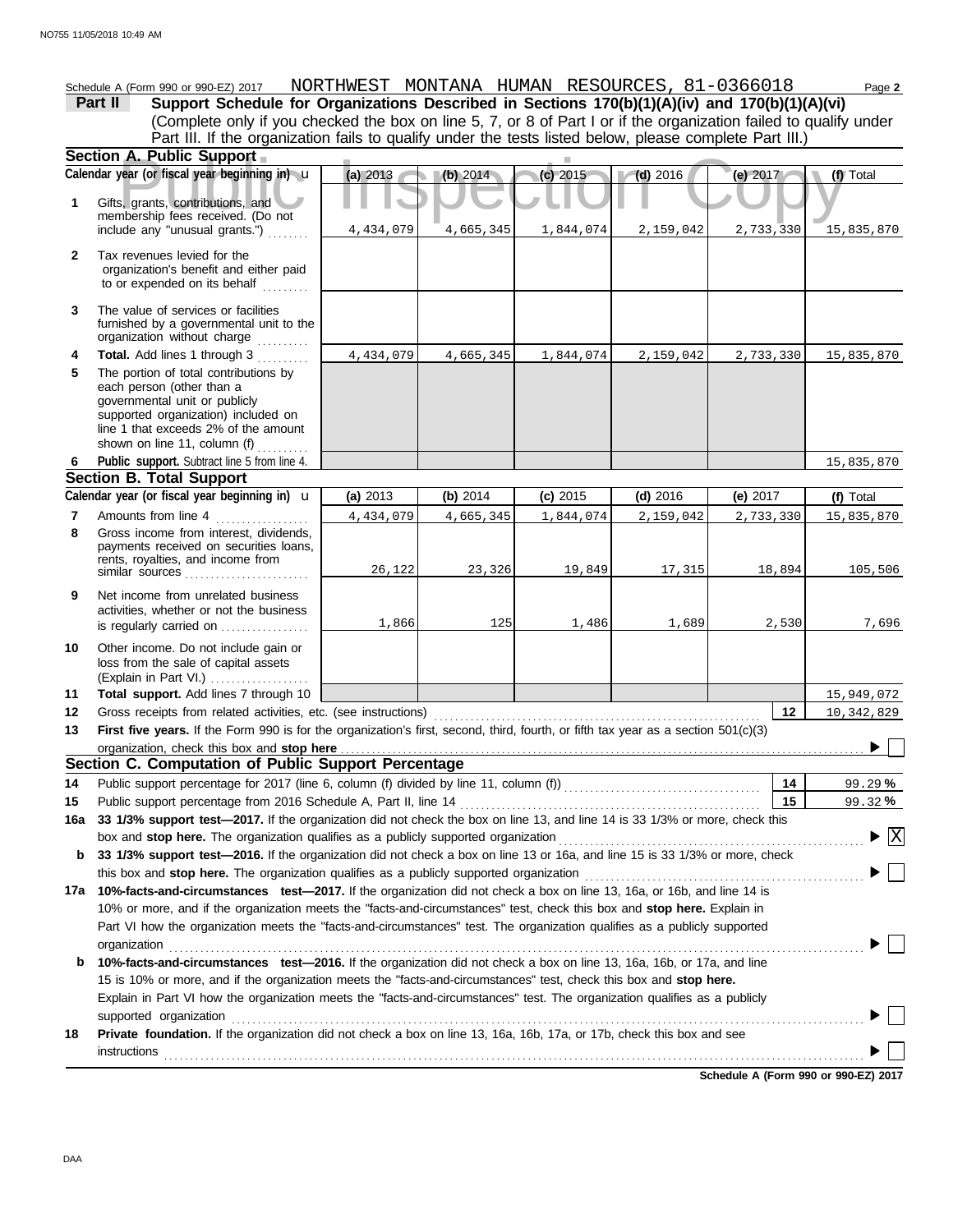## Schedule A (Form 990 or 990-EZ) 2017 NORTHWEST MONTANA HUMAN RESOURCES, 81-0366018 Page 3

**Part III Support Schedule for Organizations Described in Section 509(a)(2)** (Complete only if you checked the box on line 10 of Part I or if the organization failed to qualify under Part II. If the organization fails to qualify under the tests listed below, please complete Part II.)

|              | <b>Section A. Public Support</b>                                                                                                                                                                                                                                |          |          |            |            |            |           |
|--------------|-----------------------------------------------------------------------------------------------------------------------------------------------------------------------------------------------------------------------------------------------------------------|----------|----------|------------|------------|------------|-----------|
|              | Calendar year (or fiscal year beginning in) u                                                                                                                                                                                                                   | (a) 2013 | (b) 2014 | $(c)$ 2015 | $(d)$ 2016 | (e) $2017$ | (f) Total |
| $\mathbf{1}$ | Gifts, grants, contributions, and membership<br>fees received. (Do not include any "unusual grants.")                                                                                                                                                           |          |          |            |            |            |           |
| 2            | Gross receipts from admissions, merchandise<br>sold or services performed, or facilities<br>furnished in any activity that is related to the<br>organization's tax-exempt purpose                                                                               |          |          |            |            |            |           |
| 3            | Gross receipts from activities that are not an<br>unrelated trade or business under section 513                                                                                                                                                                 |          |          |            |            |            |           |
| 4            | Tax revenues levied for the<br>organization's benefit and either paid<br>to or expended on its behalf                                                                                                                                                           |          |          |            |            |            |           |
| 5            | The value of services or facilities<br>furnished by a governmental unit to the<br>organization without charge<br>.                                                                                                                                              |          |          |            |            |            |           |
| 6            | Total. Add lines 1 through 5<br>.                                                                                                                                                                                                                               |          |          |            |            |            |           |
|              | <b>7a</b> Amounts included on lines 1, 2, and 3<br>received from disqualified persons                                                                                                                                                                           |          |          |            |            |            |           |
| b            | Amounts included on lines 2 and 3<br>received from other than disqualified<br>persons that exceed the greater of \$5,000<br>or 1% of the amount on line 13 for the year                                                                                         |          |          |            |            |            |           |
| C            | Add lines 7a and 7b<br>.                                                                                                                                                                                                                                        |          |          |            |            |            |           |
| 8            | Public support. (Subtract line 7c from                                                                                                                                                                                                                          |          |          |            |            |            |           |
|              |                                                                                                                                                                                                                                                                 |          |          |            |            |            |           |
|              | <b>Section B. Total Support</b>                                                                                                                                                                                                                                 |          |          |            |            |            |           |
|              | Calendar year (or fiscal year beginning in) $\mathbf u$                                                                                                                                                                                                         | (a) 2013 | (b) 2014 | $(c)$ 2015 | $(d)$ 2016 | (e) $2017$ | (f) Total |
| 9            | Amounts from line 6                                                                                                                                                                                                                                             |          |          |            |            |            |           |
| 10a          | Gross income from interest, dividends,<br>payments received on securities loans, rents,<br>royalties, and income from similar sources.                                                                                                                          |          |          |            |            |            |           |
|              | Unrelated business taxable income (less<br>section 511 taxes) from businesses<br>acquired after June 30, 1975                                                                                                                                                   |          |          |            |            |            |           |
|              | c Add lines 10a and 10b $\ldots$                                                                                                                                                                                                                                |          |          |            |            |            |           |
| 11           | Net income from unrelated business<br>activities not included in line 10b, whether<br>or not the business is regularly carried on                                                                                                                               |          |          |            |            |            |           |
| 12.          | Other income. Do not include gain or<br>loss from the sale of capital assets<br>(Explain in Part VI.)                                                                                                                                                           |          |          |            |            |            |           |
| 13           | Total support. (Add lines 9, 10c, 11,                                                                                                                                                                                                                           |          |          |            |            |            |           |
|              | and 12.)                                                                                                                                                                                                                                                        |          |          |            |            |            |           |
| 14           | First five years. If the Form 990 is for the organization's first, second, third, fourth, or fifth tax year as a section 501(c)(3)                                                                                                                              |          |          |            |            |            |           |
|              | organization, check this box and stop here                                                                                                                                                                                                                      |          |          |            |            |            |           |
|              | Section C. Computation of Public Support Percentage                                                                                                                                                                                                             |          |          |            |            |            |           |
| 15           | Public support percentage for 2017 (line 8, column (f) divided by line 13, column (f)) [[[[[[[[[[[[[[[[[[[[[[                                                                                                                                                   |          |          |            |            | 15         | %         |
| 16           | Section D. Computation of Investment Income Percentage                                                                                                                                                                                                          |          |          |            |            | 16         | %         |
|              |                                                                                                                                                                                                                                                                 |          |          |            |            |            |           |
| 17           |                                                                                                                                                                                                                                                                 |          |          |            |            | 17         | %         |
| 18           | Investment income percentage from 2016 Schedule A, Part III, line 17                                                                                                                                                                                            |          |          |            |            | 18         | %         |
| 19a          | 33 1/3% support tests-2017. If the organization did not check the box on line 14, and line 15 is more than 33 1/3%, and line                                                                                                                                    |          |          |            |            |            |           |
| b            | 17 is not more than 33 1/3%, check this box and stop here. The organization qualifies as a publicly supported organization<br>33 1/3% support tests—2016. If the organization did not check a box on line 14 or line 19a, and line 16 is more than 33 1/3%, and |          |          |            |            |            |           |
|              | line 18 is not more than 33 1/3%, check this box and stop here. The organization qualifies as a publicly supported organization                                                                                                                                 |          |          |            |            |            |           |
| 20           |                                                                                                                                                                                                                                                                 |          |          |            |            |            |           |
|              |                                                                                                                                                                                                                                                                 |          |          |            |            |            |           |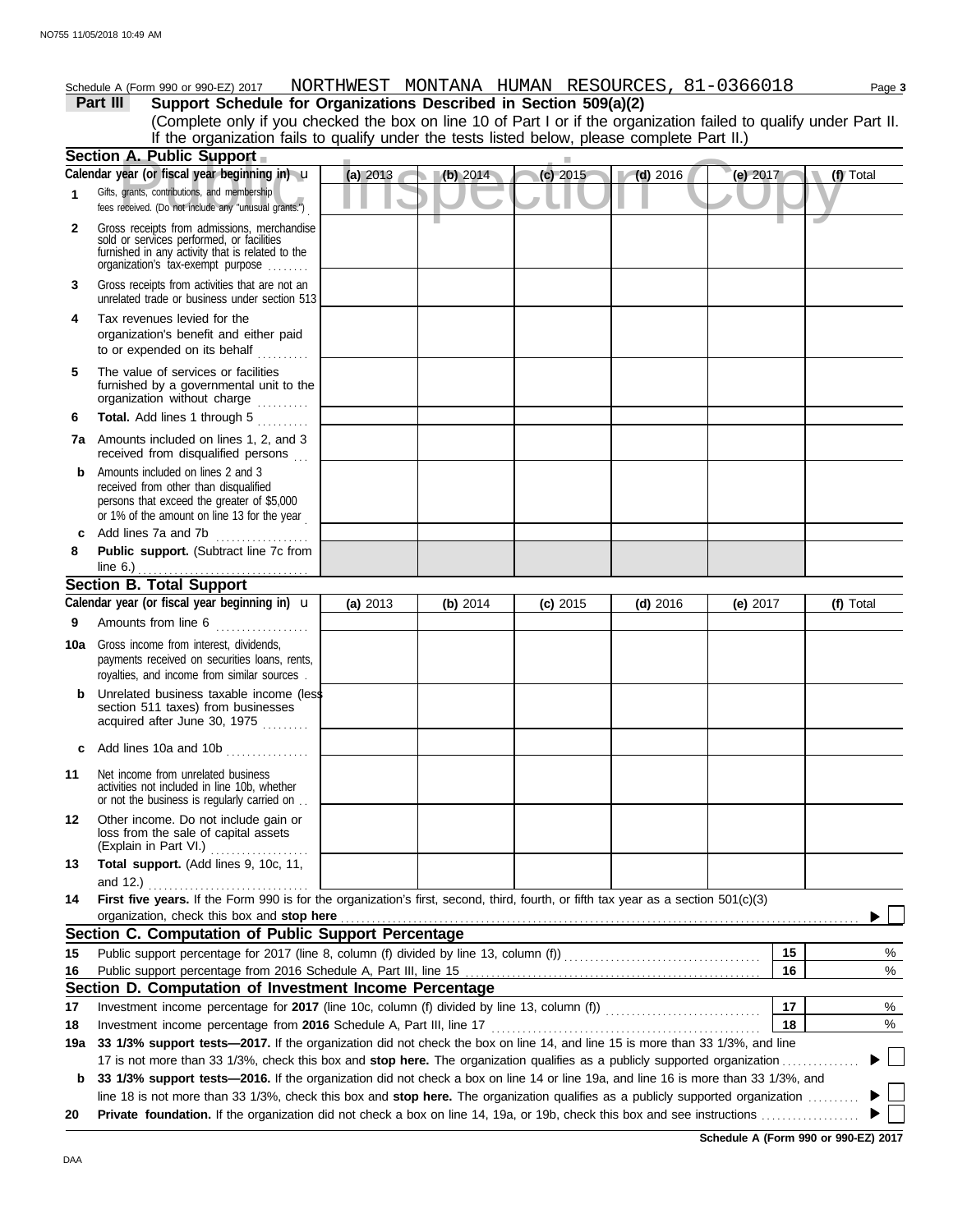|              | NORTHWEST MONTANA HUMAN RESOURCES, 81-0366018<br>Schedule A (Form 990 or 990-EZ) 2017                                                                                                                                         |                 |     | Page 4 |
|--------------|-------------------------------------------------------------------------------------------------------------------------------------------------------------------------------------------------------------------------------|-----------------|-----|--------|
|              | Part IV<br><b>Supporting Organizations</b>                                                                                                                                                                                    |                 |     |        |
|              | (Complete only if you checked a box in line 12 on Part I. If you checked 12a of Part I, complete Sections A                                                                                                                   |                 |     |        |
|              | and B. If you checked 12b of Part I, complete Sections A and C. If you checked 12c of Part I, complete                                                                                                                        |                 |     |        |
|              | Sections A, D, and E. If you checked 12d of Part I, complete Sections A and D, and complete Part V.)                                                                                                                          |                 |     |        |
|              | Section A. All Supporting Organizations<br>. .                                                                                                                                                                                |                 |     |        |
|              |                                                                                                                                                                                                                               |                 | Yes | No     |
| 1            | Are all of the organization's supported organizations listed by name in the organization's governing                                                                                                                          |                 |     |        |
|              | documents? If "No," describe in Part VI how the supported organizations are designated. If designated by                                                                                                                      |                 |     |        |
|              | class or purpose, describe the designation. If historic and continuing relationship, explain.                                                                                                                                 | 1               |     |        |
| $\mathbf{2}$ | Did the organization have any supported organization that does not have an IRS determination of status                                                                                                                        |                 |     |        |
|              | under section 509(a)(1) or (2)? If "Yes," explain in Part VI how the organization determined that the supported                                                                                                               |                 |     |        |
|              | organization was described in section 509(a)(1) or (2).                                                                                                                                                                       | $\mathbf{2}$    |     |        |
| За           | Did the organization have a supported organization described in section $501(c)(4)$ , (5), or (6)? If "Yes," answer<br>$(b)$ and $(c)$ below.                                                                                 | 3a              |     |        |
| b            | Did the organization confirm that each supported organization qualified under section $501(c)(4)$ , (5), or (6) and                                                                                                           |                 |     |        |
|              | satisfied the public support tests under section 509(a)(2)? If "Yes," describe in Part VI when and how the                                                                                                                    |                 |     |        |
|              | organization made the determination.                                                                                                                                                                                          | 3b              |     |        |
| c            | Did the organization ensure that all support to such organizations was used exclusively for section $170(c)(2)(B)$                                                                                                            |                 |     |        |
|              | purposes? If "Yes," explain in Part VI what controls the organization put in place to ensure such use.                                                                                                                        | 3c              |     |        |
| 4a           | Was any supported organization not organized in the United States ("foreign supported organization")? If                                                                                                                      |                 |     |        |
|              | "Yes," and if you checked 12a or 12b in Part I, answer (b) and (c) below.                                                                                                                                                     | 4a              |     |        |
| b            | Did the organization have ultimate control and discretion in deciding whether to make grants to the foreign                                                                                                                   |                 |     |        |
|              | supported organization? If "Yes," describe in Part VI how the organization had such control and discretion                                                                                                                    |                 |     |        |
|              | despite being controlled or supervised by or in connection with its supported organizations.                                                                                                                                  | 4b              |     |        |
| c            | Did the organization support any foreign supported organization that does not have an IRS determination                                                                                                                       |                 |     |        |
|              | under sections $501(c)(3)$ and $509(a)(1)$ or (2)? If "Yes," explain in Part VI what controls the organization used                                                                                                           |                 |     |        |
|              | to ensure that all support to the foreign supported organization was used exclusively for section $170(c)(2)(B)$                                                                                                              |                 |     |        |
|              | purposes.                                                                                                                                                                                                                     | 4c              |     |        |
| 5a           | Did the organization add, substitute, or remove any supported organizations during the tax year? If "Yes,"                                                                                                                    |                 |     |        |
|              | answer (b) and (c) below (if applicable). Also, provide detail in Part VI, including (i) the names and EIN                                                                                                                    |                 |     |        |
|              | numbers of the supported organizations added, substituted, or removed; (ii) the reasons for each such action;                                                                                                                 |                 |     |        |
|              | (iii) the authority under the organization's organizing document authorizing such action; and (iv) how the action                                                                                                             |                 |     |        |
|              | was accomplished (such as by amendment to the organizing document).                                                                                                                                                           | 5a              |     |        |
| b            | Type I or Type II only. Was any added or substituted supported organization part of a class already                                                                                                                           |                 |     |        |
|              | designated in the organization's organizing document?                                                                                                                                                                         | 5b              |     |        |
|              | Substitutions only. Was the substitution the result of an event beyond the organization's control?                                                                                                                            | 5c              |     |        |
|              | Did the organization provide support (whether in the form of grants or the provision of services or facilities) to                                                                                                            |                 |     |        |
|              | anyone other than (i) its supported organizations, (ii) individuals that are part of the charitable class benefited                                                                                                           |                 |     |        |
|              | by one or more of its supported organizations, or (iii) other supporting organizations that also support or<br>benefit one or more of the filing organization's supported organizations? If "Yes," provide detail in Part VI. | 6               |     |        |
| 7            | Did the organization provide a grant, loan, compensation, or other similar payment to a substantial contributor                                                                                                               |                 |     |        |
|              | (defined in section $4958(c)(3)(C)$ ), a family member of a substantial contributor, or a 35% controlled entity with                                                                                                          |                 |     |        |
|              | regard to a substantial contributor? If "Yes," complete Part I of Schedule L (Form 990 or 990-EZ).                                                                                                                            | 7               |     |        |
| 8            | Did the organization make a loan to a disqualified person (as defined in section 4958) not described in line 7?                                                                                                               |                 |     |        |
|              | If "Yes," complete Part I of Schedule L (Form 990 or 990-EZ).                                                                                                                                                                 | 8               |     |        |
| 9a           | Was the organization controlled directly or indirectly at any time during the tax year by one or more                                                                                                                         |                 |     |        |
|              | disqualified persons as defined in section 4946 (other than foundation managers and organizations described                                                                                                                   |                 |     |        |
|              | in section $509(a)(1)$ or $(2)$ ? If "Yes," provide detail in Part VI.                                                                                                                                                        | 9а              |     |        |
| b            | Did one or more disqualified persons (as defined in line 9a) hold a controlling interest in any entity in which                                                                                                               |                 |     |        |
|              | the supporting organization had an interest? If "Yes," provide detail in Part VI.                                                                                                                                             | 9b              |     |        |
| c            | Did a disqualified person (as defined in line 9a) have an ownership interest in, or derive any personal benefit                                                                                                               |                 |     |        |
|              | from, assets in which the supporting organization also had an interest? If "Yes," provide detail in Part VI.                                                                                                                  | 9c              |     |        |
| 10a          | Was the organization subject to the excess business holdings rules of section 4943 because of section                                                                                                                         |                 |     |        |
|              | 4943(f) (regarding certain Type II supporting organizations, and all Type III non-functionally integrated                                                                                                                     |                 |     |        |
|              | supporting organizations)? If "Yes," answer 10b below.                                                                                                                                                                        | 10a             |     |        |
| b            | Did the organization have any excess business holdings in the tax year? (Use Schedule C, Form 4720, to                                                                                                                        |                 |     |        |
|              | determine whether the organization had excess business holdings.)                                                                                                                                                             | 10 <sub>b</sub> |     |        |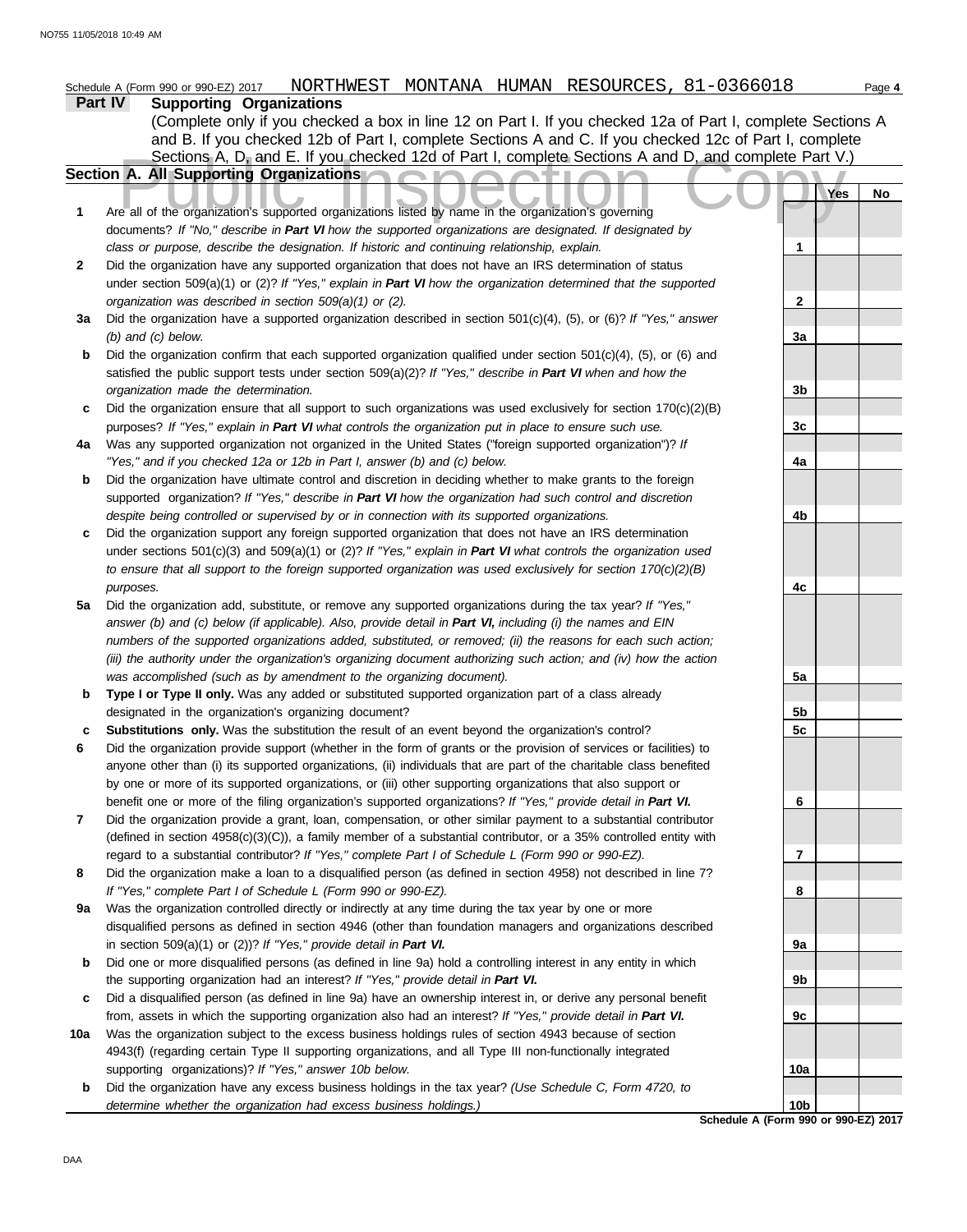|    | NORTHWEST MONTANA HUMAN RESOURCES, 81-0366018<br>Schedule A (Form 990 or 990-EZ) 2017                                             |                 | Page 5 |
|----|-----------------------------------------------------------------------------------------------------------------------------------|-----------------|--------|
|    | <b>Part IV</b><br><b>Supporting Organizations (continued)</b>                                                                     |                 |        |
|    |                                                                                                                                   | Yes             | No     |
| 11 | Has the organization accepted a gift or contribution from any of the following persons?                                           |                 |        |
| а  | A person who directly or indirectly controls, either alone or together with persons described in (b) and (c)                      |                 |        |
|    | below, the governing body of a supported organization?                                                                            |                 |        |
|    |                                                                                                                                   | 11a             |        |
| b  | A family member of a person described in (a) above?                                                                               | 11 <sub>b</sub> |        |
| c  | A 35% controlled entity of a person described in (a) or (b) above? If "Yes" to a, b, or c, provide detail in Part VI.             | 11c             |        |
|    | <b>Section B. Type I Supporting Organizations</b>                                                                                 |                 |        |
|    |                                                                                                                                   | <b>Yes</b>      | No     |
| 1  | Did the directors, trustees, or membership of one or more supported organizations have the power to                               |                 |        |
|    | regularly appoint or elect at least a majority of the organization's directors or trustees at all times during the                |                 |        |
|    | tax year? If "No," describe in Part VI how the supported organization(s) effectively operated, supervised, or                     |                 |        |
|    | controlled the organization's activities. If the organization had more than one supported organization,                           |                 |        |
|    | describe how the powers to appoint and/or remove directors or trustees were allocated among the supported                         |                 |        |
|    | organizations and what conditions or restrictions, if any, applied to such powers during the tax year.                            | 1               |        |
| 2  | Did the organization operate for the benefit of any supported organization other than the supported                               |                 |        |
|    | organization(s) that operated, supervised, or controlled the supporting organization? If "Yes," explain in Part                   |                 |        |
|    | VI how providing such benefit carried out the purposes of the supported organization(s) that operated,                            |                 |        |
|    | supervised, or controlled the supporting organization.                                                                            | $\mathbf{2}$    |        |
|    | Section C. Type II Supporting Organizations                                                                                       |                 |        |
|    |                                                                                                                                   | Yes             |        |
|    |                                                                                                                                   |                 | No     |
| 1  | Were a majority of the organization's directors or trustees during the tax year also a majority of the directors                  |                 |        |
|    | or trustees of each of the organization's supported organization(s)? If "No," describe in Part VI how control                     |                 |        |
|    | or management of the supporting organization was vested in the same persons that controlled or managed                            |                 |        |
|    | the supported organization(s).                                                                                                    | 1               |        |
|    | Section D. All Type III Supporting Organizations                                                                                  |                 |        |
|    |                                                                                                                                   | Yes             | No     |
| 1  | Did the organization provide to each of its supported organizations, by the last day of the fifth month of the                    |                 |        |
|    | organization's tax year, (i) a written notice describing the type and amount of support provided during the prior tax             |                 |        |
|    | year, (ii) a copy of the Form 990 that was most recently filed as of the date of notification, and (iii) copies of the            |                 |        |
|    | organization's governing documents in effect on the date of notification, to the extent not previously provided?                  | 1               |        |
| 2  | Were any of the organization's officers, directors, or trustees either (i) appointed or elected by the supported                  |                 |        |
|    | organization(s) or (ii) serving on the governing body of a supported organization? If "No," explain in Part VI how                |                 |        |
|    | the organization maintained a close and continuous working relationship with the supported organization(s).                       | 2               |        |
| 3  | By reason of the relationship described in (2), did the organization's supported organizations have a                             |                 |        |
|    |                                                                                                                                   |                 |        |
|    | significant voice in the organization's investment policies and in directing the use of the organization's                        |                 |        |
|    | income or assets at all times during the tax year? If "Yes," describe in Part VI the role the organization's                      |                 |        |
|    | supported organizations played in this regard.                                                                                    | 3               |        |
|    | Section E. Type III Functionally-Integrated Supporting Organizations                                                              |                 |        |
| 1  | Check the box next to the method that the organization used to satisfy the Integral Part Test during the year (see instructions). |                 |        |
| а  | The organization satisfied the Activities Test. Complete line 2 below.                                                            |                 |        |
| b  | The organization is the parent of each of its supported organizations. Complete line 3 below.                                     |                 |        |
| c  | The organization supported a governmental entity. Describe in Part VI how you supported a government entity (see instructions).   |                 |        |
|    |                                                                                                                                   |                 |        |

- **2** Activities Test. *Answer (a) and (b) below.*
	- **a** Did substantially all of the organization's activities during the tax year directly further the exempt purposes of the supported organization(s) to which the organization was responsive? *If "Yes," then in Part VI identify those supported organizations and explain how these activities directly furthered their exempt purposes, how the organization was responsive to those supported organizations, and how the organization determined that these activities constituted substantially all of its activities.*
	- **b** Did the activities described in (a) constitute activities that, but for the organization's involvement, one or more of the organization's supported organization(s) would have been engaged in? *If "Yes," explain in Part VI the reasons for the organization's position that its supported organization(s) would have engaged in these activities but for the organization's involvement.*
- **3** Parent of Supported Organizations. *Answer (a) and (b) below.*
	- **a** Did the organization have the power to regularly appoint or elect a majority of the officers, directors, or trustees of each of the supported organizations? *Provide details in Part VI.*
- **b** Did the organization exercise a substantial degree of direction over the policies, programs, and activities of each of its supported organizations? *If "Yes," describe in Part VI the role played by the organization in this regard.*

**Yes No 2a 2b 3a 3b**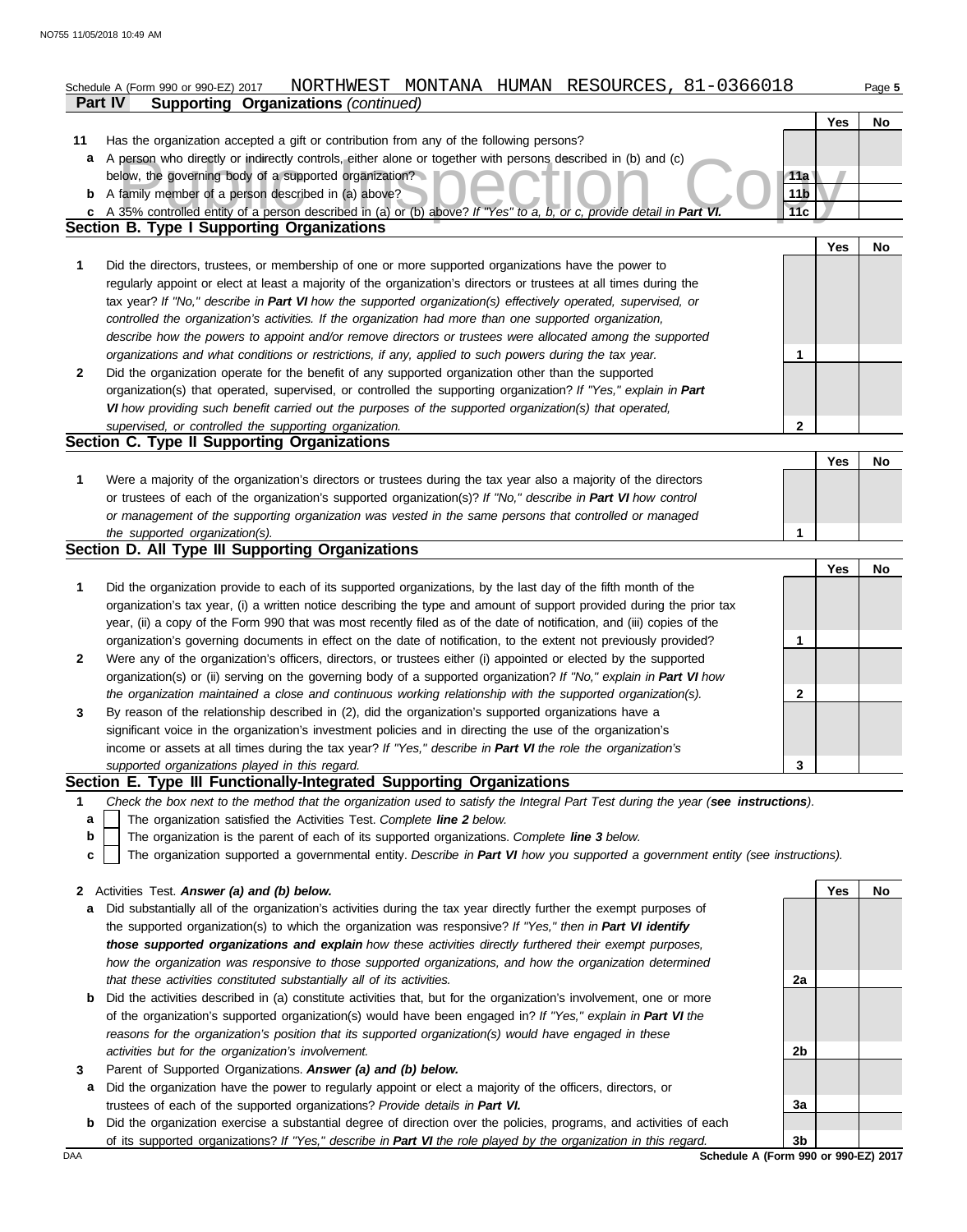## Schedule A (Form 990 or 990-EZ) 2017 NORTHWEST MONTANA HUMAN RESOURCES, 81-0366018 Page **6**

**Part V Type III Non-Functionally Integrated 509(a)(3) Supporting Organizations**

**1** Check here if the organization satisfied the Integral Part Test as a qualifying trust on Nov. 20, 1970 (explain in Part VI).**See instructions.** All other Type III non-functionally integrated supporting organizations must complete Sections A through E.

| Section A - Adjusted Net Income                                                                                                        |                | (A) Prior Year | (B) Current Year<br>(optional) |
|----------------------------------------------------------------------------------------------------------------------------------------|----------------|----------------|--------------------------------|
| Net short-term capital gain<br>$\mathbf 1$                                                                                             | 1              |                |                                |
| $\mathbf{2}$<br>Recoveries of prior-year distributions                                                                                 | $\overline{2}$ |                |                                |
| 3<br>Other gross income (see instructions)                                                                                             | 3              |                |                                |
| Add lines 1 through 3.<br>4                                                                                                            | 4              |                |                                |
| 5.<br>Depreciation and depletion                                                                                                       | 5              |                |                                |
| Portion of operating expenses paid or incurred for production or<br>6                                                                  |                |                |                                |
| collection of gross income or for management, conservation, or                                                                         |                |                |                                |
| maintenance of property held for production of income (see instructions)                                                               | 6              |                |                                |
| Other expenses (see instructions)<br>7                                                                                                 | $\overline{7}$ |                |                                |
| Adjusted Net Income (subtract lines 5, 6 and 7 from line 4).<br>8                                                                      | 8              |                |                                |
| <b>Section B - Minimum Asset Amount</b>                                                                                                |                | (A) Prior Year | (B) Current Year<br>(optional) |
| Aggregate fair market value of all non-exempt-use assets (see<br>1.                                                                    |                |                |                                |
| instructions for short tax year or assets held for part of year):                                                                      |                |                |                                |
| <b>a</b> Average monthly value of securities                                                                                           | 1a             |                |                                |
| <b>b</b> Average monthly cash balances                                                                                                 | 1b             |                |                                |
| <b>c</b> Fair market value of other non-exempt-use assets                                                                              | 1 <sub>c</sub> |                |                                |
| <b>Total</b> (add lines 1a, 1b, and 1c)<br>d                                                                                           | 1d             |                |                                |
| Discount claimed for blockage or other<br>e                                                                                            |                |                |                                |
| factors (explain in detail in <b>Part VI</b> ):                                                                                        |                |                |                                |
| $\mathbf{2}$<br>Acquisition indebtedness applicable to non-exempt-use assets                                                           | $\mathbf{2}$   |                |                                |
| Subtract line 2 from line 1d.<br>3                                                                                                     | 3              |                |                                |
| Cash deemed held for exempt use. Enter 1-1/2% of line 3 (for greater amount,<br>4                                                      |                |                |                                |
| see instructions).                                                                                                                     | 4              |                |                                |
| 5.<br>Net value of non-exempt-use assets (subtract line 4 from line 3)                                                                 | 5              |                |                                |
| 6<br>Multiply line 5 by .035.                                                                                                          | 6              |                |                                |
| 7<br>Recoveries of prior-year distributions                                                                                            | $\overline{7}$ |                |                                |
| 8<br>Minimum Asset Amount (add line 7 to line 6)                                                                                       | 8              |                |                                |
| Section C - Distributable Amount                                                                                                       |                |                | <b>Current Year</b>            |
| Adjusted net income for prior year (from Section A, line 8, Column A)<br>1                                                             | 1              |                |                                |
| Enter 85% of line 1.<br>$\mathbf{2}$                                                                                                   | $\overline{2}$ |                |                                |
| 3<br>Minimum asset amount for prior year (from Section B, line 8, Column A)                                                            | 3              |                |                                |
| Enter greater of line 2 or line 3.<br>4                                                                                                | 4              |                |                                |
| 5<br>Income tax imposed in prior year                                                                                                  | 5              |                |                                |
| <b>Distributable Amount.</b> Subtract line 5 from line 4, unless subject to<br>6                                                       |                |                |                                |
| emergency temporary reduction (see instructions).                                                                                      | 6              |                |                                |
| 7<br>Check here if the current year is the organization's first as a non-functionally integrated Type III supporting organization (see |                |                |                                |
| instructions).                                                                                                                         |                |                |                                |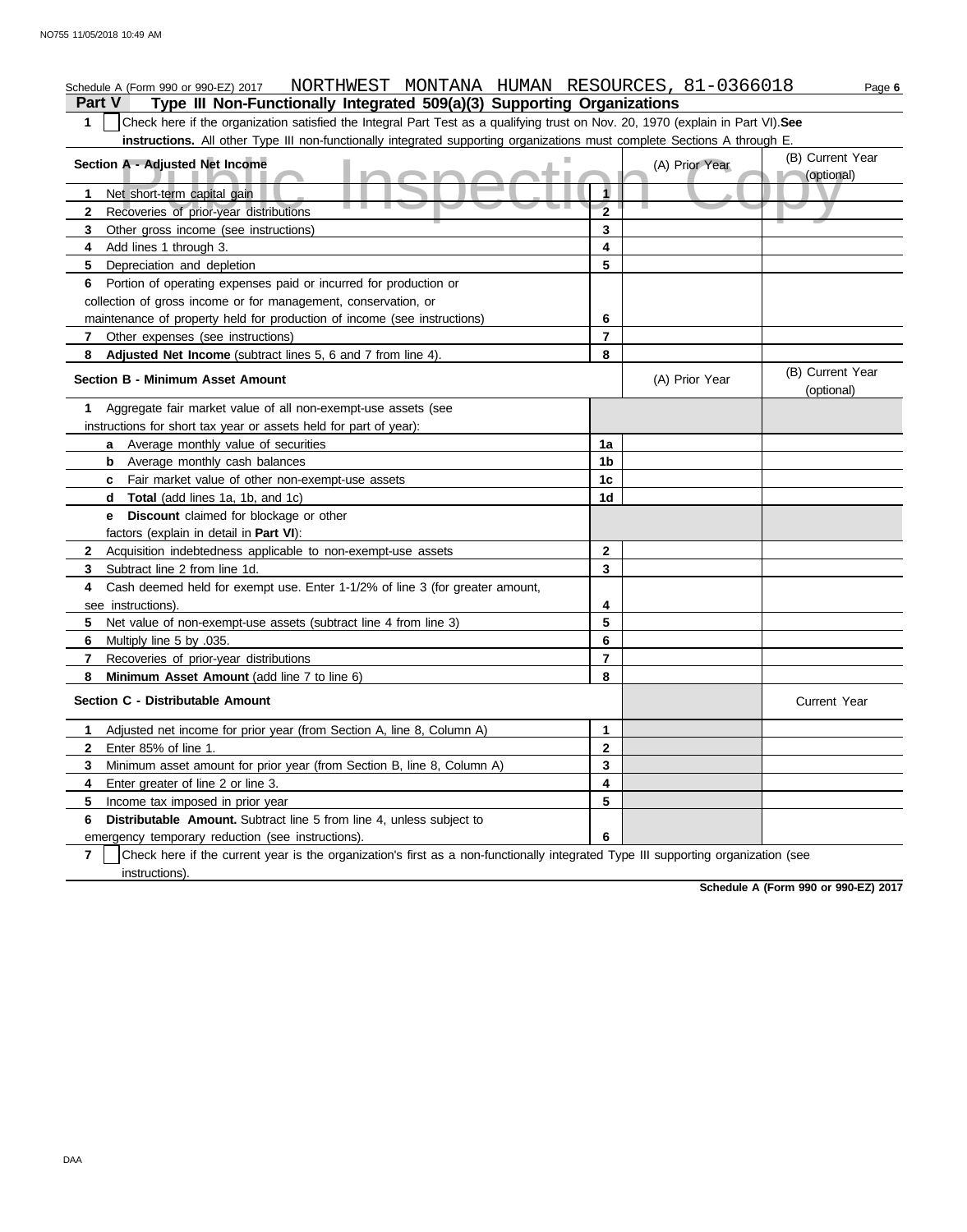#### mounts paid to perform activity that directly furthers exempt purposes of supported<br>ganizations, in excess of income from activity<br>dministrative expenses paid to accomplish exempt purposes of supported organizations<br>mounts Schedule A (Form 990 or 990-EZ) 2017 NORTHWEST MONTANA HUMAN RESOURCES, 81-0366018 Page **7 Part V Type III Non-Functionally Integrated 509(a)(3) Supporting Organizations** *(continued)* **Section D - Distributions Current Year 1** Amounts paid to supported organizations to accomplish exempt purposes **2 3 4 5 6 7 8 9 10** Amounts paid to perform activity that directly furthers exempt purposes of supported organizations, in excess of income from activity Administrative expenses paid to accomplish exempt purposes of supported organizations Amounts paid to acquire exempt-use assets Qualified set-aside amounts (prior IRS approval required) Other distributions (describe in **Part VI**). See instructions. **Total annual distributions.** Add lines 1 through 6. Distributions to attentive supported organizations to which the organization is responsive (provide details in **Part VI**). See instructions. Distributable amount for 2017 from Section C, line 6 Line 8 amount divided by line 9 amount **Section E - Distribution Allocations (see instructions) Excess Distributions (i) (ii) Underdistributions Pre-2017 (iii) Distributable Amount for 2017 8** Breakdown of line 7: **7 6** Remaining underdistributions for 2017. Subtract lines 3h **5** Remaining underdistributions for years prior to 2017, if **4** Distributions for 2017 from **3 2 1 a b** From 2013 **c** From 2014 . . . . . . . . . . . . . . . . . . . . . . . . . . . . . . . **d** From 2015 . . . . . . . . . . . . . . . . . . . . . . . . . . . . . . . . **e** From 2016 . . . . . . . . . . . . . . . . . . . . . . . . . . . . . . . . **f Total** of lines 3a through e **g** Applied to underdistributions of prior years **h** Applied to 2017 distributable amount **i** Carryover from 2012 not applied (see instructions) **j** Remainder. Subtract lines 3g, 3h, and 3i from 3f. **a** Applied to underdistributions of prior years **b** Applied to 2017 distributable amount **c** Remainder. Subtract lines 4a and 4b from 4. **a** Excess from 2013 **b** Excess from 2014 . . . . . . . . . . . . . . . . . . . . . . . . **c** Excess from 2015 . . . . . . . . . . . . . . . . . . . . . . . . . **d** Excess from 2016 . . . . . . . . . . . . . . . . . . . . . . . . . **e** Excess from 2017 . . . . . . . . . . . . . . . . . . . . . . . . . Distributable amount for 2017 from Section C, line 6 Underdistributions, if any, for years prior to 2017 (reasonable cause required-explain in **Part VI**). See Excess distributions carryover, if any, to 2017: Section D, line 7: \$ any. Subtract lines 3g and 4a from line 2. For result greater than zero, explain in **Part VI**. See instructions. and 4b from line 1. For result greater than zero, explain in Part VI. See instructions. **Excess distributions carryover to 2018.** Add lines 3j and 4c. instructions.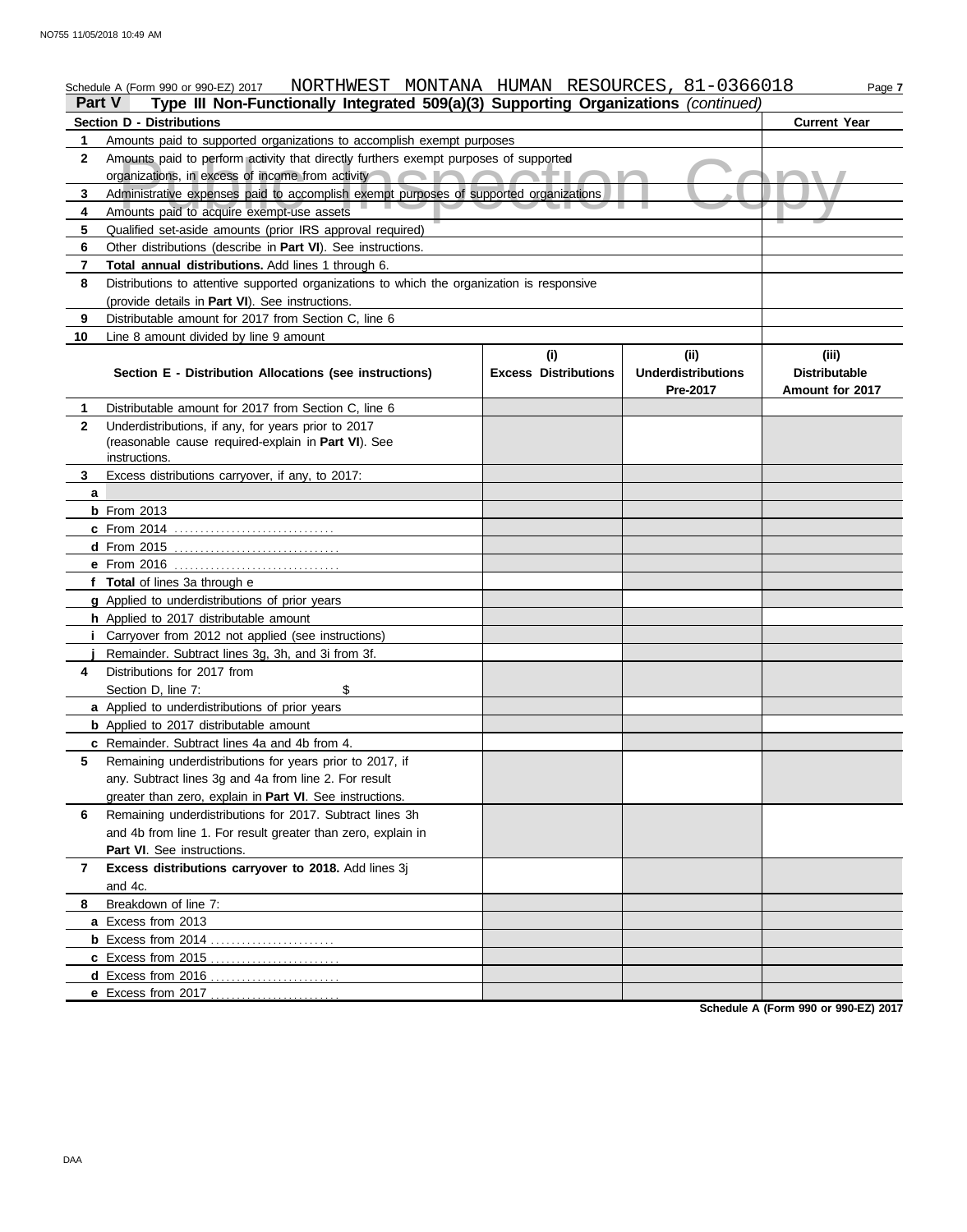|         | Schedule A (Form 990 or 990-EZ) 2017                                                                                 |  |  | NORTHWEST MONTANA HUMAN RESOURCES, 81-0366018 |  |  | Page 8                                                                                                                 |
|---------|----------------------------------------------------------------------------------------------------------------------|--|--|-----------------------------------------------|--|--|------------------------------------------------------------------------------------------------------------------------|
| Part VI | Supplemental Information. Provide the explanations required by Part II, line 10; Part II, line 17a or 17b; Part      |  |  |                                               |  |  |                                                                                                                        |
|         | III, line 12; Part IV, Section A, lines 1, 2, 3b, 3c, 4b, 4c, 5a, 6, 9a, 9b, 9c, 11a, 11b, and 11c; Part IV, Section |  |  |                                               |  |  |                                                                                                                        |
|         |                                                                                                                      |  |  |                                               |  |  | B, lines 1 and 2; Part IV, Section C, line 1; Part IV, Section D, lines 2 and 3; Part IV, Section E, lines 1c, 2a, 2b, |
|         |                                                                                                                      |  |  |                                               |  |  | 3a and 3b; Part V, line 1; Part V, Section B, line 1e; Part V, Section D, lines 5, 6, and 8; and Part V, Section E,    |
|         | lines 2, 5, and 6. Also complete this part for any additional information. (See instructions.)                       |  |  |                                               |  |  |                                                                                                                        |
|         |                                                                                                                      |  |  |                                               |  |  |                                                                                                                        |
|         |                                                                                                                      |  |  |                                               |  |  |                                                                                                                        |
|         |                                                                                                                      |  |  |                                               |  |  |                                                                                                                        |
|         |                                                                                                                      |  |  |                                               |  |  |                                                                                                                        |
|         |                                                                                                                      |  |  |                                               |  |  |                                                                                                                        |
|         |                                                                                                                      |  |  |                                               |  |  |                                                                                                                        |
|         |                                                                                                                      |  |  |                                               |  |  |                                                                                                                        |
|         |                                                                                                                      |  |  |                                               |  |  |                                                                                                                        |
|         |                                                                                                                      |  |  |                                               |  |  |                                                                                                                        |
|         |                                                                                                                      |  |  |                                               |  |  |                                                                                                                        |
|         |                                                                                                                      |  |  |                                               |  |  |                                                                                                                        |
|         |                                                                                                                      |  |  |                                               |  |  |                                                                                                                        |
|         |                                                                                                                      |  |  |                                               |  |  |                                                                                                                        |
|         |                                                                                                                      |  |  |                                               |  |  |                                                                                                                        |
|         |                                                                                                                      |  |  |                                               |  |  |                                                                                                                        |
|         |                                                                                                                      |  |  |                                               |  |  |                                                                                                                        |
|         |                                                                                                                      |  |  |                                               |  |  |                                                                                                                        |
|         |                                                                                                                      |  |  |                                               |  |  |                                                                                                                        |
|         |                                                                                                                      |  |  |                                               |  |  |                                                                                                                        |
|         |                                                                                                                      |  |  |                                               |  |  |                                                                                                                        |
|         |                                                                                                                      |  |  |                                               |  |  |                                                                                                                        |
|         |                                                                                                                      |  |  |                                               |  |  |                                                                                                                        |
|         |                                                                                                                      |  |  |                                               |  |  |                                                                                                                        |
|         |                                                                                                                      |  |  |                                               |  |  |                                                                                                                        |
|         |                                                                                                                      |  |  |                                               |  |  |                                                                                                                        |
|         |                                                                                                                      |  |  |                                               |  |  |                                                                                                                        |
|         |                                                                                                                      |  |  |                                               |  |  |                                                                                                                        |
|         |                                                                                                                      |  |  |                                               |  |  |                                                                                                                        |
|         |                                                                                                                      |  |  |                                               |  |  |                                                                                                                        |
|         |                                                                                                                      |  |  |                                               |  |  |                                                                                                                        |
|         |                                                                                                                      |  |  |                                               |  |  |                                                                                                                        |
|         |                                                                                                                      |  |  |                                               |  |  |                                                                                                                        |
|         |                                                                                                                      |  |  |                                               |  |  |                                                                                                                        |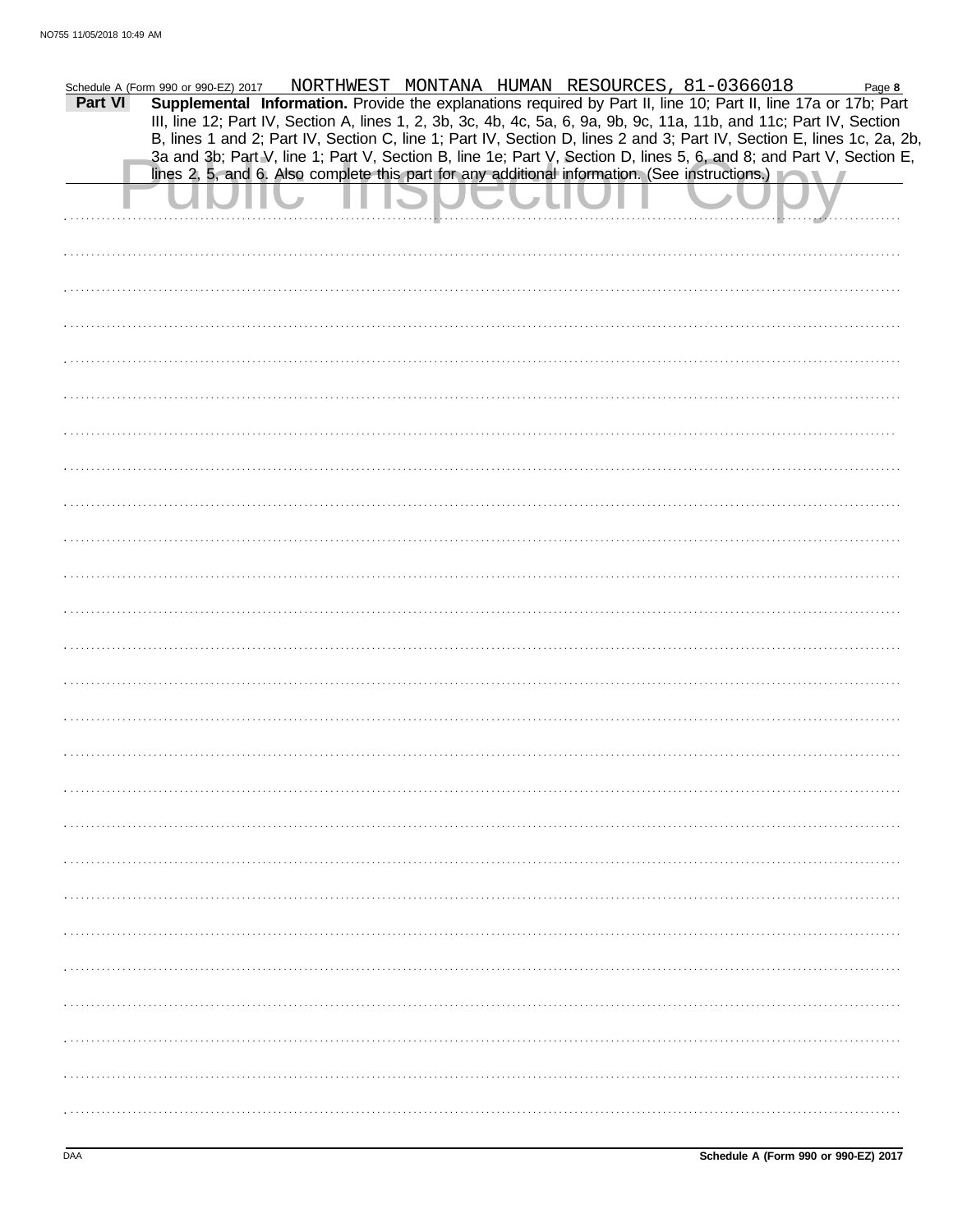| <b>Schedule B</b><br>(Form 990, 990-EZ,                                         | <b>Schedule of Contributors</b>                                                                                                                                                                             |            | OMB No. 1545-0047                     |
|---------------------------------------------------------------------------------|-------------------------------------------------------------------------------------------------------------------------------------------------------------------------------------------------------------|------------|---------------------------------------|
| or 990-PF)<br>Department of the Treasury<br>Internal Revenue Service            | u Attach to Form 990, Form 990-EZ, or Form 990-PF.<br>u Go to www.irs.gov/Form990 for the latest information.                                                                                               |            | 2017                                  |
| Name of the organization<br>NORTHWEST<br>INC.<br>Organization type (check one): | RESOURCES,<br>MONTANA<br>HUMAN                                                                                                                                                                              | 81-0366018 | <b>Employer identification number</b> |
| Filers of:                                                                      | Section:                                                                                                                                                                                                    |            |                                       |
| Form 990 or 990-EZ                                                              | IXI<br>501(c)<br>3) (enter number) organization                                                                                                                                                             |            |                                       |
|                                                                                 | $4947(a)(1)$ nonexempt charitable trust not treated as a private foundation                                                                                                                                 |            |                                       |
|                                                                                 | 527 political organization                                                                                                                                                                                  |            |                                       |
| Form 990-PF                                                                     | 501(c)(3) exempt private foundation                                                                                                                                                                         |            |                                       |
|                                                                                 | 4947(a)(1) nonexempt charitable trust treated as a private foundation                                                                                                                                       |            |                                       |
|                                                                                 | 501(c)(3) taxable private foundation                                                                                                                                                                        |            |                                       |
|                                                                                 |                                                                                                                                                                                                             |            |                                       |
| instructions.                                                                   | Check if your organization is covered by the General Rule or a Special Rule.<br>Note: Only a section 501(c)(7), (8), or (10) organization can check boxes for both the General Rule and a Special Rule. See |            |                                       |
| <b>General Rule</b>                                                             |                                                                                                                                                                                                             |            |                                       |

For an organization filing Form 990, 990-EZ, or 990-PF that received, during the year, contributions totaling \$5,000 or more (in money or property) from any one contributor. Complete Parts I and II. See instructions for determining a contributor's total contributions.

### **Special Rules**

| $\overline{X}$ For an organization described in section 501(c)(3) filing Form 990 or 990-EZ that met the 33 <sup>1</sup> /3% support test of the |
|--------------------------------------------------------------------------------------------------------------------------------------------------|
| regulations under sections 509(a)(1) and 170(b)(1)(A)(vi), that checked Schedule A (Form 990 or 990-EZ), Part II, line                           |
| 13, 16a, or 16b, and that received from any one contributor, during the year, total contributions of the greater of (1)                          |
| \$5,000; or (2) 2% of the amount on (i) Form 990, Part VIII, line 1h; or (ii) Form 990-EZ, line 1. Complete Parts I and II.                      |

literary, or educational purposes, or for the prevention of cruelty to children or animals. Complete Parts I, II, and III. For an organization described in section  $501(c)(7)$ ,  $(8)$ , or  $(10)$  filing Form 990 or 990-EZ that received from any one contributor, during the year, total contributions of more than \$1,000 *exclusively* for religious, charitable, scientific,

For an organization described in section 501(c)(7), (8), or (10) filing Form 990 or 990-EZ that received from any one contributor, during the year, contributions *exclusively* for religious, charitable, etc., purposes, but no such contributions totaled more than \$1,000. If this box is checked, enter here the total contributions that were received during the year for an *exclusively* religious, charitable, etc., purpose. Don't complete any of the parts unless the **General Rule** applies to this organization because it received *nonexclusively* religious, charitable, etc., contributions totaling \$5,000 or more during the year . . . . . . . . . . . . . . . . . . . . . . . . . . . . . . . . . . . . . . . . . . . . . . . . . . . . . . . . . . . . . . . . . . . . . . . . . . . . \$ . . . . . . . . . . . . . . . . . . . . . . . . . . .

990-EZ, or 990-PF), but it **must** answer "No" on Part IV, line 2, of its Form 990; or check the box on line H of its Form 990-EZ or on its Form 990-PF, Part I, line 2, to certify that it doesn't meet the filing requirements of Schedule B (Form 990, 990-EZ, or 990-PF). **Caution:** An organization that isn't covered by the General Rule and/or the Special Rules doesn't file Schedule B (Form 990,

**For Paperwork Reduction Act Notice, see the instructions for Form 990, 990-EZ, or 990-PF.**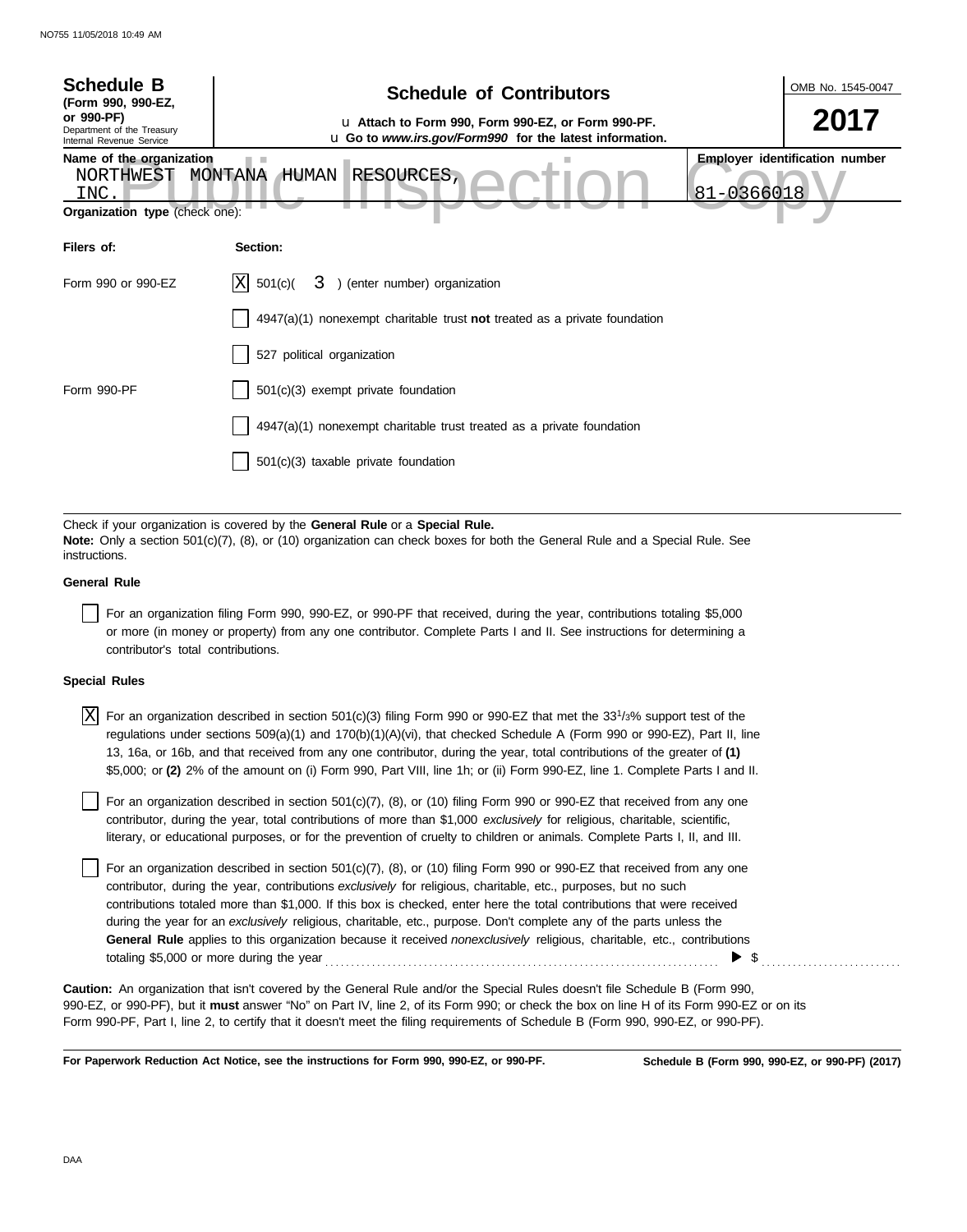|                | Schedule B (Form 990, 990-EZ, or 990-PF) (2017)<br>Name of organization<br>NORTHWEST MONTANA HUMAN<br>RESOURCES, |                                   | PAGE 1<br>OF 1<br>Page 2<br>Employer identification number<br>81-0366018                     |
|----------------|------------------------------------------------------------------------------------------------------------------|-----------------------------------|----------------------------------------------------------------------------------------------|
| Part I         | Contributors (see instructions). Use duplicate copies of Part I if additional space is needed.                   |                                   |                                                                                              |
| (a)<br>No.     | (b)<br>Name, address, and ZIP +                                                                                  | (c)<br><b>Total contributions</b> | (d)<br>Type of contribution                                                                  |
| $\mathbf{1}$   |                                                                                                                  |                                   | Χ<br>Person<br>Payroll<br><b>Noncash</b><br>(Complete Part II for<br>noncash contributions.) |
| (a)<br>No.     | (b)<br>Name, address, and ZIP + 4                                                                                | (c)<br><b>Total contributions</b> | (d)<br>Type of contribution                                                                  |
| $\overline{2}$ |                                                                                                                  | 125,081<br>$\sim$                 | Person<br>Payroll<br><b>Noncash</b><br>(Complete Part II for<br>noncash contributions.)      |
| (a)<br>No.     | (b)<br>Name, address, and ZIP + 4                                                                                | (c)<br><b>Total contributions</b> | (d)<br>Type of contribution                                                                  |
| $\mathfrak{Z}$ |                                                                                                                  | .79,350<br>$\sim$                 | Χ<br>Person<br>Payroll<br><b>Noncash</b><br>(Complete Part II for<br>noncash contributions.) |
| (a)<br>No.     | (b)<br>Name, address, and ZIP + 4                                                                                | (c)<br><b>Total contributions</b> | (d)<br>Type of contribution                                                                  |
| 4              |                                                                                                                  | 442,533<br>\$                     | Χ<br>Person<br>Payroll<br>Noncash<br>(Complete Part II for<br>noncash contributions.)        |
| (a)<br>No.     | (b)<br>Name, address, and ZIP + 4                                                                                | (c)<br><b>Total contributions</b> | (d)<br>Type of contribution                                                                  |
| $\overline{5}$ |                                                                                                                  | 982,526<br>$\ddot{\textbf{S}}$    | Person<br>Payroll<br><b>Noncash</b><br>(Complete Part II for<br>noncash contributions.)      |
| (a)<br>No.     | (b)<br>Name, address, and ZIP + 4                                                                                | (c)<br><b>Total contributions</b> | (d)<br>Type of contribution                                                                  |
| 6              |                                                                                                                  | 837,902<br>$\mathsf{\$}$          | Person<br>Payroll<br><b>Noncash</b><br>(Complete Part II for<br>noncash contributions.)      |

**Schedule B (Form 990, 990-EZ, or 990-PF) (2017)**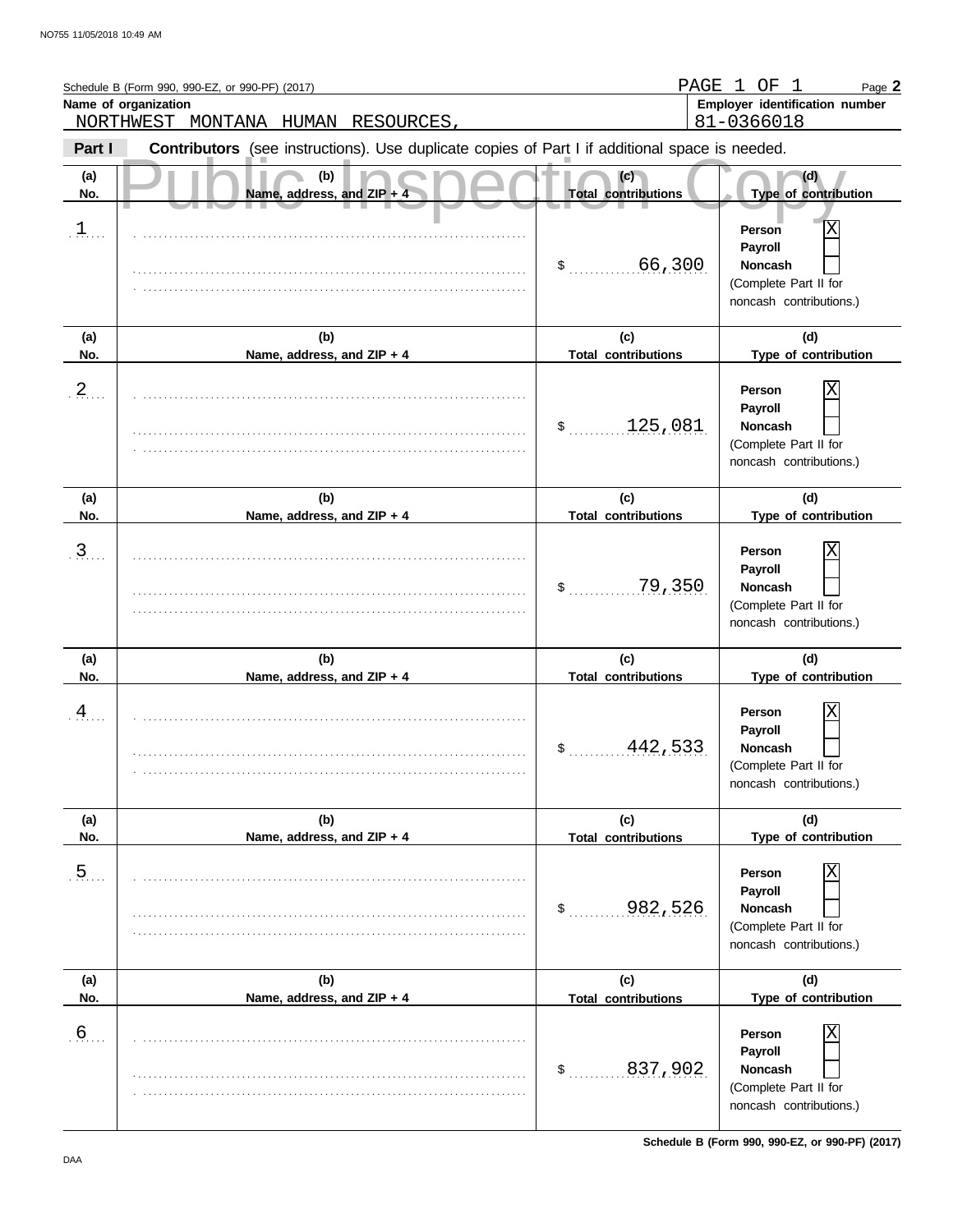|              | <b>SCHEDULE D</b><br>(Form 990)               |                                                                                                              | <b>Supplemental Financial Statements</b><br>u Complete if the organization answered "Yes" on Form 990, |                       | Part IV, line 6, 7, 8, 9, 10, 11a, 11b, 11c, 11d, 11e, 11f, 12a, or 12b.                                                                                                                                                                                  |    | OMB No. 1545-0047                                                                                                                             |
|--------------|-----------------------------------------------|--------------------------------------------------------------------------------------------------------------|--------------------------------------------------------------------------------------------------------|-----------------------|-----------------------------------------------------------------------------------------------------------------------------------------------------------------------------------------------------------------------------------------------------------|----|-----------------------------------------------------------------------------------------------------------------------------------------------|
|              | Department of the Treasury                    |                                                                                                              |                                                                                                        | u Attach to Form 990. |                                                                                                                                                                                                                                                           |    | <b>Open to Public</b>                                                                                                                         |
|              | Internal Revenue Service                      |                                                                                                              |                                                                                                        |                       | <b>u</b> Go to www.irs.gov/Form990 for instructions and the latest information.                                                                                                                                                                           |    | Inspection                                                                                                                                    |
|              | Name of the organization<br>NORTHWEST<br>INC. | MONTANA HUMAN                                                                                                | RESOURCES,                                                                                             |                       |                                                                                                                                                                                                                                                           |    | <b>Employer identification number</b><br>81-0366018                                                                                           |
|              | Part I                                        |                                                                                                              |                                                                                                        |                       | Organizations Maintaining Donor Advised Funds or Other Similar Funds or Accounts.                                                                                                                                                                         |    |                                                                                                                                               |
|              |                                               | Complete if the organization answered "Yes" on Form 990, Part IV, line 6.                                    |                                                                                                        |                       |                                                                                                                                                                                                                                                           |    |                                                                                                                                               |
|              |                                               |                                                                                                              |                                                                                                        |                       | (a) Donor advised funds                                                                                                                                                                                                                                   |    | (b) Funds and other accounts                                                                                                                  |
| 1            | Total number at end of year                   |                                                                                                              |                                                                                                        |                       |                                                                                                                                                                                                                                                           |    |                                                                                                                                               |
| 2            |                                               |                                                                                                              |                                                                                                        |                       |                                                                                                                                                                                                                                                           |    |                                                                                                                                               |
| 3            |                                               | Aggregate value of grants from (during year)                                                                 |                                                                                                        |                       |                                                                                                                                                                                                                                                           |    |                                                                                                                                               |
| 4            | Aggregate value at end of year                | Did the organization inform all donors and donor advisors in writing that the assets held in donor advised   |                                                                                                        |                       |                                                                                                                                                                                                                                                           |    |                                                                                                                                               |
| 5            |                                               |                                                                                                              |                                                                                                        |                       |                                                                                                                                                                                                                                                           |    | Yes<br>No                                                                                                                                     |
| 6            |                                               |                                                                                                              |                                                                                                        |                       | Did the organization inform all grantees, donors, and donor advisors in writing that grant funds can be used                                                                                                                                              |    |                                                                                                                                               |
|              |                                               | only for charitable purposes and not for the benefit of the donor or donor advisor, or for any other purpose |                                                                                                        |                       |                                                                                                                                                                                                                                                           |    |                                                                                                                                               |
|              | conferring impermissible private benefit?     |                                                                                                              |                                                                                                        |                       |                                                                                                                                                                                                                                                           |    | <b>Yes</b><br>No                                                                                                                              |
|              | Part II                                       | <b>Conservation Easements.</b>                                                                               |                                                                                                        |                       |                                                                                                                                                                                                                                                           |    |                                                                                                                                               |
|              |                                               | Complete if the organization answered "Yes" on Form 990, Part IV, line 7.                                    |                                                                                                        |                       |                                                                                                                                                                                                                                                           |    |                                                                                                                                               |
| 1            |                                               | Purpose(s) of conservation easements held by the organization (check all that apply).                        |                                                                                                        |                       |                                                                                                                                                                                                                                                           |    |                                                                                                                                               |
|              |                                               | Preservation of land for public use (e.g., recreation or education)                                          |                                                                                                        |                       | Preservation of a historically important land area                                                                                                                                                                                                        |    |                                                                                                                                               |
|              | Protection of natural habitat                 |                                                                                                              |                                                                                                        |                       | Preservation of a certified historic structure                                                                                                                                                                                                            |    |                                                                                                                                               |
|              | Preservation of open space                    |                                                                                                              |                                                                                                        |                       |                                                                                                                                                                                                                                                           |    |                                                                                                                                               |
| $\mathbf{2}$ |                                               |                                                                                                              |                                                                                                        |                       | Complete lines 2a through 2d if the organization held a qualified conservation contribution in the form of a conservation                                                                                                                                 |    |                                                                                                                                               |
|              | easement on the last day of the tax year.     |                                                                                                              |                                                                                                        |                       |                                                                                                                                                                                                                                                           |    | Held at the End of the Tax Year                                                                                                               |
| а            | Total number of conservation easements        |                                                                                                              |                                                                                                        |                       |                                                                                                                                                                                                                                                           | 2a |                                                                                                                                               |
| b            |                                               |                                                                                                              |                                                                                                        |                       |                                                                                                                                                                                                                                                           | 2b |                                                                                                                                               |
|              |                                               |                                                                                                              |                                                                                                        |                       | Number of conservation easements on a certified historic structure included in (a)                                                                                                                                                                        | 2c |                                                                                                                                               |
|              |                                               | d Number of conservation easements included in (c) acquired after 7/25/06, and not on a                      |                                                                                                        |                       |                                                                                                                                                                                                                                                           |    |                                                                                                                                               |
|              |                                               | historic structure listed in the National Register                                                           |                                                                                                        |                       |                                                                                                                                                                                                                                                           | 2d |                                                                                                                                               |
| 3            |                                               |                                                                                                              |                                                                                                        |                       | Number of conservation easements modified, transferred, released, extinguished, or terminated by the organization during the                                                                                                                              |    |                                                                                                                                               |
|              | tax year <b>u</b><br>.                        |                                                                                                              |                                                                                                        |                       |                                                                                                                                                                                                                                                           |    |                                                                                                                                               |
|              |                                               | Number of states where property subject to conservation easement is located u                                |                                                                                                        |                       |                                                                                                                                                                                                                                                           |    |                                                                                                                                               |
| 5            |                                               | Does the organization have a written policy regarding the periodic monitoring, inspection, handling of       |                                                                                                        |                       |                                                                                                                                                                                                                                                           |    |                                                                                                                                               |
|              |                                               | violations, and enforcement of the conservation easements it holds?                                          |                                                                                                        |                       |                                                                                                                                                                                                                                                           |    | Yes<br>No                                                                                                                                     |
| 6            |                                               |                                                                                                              |                                                                                                        |                       | Staff and volunteer hours devoted to monitoring, inspecting, handling of violations, and enforcing conservation easements during the year                                                                                                                 |    |                                                                                                                                               |
|              | u                                             |                                                                                                              |                                                                                                        |                       |                                                                                                                                                                                                                                                           |    |                                                                                                                                               |
| 7            |                                               |                                                                                                              |                                                                                                        |                       | Amount of expenses incurred in monitoring, inspecting, handling of violations, and enforcing conservation easements during the year                                                                                                                       |    |                                                                                                                                               |
|              |                                               |                                                                                                              |                                                                                                        |                       |                                                                                                                                                                                                                                                           |    |                                                                                                                                               |
| 8            |                                               |                                                                                                              |                                                                                                        |                       | Does each conservation easement reported on line 2(d) above satisfy the requirements of section 170(h)(4)(B)(i)                                                                                                                                           |    |                                                                                                                                               |
|              |                                               |                                                                                                              |                                                                                                        |                       |                                                                                                                                                                                                                                                           |    | Yes<br>No                                                                                                                                     |
| 9            |                                               |                                                                                                              |                                                                                                        |                       | In Part XIII, describe how the organization reports conservation easements in its revenue and expense statement, and<br>balance sheet, and include, if applicable, the text of the footnote to the organization's financial statements that describes the |    |                                                                                                                                               |
|              |                                               | organization's accounting for conservation easements.                                                        |                                                                                                        |                       |                                                                                                                                                                                                                                                           |    |                                                                                                                                               |
|              | Part III                                      |                                                                                                              |                                                                                                        |                       | Organizations Maintaining Collections of Art, Historical Treasures, or Other Similar Assets.                                                                                                                                                              |    |                                                                                                                                               |
|              |                                               | Complete if the organization answered "Yes" on Form 990, Part IV, line 8.                                    |                                                                                                        |                       |                                                                                                                                                                                                                                                           |    |                                                                                                                                               |
|              |                                               |                                                                                                              |                                                                                                        |                       | 1a If the organization elected, as permitted under SFAS 116 (ASC 958), not to report in its revenue statement and balance sheet                                                                                                                           |    |                                                                                                                                               |
|              |                                               |                                                                                                              |                                                                                                        |                       | works of art, historical treasures, or other similar assets held for public exhibition, education, or research in furtherance of                                                                                                                          |    |                                                                                                                                               |
|              |                                               |                                                                                                              |                                                                                                        |                       | public service, provide, in Part XIII, the text of the footnote to its financial statements that describes these items.                                                                                                                                   |    |                                                                                                                                               |
| b            |                                               |                                                                                                              |                                                                                                        |                       | If the organization elected, as permitted under SFAS 116 (ASC 958), to report in its revenue statement and balance sheet                                                                                                                                  |    |                                                                                                                                               |
|              |                                               |                                                                                                              |                                                                                                        |                       | works of art, historical treasures, or other similar assets held for public exhibition, education, or research in furtherance of                                                                                                                          |    |                                                                                                                                               |
|              |                                               | public service, provide the following amounts relating to these items:                                       |                                                                                                        |                       |                                                                                                                                                                                                                                                           |    |                                                                                                                                               |
|              |                                               |                                                                                                              |                                                                                                        |                       |                                                                                                                                                                                                                                                           |    | (i) Revenue included on Form 990, Part VIII, line 1 $\ldots$ $\ldots$ $\ldots$ $\ldots$ $\ldots$ $\ldots$ $\ldots$ $\ldots$ $\ldots$ $\ldots$ |
|              | (ii) Assets included in Form 990, Part X      |                                                                                                              |                                                                                                        |                       |                                                                                                                                                                                                                                                           |    |                                                                                                                                               |
| 2            |                                               |                                                                                                              |                                                                                                        |                       | If the organization received or held works of art, historical treasures, or other similar assets for financial gain, provide the                                                                                                                          |    |                                                                                                                                               |
|              |                                               | following amounts required to be reported under SFAS 116 (ASC 958) relating to these items:                  |                                                                                                        |                       |                                                                                                                                                                                                                                                           |    |                                                                                                                                               |
| a            |                                               |                                                                                                              |                                                                                                        |                       |                                                                                                                                                                                                                                                           |    |                                                                                                                                               |
|              |                                               |                                                                                                              |                                                                                                        |                       |                                                                                                                                                                                                                                                           |    |                                                                                                                                               |
|              |                                               | For Paperwork Reduction Act Notice, see the Instructions for Form 990.                                       |                                                                                                        |                       |                                                                                                                                                                                                                                                           |    | Schedule D (Form 990) 2017                                                                                                                    |
| DAA          |                                               |                                                                                                              |                                                                                                        |                       |                                                                                                                                                                                                                                                           |    |                                                                                                                                               |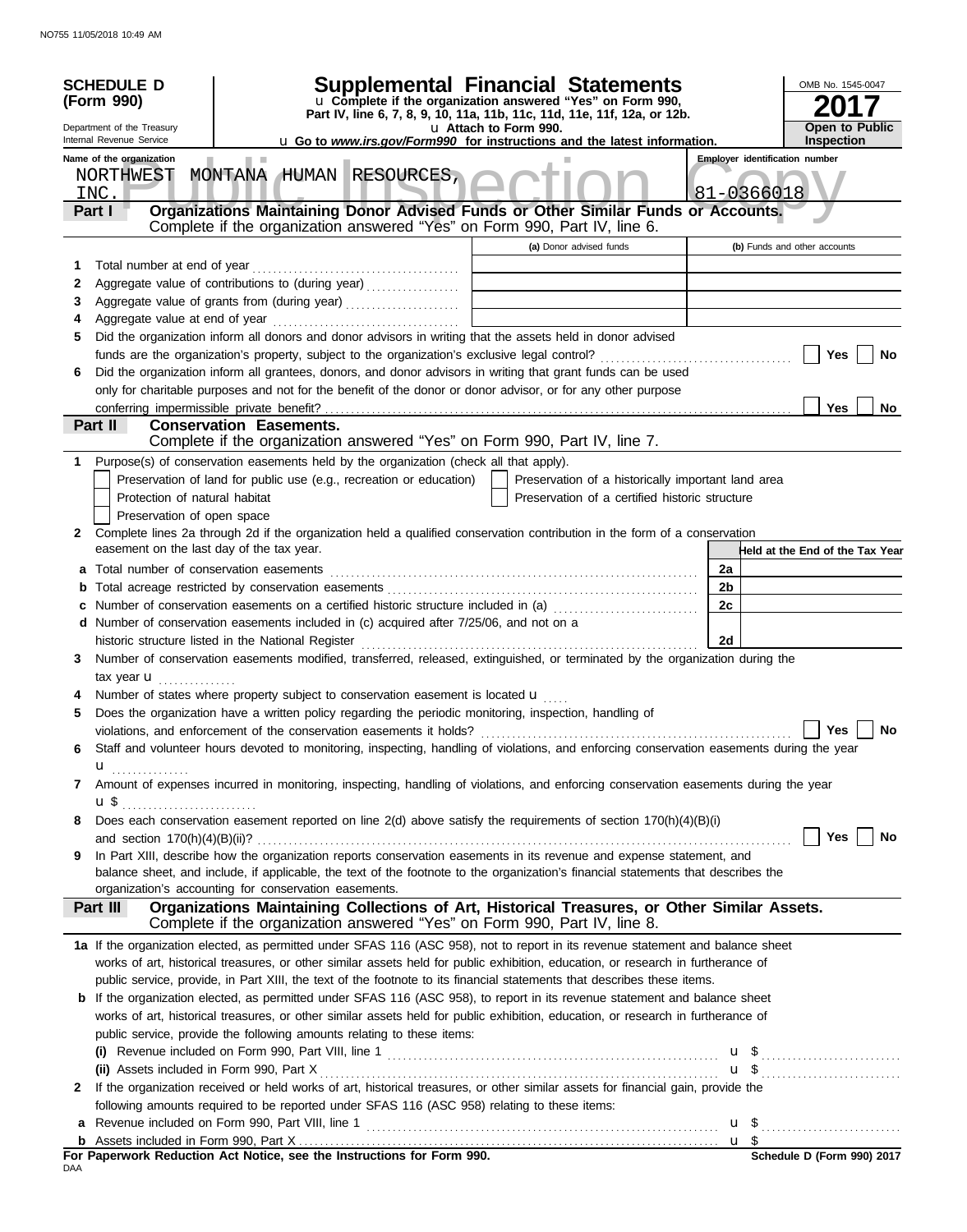|   | Schedule D (Form 990) 2017 NORTHWEST MONTANA HUMAN RESOURCES, 81-0366018                                                                                                                                                                                        |                         |                |                         |                 |                      |                    | Page 2              |
|---|-----------------------------------------------------------------------------------------------------------------------------------------------------------------------------------------------------------------------------------------------------------------|-------------------------|----------------|-------------------------|-----------------|----------------------|--------------------|---------------------|
|   | Organizations Maintaining Collections of Art, Historical Treasures, or Other Similar Assets (continued)<br>Part III                                                                                                                                             |                         |                |                         |                 |                      |                    |                     |
|   | 3 Using the organization's acquisition, accession, and other records, check any of the following that are a significant use of its<br>collection items (check all that apply):                                                                                  |                         |                |                         |                 |                      |                    |                     |
| a | Public exhibition<br>Loan or exchange programs<br>d                                                                                                                                                                                                             |                         |                |                         |                 |                      |                    |                     |
| b | Other <b>Contains the Contact of the Contact of the Contact of the Contact of the Contact of the Contact of the Contact of the Contact of the Contact of the Contact of the Contact of the Contact of the Contact of the Contact</b><br>Scholarly research<br>e |                         |                |                         |                 |                      |                    |                     |
| c | Preservation for future generations                                                                                                                                                                                                                             |                         |                |                         |                 |                      |                    |                     |
|   | Provide a description of the organization's collections and explain how they further the organization's exempt purpose in Part                                                                                                                                  |                         |                |                         |                 |                      |                    |                     |
|   | XIII.                                                                                                                                                                                                                                                           |                         |                |                         |                 |                      |                    |                     |
|   | During the year, did the organization solicit or receive donations of art, historical treasures, or other similar<br>5.                                                                                                                                         |                         |                |                         |                 |                      |                    |                     |
|   | Yes<br>assets to be sold to raise funds rather than to be maintained as part of the organization's collection?<br>No.                                                                                                                                           |                         |                |                         |                 |                      |                    |                     |
|   | <b>Part IV</b><br><b>Escrow and Custodial Arrangements.</b>                                                                                                                                                                                                     |                         |                |                         |                 |                      |                    |                     |
|   | Complete if the organization answered "Yes" on Form 990, Part IV, line 9, or reported an amount on Form<br>990, Part X, line 21.                                                                                                                                |                         |                |                         |                 |                      |                    |                     |
|   | 1a Is the organization an agent, trustee, custodian or other intermediary for contributions or other assets not                                                                                                                                                 |                         |                |                         |                 |                      |                    |                     |
|   |                                                                                                                                                                                                                                                                 |                         |                |                         |                 |                      |                    | Yes $ X $ No        |
|   | <b>b</b> If "Yes," explain the arrangement in Part XIII and complete the following table:                                                                                                                                                                       |                         |                |                         |                 |                      |                    |                     |
|   |                                                                                                                                                                                                                                                                 |                         |                |                         |                 |                      | Amount             |                     |
|   | c Beginning balance                                                                                                                                                                                                                                             |                         |                |                         |                 | 1c                   |                    |                     |
|   |                                                                                                                                                                                                                                                                 |                         |                |                         |                 | 1d<br>1e             |                    |                     |
|   | e Distributions during the year manufactured contains and the year manufactured with the set of the set of the set of the set of the set of the set of the set of the set of the set of the set of the set of the set of the s                                  |                         |                |                         |                 | 1f                   |                    |                     |
|   |                                                                                                                                                                                                                                                                 |                         |                |                         |                 |                      | $\overline{X}$ Yes | No                  |
|   |                                                                                                                                                                                                                                                                 |                         |                |                         |                 |                      |                    | Χ                   |
|   | <b>Endowment Funds.</b><br><b>Part V</b>                                                                                                                                                                                                                        |                         |                |                         |                 |                      |                    |                     |
|   | Complete if the organization answered "Yes" on Form 990, Part IV, line 10.                                                                                                                                                                                      |                         |                |                         |                 |                      |                    |                     |
|   |                                                                                                                                                                                                                                                                 | (a) Current year        | (b) Prior year | (c) Two years back      |                 | (d) Three years back |                    | (e) Four years back |
|   | 1a Beginning of year balance                                                                                                                                                                                                                                    |                         |                |                         |                 |                      |                    |                     |
|   | <b>b</b> Contributions <b>contributions</b>                                                                                                                                                                                                                     |                         |                |                         |                 |                      |                    |                     |
|   | c Net investment earnings, gains, and                                                                                                                                                                                                                           |                         |                |                         |                 |                      |                    |                     |
|   | losses                                                                                                                                                                                                                                                          |                         |                |                         |                 |                      |                    |                     |
|   | d Grants or scholarships                                                                                                                                                                                                                                        |                         |                |                         |                 |                      |                    |                     |
|   | e Other expenditures for facilities and                                                                                                                                                                                                                         |                         |                |                         |                 |                      |                    |                     |
|   |                                                                                                                                                                                                                                                                 |                         |                |                         |                 |                      |                    |                     |
|   | f Administrative expenses                                                                                                                                                                                                                                       |                         |                |                         |                 |                      |                    |                     |
|   | <b>g</b> End of year balance $\ldots$                                                                                                                                                                                                                           |                         |                |                         |                 |                      |                    |                     |
|   | 2 Provide the estimated percentage of the current year end balance (line 1g, column (a)) held as:                                                                                                                                                               |                         |                |                         |                 |                      |                    |                     |
|   | a Board designated or quasi-endowment <b>u</b> %                                                                                                                                                                                                                |                         |                |                         |                 |                      |                    |                     |
|   | <b>b</b> Permanent endowment <b>u</b> %                                                                                                                                                                                                                         |                         |                |                         |                 |                      |                    |                     |
|   | c Temporarily restricted endowment <b>u</b> %                                                                                                                                                                                                                   |                         |                |                         |                 |                      |                    |                     |
|   | The percentages on lines 2a, 2b, and 2c should equal 100%.                                                                                                                                                                                                      |                         |                |                         |                 |                      |                    |                     |
|   | 3a Are there endowment funds not in the possession of the organization that are held and administered for the                                                                                                                                                   |                         |                |                         |                 |                      |                    |                     |
|   | organization by:                                                                                                                                                                                                                                                |                         |                |                         |                 |                      |                    | Yes  <br>No         |
|   |                                                                                                                                                                                                                                                                 |                         |                |                         |                 |                      | 3a(i)              |                     |
|   |                                                                                                                                                                                                                                                                 |                         |                |                         |                 |                      | 3a(ii)             |                     |
|   |                                                                                                                                                                                                                                                                 |                         |                |                         |                 |                      | 3b                 |                     |
|   | Describe in Part XIII the intended uses of the organization's endowment funds.<br>Part VI<br>Land, Buildings, and Equipment.                                                                                                                                    |                         |                |                         |                 |                      |                    |                     |
|   | Complete if the organization answered "Yes" on Form 990, Part IV, line 11a. See Form 990, Part X, line 10.                                                                                                                                                      |                         |                |                         |                 |                      |                    |                     |
|   | Description of property                                                                                                                                                                                                                                         | (a) Cost or other basis |                | (b) Cost or other basis | (c) Accumulated |                      | (d) Book value     |                     |
|   |                                                                                                                                                                                                                                                                 | (investment)            |                | (other)                 | depreciation    |                      |                    |                     |
|   |                                                                                                                                                                                                                                                                 |                         |                | 385,174                 |                 |                      |                    | 385,174             |
|   |                                                                                                                                                                                                                                                                 |                         |                | 487,282                 | ,010,723        |                      |                    | 476,559             |
|   | c Leasehold improvements                                                                                                                                                                                                                                        |                         |                |                         |                 |                      |                    |                     |
|   |                                                                                                                                                                                                                                                                 |                         |                | 1,163,075               | 972,084         |                      |                    | 190,991             |
|   | e Other                                                                                                                                                                                                                                                         |                         |                |                         |                 |                      |                    |                     |
|   |                                                                                                                                                                                                                                                                 |                         |                |                         |                 | $\mathbf{u}$         |                    | 1,052,724           |

**Schedule D (Form 990) 2017**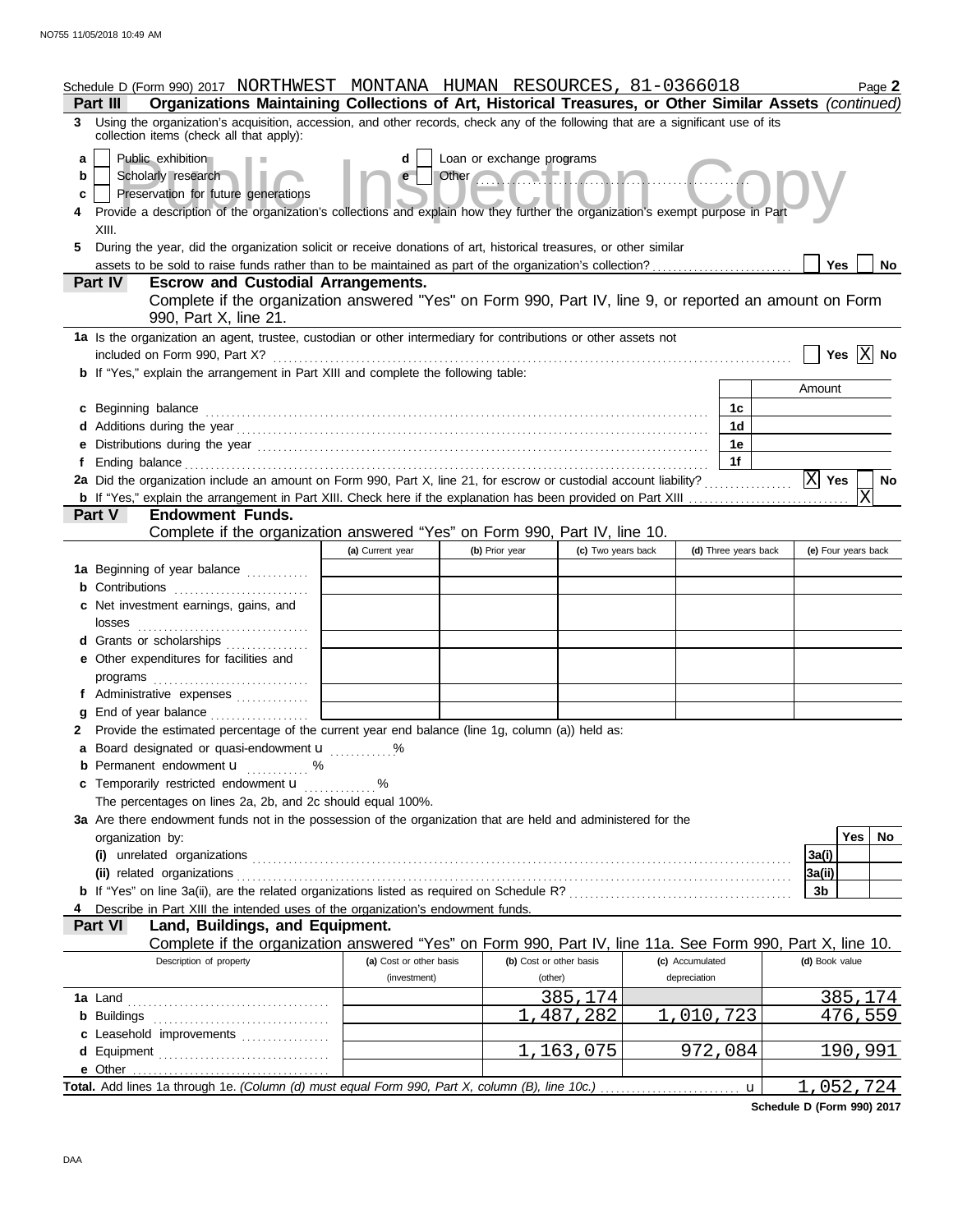#### (including name of security)<br>
Cost or end-of-year market value<br>
y-held equity interests<br>
experience of the contract value<br>
of the contract value<br>
of the contract value<br>
of the contract value<br>
of the contract value<br>
of the **(b)** Book value **(c)** Method of valuation: Page **3 Part VII Investments—Other Securities.** Schedule D (Form 990) 2017 NORTHWEST MONTANA HUMAN RESOURCES, 81-0366018 **(a)** Description of security or category (including name of security) Financial derivatives . . . . . . . . . . . . . . . . . . . . . . . . . . . . . . . . . . . . . . . . . . . . . . . . . (1) Closely-held equity interests . . . . . . . . . . . . . . . . . . . . . . . . . . . . . . . . . . . . . . . . . (2) (3) Other . . . . . . . . . . . . . . . . . . . . . . . . . . . . . . . . . . . . . . . . . . . . . . . . . . . . . . . . . . . . . . . . . **Total.** *(Column (b) must equal Form 990, Part X, col. (B) line 12.)* u **(a)** Description of investment **Part VIII Investments—Program Related. (b)** Book value **(c)** Method of valuation: Cost or end-of-year market value **(b)** Book value **Other Assets. (a)** Description **Part IX Part X (a)** Description of liability **Other Liabilities. (b)** Book value Federal income taxes **Total.** *(Column (b) must equal Form 990, Part X, col. (B) line 13.)* u **Total.** *(Column (b) must equal Form 990, Part X, col. (B) line 15.)* . . . . . . . . . . . . . . . . . . . . . . . . . . . . . . . . . . . . . . . . . . . . . . . . . . . . . . . . . . u **Total.** *(Column (b) must equal Form 990, Part X, col. (B) line 25.)* u **1.** . . . . . . . . . . . . . . . . . . . . . . . . . . . . . . . . . . . . . . . . . . . . . . . . . . . . . . . . . . . . . . . . . . . . . . . . . . . . . . . . . . . . . . . . . . . . . . . . . . . . . . . . . . . . . . . . . . . . . . . . . . . . . . . . . . . . . . . . . . . . . . . . . . . . . . . . (C) . . . . . . . . . . . . . . . . . . . . . . . . . . . . . . . . . . . . . . . . . . . . . . . . . . . . . . . . . . . . . . . . . . . . . . . . . . . . . . . . . . . . . . . . . . . . . . . . . . . . . . . . . . . . . . . . . . . . . . . . . . . . . . . . . . . . . . . . . . . . . . . . . . . . . . . . . . . . . . . . . . . . . . . . . . . . . . . . . . . . . . . . . . . . . . . . . . . . . . . . . . . . . . . . . . . . . . . . . . . . . . . . . . . . . . . . . . . . . . . . . . . . . . . . . . . . . . . . . . . . . . . . . . . . . . . . . . . . . . . . . . . . . . . . . . . . . . . . . . . . . . . . (A)  $(B)$ <sub> $($  $)$ </sub> $($  $)$  $($  $)$  $($  $)$  $($  $)$  $($  $)$  $($  $)$  $($  $)$  $($  $)$  $($  $)$  $($  $)$  $($  $)$  $($  $)$  $($  $)$  $($  $)$  $($  $)$  $($  $)$  $($  $)$  $($  $)$  $($  $)$  $($  $)$  $($  $)$  $($  $)$  $($  $)$  $($  $)$  $($  $)$  $($  $)$  $($  $)$  $($  $)$  $($  $)$  $($  $)$  $($  $)$  $($  $)$  $($  $)$  $($  $)$  $($  $)$ (D) (E) (F) (G) (H) **(9) (8) (7) (6) (5) (4) (3) (2) (1) (1) (2) (3) (4) (5) (6) (7) (8) (9)** (9) (8) (7) (6) (5) (4) (3) (2) (1) . . . . . . . . . . . . . . . . . . . . . . . . . . . . . . . . . . . . . . . . . . . . . . . . . . . . . . . . . . . . . . . . . . . . . . . . . . . . Complete if the organization answered "Yes" on Form 990, Part IV, line 11e or 11f. See Form 990, Part X, line 25. Complete if the organization answered "Yes" on Form 990, Part IV, line 11d. See Form 990, Part X, line 15. Complete if the organization answered "Yes" on Form 990, Part IV, line 11c. See Form 990, Part X, line 13. Complete if the organization answered "Yes" on Form 990, Part IV, line 11b. See Form 990, Part X, line 12. CAPITALIZED HOUSING AND DEVELOPMENT 953,112 EMPLOYEE ADVANCES 953,358 SALARIES AND COMPENSATED ABSENCES 365,121 365,121

Liability for uncertain tax positions. In Part XIII, provide the text of the footnote to the organization's financial statements that reports the **2.** organization's liability for uncertain tax positions under FIN 48 (ASC 740). Check here if the text of the footnote has been provided in Part XIII

lxl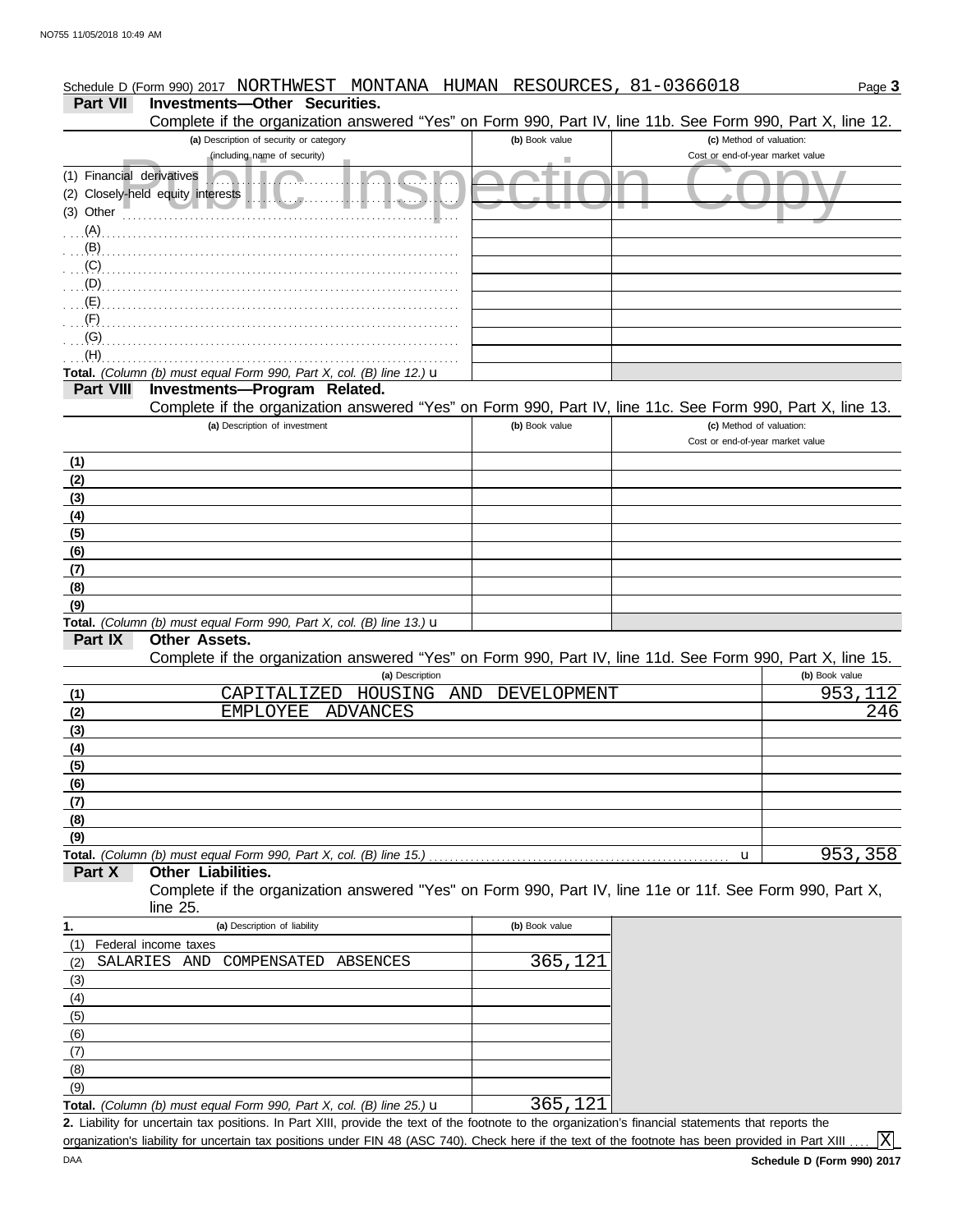|                | Schedule D (Form 990) 2017 NORTHWEST MONTANA HUMAN RESOURCES, 81-0366018                                                                           |                |             | Page 4 |
|----------------|----------------------------------------------------------------------------------------------------------------------------------------------------|----------------|-------------|--------|
| <b>Part XI</b> | Reconciliation of Revenue per Audited Financial Statements With Revenue per Return.                                                                |                |             |        |
|                | Complete if the organization answered "Yes" on Form 990, Part IV, line 12a.                                                                        |                |             |        |
| 1<br>2         | Amounts included on line 1 but not on Form 990, Part VIII, line 12:                                                                                |                | 1           |        |
| a              | Net unrealized gains (losses) on investments [1999]                                                                                                | 2a             |             |        |
| b              |                                                                                                                                                    | 2 <sub>b</sub> |             |        |
|                |                                                                                                                                                    | 2c             |             |        |
| d              |                                                                                                                                                    | 2d             |             |        |
| е              |                                                                                                                                                    |                | 2e          |        |
| З              |                                                                                                                                                    |                | 3           |        |
|                | Amounts included on Form 990, Part VIII, line 12, but not on line 1:                                                                               |                |             |        |
| a              | Investment expenses not included on Form 990, Part VIII, line 7b [    ]                                                                            | 4a<br>4b       |             |        |
|                | Add lines 4a and 4b                                                                                                                                |                | 4с          |        |
|                |                                                                                                                                                    |                | 5           |        |
|                | Part XII Reconciliation of Expenses per Audited Financial Statements With Expenses per Return.                                                     |                |             |        |
|                | Complete if the organization answered "Yes" on Form 990, Part IV, line 12a.                                                                        |                |             |        |
| 1              | Total expenses and losses per audited financial statements                                                                                         |                | $\mathbf 1$ |        |
| 2              | Amounts included on line 1 but not on Form 990, Part IX, line 25:                                                                                  | 2a             |             |        |
| a<br>b         |                                                                                                                                                    | 2 <sub>b</sub> |             |        |
| c              |                                                                                                                                                    | 2c             |             |        |
| d              |                                                                                                                                                    | 2d             |             |        |
| е              |                                                                                                                                                    |                | 2e          |        |
| 3              |                                                                                                                                                    |                | 3           |        |
|                | Amounts included on Form 990, Part IX, line 25, but not on line 1:                                                                                 |                |             |        |
| a              |                                                                                                                                                    | 4a<br>4b       |             |        |
| b              | c Add lines 4a and 4b                                                                                                                              |                | 4c          |        |
|                |                                                                                                                                                    |                | 5           |        |
|                | Part XIII Supplemental Information.                                                                                                                |                |             |        |
|                | Provide the descriptions required for Part II, lines 3, 5, and 9; Part III, lines 1a and 4; Part IV, lines 1b and 2b; Part V, line 4; Part X, line |                |             |        |
|                | 2; Part XI, lines 2d and 4b; and Part XII, lines 2d and 4b. Also complete this part to provide any additional information.                         |                |             |        |
|                | PART IV, LINE 2B - ESCROW LIABILITY ARRANGEMENT EXPLANATION                                                                                        |                |             |        |
|                | THE AGENCY HAS MADE QUALIFYING LOANS WITH HOME PROGRAM FUNDS WHICH, IF                                                                             |                |             |        |
|                | COLLECTED, WILL BE DUE BACK TO THE MONTANA DEPARTMENT OF COMMERCE. THE                                                                             |                |             |        |
|                | AMOUNT OF THE LOANS ISSUED UNDER THE HOME PROGRAM WHICH POTENTIALLY MAY BE                                                                         |                |             |        |
|                | RECAPTURED FROM ELIGIBLE ACTIVITIES AND RETURNED TO THE MONTANA DEPARTMENT                                                                         |                |             |        |
|                | OF COMMERCE WAS \$855,945 AND \$859,631 AS OF DECEMBER 31, 2017 AND 2016,                                                                          |                |             |        |
|                | RESPECTIVELY.                                                                                                                                      |                |             |        |
|                | THE AGENCY IS ALSO THE CUSTODIAN FOR THE COURTYARD APARTMENTS, SOCIAL                                                                              |                |             |        |
|                | SECURITY PAYEES, MUTUAL SELF HELP FAMILIES FIDUCIARY CONSTRUCTION ACCOUNTS,                                                                        |                |             |        |
|                | AND AMOUNTS TO BE RETURNED TO VARIOUS GRANTING AGENCIES. THE BALANCES                                                                              |                |             |        |
|                | RELATED TO THESE SERVICES FLUCTUATE OVER THE COURSE OF THE YEAR AND MAY BE                                                                         |                |             |        |
|                | MINIMAL AT ANY GIVEN DATE.                                                                                                                         |                |             |        |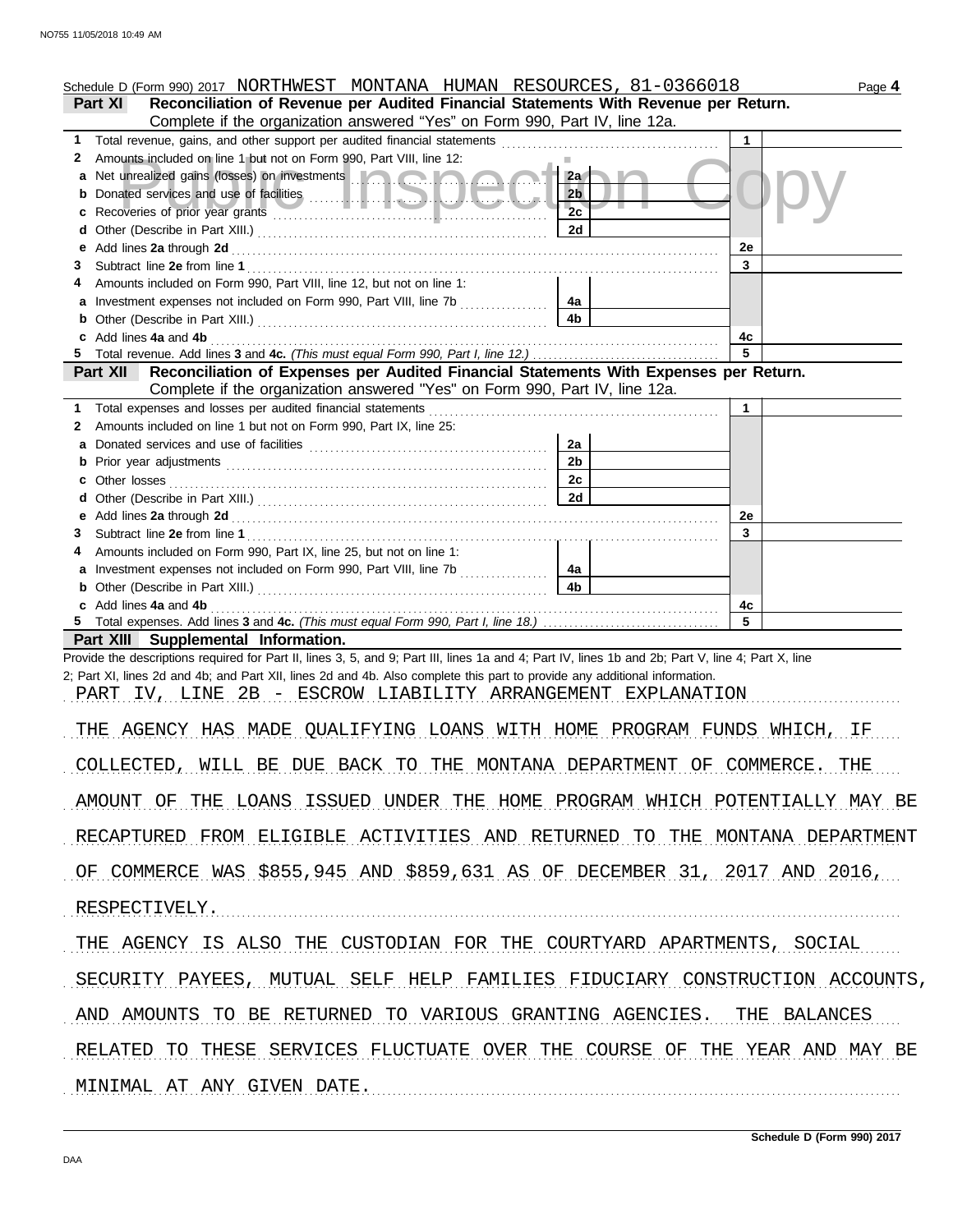| Schedule D (Form 990) 2017 NORTHWEST MONTANA HUMAN RESOURCES, 81-0366018<br>Page 5<br>Part XIII Supplemental Information (continued) |
|--------------------------------------------------------------------------------------------------------------------------------------|
|                                                                                                                                      |
| PART X - FIN 48 FOOTNOTE<br>CAPNM IS A TAX-EXEMPT ORGANIZATION UNDER SECTION 501(C)(3) OF THE INTERNAL                               |
| REVENUE CODE. ACCORDINGLY,<br>INCREASE<br>IN NET ASSETS<br>THE<br>IS GENERALLY NOT                                                   |
| SUBJECT TO TAXATION. NO PROVISION FOR INCOME TAX HAS BEEN RECORDED<br>IN THESE                                                       |
| FINANCIAL STATEMENTS BECAUSE CAPNM BELIEVES<br>IT HAD NO<br>INCOME<br>UNRELATED TO                                                   |
| IN 2017 OR 2016. WITH FEW EXCEPTIONS, CAPNM'S<br>ITS TAX-EXEMPT PURPOSE                                                              |
| (I.R.S. FORM 990) ARE NOT SUBJECT TO EXAMINATION FOR<br>INFORMATION RETURNS                                                          |
| FISCAL YEARS PRIOR TO 2014.                                                                                                          |
|                                                                                                                                      |
|                                                                                                                                      |
|                                                                                                                                      |
|                                                                                                                                      |
|                                                                                                                                      |
|                                                                                                                                      |
|                                                                                                                                      |
|                                                                                                                                      |
|                                                                                                                                      |
|                                                                                                                                      |
|                                                                                                                                      |
|                                                                                                                                      |
|                                                                                                                                      |
|                                                                                                                                      |
|                                                                                                                                      |
|                                                                                                                                      |
|                                                                                                                                      |
|                                                                                                                                      |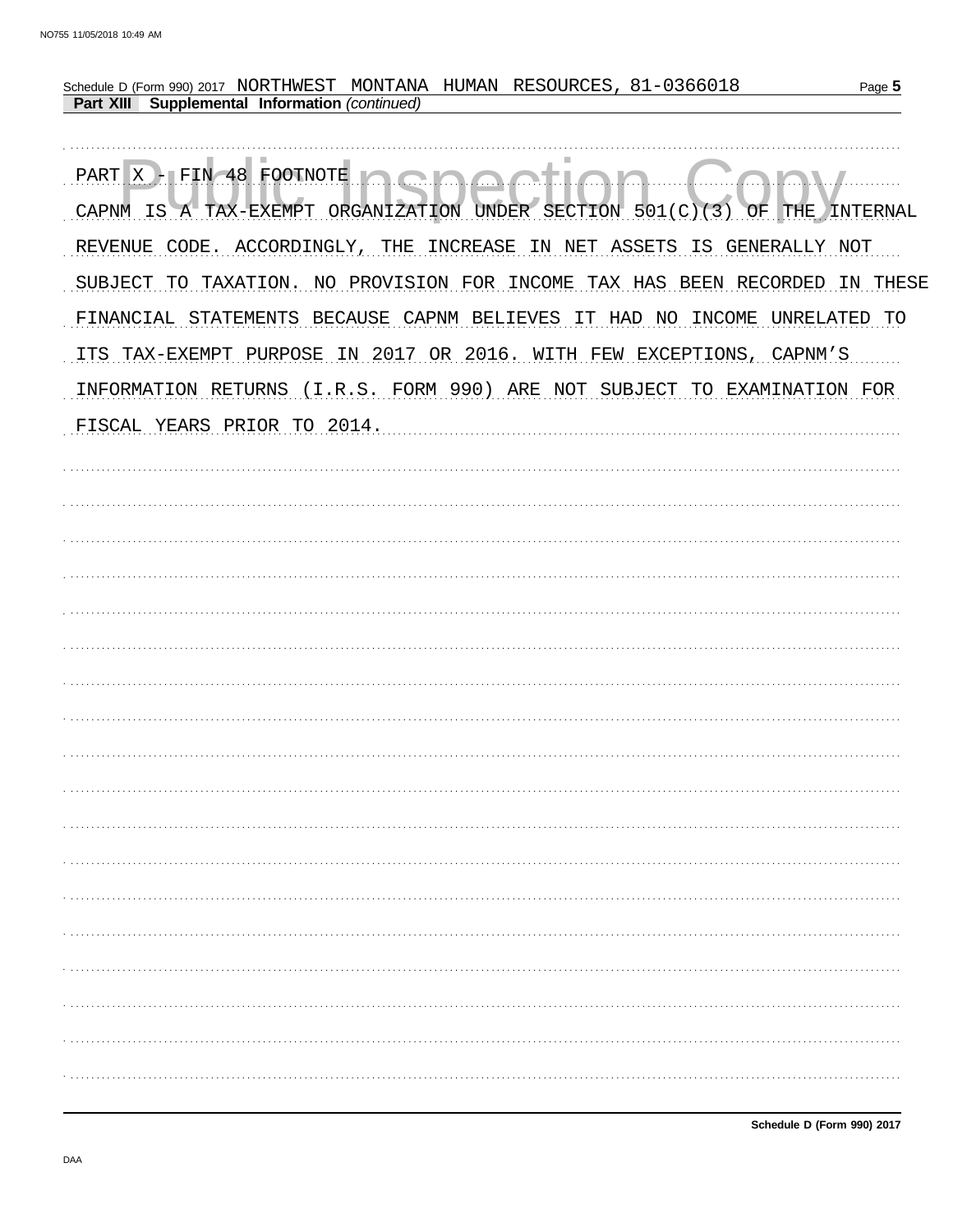

THIS PROGRAM ASSISTED 284 HOUSEHOLDS WITH EMERGENCY HEATING AND/OR ENERGY NEEDS. WEATHERIZATION ASSISTED 179 HOUSEHOLDS TO REDUCE THE HIGH COST OF ENERGY FOR LOW-INCOME HOUSEHOLDS. WE INSTALL A COMBINATION OF ENERGY SAVING MEASURES SUCH AS WALL, ATTIC AND FLOOR INSULATION, DECREASING THE AMOUNT OF AIR INFILTRATION FROM DOORS AND WINDOWS AND PERFORM EFFICIENCY AND SAFETY CHECKS ON HEATING SYSTEMS. ENERGY ASSISTANCE PROGRAMS ASSISTED 130 HOUSEHOLDS WITH EMERGENCY SERVICES TO REPAIR OR REPLACE HEATING SYSTEMS, WATER HEATERS, OR REFRIGERATORS THAT WERE NOT WORKING PROPERLY OR WERE ENERGY INEFFICIENT. BOTH LIEAP AND WEATHERIZATION PROVIDED EXTENSIVE CLIENT EDUCATION TO NEARLY 5,000 HOUSEHOLDS. INFORMATION INCLUDED: WINTER DISCONNECT PROTECTIONS, ENERGY CONSERVATION, HOME WEATHERIZATION TECHNIQUES, HOW TO OBTAIN REBATES, DISCOUNTS, AND TAX CREDITS FOR ENERGY EFFICIENCY IMPROVEMENTS. ADDITIONALLY "LOW COST" MATERIALS SUCH AS PLASTIC FOR WINDOWS, WEATHER STRIPPING, WATER HEATER BLANKETS, ROOF PATCHING MATERIALS AND CAULKING WERE PROVIDED FOR SELF-WEATHERIZATION PROJECTS FOR 57 HOUSEHOLDS. ENERGY DEPARTMENT EMPLOYEES PARTICIPATED IN NUMEROUS ACTIVITIES IN COMMUNITIES WITHIN ALL 4 OF OUR SERVICE COUNTIES MAKING PEOPLE AWARE OF ENERGY PROGRAMS THAT THEY MAY NOT OTHERWISE BE AWARE OF AND PROMOTING ENERGY CONSERVATION PRACTICES.

. . . . . . . . . . . . . . . . . . . . . . . . . . . . . . . . . . . . . . . . . . . . . . . . . . . . . . . . . . . . . . . . . . . . . . . . . . . . . . . . . . . . . . . . . . . . . . . . . . . . . . . . . . . . . . . . . . . . . . . . . . . . . . . . . . . . . . . . . . . . . . . . . . . . . . . . . . . . . . . . . FORM 990, PART III, LINE 4B - SECOND ACCOMPLISHMENT

THIS IS A GREAT PROGRAM FOR RENTERS WHO ARE STRUGGLING TO FIND HOUSING DUE TO BLEMISHES IN THEIR PAST RENTAL HISTORY. IT IS A GREAT OPPORTUNITY TO BECOME A MORE EDUCATED TENANT. A NUMBER OF ADDITIONAL SERVICES WERE

. . . . . . . . . . . . . . . . . . . . . . . . . . . . . . . . . . . . . . . . . . . . . . . . . . . . . . . . . . . . . . . . . . . . . . . . . . . . . . . . . . . . . . . . . . . . . . . . . . . . . . . . . . . . . . . . . . . . . . . . . . . . . . . . . . . . . . . . . . . . . . . . . . . . . . . . . . . . . . . . .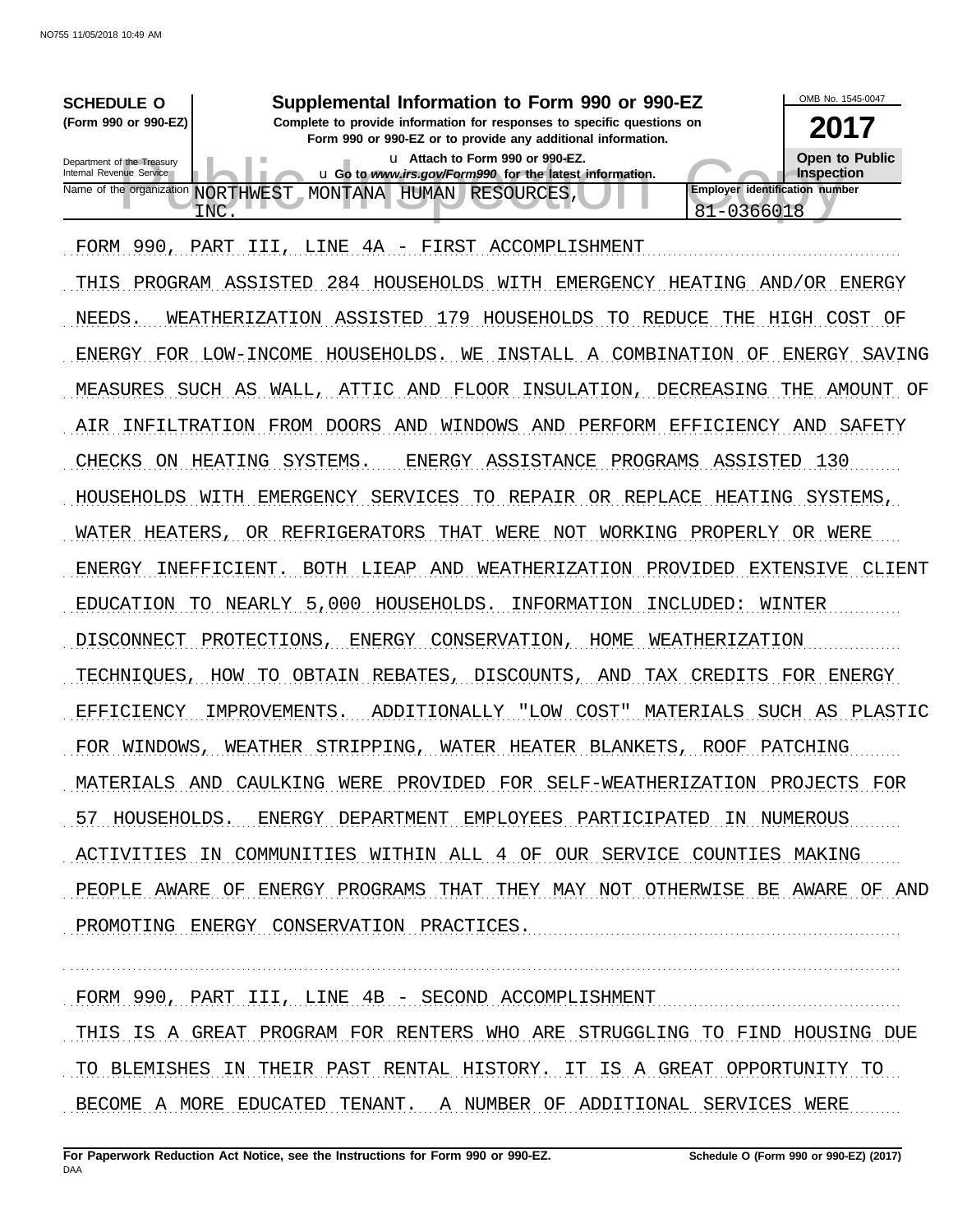| O (Form 990 or 990-EZ) (2017)<br>Schedule                                  |                           | $P$ aqe $\triangle$                 |
|----------------------------------------------------------------------------|---------------------------|-------------------------------------|
| Name of the organization                                                   |                           | identification number<br>. Emplover |
| TANA<br><b>HUMAN</b><br>NORTHWEST<br>$\mathsf{MO}_{\mathsf{L}}$<br>· TNT س | ים ד<br>یں ب<br>RESOURCES |                                     |

OFFERED WITHIN THIS DEPARTMENT, INCLUDING THE PROVISION OF A VARIETY OF CARE KITS FOR PARTICIPANTS. 108 VARIOUS KITS WERE PROVIDED WHICH ESSENTIAL INCLUDED WELCOME HOME KITS FOR HOMELESS HOUSEHOLDS AS THEY MOVE INTO STABLE HOUSING AND INCLUDED CLEANING SUPPLIES/KITCHEN GOODS/NEW SHEETS/EMERGENCY FOOD KITS, BABY KITS, HYGIENE KITES, SLEEPING BAGS AND EMERGENCY COLD WEATHER KITS. COMMUNITY SERVICES BLOCK GRANT (CSBG) IS THE FUNDING THAT LINKS ALL AGENCY PROGRAMS AND PROVIDED SUPPORT FOR PROGRAMS THAT ARE NOT SELF-SUSTAINING ON THEIR OWN. THE AGENCY IS PART OF THE COMMUNITY ACTION PARTNERSHIP NETWORK THAT RECEIVES THIS FUNDING. ITS EFFORTS ARE FOCUSED ON COMMUNITY PARTNERSHIPS THAT PROMOTE INDIVIDUAL, FAMILY AND COMMUNITY SELF-SUFFICIENCY. DURING THE YEAR, CAPNM MADE OVER 4,775 REFERRALS TO OTHER NON-PROFITS/SERVICES IN OUR FOUR COUNTY SERVICE AREA. 36 VOLUNTEERS CONTRIBUTED OVER 696 HOURS TO THE AGENCY IN 2017.

FORM 990, PART III, LINE 4C - THIRD ACCOMPLISHMENT

THESE PROGRAMS PROVIDED ASSISTANCE TO 275 INDIVIDUALS.

THE COURTYARD APARTMENTS OPERATED 32 UNITS OF LOW-INCOME AFFORDABLE HOUSING. SECTION 8 RENTAL VOUCHER PROGRAM ASSISTED 352 VERY LOW AND LOW INCOME HOUSEHOLDS TO OBTAIN DECENT, SAFE AND SANITARY HOUSING IN THE PRIVATE MARKET. THE PROGRAM PROVIDED SUBSIDIES WHICH ENABLED RENTS TO BE "AFFORDABLE" BASED ON 30% OF THEIR INCOME. 1 SECTION 8 HOUSEHOLD TRANSITIONED TO HOMEOWNERSHIP. THE SELF HELP REHAB PROGRAM (SHR) ASSISTED 6 HOUSEHOLDS. THIS FUNDING IS A 523 TECHNICAL ASSISTANCE GRANT THROUGH USDA-RURAL DEVELOPMENT'S SELF-HELP REHAB, WHICH ALLOWS US TO ASSIST HOMEOWNERS IN REPAIRING THEIR EXISTING HOME. THIS PROGRAM COMBINES THE

> PAGE 1 OF 5 Schedule O (Form 990 or 990-EZ) (2017)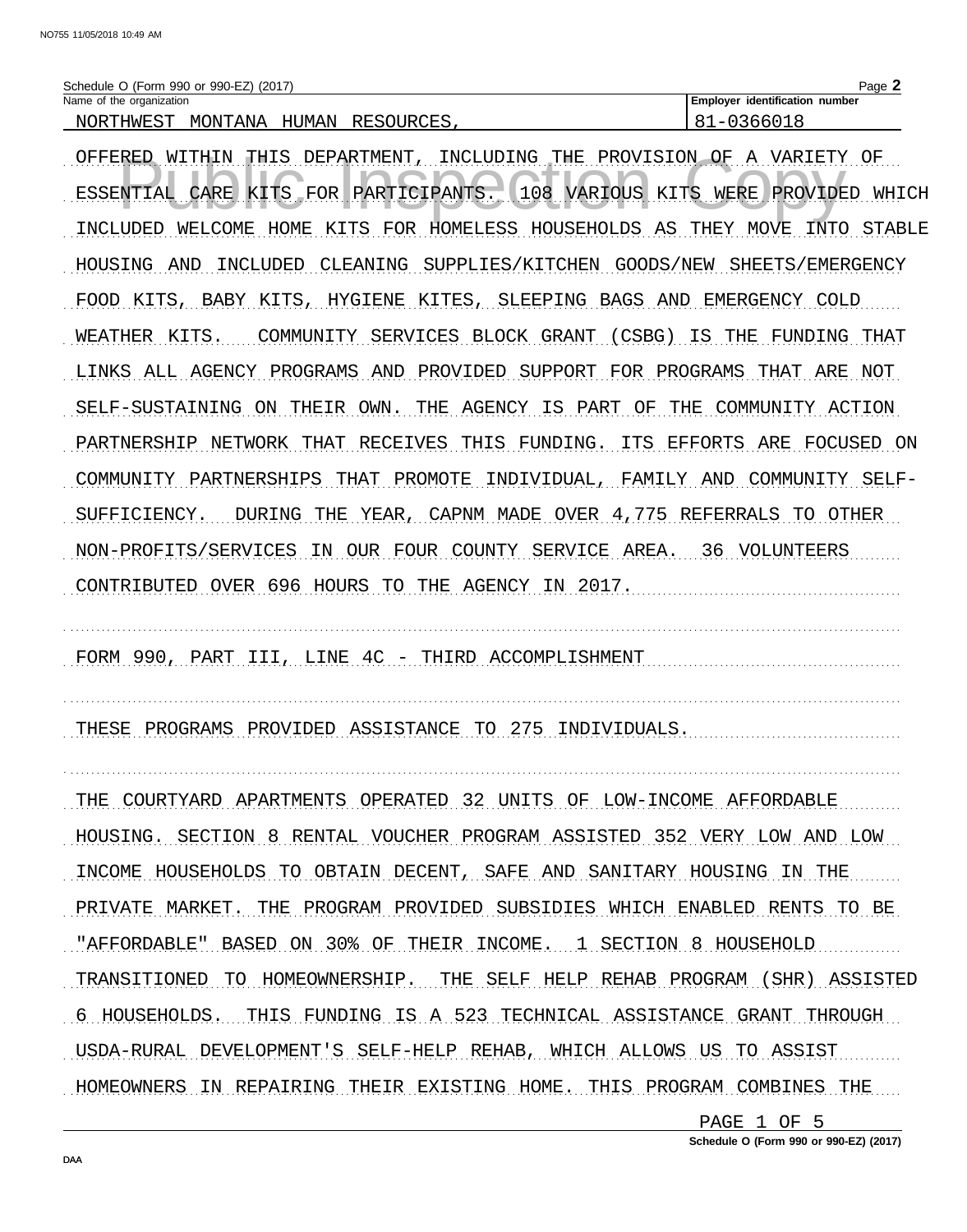| Schedule O (Form 990 or 990-EZ) (2017) |           | Page.                                 |
|----------------------------------------|-----------|---------------------------------------|
| Name of the organization               |           | <b>Employer identification number</b> |
| MONTANA<br>NORTHWEST<br>HUMAN          | RESOURCES | くんんい<br>$\overline{\phantom{0}}$      |

EFFORTS OF THE HOMEOWNER, CAPNM STAFF, VOLUNTEERS, AND LICENSED CONTRACTORS TO MEET HOME REPAIR NEEDS THROUGH THE USE OF LOW-INTEREST LOANS AND GRANTS. THE NORTHWEST MONTANA COMMUNITY LAND TRUST INVENTORY IN 2016 WAS 50 HOMES. IN 2017, AN ADDITIONAL 2 VACANT HOMES WERE ACQUIRED, REHABILITATED AND PLACED INTO THE NWMTCLT USING NEIGHBORHOOD STABILIZATION PROGRAM FUNDS. 1 OF THESE HOMES WAS SOLD TO VERY LOW INCOME HOUSEHOLD AND 1 TO A LOW TO MODERATE INCOME HOUSEHOLD THUS PRESERVING THE AFFORDABILITY IN PERPETUITY. CAPNM IS THE SOLE OWNER OF WESTGATE APARTMENTS AND TEAKETTLE VISTA I APARTMENTS IN COLUMBIA FALLS. THESE ARE BOTH RURAL DEVELOPMENT 515 APARTMENT COMPLEXES SET ASIDE FOR THE ELDERLY AND DISABLED POPULATIONS.

FORM 990, PART III, LINE 4D - ALL OTHER ACCOMPLISHMENT JOB TRAINING PROGRAMS: STATE DISPLACED HOMEMAKER PROVIDES SERVICES TO INDIVIDUALS WHO HAD PREVIOUSLY BEEN PROVIDING UNPAID SERVICES TO FAMILY MEMBERS IN THE HOME AND WERE DEPENDENT ON THE INCOME OF ANOTHER FAMILY MEMBER. INDIVIDUALLY DESIGNED PROGRAMS STRESSED SELF-IMAGE ENHANCEMENT CAREER ASSESSMENT, ON-THE-JOB TRAINING AND JOB SEARCH ASSISTANCE. 12 INDIVIDUALS WERE SERVED IN THIS PROGRAM.

TANF PATHWAYS PROGRAM PROVIDES INTENSIVE CASE MANAGEMENT FOCUSED ON FINANCIAL FREEDOM, INFORMED CHOICE AND EVENTUAL INDEPENDENCE FROM PUBLIC ASSISTANCE PROGRAMS. INDIVIDUALS FORMULATE GOALS AND DEVELOP EMPLOYABILITY PLANS IN PARTNERSHIP WITH THEIR CLIENT ADVOCATES. THIS PLAN MAY INCLUDE BUT NOT LIMITED TO; JOB SEARCH/ JOB READINESS WORKSHOP AND ACTIVITIES, FINANCIAL EDUCATION, MATCHED SAVINGS PROGRAM, COMPUTER AND NUTRITION CLASSES. INDIVIDUALS MAY CHOOSE TO PURSUE EDUCATIONAL TRAINING SUCH AS HISET PREPARATION, ATTENDANCE AT A VOCATIONAL OR POST-SECONDARY EDUCATION

> PAGE 2 OF 5 Schedule O (Form 990 or 990-EZ) (2017)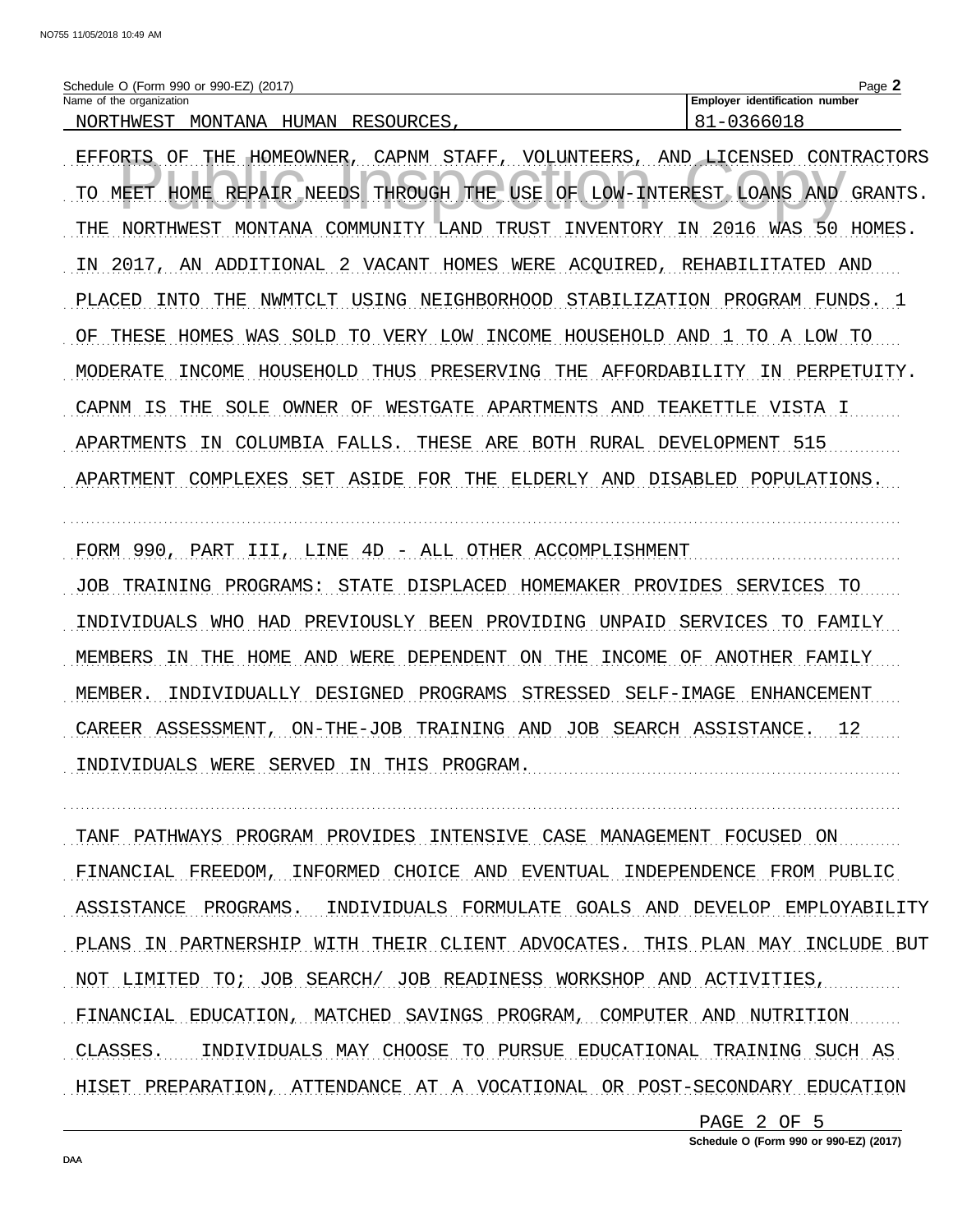| Schedule O (Form 990 or 990-EZ) (2017)        |                           | $P$ ade $\triangle$                  |
|-----------------------------------------------|---------------------------|--------------------------------------|
| Name of the organization                      |                           | identification number<br>Emplover    |
| TANA<br>CTHWEST)<br>NOR'<br>MONT <sup>r</sup> | <b>HUMAN</b><br>RESOURCES | $\overline{\phantom{0}}$<br><u>_</u> |

PROGRAM OR PURSUE AN ADVANCE DEGREE SUCH AS AN ASSOCIATE OR BACHELOR PATHWAYS OFFERS PAID OR UNPAID AND CUSTOMIZED WORK EXPERIENCE DEGREE. TRAINING AT A VARIETY OF HOST SITES OR BUSINESSES THAT PREPARES CLIENTS FOR EMPLOYMENT. SUPPORTIVE SERVICE ASSISTANCE IS AVAILABLE ON AN AS NEEDED BASIS FOR PARTICIPATION AND EMPLOYMENT RELATED NEEDS INCLUDING, CHILDCARE ASSISTANCE, TRANSPORTATION RELATED EXPENSES, CLOTHING AND TOOLS NEEDED FOR EMPLOYMENT. OF THE INDIVIDUALS ENROLLED IN THE ABOVE-MENTIONED PROGRAM, 257 OBTAINED SKILLS/COMPETENCIES REQUIRED FOR EMPLOYMENT, 3 COMPLETED POST-SECONDARY EDUCATION AND OBTAINED A CERTIFICATE OR DIPLOMA, 219 OBTAINED A JOB, 49 OBTAINED CHILD CARE SO THAT THEY COULD WORK, SEEK WORK OR GO TO SCHOOL, 2 COMPLETED ABD/GED AND RECEIVED CERTIFICATE OF DIPLOMA, 162 OBTAINED ACCESS TO RELIABLE TRANSPORTATION AND/OR DRIVER'S LICENSE AND 7 SECURED SAFE AND AFFORDABLE HOUSING.

FORM 990, PART VI, LINE 11B - ORGANIZATION'S PROCESS TO REVIEW FORM 990 THE AGENCY UTILIZES ITS FINANCE COMMITTEE FOR AN IN DEPTH REVIEW OF ITS FORM 990. FISCAL STAFF PRESENT THE FORM 990 AND IS AVAILABLE FOR QUESTIONS FROM THE FINANCE COMMITTEE. WHEN THE FINANCE COMMITTEE HAS APPROVED THE FORM 990, IT IS PRESENTED TO THE REST OF THE BOARD OF DIRECTORS FOR THEIR APPROVAL AND IS DOCUMENTED IN THE BOARD MINUTES.

FORM 990, PART VI, LINE 12C - ENFORCEMENT OF CONFLICTS POLICY THE AGENCY ANNUALLY HAS THE DIRECTORS REVIEW VENDORS AND SUBCONTRACTORS USED BY THE ORGANZATION TO INDICATE IF ANY DIRECTOR HAS A CONFLICT OF INTEREST. IF SO, IT IS IDENTIFIED AND DOCUMENTED. ALL DIRECTORS RE-SIGN A CONFLICT OF INTEREST STATEMENT. DIRECTORS ARE REMINDED OF THE BOARD POLICIES REGARDING CONFLICTS OF INTEREST.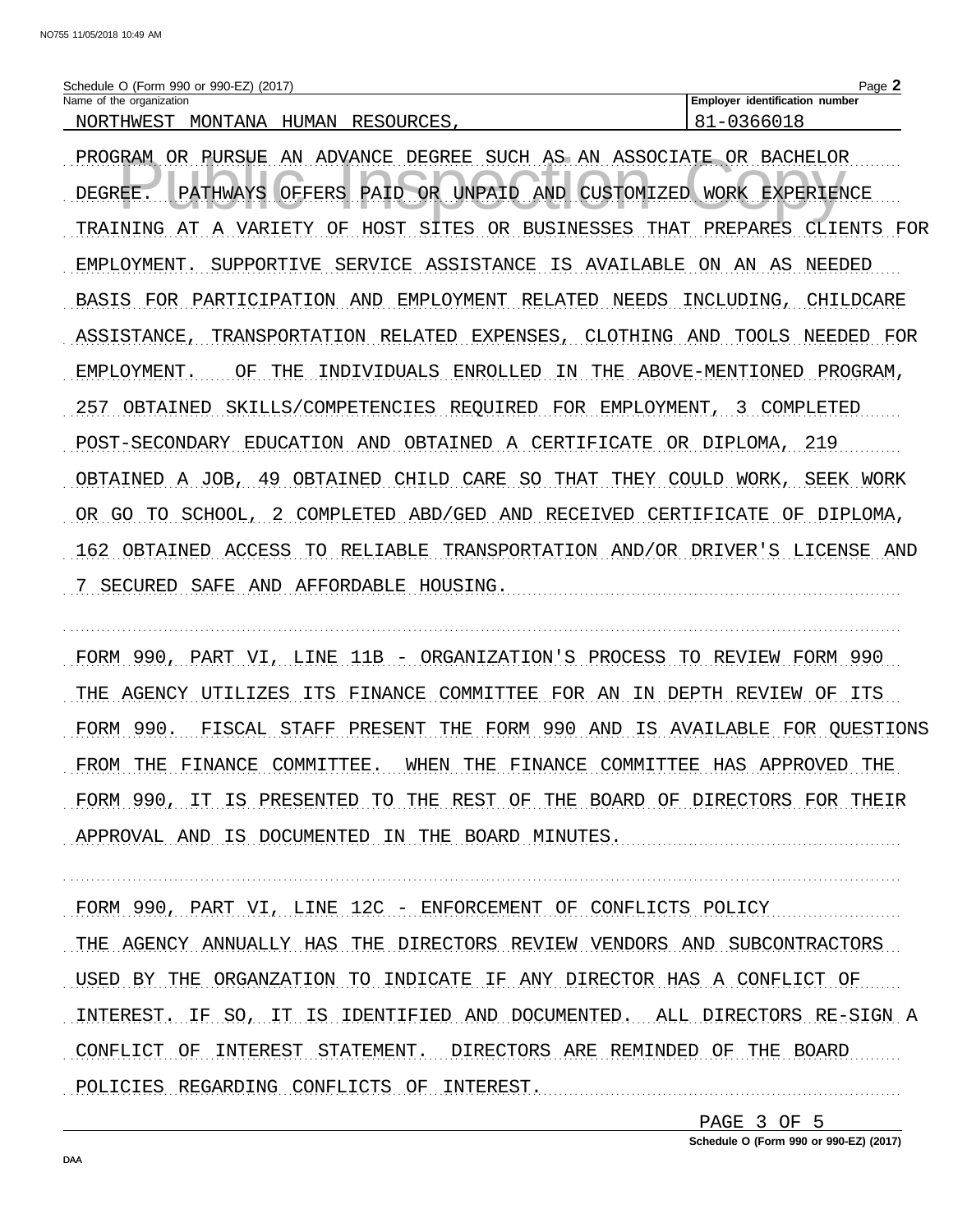| O (Form 990 or 990-EZ) (2017)<br>Schedule                            | Page                                   |
|----------------------------------------------------------------------|----------------------------------------|
| Name<br>organization<br>the<br>0ľ                                    | identification<br>number<br>. Emplover |
| ח הדומנ<br>MONTANA<br>ΤΜΆΝΤ<br>ית∩זו<br>HWEST<br>RESOURC<br>Ħ١<br>H. | _                                      |

LINE 15A COMPENSATION PROCESS FOR TOP OFFICIAL PART VI, FORM 990, THE PERSONNEL COMMITTEE OF THE BOARD OF DIRECTORS IS RESPONSIBLE FOR DETERMING THE COMPENSATION OF THE EXECUTIVE DIRECTOR. THIS COMMITTEE UTLITZES SURVEYS OF COMPARABLE SALARIES FOR EXECUTIVE DIRECTORS IN COMPARABLE ORGANIZATIONS WITH APPROXIMATELY THE SAME SIZE OF STAFF AND SPENDING IN A LOCATION OF SIMILAR SIZE. THE COMMITTEE DOCUMENTS THIS INFORMATION AND THEIR DECISION ON THE APPROPRIATE COMPENSATION TO OFFER TO THE EXECUTIVE DIRECTOR. THE FULL BOARD THEN APPROVES OR DISAPPROVES THEIR RECOMMENDATION.

FORM 990, PART VI, LINE 19 - GOVERNING DOCUMENTS DISCLOSURE EXPLANATION THE AGENCY PROVIDES COPIES OF ITS GOVERNING DOCUMENTS, CONFLICT OF INTEREST POLICY AND FINANCIAL STATEMENTS TO ANYONE WHO REOUESTS THEM WITHIN 48 HOURS OF THE REQUEST. THE AGENCY ALSO PROVIDES A COPY OF ITS FORM 990 ON ITS WEBSITE FOR ANYONE TO READ OR DOWNLOAD AND ANNOUNCED AND ANNOUNCED AND ALL AND AN AMERICAN MELTICAL METAL AND A

FORM 990, PART VIII - ADDITIONAL INFORMATION

PART VIII LINE 10A

THE AGENCY PURCHASES AND REHABILITATES HOMES AS PART OF ITS NEIGHBORHOOD STABILIZATION PROGRAM. THE HOMES ARE SUB-GRANTED TO THE COMMUNITY LAND TRUST WHICH THEN SELLS THE HOMES AND RETURNS PROCEEDS FROM THE SALES TO THE AGENCY. SALES OF INVENTORY REPRESENTS THE AMOUNTS RETURNED FROM THE SALES OF HOMES TRANSFERRED FROM THE COMMUNITY LAND TRUST. THE COST OF GOODS SOLD REPRESENTS THE REHABILITATION COSTS AND HOMES PURCHASED DURING THE PERIOD. THE TIMING OF THE RETURN OF FUNDS FROM THE SALE OF THE HOMES MAY NOT COINCIDE WITH THE TIMING OF THE COSTS OF PURCHASE AND REHABILITATION.

> PAGE 4 OF 5 Schedule O (Form 990 or 990-EZ) (2017)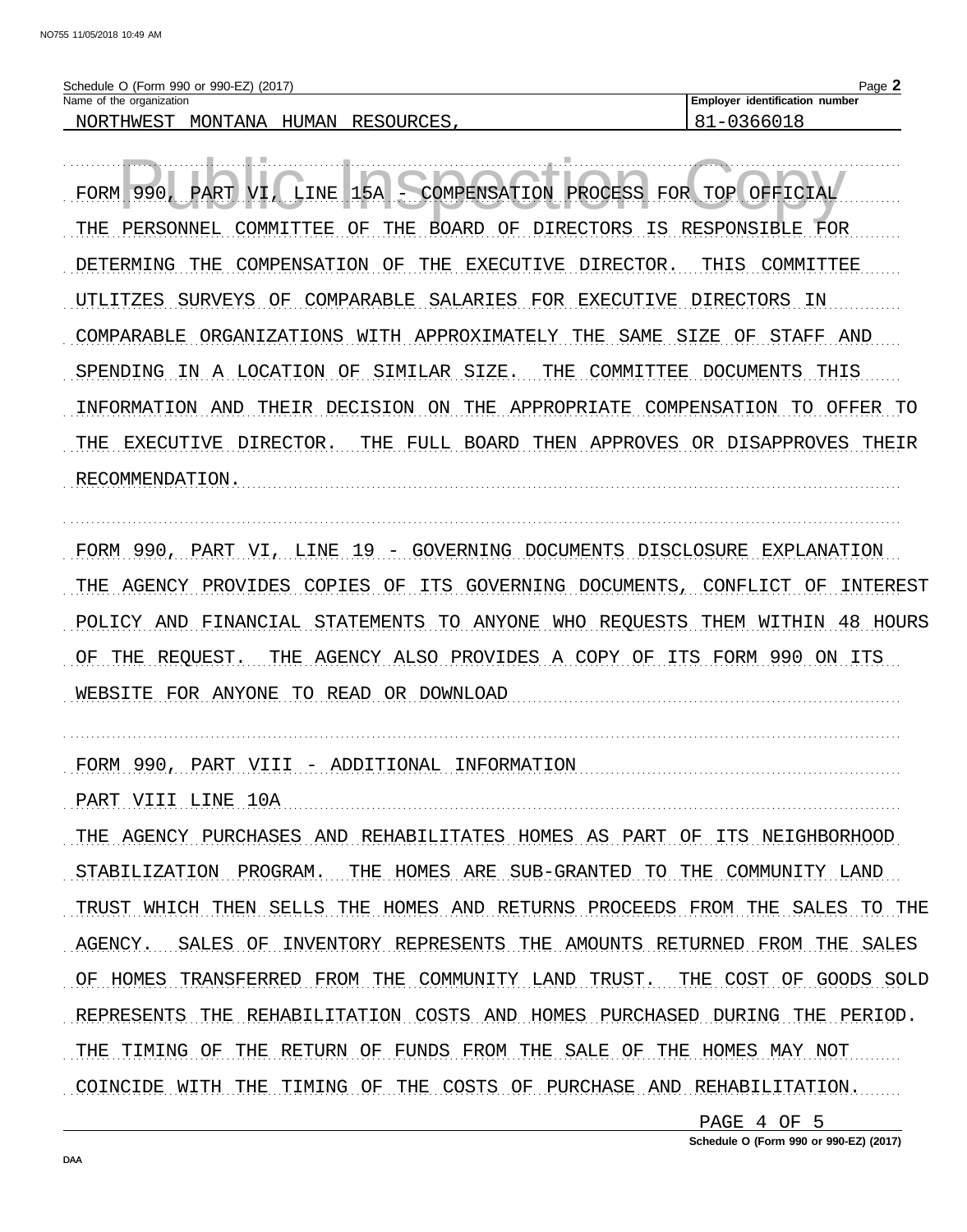| Schedule O (Form 990 or 990-EZ) (2017)<br>Name of the organization                                            | Employer identification number | Page 2   |
|---------------------------------------------------------------------------------------------------------------|--------------------------------|----------|
| NORTHWEST MONTANA<br>RESOURCES<br>HUMAN                                                                       | 81-0366018                     |          |
| SALES PROCEEDS RETURNED<br>\$1,693,060<br>2014<br>$\mathcal{L}_{\mathcal{L}}$ , $\mathcal{L}_{\mathcal{L}}$ , |                                |          |
| 2015<br>\$1,745,400                                                                                           |                                |          |
| 2016<br>\$1,095,023                                                                                           |                                |          |
| \$1,029,000<br>2017                                                                                           |                                |          |
| COST OF REHABILIATION                                                                                         |                                |          |
| 2014<br>\$3,615,909                                                                                           |                                |          |
| 2015<br>\$741,771                                                                                             |                                |          |
| 2016<br>\$298,090                                                                                             |                                |          |
| 2017<br>\$1,027,547                                                                                           |                                |          |
| NET SUBSIDY                                                                                                   |                                |          |
| \$120,834<br>TO HOMEBUYERS                                                                                    |                                |          |
|                                                                                                               |                                |          |
|                                                                                                               |                                |          |
| FORM 990, PART XI, LINE 9 - OTHER CHANGES IN NET ASSETS EXPLANATION                                           |                                |          |
| BOOK / TAX DEPRECIATION DIFFERENCE                                                                            | \$.                            | 5,244    |
| AMOUNTS REPORTED ON FORM 990T                                                                                 | \$.                            | $-5,244$ |
|                                                                                                               |                                |          |
|                                                                                                               |                                |          |
|                                                                                                               |                                |          |
|                                                                                                               |                                |          |
|                                                                                                               |                                |          |
|                                                                                                               |                                |          |
|                                                                                                               |                                |          |
|                                                                                                               |                                |          |
|                                                                                                               |                                |          |
|                                                                                                               |                                |          |
|                                                                                                               |                                |          |

Schedule O (Form 990 or 990-EZ) (2017)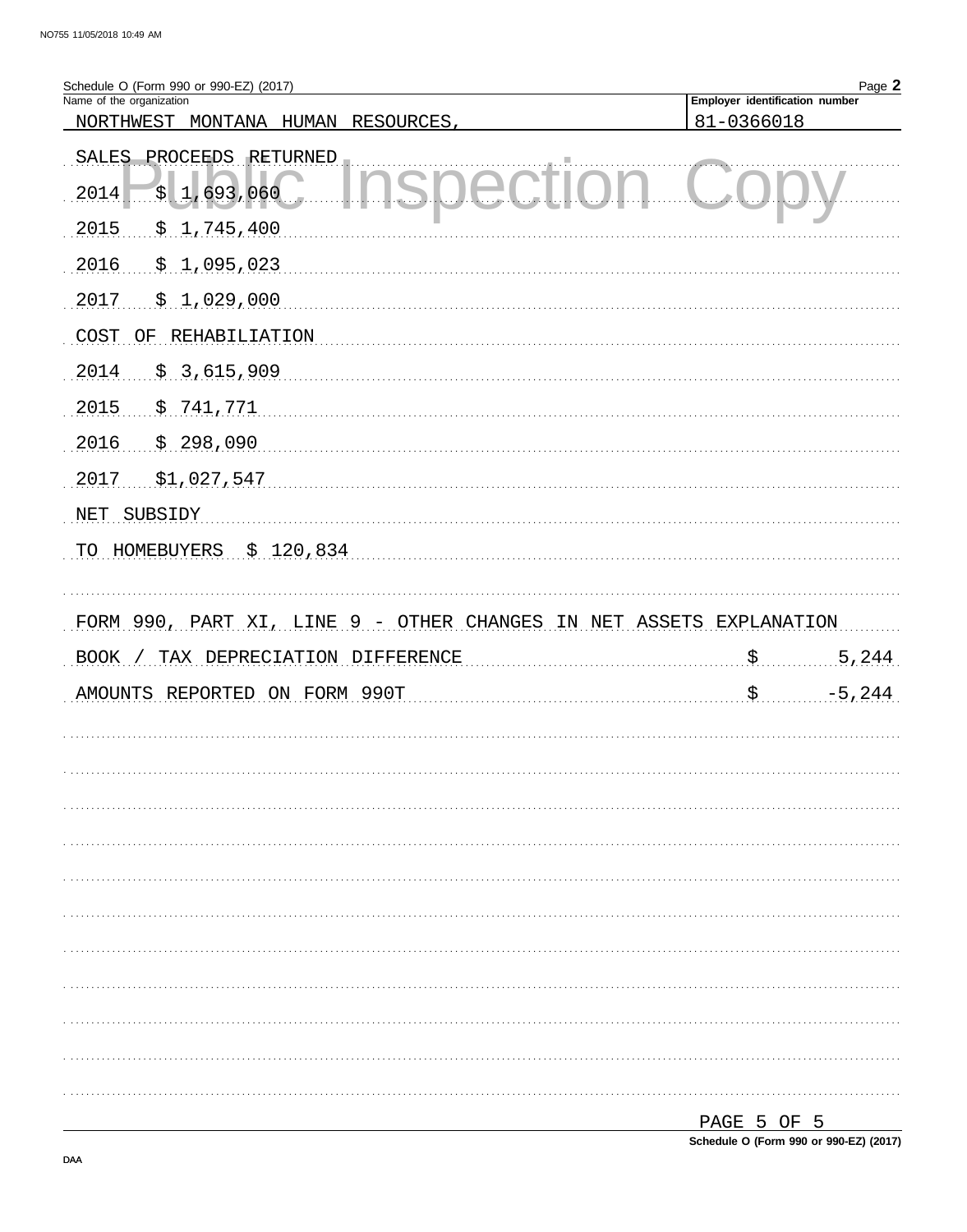| <b>SCHEDULE R</b><br>(Form 990)                        | <b>Related Organizations and Unrelated Partnerships</b><br>u Complete if the organization answered "Yes" on Form 990, Part IV, line 33, 34, 35b, 36, or 37.                                                       |                         |                                                     |                            |                                                           |                                     | OMB No. 1545-0047                          |                                                         |
|--------------------------------------------------------|-------------------------------------------------------------------------------------------------------------------------------------------------------------------------------------------------------------------|-------------------------|-----------------------------------------------------|----------------------------|-----------------------------------------------------------|-------------------------------------|--------------------------------------------|---------------------------------------------------------|
| Department of the Treasury<br>Internal Revenue Service | u Go to www.irs.gov/Form990 for instructions and the latest information.                                                                                                                                          |                         | u Attach to Form 990.                               |                            |                                                           |                                     | <b>Open to Public</b><br><b>Inspection</b> |                                                         |
| Name of the organization                               | HUMAN RESOURCES,<br>MONTANA<br>NORTHWEST<br>INC.                                                                                                                                                                  |                         |                                                     |                            |                                                           | 81-0366018                          | Employer identification number             |                                                         |
| Part I                                                 | Identification of Disregarded Entities. Complete if the organization answered "Yes" on Form 990, Part IV, line 33.                                                                                                |                         |                                                     |                            |                                                           |                                     |                                            |                                                         |
|                                                        | (a)<br>Name, address, and EIN (if applicable) of disregarded entity                                                                                                                                               | (b)<br>Primary activity | (c)<br>Legal domicile (state<br>or foreign country) |                            | (d)<br>Total income                                       | (e)<br>End-of-year assets           | (f)<br>Direct controlling<br>entity        |                                                         |
| COURTYARD APARTMENTS LP<br>P.O. BOX 8300<br>KALISPELL  | 76-0700861<br>MT 59904                                                                                                                                                                                            | HOUSING                 | МT                                                  |                            | 182,969                                                   | 329,576                             | N/A                                        |                                                         |
| (2)                                                    |                                                                                                                                                                                                                   |                         |                                                     |                            |                                                           |                                     |                                            |                                                         |
| (3)                                                    |                                                                                                                                                                                                                   |                         |                                                     |                            |                                                           |                                     |                                            |                                                         |
|                                                        |                                                                                                                                                                                                                   |                         |                                                     |                            |                                                           |                                     |                                            |                                                         |
| (4)                                                    |                                                                                                                                                                                                                   |                         |                                                     |                            |                                                           |                                     |                                            |                                                         |
|                                                        |                                                                                                                                                                                                                   |                         |                                                     |                            |                                                           |                                     |                                            |                                                         |
| (5)                                                    |                                                                                                                                                                                                                   |                         |                                                     |                            |                                                           |                                     |                                            |                                                         |
|                                                        |                                                                                                                                                                                                                   |                         |                                                     |                            |                                                           |                                     |                                            |                                                         |
| Part II                                                | Identification of Related Tax-Exempt Organizations. Complete if the organization answered "Yes" on Form 990, Part IV, line 34 because it had<br>one or more related tax-exempt organizations during the tax year. |                         |                                                     |                            |                                                           |                                     |                                            |                                                         |
|                                                        | (a)<br>Name, address, and EIN of related organization                                                                                                                                                             | (b)<br>Primary activity | (c)<br>Legal domicile (state<br>or foreign country) | (d)<br>Exempt Code section | (e)<br>Public charity status<br>(if section $501(c)(3)$ ) | (f)<br>Direct controlling<br>entity | Yes                                        | $(g)$<br>Section 512(b)(13)<br>controlled entity?<br>No |
| (1)                                                    | VALLEY VIEW APARTMENTS CORP                                                                                                                                                                                       |                         |                                                     |                            |                                                           |                                     |                                            |                                                         |
| P.O. BOX 8300<br>KALISPELL                             | 81-0510080<br>MT 59904-1300                                                                                                                                                                                       | HOUSING                 | MТ                                                  | 501C3                      | 10                                                        | N/A                                 | Χ                                          |                                                         |
| (2)<br>P.O. BOX 8300<br>KALISPELL                      | COLUMBIA VILLA APARTMENTS CORP<br>81-0510082<br>MT 59904-1300                                                                                                                                                     | HOUSING                 | МT                                                  | 501C3                      | 10                                                        | N/A                                 | Χ                                          |                                                         |
| GREEN MEADOW MANOR CORP<br>(3)                         |                                                                                                                                                                                                                   |                         |                                                     |                            |                                                           |                                     |                                            |                                                         |
| P.O. BOX 8300<br>KALISPELL                             | 81-0510078<br>MT 59904-1300                                                                                                                                                                                       | HOUSING                 | МT                                                  | 501C3                      | 10                                                        | N/A                                 | Χ                                          |                                                         |
| (4) BIG SKY MAOR CORPORATION                           |                                                                                                                                                                                                                   |                         |                                                     |                            |                                                           |                                     |                                            |                                                         |
| P.O. BOX 8300<br>KALISPELL                             | 81-0510079<br>MT 59904-1300                                                                                                                                                                                       | HOUSING                 | МT                                                  | 501C3                      | 10                                                        | N/A                                 | Χ                                          |                                                         |
|                                                        | (5) TEAKETTLE VISTA APARTMENTS INC                                                                                                                                                                                |                         |                                                     |                            |                                                           |                                     |                                            |                                                         |
| P.O. BOX 8300<br>KALISPELL                             | 81-0536313<br>MT 59904-1300                                                                                                                                                                                       | HOUSING                 | МT                                                  | 501C3                      | 10                                                        | N/A                                 | Χ                                          |                                                         |
|                                                        | For Paperwork Reduction Act Notice, see the Instructions for Form 990.                                                                                                                                            |                         |                                                     |                            |                                                           |                                     | Schedule R (Form 990) 2017                 |                                                         |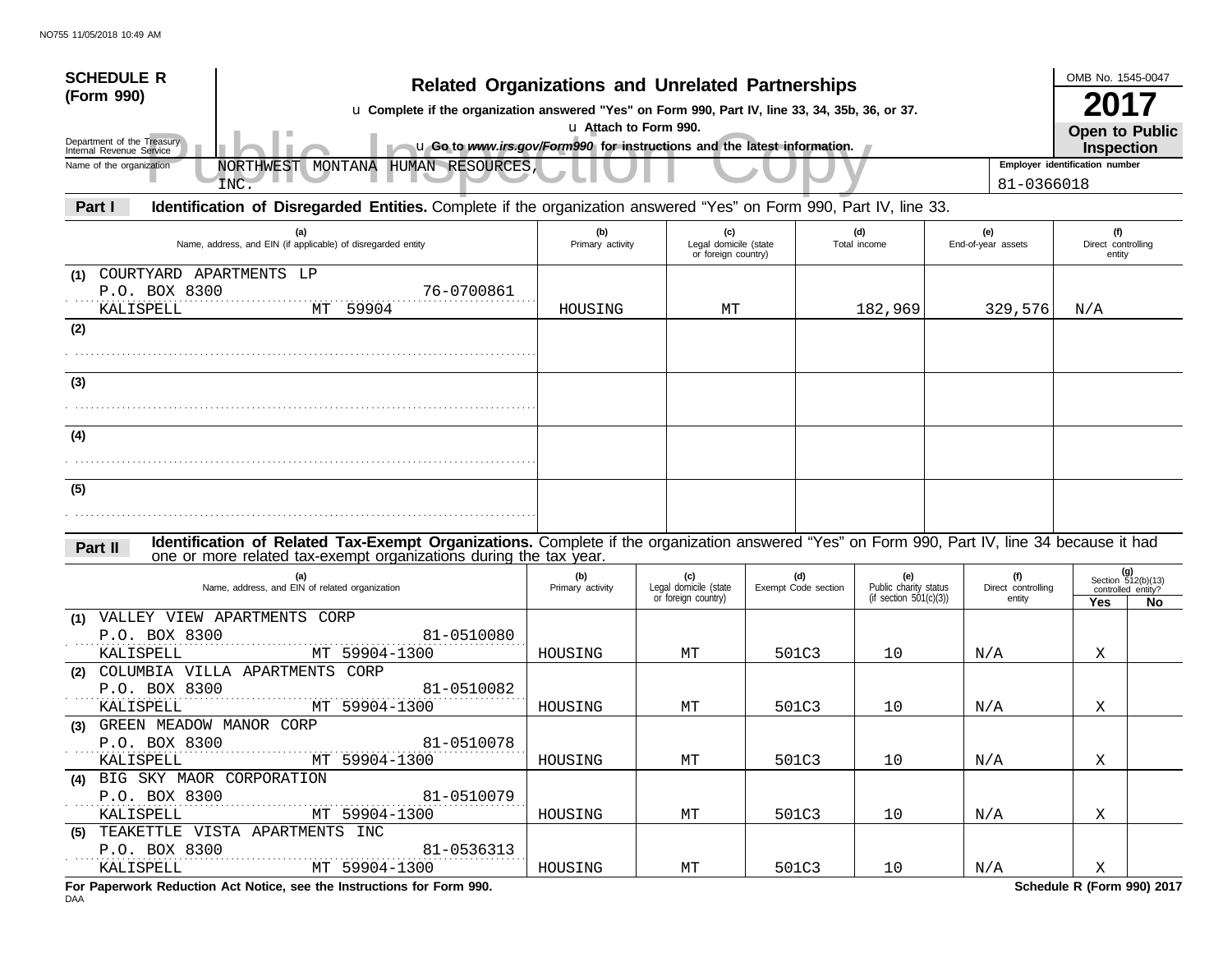| <b>SCHEDULE R</b><br>(Form 990)<br>Department of the Treasury | <b>Related Organizations and Unrelated Partnerships</b><br>u Complete if the organization answered "Yes" on Form 990, Part IV, line 33, 34, 35b, 36, or 37.<br>u Go to www.irs.gov/Form990 for instructions and the latest information. |                         | u Attach to Form 990.                               |                                              |                            |                                                           |                           |                                              | OMB No. 1545-0047<br><b>Open to Public</b><br><b>Inspection</b> |                                                 |
|---------------------------------------------------------------|-----------------------------------------------------------------------------------------------------------------------------------------------------------------------------------------------------------------------------------------|-------------------------|-----------------------------------------------------|----------------------------------------------|----------------------------|-----------------------------------------------------------|---------------------------|----------------------------------------------|-----------------------------------------------------------------|-------------------------------------------------|
| Internal Revenue Service<br>Name of the organization          | NORTHWEST MONTANA HUMAN RESOURCES,<br>INC.                                                                                                                                                                                              |                         |                                                     |                                              |                            |                                                           |                           | Employer identification number<br>81-0366018 |                                                                 |                                                 |
| Part I                                                        | Identification of Disregarded Entities. Complete if the organization answered "Yes" on Form 990, Part IV, line 33.                                                                                                                      |                         |                                                     |                                              |                            |                                                           |                           |                                              |                                                                 |                                                 |
|                                                               | (a)<br>Name, address, and EIN (if applicable) of disregarded entity                                                                                                                                                                     | (b)<br>Primary activity | (c)                                                 | Legal domicile (state<br>or foreign country) |                            | (d)<br>Total income                                       | (e)<br>End-of-year assets |                                              | (f)<br>Direct controlling<br>entity                             |                                                 |
| (1)                                                           |                                                                                                                                                                                                                                         |                         |                                                     |                                              |                            |                                                           |                           |                                              |                                                                 |                                                 |
| (2)                                                           |                                                                                                                                                                                                                                         |                         |                                                     |                                              |                            |                                                           |                           |                                              |                                                                 |                                                 |
| (3)                                                           |                                                                                                                                                                                                                                         |                         |                                                     |                                              |                            |                                                           |                           |                                              |                                                                 |                                                 |
|                                                               |                                                                                                                                                                                                                                         |                         |                                                     |                                              |                            |                                                           |                           |                                              |                                                                 |                                                 |
| (4)                                                           |                                                                                                                                                                                                                                         |                         |                                                     |                                              |                            |                                                           |                           |                                              |                                                                 |                                                 |
| (5)                                                           |                                                                                                                                                                                                                                         |                         |                                                     |                                              |                            |                                                           |                           |                                              |                                                                 |                                                 |
| Part II                                                       | Identification of Related Tax-Exempt Organizations. Complete if the organization answered "Yes" on Form 990, Part IV, line 34 because it had<br>one or more related tax-exempt organizations during the tax year.                       |                         |                                                     |                                              |                            |                                                           |                           |                                              |                                                                 |                                                 |
|                                                               | (a)<br>Name, address, and EIN of related organization                                                                                                                                                                                   | (b)<br>Primary activity | (c)<br>Legal domicile (state<br>or foreign country) |                                              | (d)<br>Exempt Code section | (e)<br>Public charity status<br>(if section $501(c)(3)$ ) |                           | (f)<br>Direct controlling<br>entity          |                                                                 | (g)<br>Section 512(b)(13)<br>controlled entity? |
| (1)<br>P.O. BOX 8300<br>KALISPELL                             | SUNNY SLOPE VISTA APARTMENTS, INC.<br>81-0540031<br>MT 59904-1300                                                                                                                                                                       | HOUSING                 | MТ                                                  |                                              | 501C3                      | 10                                                        | N/A                       |                                              | Yes<br>Χ                                                        | No.                                             |
| (2)<br>P.O. BOX 8300<br>KALISPELL                             | TEAKETTLE VISTA APARTMENTS II INC.<br>72-1524261<br>MT 59904-1300                                                                                                                                                                       | HOUSIING                | МT                                                  |                                              | 501C3                      | 10                                                        | N/A                       |                                              | Χ                                                               |                                                 |
| (3)<br>P.O. BOX 8300<br>KALISPELL                             | NW MT COMMUNITY LAND TRUST INC<br>27-1832846<br>MT 59904-1300                                                                                                                                                                           | HOUSING                 | MТ                                                  |                                              | 501C3                      | 7                                                         | N/A                       |                                              |                                                                 | Χ                                               |
| (4) COURTYARD APARTMENTS,<br>P.O. BOX 8300<br>KALISPELL       | INC<br>75-3041104<br>MT 59904-1300                                                                                                                                                                                                      | HOUSING                 | МT                                                  |                                              | 501C3                      | 10                                                        | N/A                       |                                              | Χ                                                               |                                                 |
| (5)                                                           |                                                                                                                                                                                                                                         |                         |                                                     |                                              |                            |                                                           |                           |                                              |                                                                 |                                                 |
|                                                               | For Paperwork Reduction Act Notice, see the Instructions for Form 990.                                                                                                                                                                  |                         |                                                     |                                              |                            |                                                           |                           |                                              | Schedule R (Form 990) 2017                                      |                                                 |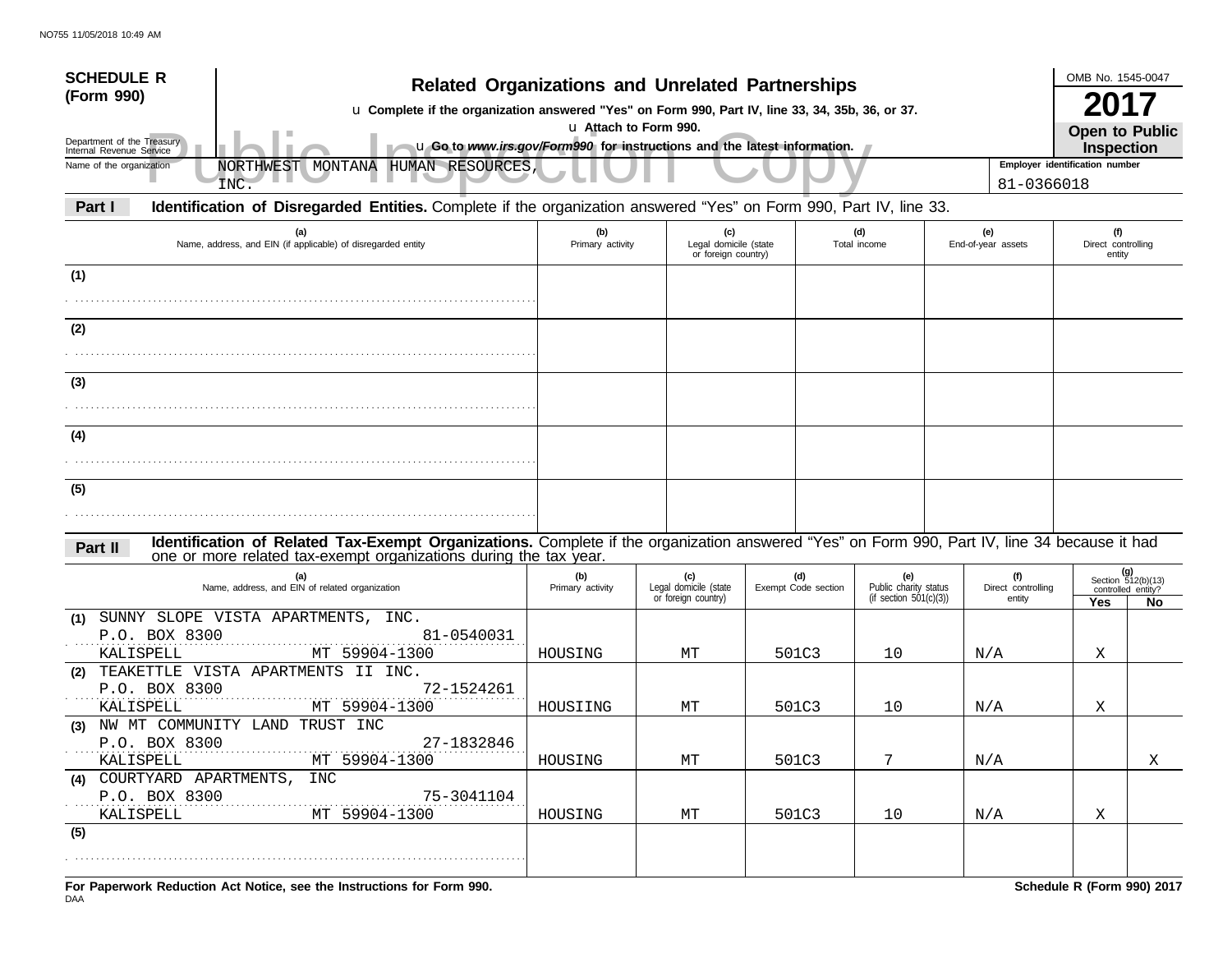## Schedule R (Form 990) 2017 Page **2** NORTHWEST MONTANA HUMAN RESOURCES, 81-0366018

Part III Identification of Related Organizations Taxable as a Partnership. Complete if the organization answered "Yes" on Form 990, Part IV, line 34<br>because it had one or more related organizations treated as a partnership

| (a)                                                                                                                                          |                         |                                                 |                                                         |                                                                                    |                                 |                       |                                        |                    |                    |                                                                         |                   |                                          |   |                                |
|----------------------------------------------------------------------------------------------------------------------------------------------|-------------------------|-------------------------------------------------|---------------------------------------------------------|------------------------------------------------------------------------------------|---------------------------------|-----------------------|----------------------------------------|--------------------|--------------------|-------------------------------------------------------------------------|-------------------|------------------------------------------|---|--------------------------------|
| Name, address, and EIN of<br>related organization                                                                                            | (b)<br>Primary activity | (c)<br>Legal<br>domicile<br>state or<br>foreign | (d)<br><b>The State</b><br>Direct controlling<br>entity | (e)<br>Predominant<br>income (related,<br>unrelated,<br>excluded from<br>tax under | (f)<br>Share of total<br>income |                       | (g)<br>Share of end-of-<br>year assets | Dispro-<br>alloc.? | (h)<br>portionate  | (i)<br>Code V-UBI<br>amount in box 20<br>of Schedule K-1<br>(Form 1065) |                   | (j)<br>General o<br>managing<br>partner? |   | (k)<br>Percentage<br>ownership |
|                                                                                                                                              |                         | country)                                        |                                                         | sections 512-514)                                                                  |                                 |                       |                                        |                    | Yes No             |                                                                         |                   | Yes No                                   |   |                                |
| (1) COLUMBIA FALLS TEAKETTLE VISTA ASSO                                                                                                      |                         |                                                 |                                                         |                                                                                    |                                 |                       |                                        |                    |                    |                                                                         |                   |                                          |   |                                |
| P.O. BOX 8300                                                                                                                                |                         |                                                 |                                                         |                                                                                    |                                 |                       |                                        |                    |                    |                                                                         |                   |                                          |   |                                |
| MT59904-1300<br>KALISPELL                                                                                                                    |                         |                                                 |                                                         |                                                                                    |                                 |                       |                                        |                    |                    |                                                                         | N/A               |                                          |   |                                |
|                                                                                                                                              |                         |                                                 |                                                         |                                                                                    |                                 |                       |                                        |                    |                    |                                                                         |                   |                                          |   |                                |
| 81-0524158                                                                                                                                   | HOUSING                 |                                                 | $MT$ $N/A$                                              |                                                                                    |                                 |                       |                                        |                    | Χ                  |                                                                         |                   |                                          | Х |                                |
| (2) WESTGATE SENIOR ASSOCIATES                                                                                                               |                         |                                                 |                                                         |                                                                                    |                                 |                       |                                        |                    |                    |                                                                         |                   |                                          |   |                                |
| P.O. BOX 8300                                                                                                                                |                         |                                                 |                                                         |                                                                                    |                                 |                       |                                        |                    |                    |                                                                         |                   |                                          |   |                                |
| MT59904-1300<br>KALISPELL                                                                                                                    |                         |                                                 |                                                         |                                                                                    |                                 |                       |                                        |                    |                    |                                                                         | N/A               |                                          |   |                                |
| 77-0492293                                                                                                                                   | HOUSING                 |                                                 | $MT$ $N/A$                                              |                                                                                    |                                 |                       |                                        |                    | X                  |                                                                         |                   |                                          | X |                                |
| (3)                                                                                                                                          |                         |                                                 |                                                         |                                                                                    |                                 |                       |                                        |                    |                    |                                                                         |                   |                                          |   |                                |
|                                                                                                                                              |                         |                                                 |                                                         |                                                                                    |                                 |                       |                                        |                    |                    |                                                                         |                   |                                          |   |                                |
|                                                                                                                                              |                         |                                                 |                                                         |                                                                                    |                                 |                       |                                        |                    |                    |                                                                         |                   |                                          |   |                                |
|                                                                                                                                              |                         |                                                 |                                                         |                                                                                    |                                 |                       |                                        |                    |                    |                                                                         |                   |                                          |   |                                |
|                                                                                                                                              |                         |                                                 |                                                         |                                                                                    |                                 |                       |                                        |                    |                    |                                                                         |                   |                                          |   |                                |
| (4)                                                                                                                                          |                         |                                                 |                                                         |                                                                                    |                                 |                       |                                        |                    |                    |                                                                         |                   |                                          |   |                                |
|                                                                                                                                              |                         |                                                 |                                                         |                                                                                    |                                 |                       |                                        |                    |                    |                                                                         |                   |                                          |   |                                |
|                                                                                                                                              |                         |                                                 |                                                         |                                                                                    |                                 |                       |                                        |                    |                    |                                                                         |                   |                                          |   |                                |
|                                                                                                                                              |                         |                                                 |                                                         |                                                                                    |                                 |                       |                                        |                    |                    |                                                                         |                   |                                          |   |                                |
| Identification of Related Organizations Taxable as a Corporation or Trust. Complete if the organization answered "Yes" on Form 990, Part IV, |                         |                                                 |                                                         |                                                                                    |                                 |                       |                                        |                    |                    |                                                                         |                   |                                          |   |                                |
| Part IV<br>line 34 because it had one or more related organizations treated as a corporation or trust during the tax year.                   |                         |                                                 |                                                         |                                                                                    |                                 |                       |                                        |                    |                    |                                                                         |                   |                                          |   |                                |
| (a)                                                                                                                                          |                         |                                                 |                                                         | (d)                                                                                |                                 |                       |                                        |                    | (g)                |                                                                         |                   |                                          |   |                                |
| Name, address, and EIN of related organization                                                                                               | (b)<br>Primary activity |                                                 | (c)<br>Legal domicile                                   | Direct controlling                                                                 | (e)<br>Type of entity           | (f)<br>Share of total |                                        |                    | Share of           |                                                                         | (h)<br>Percentage |                                          |   | (i)<br>Section                 |
|                                                                                                                                              |                         |                                                 | (state or                                               | entity                                                                             | (C corp, S corp,                | income                |                                        |                    | end-of-year assets |                                                                         | ownership         |                                          |   | 512(b)(13)<br>controlled       |
|                                                                                                                                              |                         |                                                 | foreign country)                                        |                                                                                    |                                 |                       |                                        |                    |                    |                                                                         |                   |                                          |   | entity?                        |
|                                                                                                                                              |                         |                                                 |                                                         |                                                                                    | or trust)                       |                       |                                        |                    |                    |                                                                         |                   |                                          |   |                                |
|                                                                                                                                              |                         |                                                 |                                                         |                                                                                    |                                 |                       |                                        |                    |                    |                                                                         |                   |                                          |   | Yes   No                       |
|                                                                                                                                              |                         |                                                 |                                                         |                                                                                    |                                 |                       |                                        |                    |                    |                                                                         |                   |                                          |   |                                |
| (1) THE SLOPE INC                                                                                                                            |                         |                                                 |                                                         |                                                                                    |                                 |                       |                                        |                    |                    |                                                                         |                   |                                          |   |                                |
| PO BOX 8300                                                                                                                                  |                         |                                                 |                                                         |                                                                                    |                                 |                       |                                        |                    |                    |                                                                         |                   |                                          |   |                                |
| MT 59904<br>KALISPELL                                                                                                                        |                         |                                                 |                                                         |                                                                                    |                                 |                       |                                        |                    |                    |                                                                         |                   |                                          |   |                                |
| 20-0925363                                                                                                                                   | HOUSING                 |                                                 | МT                                                      | N/A                                                                                | C                               |                       |                                        |                    |                    |                                                                         |                   |                                          |   | X                              |
| (2)                                                                                                                                          |                         |                                                 |                                                         |                                                                                    |                                 |                       |                                        |                    |                    |                                                                         |                   |                                          |   |                                |
|                                                                                                                                              |                         |                                                 |                                                         |                                                                                    |                                 |                       |                                        |                    |                    |                                                                         |                   |                                          |   |                                |
|                                                                                                                                              |                         |                                                 |                                                         |                                                                                    |                                 |                       |                                        |                    |                    |                                                                         |                   |                                          |   |                                |
|                                                                                                                                              |                         |                                                 |                                                         |                                                                                    |                                 |                       |                                        |                    |                    |                                                                         |                   |                                          |   |                                |
|                                                                                                                                              |                         |                                                 |                                                         |                                                                                    |                                 |                       |                                        |                    |                    |                                                                         |                   |                                          |   |                                |
| (3)                                                                                                                                          |                         |                                                 |                                                         |                                                                                    |                                 |                       |                                        |                    |                    |                                                                         |                   |                                          |   |                                |
|                                                                                                                                              |                         |                                                 |                                                         |                                                                                    |                                 |                       |                                        |                    |                    |                                                                         |                   |                                          |   |                                |
|                                                                                                                                              |                         |                                                 |                                                         |                                                                                    |                                 |                       |                                        |                    |                    |                                                                         |                   |                                          |   |                                |
|                                                                                                                                              |                         |                                                 |                                                         |                                                                                    |                                 |                       |                                        |                    |                    |                                                                         |                   |                                          |   |                                |
| (4)                                                                                                                                          |                         |                                                 |                                                         |                                                                                    |                                 |                       |                                        |                    |                    |                                                                         |                   |                                          |   |                                |
|                                                                                                                                              |                         |                                                 |                                                         |                                                                                    |                                 |                       |                                        |                    |                    |                                                                         |                   |                                          |   |                                |
|                                                                                                                                              |                         |                                                 |                                                         |                                                                                    |                                 |                       |                                        |                    |                    |                                                                         |                   |                                          |   |                                |
|                                                                                                                                              |                         |                                                 |                                                         |                                                                                    |                                 |                       |                                        |                    |                    |                                                                         |                   |                                          |   |                                |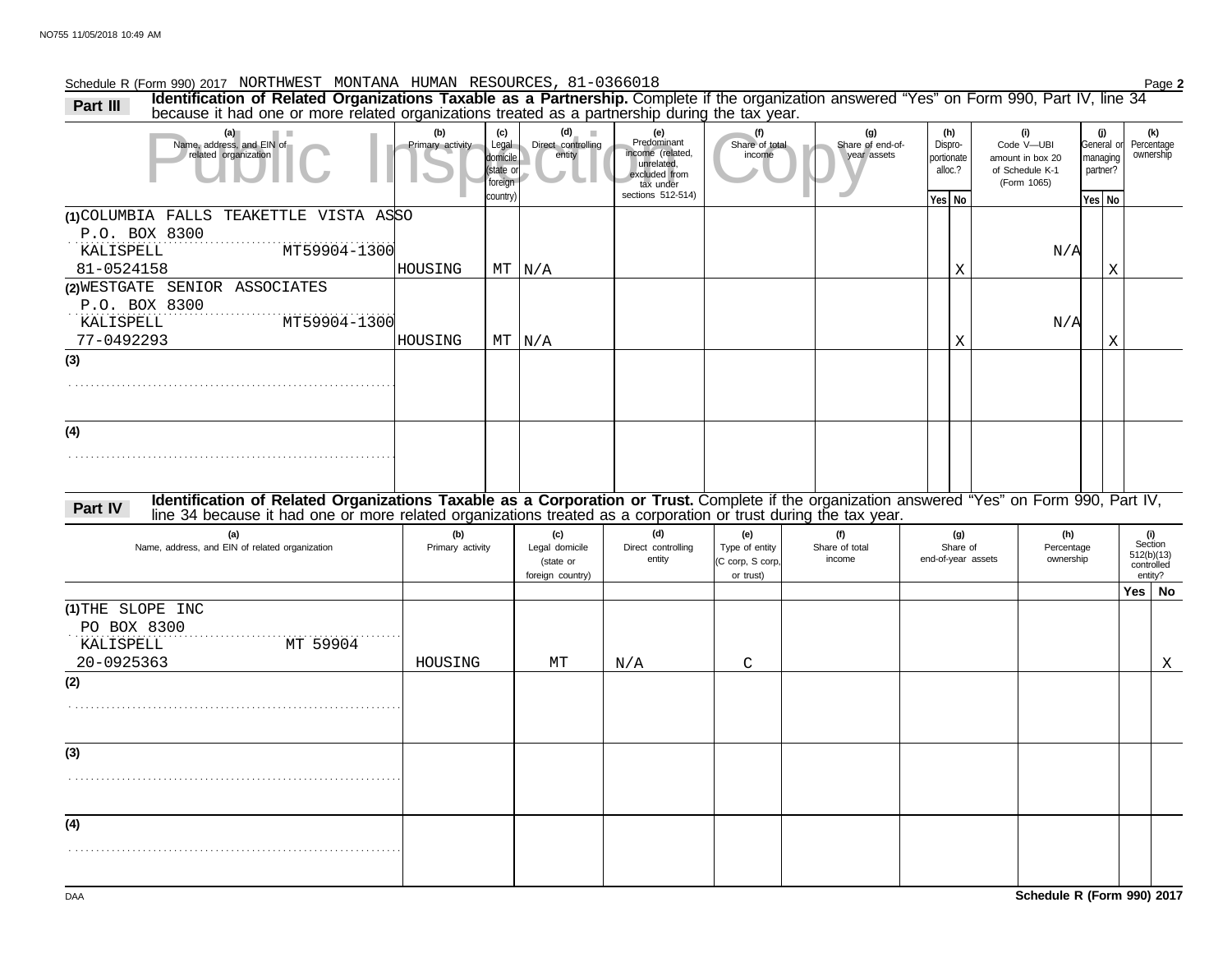## Schedule R (Form 990) 2017 Page **3** NORTHWEST MONTANA HUMAN RESOURCES, 81-0366018

## **Part V Transactions With Related Organizations.** Complete if the organization answered "Yes" on Form 990, Part IV, line 34, 35b, or 36.

| Note: Complete line 1 if any entity is listed in Parts II, III, or IV of this schedule.                                                                                                                                          |                                                                                                                                                                                                                                |              |                 |                                       |                |       |              |  |  |
|----------------------------------------------------------------------------------------------------------------------------------------------------------------------------------------------------------------------------------|--------------------------------------------------------------------------------------------------------------------------------------------------------------------------------------------------------------------------------|--------------|-----------------|---------------------------------------|----------------|-------|--------------|--|--|
|                                                                                                                                                                                                                                  | 1 During the tax year, did the organization engage in any of the following transactions with one or more related organizations listed in Parts II-IV?                                                                          |              |                 |                                       |                | Yes l | No           |  |  |
|                                                                                                                                                                                                                                  |                                                                                                                                                                                                                                |              |                 |                                       | 1a             |       | $\mathbf X$  |  |  |
|                                                                                                                                                                                                                                  |                                                                                                                                                                                                                                |              |                 |                                       | 1 <sub>b</sub> | X     |              |  |  |
|                                                                                                                                                                                                                                  |                                                                                                                                                                                                                                |              |                 |                                       | 1 <sub>c</sub> |       | X            |  |  |
|                                                                                                                                                                                                                                  | d Loans or loan guarantees to or for related organization(s) encourance contains an account of the container and container and container and container and container and container and container and container and container a |              |                 |                                       | 1 <sub>d</sub> | X     |              |  |  |
|                                                                                                                                                                                                                                  | e Loans or loan guarantees by related organization(s) entertainment contains and contained a state or loan guarantees by related organization(s) entertainment contains and contained a state of the Loans or loan guarantees  |              |                 |                                       | 1e             |       | X            |  |  |
|                                                                                                                                                                                                                                  |                                                                                                                                                                                                                                |              |                 |                                       |                |       |              |  |  |
|                                                                                                                                                                                                                                  |                                                                                                                                                                                                                                |              |                 |                                       | 1f             |       | X<br>X       |  |  |
| g Sale of assets to related organization(s)<br>and the contract contract contract contract contract contract contract contract contract contract contract contract contract contract contract contract contract contract contrac |                                                                                                                                                                                                                                |              |                 |                                       |                |       |              |  |  |
|                                                                                                                                                                                                                                  |                                                                                                                                                                                                                                |              |                 |                                       |                |       |              |  |  |
|                                                                                                                                                                                                                                  |                                                                                                                                                                                                                                |              |                 |                                       |                |       |              |  |  |
|                                                                                                                                                                                                                                  |                                                                                                                                                                                                                                |              |                 |                                       |                |       |              |  |  |
|                                                                                                                                                                                                                                  |                                                                                                                                                                                                                                |              |                 |                                       |                |       |              |  |  |
|                                                                                                                                                                                                                                  |                                                                                                                                                                                                                                |              |                 |                                       | 1k             |       | X            |  |  |
|                                                                                                                                                                                                                                  |                                                                                                                                                                                                                                |              |                 |                                       | 11             |       | $\mathbf X$  |  |  |
|                                                                                                                                                                                                                                  |                                                                                                                                                                                                                                |              |                 |                                       | 1m             |       | $\, {\rm X}$ |  |  |
|                                                                                                                                                                                                                                  |                                                                                                                                                                                                                                |              |                 |                                       | 1n             |       | $\mathbf X$  |  |  |
|                                                                                                                                                                                                                                  | <b>o</b> Sharing of paid employees with related organization(s)                                                                                                                                                                |              |                 |                                       | 1 <sub>o</sub> |       | $\mathbf X$  |  |  |
|                                                                                                                                                                                                                                  |                                                                                                                                                                                                                                |              |                 |                                       |                |       |              |  |  |
|                                                                                                                                                                                                                                  |                                                                                                                                                                                                                                |              |                 |                                       | 1p             |       | X            |  |  |
|                                                                                                                                                                                                                                  |                                                                                                                                                                                                                                |              |                 |                                       | 1 <sub>q</sub> | X     |              |  |  |
|                                                                                                                                                                                                                                  |                                                                                                                                                                                                                                |              |                 |                                       |                |       | X            |  |  |
|                                                                                                                                                                                                                                  |                                                                                                                                                                                                                                |              |                 |                                       | 1r<br>1s       | X     |              |  |  |
|                                                                                                                                                                                                                                  | 2 If the answer to any of the above is "Yes," see the instructions for information on who must complete this line, including covered relationships and transaction thresholds.                                                 |              |                 |                                       |                |       |              |  |  |
|                                                                                                                                                                                                                                  | (a)                                                                                                                                                                                                                            | (b)          | (c)             | (d)                                   |                |       |              |  |  |
|                                                                                                                                                                                                                                  | Name of related organization                                                                                                                                                                                                   | Transaction  | Amount involved | Method of determining amount involved |                |       |              |  |  |
|                                                                                                                                                                                                                                  |                                                                                                                                                                                                                                | type $(a-s)$ |                 |                                       |                |       |              |  |  |
|                                                                                                                                                                                                                                  |                                                                                                                                                                                                                                |              |                 |                                       |                |       |              |  |  |
| 114,822<br>WESTGATE SENIOR ASSOCIATES<br>D<br>(1)<br>FMV                                                                                                                                                                         |                                                                                                                                                                                                                                |              |                 |                                       |                |       |              |  |  |
|                                                                                                                                                                                                                                  |                                                                                                                                                                                                                                |              |                 |                                       |                |       |              |  |  |
| (2)                                                                                                                                                                                                                              | NW MT COMMUNITY LAND TRUST                                                                                                                                                                                                     | 0            | 1,224,695       | FMV                                   |                |       |              |  |  |
|                                                                                                                                                                                                                                  |                                                                                                                                                                                                                                |              |                 |                                       |                |       |              |  |  |
| (3)                                                                                                                                                                                                                              | NW MT COMMUNITY LAND TRUST                                                                                                                                                                                                     | S            | 33,158          | FMV                                   |                |       |              |  |  |

NW MT COMMUNITY LAND TRUST SERIES AND THE SERIES AND RESERVE BY A STRINGER BY A STRINGER BY A STRINGER BY A STRINGER

**(4)**

**(5)**

**(6)**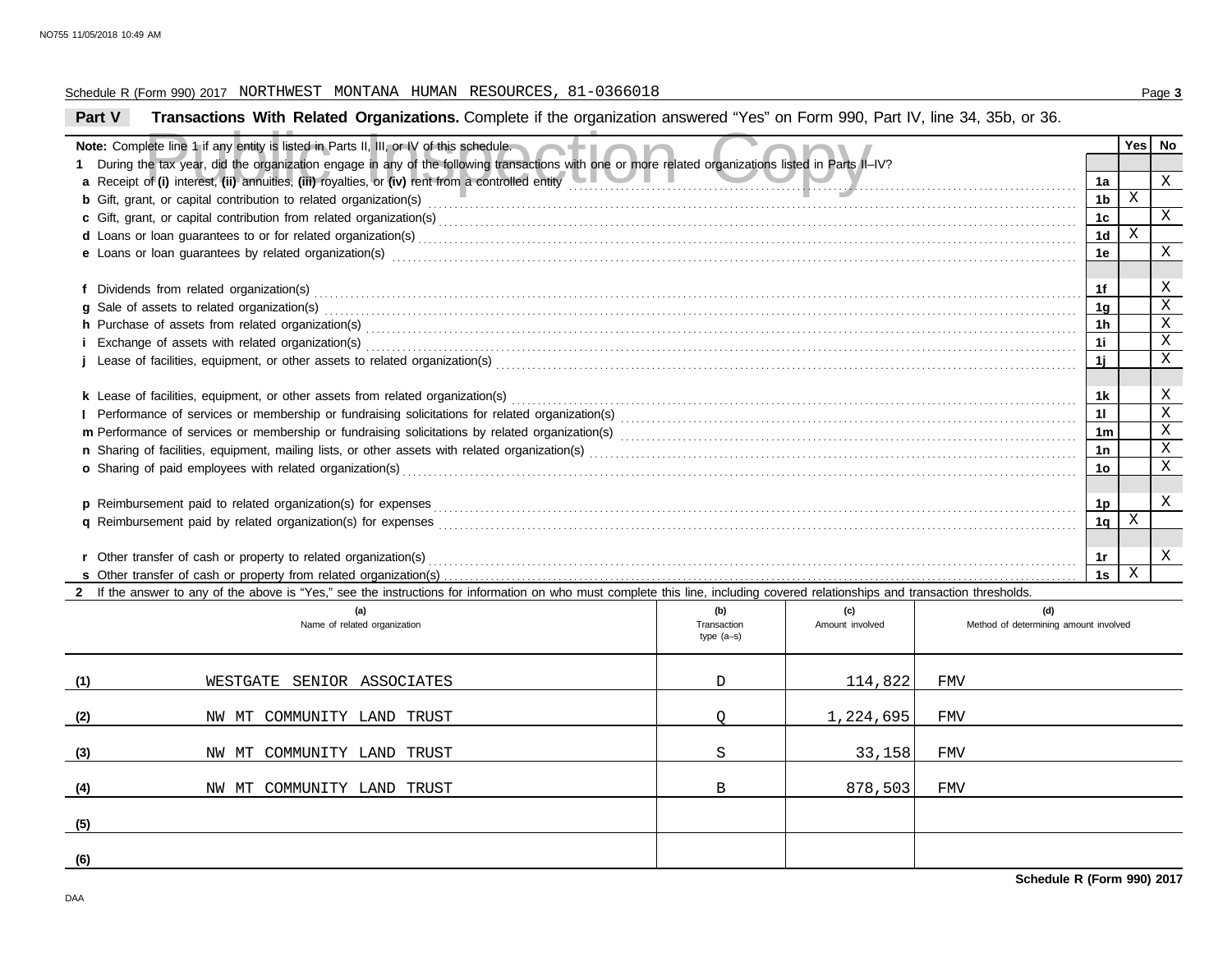## Schedule R (Form 990) 2017 Page **4** NORTHWEST MONTANA HUMAN RESOURCES, 81-0366018

## **Part VI** Unrelated Organizations Taxable as a Partnership. Complete if the organization answered "Yes" on Form 990, Part IV, line 37.

Nowing information for each entity taxed as a partnership through which the organization conducted more than five percent of its act<br>
(a) that was not a related organization. See instructions regarding exclusion for certai Provide the following information for each entity taxed as a partnership through which the organization conducted more than five percent of its activities (measured by total assets or gross revenue) that was not a related organization. See instructions regarding exclusion for certain investment partnerships. Name, address, and EIN of entity **Primary activity | Legal** domicile (state or Are all partners section 501(c)(3) organizations? Share of end-of-year assets Disproportionate allocations? Code V—UBI amount in box 20 of Schedule K-1 General or managing partner? **(a) (b) (c) (e) (g) (h) (i) (j)** . . . . . . . . . . . . . . . . . . . . . . . . . . . . . . . . . . . . . . . . . . . . . . . . . . . . . . . . . . . . . . . . . . . . . . **Yes No Yes No Yes No** . . . . . . . . . . . . . . . . . . . . . . . . . . . . . . . . . . . . . . . . . . . . . . . . . . . . . . . . . . . . . . . . . . . . . . . . . . . . . . . . . . . . . . . . . . . . . . . . . . . . . . . . . . . . . . . . . . . . . . . . . . . . . . . . . . . . . . . . . . . . . . . . . . . . . . . . . . . . . . . . . . . . . . . . . . . . . . . . . . . . . . . . . . . . . . . . . . . . . . . . . . . . . . . . . . . . . . . . . . . . . . . . . . . . . . . . . . . . . . . . . . . . . . . . . . . . . . . . . . . . . . . . . . . . . . . . . . . . . . . . . . . . . . . . . . . . . . . . . . . . . . . . . . . . . . . . . . . . . . . . . . . . . . . . . . . . . . . . . . . . . . . . . . . . . . . . . . . . . . . . . . . . . . . . . . . . . . . . . . . . . . . . . . . . . . . . . . . . . . . . . . . . . . . . . . . . . . . . . . . . . . . . . . . . . . . . . . . . . . . . . . . . . . . . . . . . . . . . . . . . . . . . . . . . . . . . . . . . . . . . . . . . . . . . . . . . . . . . . . . . . . . . . . . . . . . . . . . . . . . . . . . . . . . . . . . . . . . . . . . . . . . . . . . . . . . . . . . . . . . . . . . . . . . . . . . . . . . . . . . . . . . . . . . . . . . . . . . . . . . . . . . . . . . . . . . . . . . . . . . . . . . . . . . . . . . . . . . . . . . . . . . . . . . . . . . . . . . . . . . . . . . . . . . . . . . . . . . . . . . . . . . . . . . . . . . . . . . . . . . . (Form 1065) **(1) (2) (3) (4) (5) (6) (7) (8) (9) (10) (11) (d)** unrelated, excluded income (related, Predominant from tax under sections 512-514) foreign country) **(f)** total income Share of **(k)** ownership Percentage

**Schedule R (Form 990) 2017**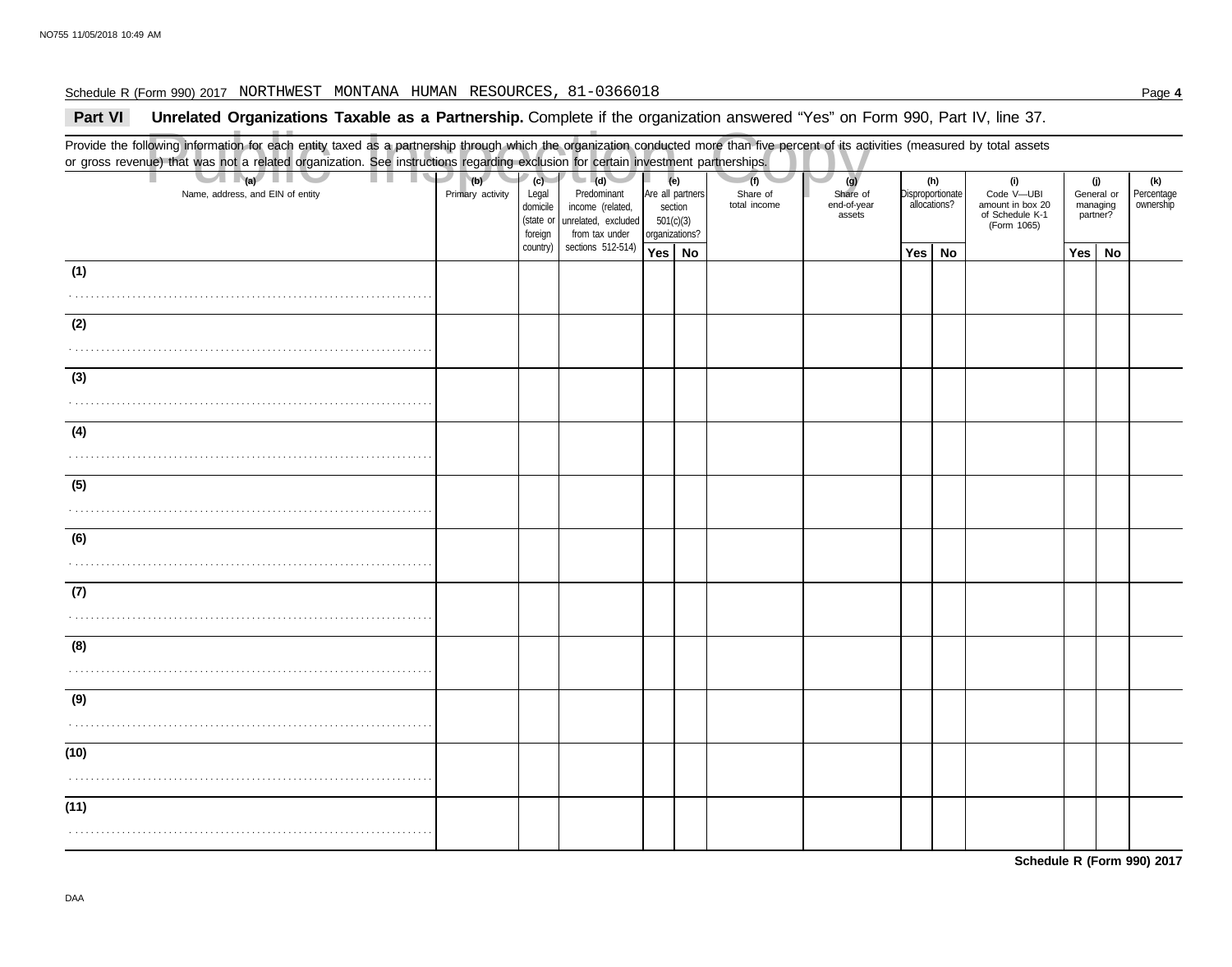| Schedule R (Form 990) 2017 NORTHWEST MONTANA HUMAN RESOURCES, 81-0366018<br>Page 5<br>Supplemental Information. |
|-----------------------------------------------------------------------------------------------------------------|
| Part VII<br>Provide additional information for responses to questions on Schedule R. See Instructions.          |
| SCHEDULE R 1 ADDITIONAL INFORMATION                                                                             |
| GRANTED TO THE NORTHWEST MONTANA COMMUNITY LAND TRUST<br>THE AGENCY FORMED AND                                  |
| (A NON-PROFIT CORPORATION) LAND AND HOMES AS PART OF THE NEIGHBORHOOD                                           |
| STABILIZATION PROJECT.<br>THE HOMES WILL BE SOLD TO<br>INCOME ELIGIBLE                                          |
| INDIVIDUALS WITH THE PROCEEDS TO BE RETURNED TO THE AGENCY WHICH GRANTS THE                                     |
| FUNDS BACK TO BE USED FOR PURCHASING FURTHER DISTRESSED HOMES<br>THE AREA<br>ΙN                                 |
| FOR RESALE<br>TO LOW AND MODERATE<br>INCOME INDIVIDUALS AND FAMILIES<br>IN THE                                  |
| COMMUNITY.                                                                                                      |
|                                                                                                                 |
|                                                                                                                 |
|                                                                                                                 |
|                                                                                                                 |
|                                                                                                                 |
|                                                                                                                 |
|                                                                                                                 |
|                                                                                                                 |
|                                                                                                                 |
|                                                                                                                 |
|                                                                                                                 |
|                                                                                                                 |
|                                                                                                                 |
|                                                                                                                 |
|                                                                                                                 |
|                                                                                                                 |
|                                                                                                                 |
|                                                                                                                 |
|                                                                                                                 |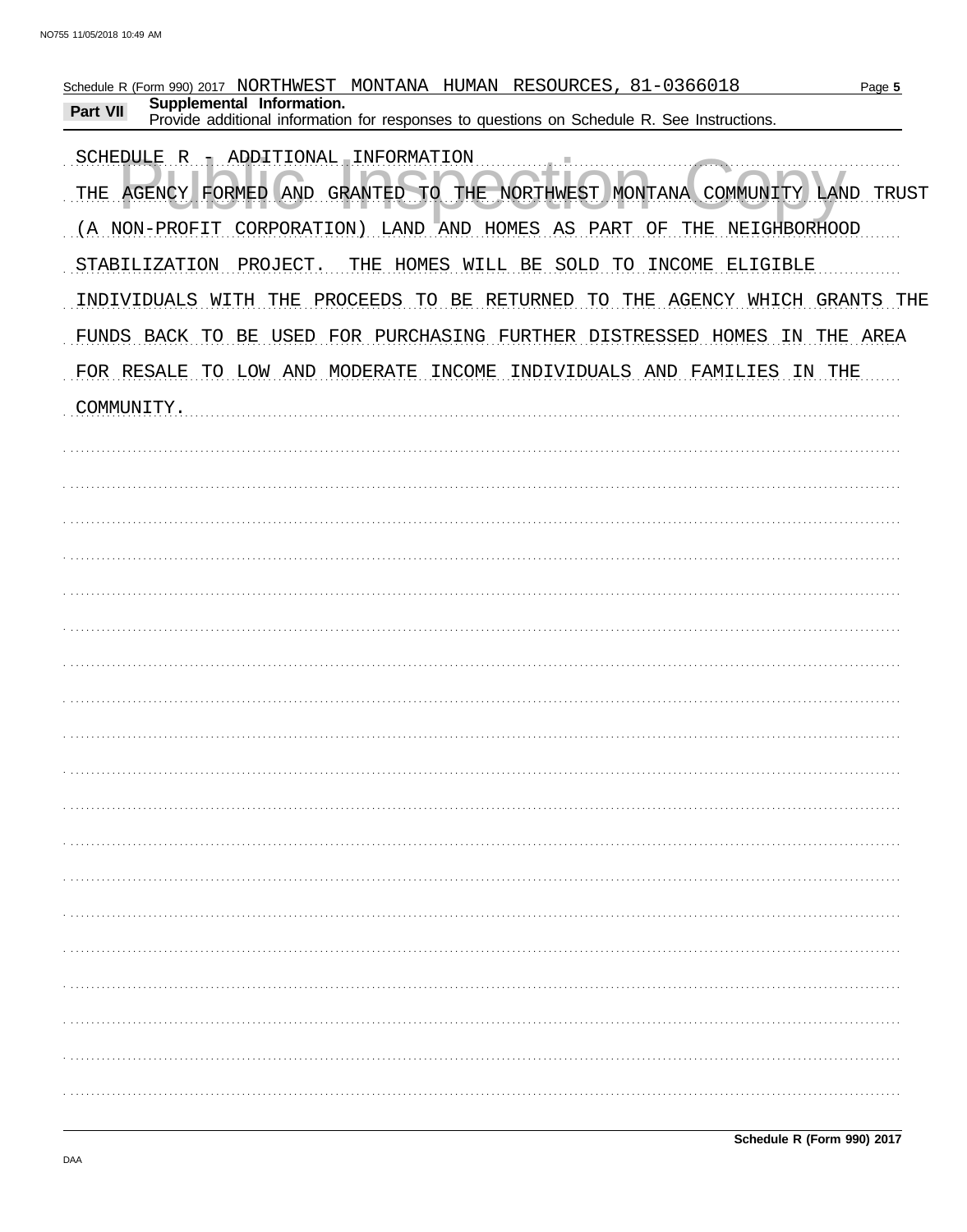|     |                                                                            |             |                                           |                                                                                                                                                                                                                                      |                |               |                |                                  |        | OMB No. 1545-0687                     |
|-----|----------------------------------------------------------------------------|-------------|-------------------------------------------|--------------------------------------------------------------------------------------------------------------------------------------------------------------------------------------------------------------------------------------|----------------|---------------|----------------|----------------------------------|--------|---------------------------------------|
|     | Form 990-T                                                                 |             |                                           | <b>Exempt Organization Business Income Tax Return</b>                                                                                                                                                                                |                |               |                |                                  |        |                                       |
|     |                                                                            |             |                                           | (and proxy tax under section 6033(e))                                                                                                                                                                                                |                |               |                |                                  |        | 2017                                  |
|     | Department of the Treasury                                                 |             |                                           | For calendar year 2017 or other tax year beginning<br>LGo to www.irs.gov/Form990T for instructions and the latest information.                                                                                                       |                |               |                |                                  |        | Open to Public Inspection for         |
|     | Internal Revenue Service                                                   |             |                                           | <b>u</b> Do not enter SSN numbers on this form as it may be made public if your organization is a 501(c)(3). $\frac{1}{2}$ 501(c)(3) Organizations Only                                                                              |                |               |                |                                  |        |                                       |
|     | Check box if<br>address changed                                            |             |                                           | Name of organization $\Box$ Check box if name changed and see instructions.)                                                                                                                                                         |                |               |                | D Employer identification number |        |                                       |
| в   | Exempt under section                                                       |             |                                           | NORTHWEST MONTANA HUMAN RESOURCES,                                                                                                                                                                                                   |                |               |                |                                  |        | (Employees' trust, see instructions.) |
|     | $501($ C $)($<br>3 <sub>1</sub>                                            | Print       | INC.                                      |                                                                                                                                                                                                                                      |                |               |                |                                  |        |                                       |
|     | 220(e)<br>408(e)                                                           | or          |                                           | Number, street, and room or suite no. If a $\overline{P}$ .O. box, see instructions.                                                                                                                                                 |                |               |                | 81-0366018                       |        |                                       |
|     | 408A<br>530(a)                                                             | <b>Type</b> | P.O. BOX 8300                             |                                                                                                                                                                                                                                      |                |               |                |                                  |        | E Unrelated business activity codes   |
|     | 529(a)                                                                     |             |                                           | City or town, state or province, country, and ZIP or foreign postal code                                                                                                                                                             |                |               |                | (See instructions.)              |        |                                       |
| C   | Book value of all assets                                                   |             | KALISPELL                                 |                                                                                                                                                                                                                                      |                | MT 59904-1300 |                | 531120                           |        |                                       |
|     | at end of year                                                             |             |                                           | F Group exemption number (See instructions.) u                                                                                                                                                                                       |                |               |                |                                  |        |                                       |
|     | 6,805,086                                                                  |             |                                           | <b>G</b> Check organization type $\mathbf{u}$   $X$   501(c) corporation                                                                                                                                                             |                |               | $501(c)$ trust | $401(a)$ trust                   |        | Other_trust                           |
| н   | Describe the organization's primary unrelated business activity.           |             |                                           |                                                                                                                                                                                                                                      |                |               |                |                                  |        |                                       |
|     |                                                                            |             |                                           | u LEASING PART OF BASEMENT OF OFFICE BUILDING                                                                                                                                                                                        |                |               |                |                                  |        |                                       |
| L   |                                                                            |             |                                           | During the tax year, was the corporation a subsidiary in an affiliated group or a parent-subsidiary controlled group? $\mathbf{u}$                                                                                                   |                |               |                |                                  |        | Yes $ X $ No                          |
|     | If "Yes," enter the name and identifying number of the parent corporation. |             |                                           |                                                                                                                                                                                                                                      |                |               |                |                                  |        |                                       |
|     | u                                                                          |             |                                           |                                                                                                                                                                                                                                      |                |               |                |                                  |        |                                       |
|     | The books are in care of <b>u</b> CARRIE GABLE                             |             |                                           |                                                                                                                                                                                                                                      |                |               |                |                                  |        | Telephone number $u$ 406-752-6565     |
|     | Part I                                                                     |             | <b>Unrelated Trade or Business Income</b> |                                                                                                                                                                                                                                      |                | (A) Income    |                | (B) Expenses                     |        | (C) Net                               |
| 1a  | Gross receipts or sales                                                    |             |                                           |                                                                                                                                                                                                                                      |                |               |                |                                  |        |                                       |
| b   | Less returns and allowances                                                |             |                                           | c Balance  u                                                                                                                                                                                                                         | 1c             |               |                |                                  |        |                                       |
| 2   |                                                                            |             |                                           |                                                                                                                                                                                                                                      | $\mathbf{2}$   |               |                |                                  |        |                                       |
| 3   |                                                                            |             |                                           |                                                                                                                                                                                                                                      | $\mathbf{3}$   |               |                |                                  |        |                                       |
| 4a  |                                                                            |             |                                           |                                                                                                                                                                                                                                      | 4a             |               |                |                                  |        |                                       |
| b   |                                                                            |             |                                           | Net gain (loss) (Form 4797, Part II, line 17) (attach Form 4797)                                                                                                                                                                     | 4 <sub>b</sub> |               |                |                                  |        |                                       |
| с   |                                                                            |             |                                           |                                                                                                                                                                                                                                      | 4 <sub>c</sub> |               |                |                                  |        |                                       |
| 5   |                                                                            |             |                                           | Income (loss) from partnerships and S corporations (attach statement)                                                                                                                                                                | 5              |               |                |                                  |        |                                       |
| 6   | Rent income (Schedule C)                                                   |             |                                           |                                                                                                                                                                                                                                      | 6              |               |                |                                  |        |                                       |
| 7   |                                                                            |             |                                           |                                                                                                                                                                                                                                      | $\overline{7}$ |               | 17,773         |                                  | 14,243 | 3,530                                 |
| 8   |                                                                            |             |                                           | Interest, annuities, royalties, and rents from controlled organizations (Schedule F)                                                                                                                                                 | 8              |               |                |                                  |        |                                       |
| 9   |                                                                            |             |                                           | Investment income of a section 501(c)(7), (9), or (17) organization (Schedule G)                                                                                                                                                     | 9              |               |                |                                  |        |                                       |
| 10  |                                                                            |             |                                           | Exploited exempt activity income (Schedule I)                                                                                                                                                                                        | 10<br>11       |               |                |                                  |        |                                       |
| 11  | Advertising income (Schedule J)                                            |             |                                           |                                                                                                                                                                                                                                      | 12             |               |                |                                  |        |                                       |
| 12  |                                                                            |             |                                           | Other income (See instructions; attach schedule)                                                                                                                                                                                     | 13             |               | 17,773         |                                  | 14,243 | 3,530                                 |
| 13  |                                                                            |             |                                           | Part II Deductions Not Taken Elsewhere (See instructions for limitations on deductions.) (Except for contributions,                                                                                                                  |                |               |                |                                  |        |                                       |
|     |                                                                            |             |                                           | deductions must be directly connected with the unrelated business income.)                                                                                                                                                           |                |               |                |                                  |        |                                       |
| 14  |                                                                            |             |                                           |                                                                                                                                                                                                                                      |                |               |                |                                  | 14     |                                       |
| 15  |                                                                            |             |                                           | Salaries and wages <b>contract the contract of the contract of the contract of the contract of the contract of the contract of the contract of the contract of the contract of the contract of the contract of the contract of t</b> |                |               |                |                                  | 15     |                                       |
| 16  |                                                                            |             |                                           | Repairs and maintenance <i>communication</i> and maintenance and maintenance and maintenance and maintenance and maintenance                                                                                                         |                |               |                |                                  | 16     |                                       |
| 17  |                                                                            |             |                                           | Bad debts <b>construction of the construction of the construction</b> of the construction of the construction of the construction of the construction of the construction of the construction of the construction of the constructi  |                |               |                |                                  | 17     |                                       |
| 18  |                                                                            |             |                                           |                                                                                                                                                                                                                                      |                |               |                |                                  | 18     |                                       |
| 19  |                                                                            |             |                                           | Taxes and licenses <b>contract the contract of the contract of the contract of the contract of the contract of the contract of the contract of the contract of the contract of the contract of the contract of the contract of t</b> |                |               |                |                                  | 19     |                                       |
| 20  |                                                                            |             |                                           |                                                                                                                                                                                                                                      |                |               |                |                                  | 20     |                                       |
| 21  |                                                                            |             |                                           | Depreciation (attach Form 4562) 21                                                                                                                                                                                                   |                |               |                | 5,244                            |        |                                       |
| 22  |                                                                            |             |                                           |                                                                                                                                                                                                                                      |                |               |                | 5, 244 $22b$                     |        | $\theta$                              |
| 23  |                                                                            |             |                                           |                                                                                                                                                                                                                                      |                |               |                |                                  | 23     |                                       |
| 24  |                                                                            |             |                                           |                                                                                                                                                                                                                                      |                |               |                |                                  | 24     |                                       |
| 25  |                                                                            |             |                                           |                                                                                                                                                                                                                                      |                |               |                |                                  | 25     |                                       |
| 26  |                                                                            |             |                                           |                                                                                                                                                                                                                                      |                |               |                |                                  | 26     |                                       |
| 27  |                                                                            |             |                                           |                                                                                                                                                                                                                                      |                |               |                |                                  | 27     |                                       |
| 28  |                                                                            |             |                                           |                                                                                                                                                                                                                                      |                |               |                |                                  | 28     |                                       |
| 29  |                                                                            |             |                                           |                                                                                                                                                                                                                                      |                |               |                |                                  | 29     |                                       |
| 30  |                                                                            |             |                                           | Unrelated business taxable income before net operating loss deduction. Subtract line 29 from line 13                                                                                                                                 |                |               |                |                                  | 30     | 3,530                                 |
| 31  |                                                                            |             |                                           |                                                                                                                                                                                                                                      |                |               |                |                                  | 31     |                                       |
| 32  |                                                                            |             |                                           | Unrelated business taxable income before specific deduction. Subtract line 31 from line 30 [[[[[[[[[[[[[[[[[[[                                                                                                                       |                |               |                |                                  | 32     | 3,530                                 |
| 33  |                                                                            |             |                                           |                                                                                                                                                                                                                                      |                |               |                |                                  | 33     | 1,000                                 |
| 34  |                                                                            |             |                                           | Unrelated business taxable income. Subtract line 33 from line 32. If line 33 is greater than line 32,                                                                                                                                |                |               |                |                                  |        |                                       |
|     |                                                                            |             |                                           |                                                                                                                                                                                                                                      |                |               |                |                                  | 34     | 2,530                                 |
| DAA | For Paperwork Reduction Act Notice, see instructions.                      |             |                                           |                                                                                                                                                                                                                                      |                |               |                |                                  |        | Form 990-T (2017)                     |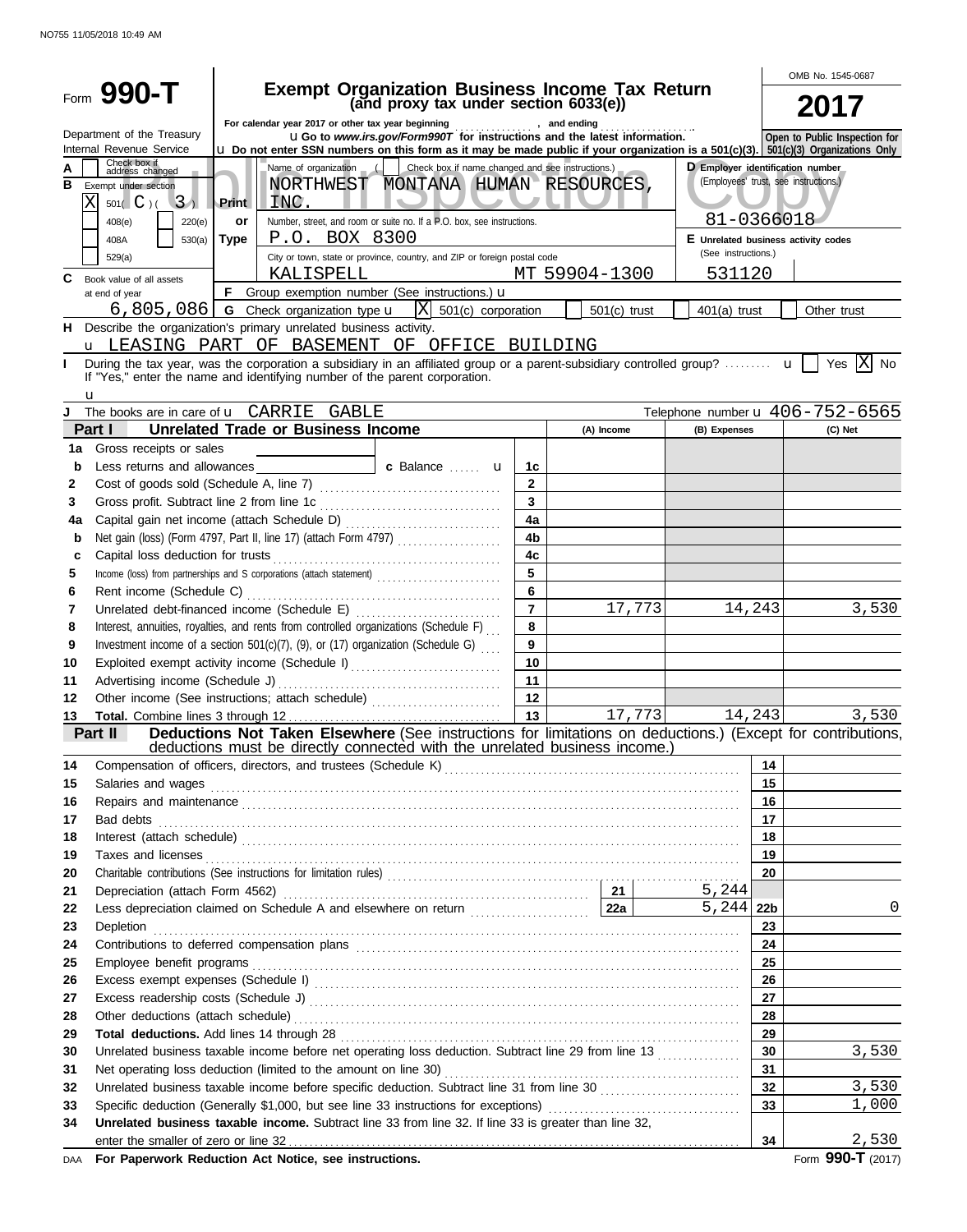|             | Form 990-T (2017) NORTHWEST MONTANA HUMAN RESOURCES, 81-0366018                                                                                                                                                                        |                   |                          | Page 2                                                                                 |
|-------------|----------------------------------------------------------------------------------------------------------------------------------------------------------------------------------------------------------------------------------------|-------------------|--------------------------|----------------------------------------------------------------------------------------|
|             | <b>Tax Computation</b><br>Part III                                                                                                                                                                                                     |                   |                          |                                                                                        |
| 35          | Organizations Taxable as Corporations. See instructions for tax computation. Controlled group                                                                                                                                          |                   |                          |                                                                                        |
|             | members (sections 1561 and 1563) check here $\mathbf{u}$   See instructions and:                                                                                                                                                       |                   |                          |                                                                                        |
| a           | Enter your share of the \$50,000, \$25,000, and \$9,925,000 taxable income brackets (in that order):                                                                                                                                   |                   |                          |                                                                                        |
|             | (1) $\frac{1}{3}$ (2) $\frac{1}{3}$<br>$\sim$ (3) $\vert$ \$                                                                                                                                                                           |                   |                          |                                                                                        |
| b           | Enter organization's share of: (1) Additional 5% tax (not more than \$11,750)                                                                                                                                                          | $\sim$            |                          |                                                                                        |
|             |                                                                                                                                                                                                                                        |                   |                          |                                                                                        |
| c           | Income tax on the amount on line 34                                                                                                                                                                                                    |                   | 35 <sub>c</sub>          | 380                                                                                    |
| 36          | Trusts Taxable at Trust Rates. See instructions for tax computation. Income tax on                                                                                                                                                     |                   |                          |                                                                                        |
|             |                                                                                                                                                                                                                                        |                   | 36                       |                                                                                        |
| 37          |                                                                                                                                                                                                                                        |                   | 37                       |                                                                                        |
| 38          | Alternative minimum tax                                                                                                                                                                                                                |                   | 38                       |                                                                                        |
| 39          |                                                                                                                                                                                                                                        |                   | 39                       |                                                                                        |
| 40          |                                                                                                                                                                                                                                        |                   | 40                       | 380                                                                                    |
|             | Part IV Tax and Payments                                                                                                                                                                                                               |                   |                          |                                                                                        |
| 41a         | Foreign tax credit (corporations attach Form 1118; trusts attach Form 1116)<br>41a                                                                                                                                                     |                   |                          |                                                                                        |
|             | Other credits (see instructions)<br>41b                                                                                                                                                                                                |                   |                          |                                                                                        |
|             | 41c<br>General business credit. Attach Form 3800 (see instructions)                                                                                                                                                                    |                   |                          |                                                                                        |
| d           | 41d                                                                                                                                                                                                                                    |                   |                          |                                                                                        |
| е           |                                                                                                                                                                                                                                        |                   | 41e                      |                                                                                        |
| 42          |                                                                                                                                                                                                                                        |                   | 42                       | 380                                                                                    |
| 43          | Other taxes.<br>$\Box$ Form 4255 $\Box$ Form 8611 $\Box$ Form 8697 $\Box$ Form 8866 $\Box$ Other (att. sch.) $\Box$<br>Check if from:                                                                                                  |                   | 43                       |                                                                                        |
| 44          | Total tax. Add lines 42 and 43                                                                                                                                                                                                         |                   | 44                       | 380                                                                                    |
| 45a         | 45a<br>Payments: A 2016 overpayment credited to 2017                                                                                                                                                                                   |                   |                          |                                                                                        |
| b           | 45 <sub>b</sub>                                                                                                                                                                                                                        |                   |                          |                                                                                        |
| c           | 45c                                                                                                                                                                                                                                    |                   |                          |                                                                                        |
| d           | 45d<br>Foreign organizations: Tax paid or withheld at source (see instructions)                                                                                                                                                        |                   |                          |                                                                                        |
|             | 45e                                                                                                                                                                                                                                    |                   |                          |                                                                                        |
|             | 45f<br>Credit for small employer health insurance premiums (Attach Form 8941)                                                                                                                                                          |                   |                          |                                                                                        |
| g           |                                                                                                                                                                                                                                        |                   |                          |                                                                                        |
|             | Other Total <b>u</b>   45g<br>Form 4136                                                                                                                                                                                                |                   |                          |                                                                                        |
| 46          |                                                                                                                                                                                                                                        |                   | 46                       |                                                                                        |
| 47          | Estimated tax penalty (see instructions). Check if Form 2220 is attached [                                                                                                                                                             | $ {\bf u} \cdot $ | 47                       |                                                                                        |
| 48          | Tax due. If line 46 is less than the total of lines 44 and 47, enter amount owed <i>[[[[[[[[[[[[[[[[[[[[[[[[[[[[[[]]]]]</i>                                                                                                            | u                 | 48                       | 380                                                                                    |
| 49          | Overpayment. If line 46 is larger than the total of lines 44 and 47, enter amount overpaid                                                                                                                                             | u                 | 49                       |                                                                                        |
| 50          | Enter the amount of line 49 you want: Credited to 2018 estimated tax $\mathbf u$                                                                                                                                                       | Refunded u        | 50                       |                                                                                        |
|             | Part V Statements Regarding Certain Activities and Other Information (see instructions)                                                                                                                                                |                   |                          |                                                                                        |
| 51          | At any time during the 2017 calendar year, did the organization have an interest in or a signature or other authority                                                                                                                  |                   |                          | Yes<br>No                                                                              |
|             | over a financial account (bank, securities, or other) in a foreign country? If YES, the organization may have to file<br>FinCEN Form 114, Report of Foreign Bank and Financial Accounts. If YES, enter the name of the foreign country |                   |                          |                                                                                        |
|             |                                                                                                                                                                                                                                        |                   |                          |                                                                                        |
|             | here <b>u</b>                                                                                                                                                                                                                          |                   |                          | Χ<br>X                                                                                 |
| 52          | During the tax year, did the organization receive a distribution from, or was it the grantor of, or transferor to, a foreign trust?                                                                                                    |                   |                          |                                                                                        |
|             | If YES, see instructions for other forms the organization may have to file.                                                                                                                                                            |                   |                          |                                                                                        |
| 53          | Under penalties of perjury, I declare that I have examined this return, including accompanying schedules and statements, and to the best of my knowledge and belief, it is                                                             |                   |                          |                                                                                        |
| Sign        | true, correct, and complete. Declaration of preparer (other than taxpayer) is based on all information of which preparer has any knowledge.                                                                                            |                   |                          |                                                                                        |
| <b>Here</b> | $\mathbf u$                                                                                                                                                                                                                            |                   |                          | May the IRS discuss this retur<br>with the preparer shown below<br>(see instructions)? |
|             | <b>U</b> EXECUTIVE<br>DIRECTOR                                                                                                                                                                                                         |                   | X                        | Yes<br>No                                                                              |
|             | Signature of officer<br>Title<br>Date<br>Preparer's signature<br>Print/Type preparer's name                                                                                                                                            | Date              | if<br>Check              | PTIN                                                                                   |
| Paid        | LOREN W RANDALL                                                                                                                                                                                                                        |                   | $11/05/18$ self-employed | P00237699                                                                              |
|             | RANDALL & COMPANY, P. C.<br><b>Preparer</b><br>Firm's name                                                                                                                                                                             |                   | Firm's $EIN$ }           | 81-0522654                                                                             |
|             | Use Only<br>PO BOX 4325                                                                                                                                                                                                                |                   |                          |                                                                                        |
|             | MISSOULA,<br>59806-4325<br>МT<br>Firm's address                                                                                                                                                                                        |                   | Phone no.                | 406-728-5539                                                                           |
|             |                                                                                                                                                                                                                                        |                   |                          |                                                                                        |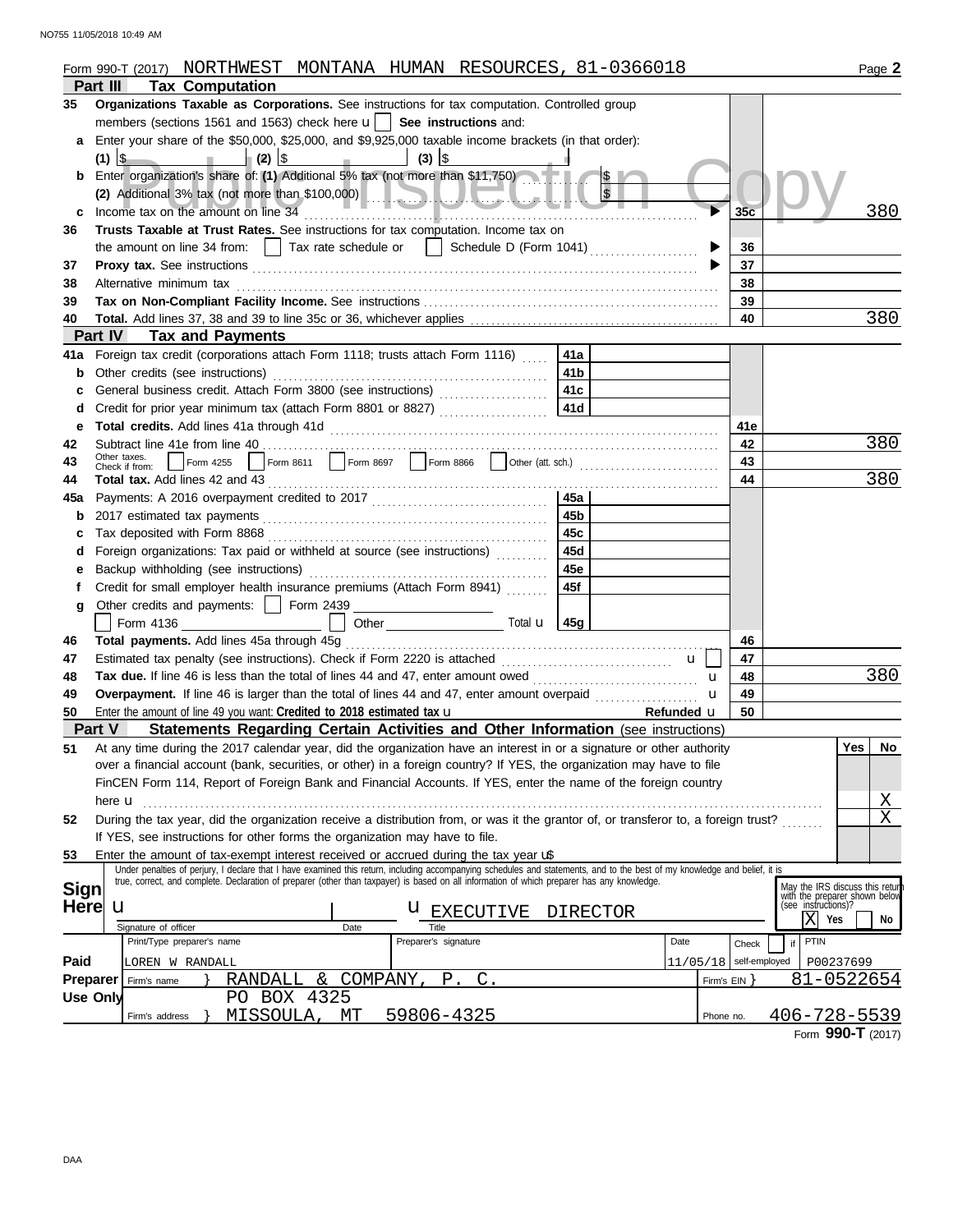|               |                                                                                                                  |                                             |       | Form 990-T (2017) NORTHWEST MONTANA HUMAN RESOURCES, 81-0366018                               |                                                     | Page 3                                                                                  |
|---------------|------------------------------------------------------------------------------------------------------------------|---------------------------------------------|-------|-----------------------------------------------------------------------------------------------|-----------------------------------------------------|-----------------------------------------------------------------------------------------|
|               |                                                                                                                  |                                             |       | Schedule A - Cost of Goods Sold. Enter method of inventory valuation u                        |                                                     |                                                                                         |
| 1             | Inventory at beginning of year                                                                                   | $\mathbf{1}$                                |       | 6                                                                                             | Inventory at end of year                            | 6                                                                                       |
| 2             | Purchases                                                                                                        | 2                                           |       | Cost of goods sold. Subtract<br>$\mathbf{7}$                                                  |                                                     |                                                                                         |
| 3             |                                                                                                                  | 3                                           |       | line 6 from line 5. Enter here and                                                            |                                                     |                                                                                         |
| 4a            | Additional sec. 263A costs                                                                                       |                                             |       | in Part I, line 2                                                                             |                                                     | 7                                                                                       |
|               | (attach schedule)                                                                                                | 4a                                          |       | 8                                                                                             | Do the rules of section 263A (with respect to       | <b>Yes</b><br>No                                                                        |
| b             | Other costs<br>(attach schedule)                                                                                 | 4 <sub>b</sub>                              |       |                                                                                               | property produced or acquired for resale) apply     |                                                                                         |
| 5             | Total. Add lines 1 through 4b                                                                                    | 5                                           |       | to the organization?                                                                          |                                                     |                                                                                         |
|               |                                                                                                                  |                                             |       | Schedule C - Rent Income (From Real Property and Personal Property Leased With Real Property) |                                                     |                                                                                         |
|               | (see instructions)                                                                                               |                                             |       |                                                                                               |                                                     |                                                                                         |
|               | 1. Description of property                                                                                       |                                             |       |                                                                                               |                                                     |                                                                                         |
| (1)           | N/A                                                                                                              |                                             |       |                                                                                               |                                                     |                                                                                         |
| (2)           |                                                                                                                  |                                             |       |                                                                                               |                                                     |                                                                                         |
| (3)           |                                                                                                                  |                                             |       |                                                                                               |                                                     |                                                                                         |
| (4)           |                                                                                                                  |                                             |       |                                                                                               |                                                     |                                                                                         |
|               |                                                                                                                  | 2. Rent received or accrued                 |       |                                                                                               |                                                     |                                                                                         |
|               | (a) From personal property (if the percentage of rent                                                            |                                             |       | (b) From real and personal property (if the                                                   |                                                     | 3(a) Deductions directly connected with the income                                      |
|               | for personal property is more than 10% but not                                                                   |                                             |       | percentage of rent for personal property exceeds                                              |                                                     | in columns 2(a) and 2(b) (attach schedule)                                              |
|               | more than 50%)                                                                                                   |                                             |       | 50% or if the rent is based on profit or income)                                              |                                                     |                                                                                         |
| (1)           |                                                                                                                  |                                             |       |                                                                                               |                                                     |                                                                                         |
| (2)           |                                                                                                                  |                                             |       |                                                                                               |                                                     |                                                                                         |
| (3)           |                                                                                                                  |                                             |       |                                                                                               |                                                     |                                                                                         |
| (4)           |                                                                                                                  |                                             |       |                                                                                               |                                                     |                                                                                         |
| Total         |                                                                                                                  |                                             | Total |                                                                                               | (b) Total deductions.                               |                                                                                         |
|               | (c) Total income. Add totals of columns 2(a) and 2(b). Enter                                                     |                                             |       |                                                                                               | Enter here and on page 1,                           |                                                                                         |
|               | here and on page 1, Part I, line 6, column (A)<br>Schedule E - Unrelated Debt-Financed Income (see instructions) |                                             |       | u                                                                                             | Part I, line 6, column (B) $\mathbf u$              |                                                                                         |
|               |                                                                                                                  |                                             |       |                                                                                               |                                                     |                                                                                         |
|               |                                                                                                                  |                                             |       | 2. Gross income from or                                                                       | STMT<br>- 1                                         | 3. Deductions directly connected with or allocable to<br>debt-financed property<br>STMT |
|               | 1. Description of debt-financed property                                                                         |                                             |       | allocable to debt-financed                                                                    |                                                     |                                                                                         |
|               |                                                                                                                  |                                             |       | property                                                                                      | (a) Straight line depreciation<br>(attach schedule) | (b) Other deductions<br>(attach schedule)                                               |
|               | RENTAL                                                                                                           | INCOME UBIT                                 |       | 17,773                                                                                        | 5,244                                               | 8,999                                                                                   |
| (1)           |                                                                                                                  |                                             |       |                                                                                               |                                                     |                                                                                         |
| (2)<br>(3)    |                                                                                                                  |                                             |       |                                                                                               |                                                     |                                                                                         |
| (4)           |                                                                                                                  |                                             |       |                                                                                               |                                                     |                                                                                         |
|               | 4. Amount of average                                                                                             | 5. Average adjusted basis                   |       | 6. Column                                                                                     |                                                     |                                                                                         |
|               | acquisition debt on or                                                                                           | of or allocable to                          |       | 4 divided                                                                                     | 7. Gross income reportable                          | <b>8.</b> Allocable deductions<br>(column 6 x total of columns                          |
|               | allocable to debt-financed<br>property (attach schedule)                                                         | debt-financed property<br>(attach schedule) |       | by column 5                                                                                   | (column 2 x column 6)                               | $3(a)$ and $3(b)$ )                                                                     |
| (1)           | 77,612                                                                                                           | 67,085                                      |       | 100.00%                                                                                       | 17,773                                              | 14,243                                                                                  |
| (2)           |                                                                                                                  |                                             |       | %                                                                                             |                                                     |                                                                                         |
| (3)           |                                                                                                                  |                                             |       | %                                                                                             |                                                     |                                                                                         |
| (4)           |                                                                                                                  |                                             |       | $\frac{0}{c}$                                                                                 |                                                     |                                                                                         |
|               | STATEMENT 3<br>SEE                                                                                               | SEE STATEMENT 4                             |       |                                                                                               | Enter here and on page 1,                           | Enter here and on page 1,                                                               |
|               |                                                                                                                  |                                             |       |                                                                                               | Part I, line 7, column (A).                         | Part I, line 7, column (B).                                                             |
| <b>Totals</b> |                                                                                                                  |                                             |       | u                                                                                             | 17,773                                              | 14,243                                                                                  |
|               |                                                                                                                  |                                             |       |                                                                                               | u                                                   |                                                                                         |

Form **990-T** (2017)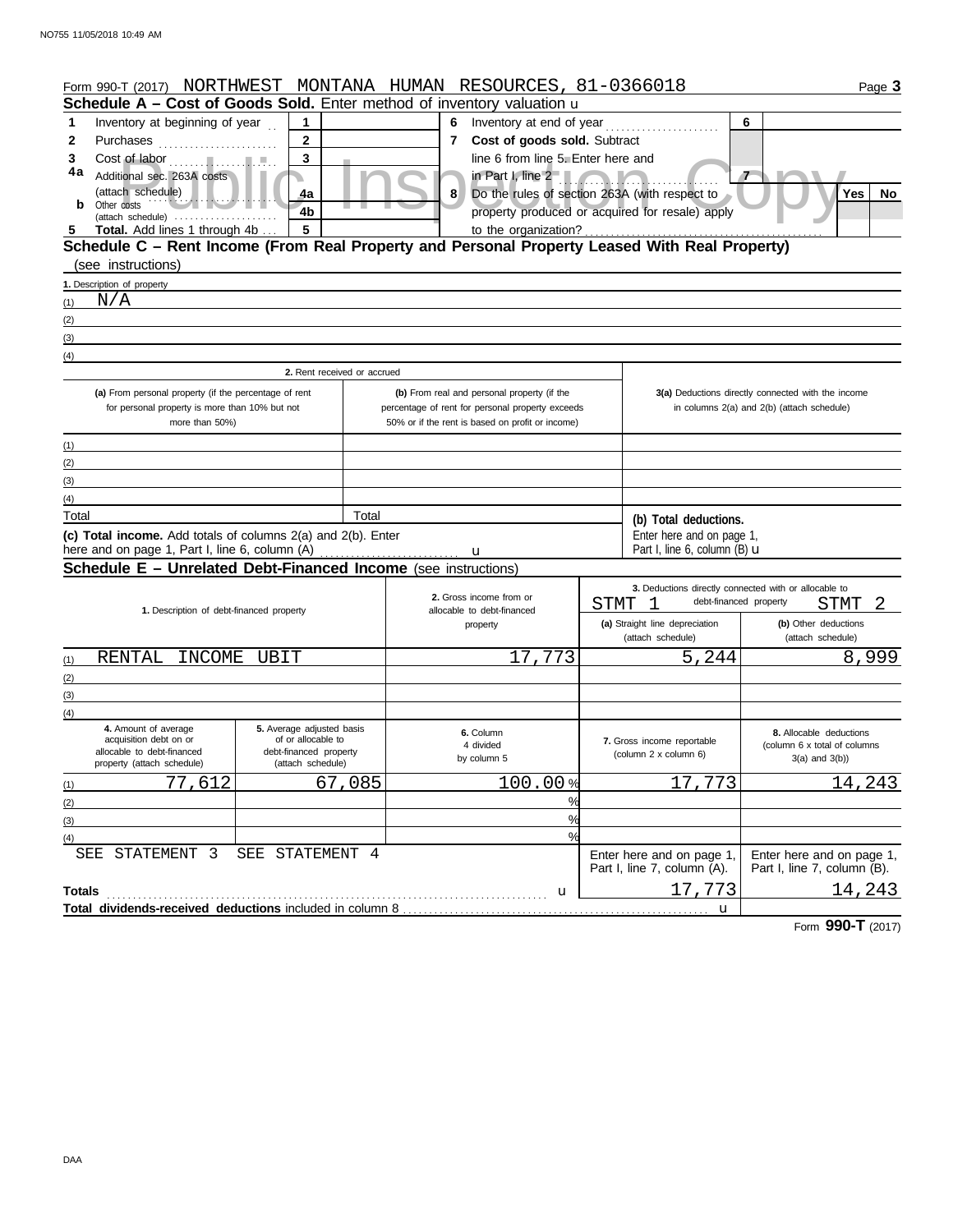| Form 990-T (2017) NORTHWEST MONTANA HUMAN RESOURCES, 81-0366018                                         |                           |   |                                      |                                                          |  |                                             |                    |   |                       |                                        |                              |                             | Page 4                                                   |
|---------------------------------------------------------------------------------------------------------|---------------------------|---|--------------------------------------|----------------------------------------------------------|--|---------------------------------------------|--------------------|---|-----------------------|----------------------------------------|------------------------------|-----------------------------|----------------------------------------------------------|
| Schedule F - Interest, Annuities, Royalties, and Rents From Controlled Organizations (see instructions) |                           |   |                                      |                                                          |  |                                             |                    |   |                       |                                        |                              |                             |                                                          |
| 1. Name of controlled                                                                                   |                           |   |                                      |                                                          |  | Exempt Controlled Organizations             |                    |   |                       |                                        |                              |                             |                                                          |
| organization                                                                                            |                           |   | 2. Employer<br>identification number |                                                          |  | 3. Net unrelated income                     |                    |   | 4. Total of specified |                                        |                              | 5. Part of column 4 that is | 6. Deductions directly                                   |
|                                                                                                         |                           |   |                                      |                                                          |  | (loss) (see instructions)                   |                    |   | payments made         |                                        |                              | included in the controlling | connected with income                                    |
|                                                                                                         |                           |   |                                      |                                                          |  |                                             |                    |   |                       |                                        |                              | organization's gross income | in column 5                                              |
| N/A<br>(1)                                                                                              |                           |   |                                      |                                                          |  |                                             |                    |   |                       |                                        |                              |                             |                                                          |
| (2)                                                                                                     |                           |   | a a                                  |                                                          |  |                                             |                    |   |                       |                                        |                              |                             |                                                          |
| (3)                                                                                                     |                           |   |                                      |                                                          |  |                                             |                    |   |                       |                                        |                              |                             |                                                          |
| (4)                                                                                                     |                           |   |                                      |                                                          |  |                                             |                    |   |                       |                                        |                              |                             |                                                          |
| Nonexempt Controlled Organizations                                                                      |                           |   |                                      |                                                          |  |                                             |                    |   |                       |                                        |                              |                             |                                                          |
|                                                                                                         |                           |   |                                      | 8. Net unrelated income                                  |  | 9. Total of specified                       |                    |   |                       |                                        | 10. Part of column 9 that is |                             | 11. Deductions directly                                  |
| 7. Taxable Income                                                                                       |                           |   |                                      | (loss) (see instructions)                                |  | payments made                               |                    |   |                       |                                        | included in the controlling  |                             | connected with income in                                 |
|                                                                                                         |                           |   |                                      |                                                          |  |                                             |                    |   |                       |                                        | organization's gross income  |                             | column 10                                                |
| (1)                                                                                                     |                           |   |                                      |                                                          |  |                                             |                    |   |                       |                                        |                              |                             |                                                          |
| (2)                                                                                                     |                           |   |                                      |                                                          |  |                                             |                    |   |                       |                                        |                              |                             |                                                          |
| (3)<br>the control of the control of the control of the control of the control of                       |                           |   |                                      |                                                          |  |                                             |                    |   |                       |                                        |                              |                             |                                                          |
| (4)                                                                                                     |                           |   |                                      |                                                          |  |                                             |                    |   |                       |                                        |                              |                             |                                                          |
|                                                                                                         |                           |   |                                      |                                                          |  |                                             |                    |   |                       | Add columns 5 and 10.                  |                              |                             | Add columns 6 and 11.                                    |
|                                                                                                         |                           |   |                                      |                                                          |  |                                             |                    |   |                       | Part I, line 8, column (A).            | Enter here and on page 1,    |                             | Enter here and on page 1,<br>Part I, line 8, column (B). |
| Totals                                                                                                  |                           |   |                                      |                                                          |  |                                             |                    | u |                       |                                        |                              |                             |                                                          |
| Schedule G - Investment Income of a Section 501(c)(7), (9), or (17) Organization (see instructions)     |                           |   |                                      |                                                          |  |                                             |                    |   |                       |                                        |                              |                             |                                                          |
|                                                                                                         |                           |   |                                      |                                                          |  |                                             |                    |   |                       |                                        |                              |                             |                                                          |
|                                                                                                         |                           |   |                                      |                                                          |  |                                             | 3. Deductions      |   |                       |                                        |                              |                             | 5. Total deductions                                      |
| 1. Description of income                                                                                |                           |   |                                      | 2. Amount of income                                      |  |                                             | directly connected |   |                       |                                        | 4. Set-asides                |                             | and set-asides (col. 3                                   |
|                                                                                                         |                           |   |                                      |                                                          |  |                                             | (attach schedule)  |   |                       |                                        | (attach schedule)            |                             | plus col.4)                                              |
| (1) N/A                                                                                                 |                           |   |                                      |                                                          |  |                                             |                    |   |                       |                                        |                              |                             |                                                          |
| (2)                                                                                                     |                           |   |                                      |                                                          |  |                                             |                    |   |                       |                                        |                              |                             |                                                          |
| (3)                                                                                                     |                           |   |                                      |                                                          |  |                                             |                    |   |                       |                                        |                              |                             |                                                          |
| (4)                                                                                                     |                           |   |                                      |                                                          |  |                                             |                    |   |                       |                                        |                              |                             |                                                          |
|                                                                                                         |                           |   |                                      |                                                          |  |                                             |                    |   |                       |                                        |                              |                             |                                                          |
|                                                                                                         |                           |   |                                      | Enter here and on page 1,<br>Part I, line 9, column (A). |  |                                             |                    |   |                       |                                        |                              |                             | Enter here and on page 1,<br>Part I, line 9, column (B). |
| Totals                                                                                                  |                           | u |                                      |                                                          |  |                                             |                    |   |                       |                                        |                              |                             |                                                          |
| Schedule I - Exploited Exempt Activity Income, Other Than Advertising Income (see instructions)         |                           |   |                                      |                                                          |  |                                             |                    |   |                       |                                        |                              |                             |                                                          |
|                                                                                                         |                           |   |                                      |                                                          |  |                                             |                    |   |                       |                                        |                              |                             |                                                          |
|                                                                                                         | 2. Gross                  |   |                                      | 3. Expenses                                              |  | 4. Net income (loss)                        |                    |   |                       |                                        |                              |                             | 7. Excess exempt                                         |
|                                                                                                         | unrelated                 |   |                                      | directly                                                 |  | from unrelated trade                        |                    |   |                       | 5. Gross income                        |                              | 6. Expenses                 | expenses                                                 |
| 1. Description of exploited activity                                                                    | business income           |   |                                      | connected with<br>production of                          |  | or business (column<br>2 minus column 3).   |                    |   |                       | from activity that<br>is not unrelated |                              | attributable to             | (column 6 minus<br>column 5, but not                     |
|                                                                                                         | from trade or<br>business |   |                                      | unrelated                                                |  | If a gain, compute                          |                    |   |                       | business income                        |                              | column 5                    | more than                                                |
|                                                                                                         |                           |   |                                      | business income                                          |  | cols. 5 through 7.                          |                    |   |                       |                                        |                              |                             | column 4).                                               |
|                                                                                                         |                           |   |                                      |                                                          |  |                                             |                    |   |                       |                                        |                              |                             |                                                          |
| (1) N/A                                                                                                 |                           |   |                                      |                                                          |  |                                             |                    |   |                       |                                        |                              |                             |                                                          |
| (2)                                                                                                     |                           |   |                                      |                                                          |  |                                             |                    |   |                       |                                        |                              |                             |                                                          |
| (3)                                                                                                     |                           |   |                                      |                                                          |  |                                             |                    |   |                       |                                        |                              |                             |                                                          |
| (4)                                                                                                     | Enter here and on         |   |                                      |                                                          |  |                                             |                    |   |                       |                                        |                              |                             | Enter here and                                           |
|                                                                                                         | page 1, Part I,           |   |                                      | Enter here and on<br>page 1, Part I,                     |  |                                             |                    |   |                       |                                        |                              |                             | on page 1,                                               |
|                                                                                                         | line 10, col. (A).        |   |                                      | line 10, col. (B).                                       |  |                                             |                    |   |                       |                                        |                              |                             | Part II, line 26.                                        |
| Totals<br>u                                                                                             |                           |   |                                      |                                                          |  |                                             |                    |   |                       |                                        |                              |                             |                                                          |
| Schedule J - Advertising Income (see instructions)                                                      |                           |   |                                      |                                                          |  |                                             |                    |   |                       |                                        |                              |                             |                                                          |
| Income From Periodicals Reported on a Consolidated Basis<br>Part I                                      |                           |   |                                      |                                                          |  |                                             |                    |   |                       |                                        |                              |                             |                                                          |
|                                                                                                         | 2. Gross                  |   |                                      |                                                          |  | 4. Advertising                              |                    |   |                       |                                        |                              |                             | 7. Excess readership<br>costs (column 6                  |
| 1. Name of periodical                                                                                   | advertising               |   |                                      | 3. Direct                                                |  | gain or (loss) (col.<br>2 minus col. 3). If |                    |   |                       | 5. Circulation                         |                              | 6. Readership               | minus column 5, but                                      |
|                                                                                                         | income                    |   |                                      | advertising costs                                        |  | a gain, compute                             |                    |   |                       | income                                 |                              | costs                       | not more than                                            |
|                                                                                                         |                           |   |                                      |                                                          |  | cols. 5 through 7.                          |                    |   |                       |                                        |                              |                             | column 4).                                               |
| $(1)$ N/A                                                                                               |                           |   |                                      |                                                          |  |                                             |                    |   |                       |                                        |                              |                             |                                                          |
| (2)                                                                                                     |                           |   |                                      |                                                          |  |                                             |                    |   |                       |                                        |                              |                             |                                                          |
| (3)                                                                                                     |                           |   |                                      |                                                          |  |                                             |                    |   |                       |                                        |                              |                             |                                                          |
| (4)                                                                                                     |                           |   |                                      |                                                          |  |                                             |                    |   |                       |                                        |                              |                             |                                                          |
|                                                                                                         |                           |   |                                      |                                                          |  |                                             |                    |   |                       |                                        |                              |                             |                                                          |
| Totals (carry to Part II, line (5))<br>$\mathbf u$                                                      |                           |   |                                      |                                                          |  |                                             |                    |   |                       |                                        |                              |                             |                                                          |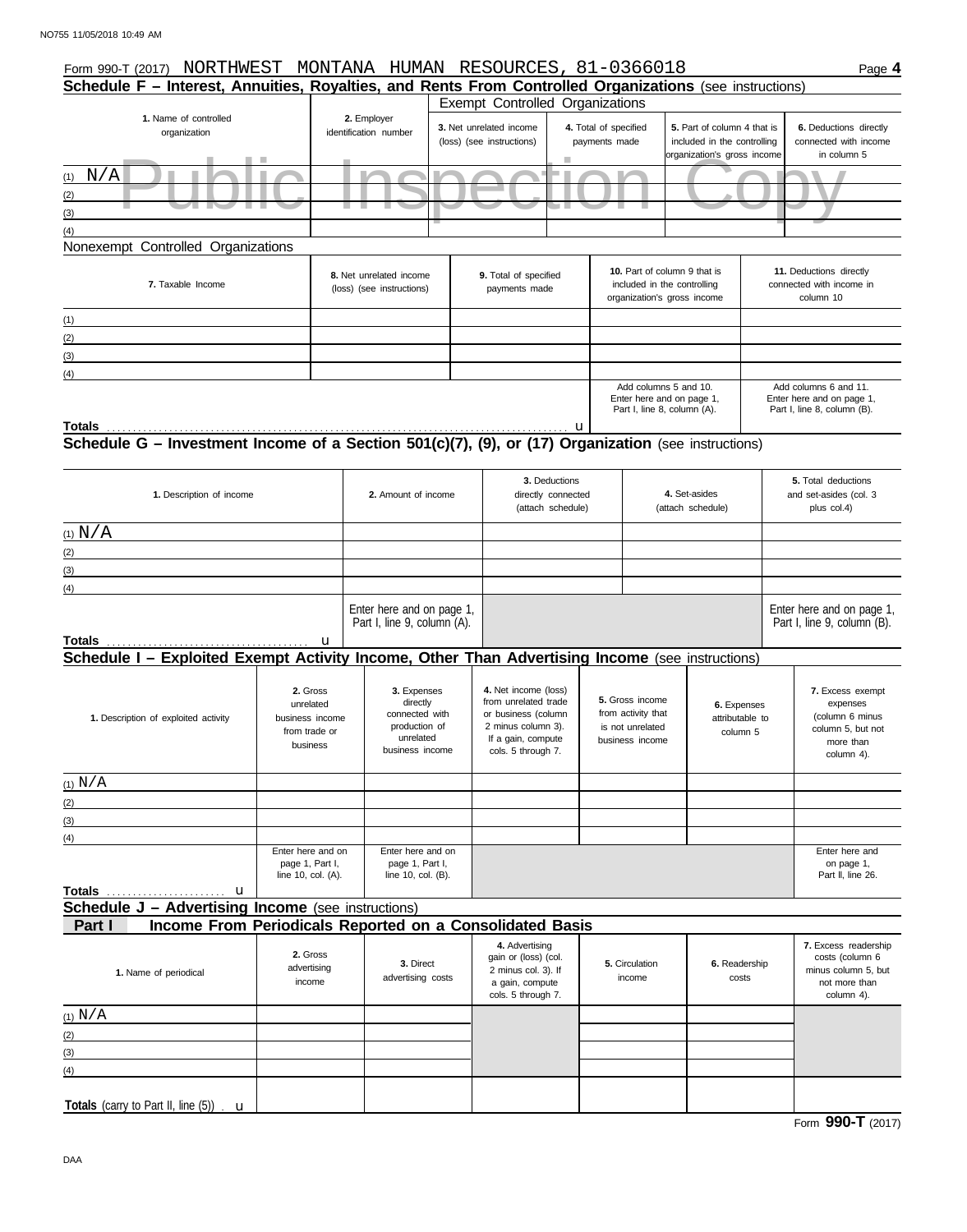## Form 990-T (2017) NORTHWEST MONTANA HUMAN RESOURCES, 81-0366018 Page **5**

2 through 7 on a line-by-line basis.) **Part II Income From Periodicals Reported on a Separate Basis** (For each periodical listed in Part II, fill in columns

| 1. Name of periodical<br>(1) $N/A$<br>(2)<br>(3)<br>(4)                           | 2. Gross<br>advertising<br>income                          | 3. Direct<br>advertising costs                             | 4. Advertising<br>gain or (loss) (col.<br>2 minus col. 3). If<br>a gain, compute<br>cols. 5 through 7. | 5. Circulation<br>income | 6. Readership                                | costs | 7. Excess readership<br>costs (column 6<br>minus column 5, but<br>not more than<br>column 4). |
|-----------------------------------------------------------------------------------|------------------------------------------------------------|------------------------------------------------------------|--------------------------------------------------------------------------------------------------------|--------------------------|----------------------------------------------|-------|-----------------------------------------------------------------------------------------------|
| Totals from Part I  u                                                             |                                                            |                                                            |                                                                                                        |                          |                                              |       |                                                                                               |
| <b>Totals, Part II (lines 1-5) u</b>                                              | Enter here and on<br>page 1, Part I,<br>line 11, col. (A). | Enter here and on<br>page 1, Part I,<br>line 11, col. (B). |                                                                                                        |                          |                                              |       | Enter here and<br>on page 1,<br>Part II, line 27.                                             |
| Schedule K - Compensation of Officers, Directors, and Trustees (see instructions) |                                                            |                                                            |                                                                                                        |                          |                                              |       |                                                                                               |
| 1. Name                                                                           |                                                            |                                                            | 2. Title                                                                                               |                          | 3. Percent of<br>time devoted to<br>business |       | 4. Compensation attributable to<br>unrelated business                                         |

| N/A<br>(1)                                        | $\%$       |  |
|---------------------------------------------------|------------|--|
| (2)                                               | $\%$       |  |
| (3)                                               | O/2        |  |
| (4)                                               | $O_{\ell}$ |  |
| Total. Enter here and on page 1, Part II, line 14 |            |  |

**Total.** Enter here and on page 1, Part ll, line 14

Form **990-T** (2017)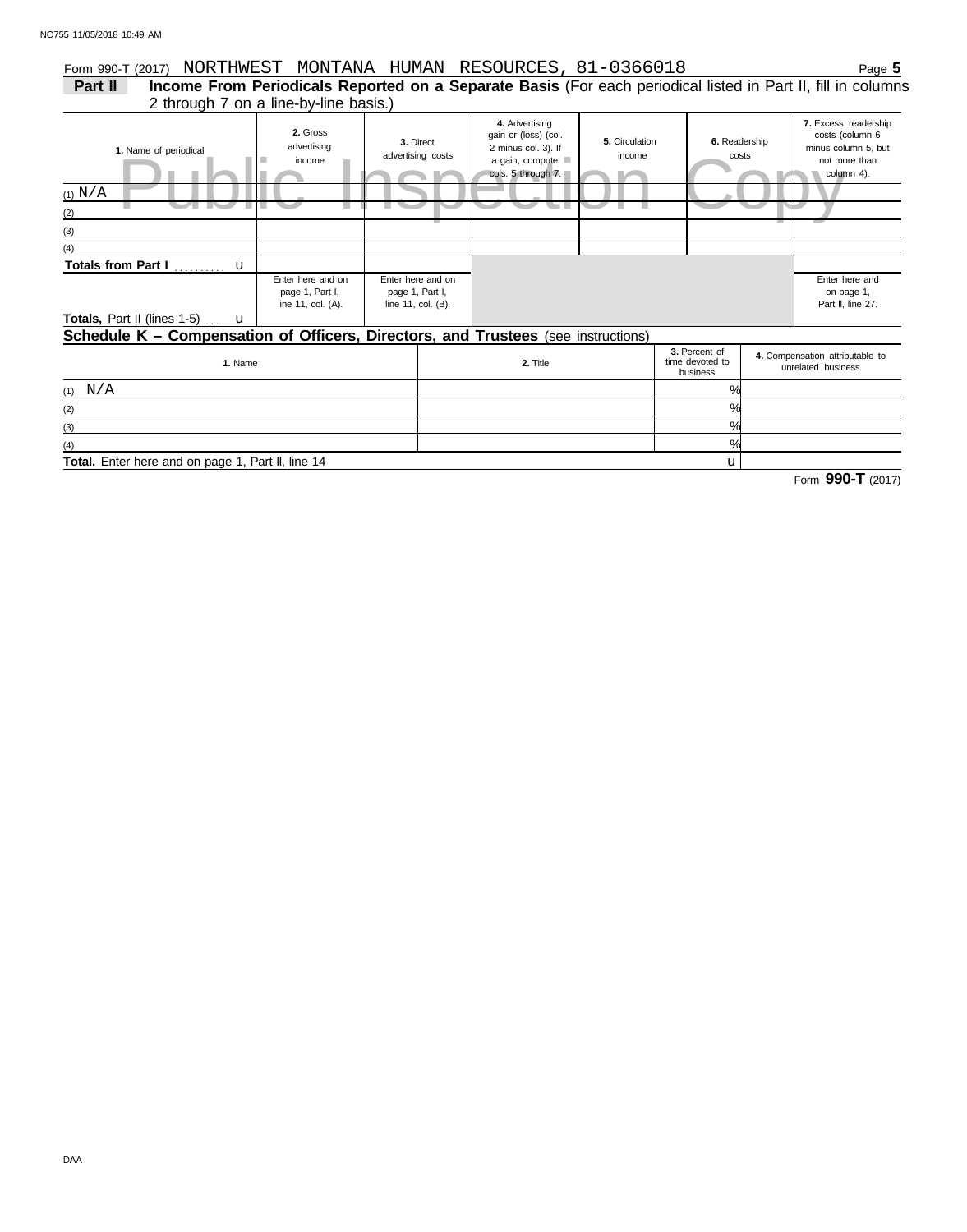NO755 11/05/2018 10:49 AM

|                            |                                                 |                                                                                    |                                                                                                                                                                                                    |                                                    |                              |                |                                  | OMB No. 1545-0172                                                                                          |
|----------------------------|-------------------------------------------------|------------------------------------------------------------------------------------|----------------------------------------------------------------------------------------------------------------------------------------------------------------------------------------------------|----------------------------------------------------|------------------------------|----------------|----------------------------------|------------------------------------------------------------------------------------------------------------|
| Form 4562                  |                                                 | <b>Depreciation and Amortization</b><br>(Including Information on Listed Property) |                                                                                                                                                                                                    |                                                    |                              |                |                                  |                                                                                                            |
| Department of the Treasury |                                                 |                                                                                    |                                                                                                                                                                                                    |                                                    | u Attach to your tax return. |                |                                  | Attachment                                                                                                 |
| Internal Revenue Service   | (99)                                            |                                                                                    | <b>u</b> Go to www.irs.gov/Form4562 for instructions and the latest information.                                                                                                                   |                                                    |                              |                |                                  | 179<br>Sequence No                                                                                         |
| Name(s) shown on return    |                                                 | INC.                                                                               | NORTHWEST MONTANA HUMAN RESOURCES,                                                                                                                                                                 |                                                    |                              |                | Identifying number<br>81-0366018 |                                                                                                            |
|                            | Business or activity to which this form relates |                                                                                    |                                                                                                                                                                                                    |                                                    |                              |                |                                  |                                                                                                            |
|                            | INDIRECT DEPRECIATION                           |                                                                                    |                                                                                                                                                                                                    |                                                    |                              |                |                                  |                                                                                                            |
| Part I                     |                                                 |                                                                                    | Election To Expense Certain Property Under Section 179                                                                                                                                             |                                                    |                              |                |                                  |                                                                                                            |
|                            |                                                 |                                                                                    | Note: If you have any listed property, complete Part V before you complete Part I.                                                                                                                 |                                                    |                              |                |                                  |                                                                                                            |
| 1                          | Maximum amount (see instructions)               |                                                                                    |                                                                                                                                                                                                    |                                                    |                              |                | $\mathbf{1}$                     | 510,000                                                                                                    |
| 2                          |                                                 |                                                                                    |                                                                                                                                                                                                    |                                                    |                              |                | $\mathbf{2}$                     |                                                                                                            |
| 3<br>4                     |                                                 |                                                                                    | Threshold cost of section 179 property before reduction in limitation (see instructions) [[[[[[[[[[[[[[[[[[[[[<br>Reduction in limitation. Subtract line 3 from line 2. If zero or less, enter -0- |                                                    |                              |                | 3<br>$\overline{\mathbf{A}}$     | 2,030,000                                                                                                  |
| 5                          |                                                 |                                                                                    | Dollar limitation for tax year. Subtract line 4 from line 1. If zero or less, enter -0-. If married filing separately, see instructions                                                            |                                                    |                              |                | 5                                |                                                                                                            |
| 6                          |                                                 | (a) Description of property                                                        |                                                                                                                                                                                                    |                                                    | (b) Cost (business use only) |                | (c) Elected cost                 |                                                                                                            |
|                            |                                                 |                                                                                    |                                                                                                                                                                                                    |                                                    |                              |                |                                  |                                                                                                            |
|                            |                                                 |                                                                                    |                                                                                                                                                                                                    |                                                    |                              |                |                                  |                                                                                                            |
| 7                          | Listed property. Enter the amount from line 29  |                                                                                    |                                                                                                                                                                                                    |                                                    |                              | $\overline{7}$ |                                  |                                                                                                            |
| 8                          |                                                 |                                                                                    | Total elected cost of section 179 property. Add amounts in column (c), lines 6 and 7 [[[[[[[[[[[[[[[[[[[[[[[[                                                                                      |                                                    |                              |                | 8                                |                                                                                                            |
| 9                          |                                                 |                                                                                    | Tentative deduction. Enter the smaller of line 5 or line 8                                                                                                                                         |                                                    |                              |                | 9                                |                                                                                                            |
| 10                         |                                                 |                                                                                    | Carryover of disallowed deduction from line 13 of your 2016 Form 4562                                                                                                                              |                                                    |                              |                | 10                               |                                                                                                            |
| 11                         |                                                 |                                                                                    | Business income limitation. Enter the smaller of business income (not less than zero) or line 5 (see instructions)                                                                                 |                                                    |                              |                | 11                               |                                                                                                            |
| 12                         |                                                 |                                                                                    | Section 179 expense deduction. Add lines 9 and 10, but don't enter more than line 11                                                                                                               |                                                    |                              | 13             | 12                               |                                                                                                            |
| 13                         |                                                 |                                                                                    | Carryover of disallowed deduction to 2018. Add lines 9 and 10, less line 12<br>Note: Don't use Part II or Part III below for listed property. Instead, use Part V.                                 |                                                    |                              |                |                                  |                                                                                                            |
| <b>Part II</b>             |                                                 |                                                                                    |                                                                                                                                                                                                    |                                                    |                              |                |                                  | Special Depreciation Allowance and Other Depreciation (Don't include listed property.) (See instructions.) |
| 14                         |                                                 |                                                                                    | Special depreciation allowance for qualified property (other than listed property) placed in service                                                                                               |                                                    |                              |                |                                  |                                                                                                            |
|                            | during the tax year (see instructions)          |                                                                                    |                                                                                                                                                                                                    |                                                    |                              |                | 14                               |                                                                                                            |
| 15                         |                                                 |                                                                                    |                                                                                                                                                                                                    |                                                    |                              |                | 15                               |                                                                                                            |
| 16                         | Other depreciation (including ACRS)             |                                                                                    |                                                                                                                                                                                                    |                                                    |                              |                | 16                               | 49,255                                                                                                     |
| Part III                   |                                                 |                                                                                    | MACRS Depreciation (Don't include listed property.) (See instructions.)                                                                                                                            |                                                    |                              |                |                                  |                                                                                                            |
|                            |                                                 |                                                                                    |                                                                                                                                                                                                    |                                                    | <b>Section A</b>             |                |                                  |                                                                                                            |
| 17                         |                                                 |                                                                                    | MACRS deductions for assets placed in service in tax years beginning before 2017                                                                                                                   |                                                    |                              |                | 17                               | 0                                                                                                          |
| 18                         |                                                 |                                                                                    | If you are electing to group any assets placed in service during the tax year into one or more general asset accounts, check here                                                                  |                                                    |                              |                | $\mathbf{u}$                     |                                                                                                            |
|                            |                                                 |                                                                                    | Section B-Assets Placed in Service During 2017 Tax Year Using the General Depreciation System<br>(b) Month and year                                                                                | (c) Basis for depreciation                         |                              |                |                                  |                                                                                                            |
|                            | (a) Classification of property                  |                                                                                    | placed in<br>service                                                                                                                                                                               | (business/investment use<br>only-see instructions) | (d) Recovery<br>period       | (e) Convention | (f) Method                       | (g) Depreciation deduction                                                                                 |
| 19a                        | 3-year property                                 |                                                                                    |                                                                                                                                                                                                    |                                                    |                              |                |                                  |                                                                                                            |
| b                          | 5-year property                                 |                                                                                    |                                                                                                                                                                                                    |                                                    |                              |                |                                  |                                                                                                            |
| c                          | 7-year property                                 |                                                                                    |                                                                                                                                                                                                    |                                                    |                              |                |                                  |                                                                                                            |
| d                          | 10-year property                                |                                                                                    |                                                                                                                                                                                                    |                                                    |                              |                |                                  |                                                                                                            |
| е                          | 15-year property                                |                                                                                    |                                                                                                                                                                                                    |                                                    |                              |                |                                  |                                                                                                            |
|                            | 20-year property                                |                                                                                    |                                                                                                                                                                                                    |                                                    |                              |                |                                  |                                                                                                            |
|                            | 25-year property                                |                                                                                    |                                                                                                                                                                                                    |                                                    | 25 yrs.                      |                | S/L                              |                                                                                                            |
| property                   | h Residential rental                            |                                                                                    |                                                                                                                                                                                                    |                                                    | 27.5 yrs.                    | ΜМ             | S/L                              |                                                                                                            |
|                            |                                                 |                                                                                    |                                                                                                                                                                                                    |                                                    | 27.5 yrs.                    | ΜМ<br>ΜМ       | S/L                              |                                                                                                            |
| property                   | Nonresidential real                             |                                                                                    |                                                                                                                                                                                                    |                                                    | 39 yrs.                      | MМ             | S/L<br>S/L                       |                                                                                                            |
|                            |                                                 |                                                                                    | Section C-Assets Placed in Service During 2017 Tax Year Using the Alternative Depreciation System                                                                                                  |                                                    |                              |                |                                  |                                                                                                            |
| 20a Class life             |                                                 |                                                                                    |                                                                                                                                                                                                    |                                                    |                              |                | S/L                              |                                                                                                            |
| $b$ 12-year                |                                                 |                                                                                    |                                                                                                                                                                                                    |                                                    | 12 yrs.                      |                | S/L                              |                                                                                                            |
| $c$ 40-year                |                                                 |                                                                                    |                                                                                                                                                                                                    |                                                    | 40 yrs.                      | MМ             | S/L                              |                                                                                                            |
| Part IV                    | <b>Summary</b> (See instructions.)              |                                                                                    |                                                                                                                                                                                                    |                                                    |                              |                |                                  |                                                                                                            |
| 21                         | Listed property. Enter amount from line 28      |                                                                                    |                                                                                                                                                                                                    |                                                    |                              |                | 21                               |                                                                                                            |
| 22                         |                                                 |                                                                                    | Total. Add amounts from line 12, lines 14 through 17, lines 19 and 20 in column (g), and line 21. Enter                                                                                            |                                                    |                              |                |                                  |                                                                                                            |
|                            |                                                 |                                                                                    | here and on the appropriate lines of your return. Partnerships and S corporations-see instructions.                                                                                                |                                                    |                              |                | 22                               | 49,255                                                                                                     |
| 23                         |                                                 |                                                                                    | For assets shown above and placed in service during the current year, enter the                                                                                                                    |                                                    |                              |                |                                  |                                                                                                            |
|                            |                                                 |                                                                                    | portion of the basis attributable to section 263A costs                                                                                                                                            |                                                    |                              | 23             |                                  |                                                                                                            |
|                            |                                                 |                                                                                    | For Paperwork Reduction Act Notice, see separate instructions.                                                                                                                                     |                                                    |                              |                |                                  | Form 4562 (2017)<br>THERE ARE NO AMOUNTS FOR PAGE 2                                                        |
| DAA                        |                                                 |                                                                                    |                                                                                                                                                                                                    |                                                    |                              |                |                                  |                                                                                                            |